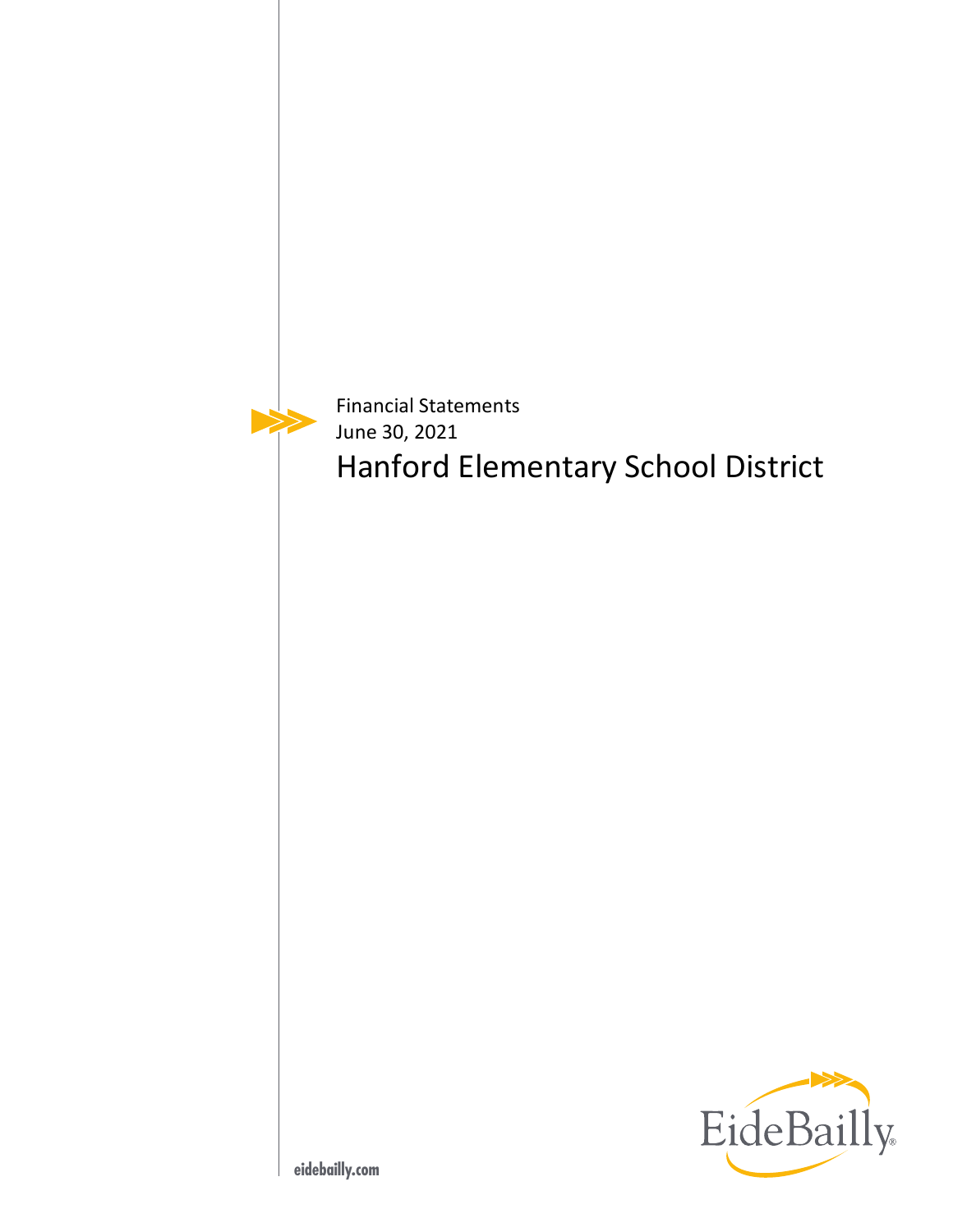| <b>Government Wide Financial Statements</b>                                                                                                                                                                                                                                                       |
|---------------------------------------------------------------------------------------------------------------------------------------------------------------------------------------------------------------------------------------------------------------------------------------------------|
|                                                                                                                                                                                                                                                                                                   |
| <b>Government Fund Financial Statements</b>                                                                                                                                                                                                                                                       |
| Reconciliation of the Governmental Funds Balance Sheet to the Statement of Net Position 17<br>Statement of Revenues, Expenditures, and Changes in Fund Balances - Governmental Funds18<br>Reconciliation of the Statement of Revenues, Expenditures, and Changes in Fund Balances of Governmental |
| <b>Proprietary Fund Financial Statements</b>                                                                                                                                                                                                                                                      |
| Statement of Revenues, Expenses, and Changes in Fund Net Position - Proprietary Funds 22                                                                                                                                                                                                          |
|                                                                                                                                                                                                                                                                                                   |
| <b>Required Supplementary Information</b>                                                                                                                                                                                                                                                         |
| Schedule of the District's Proportionate Share of the Net OPEB Liability - MPP Program66                                                                                                                                                                                                          |
| Supplementary Information                                                                                                                                                                                                                                                                         |
| Reconciliation of Annual Financial and Budget Report with Audited Financial Statements 76<br>Combining Statement of Revenues, Expenditures, and Changes in Fund Balances - Non-Major Governmental                                                                                                 |
|                                                                                                                                                                                                                                                                                                   |
| <b>Independent Auditor's Reports</b>                                                                                                                                                                                                                                                              |
| Independent Auditor's Report on Internal Control over Financial Reporting and on Compliance and Other<br>Matters Based on an Audit of Financial Statements Performed in Accordance with Government Auditing                                                                                       |

Independent Auditor's [Report on Compliance for Each Major Federal Program; Report on Internal Control Over](#page-89-0)  Compliance Required by the Uniform Guidance [.................................................................................................84](#page-89-0)

*Standards*[...........................................................................................................................................................82](#page-87-1)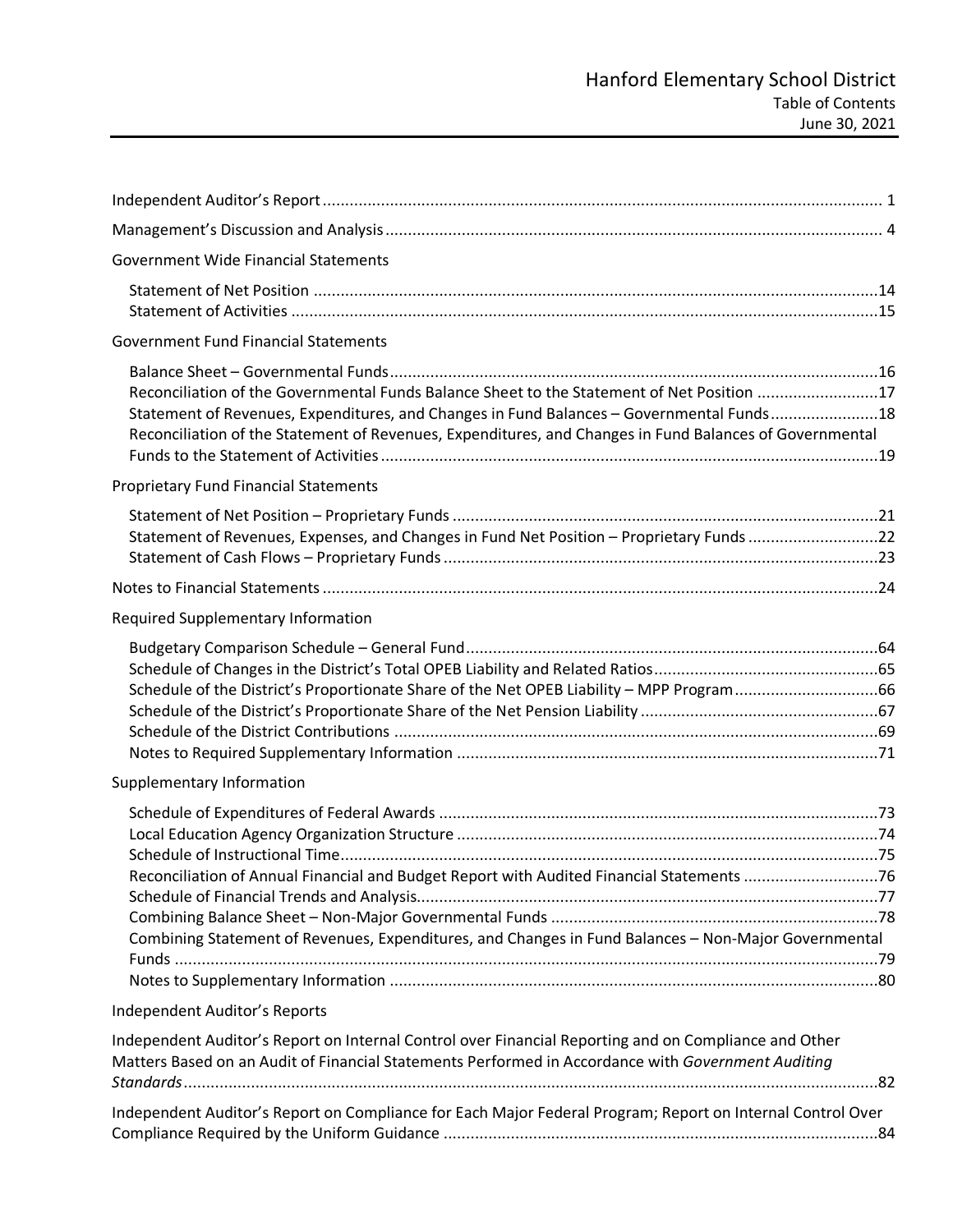| Schedule of Findings and Questioned Costs |  |
|-------------------------------------------|--|
|                                           |  |
|                                           |  |
|                                           |  |
|                                           |  |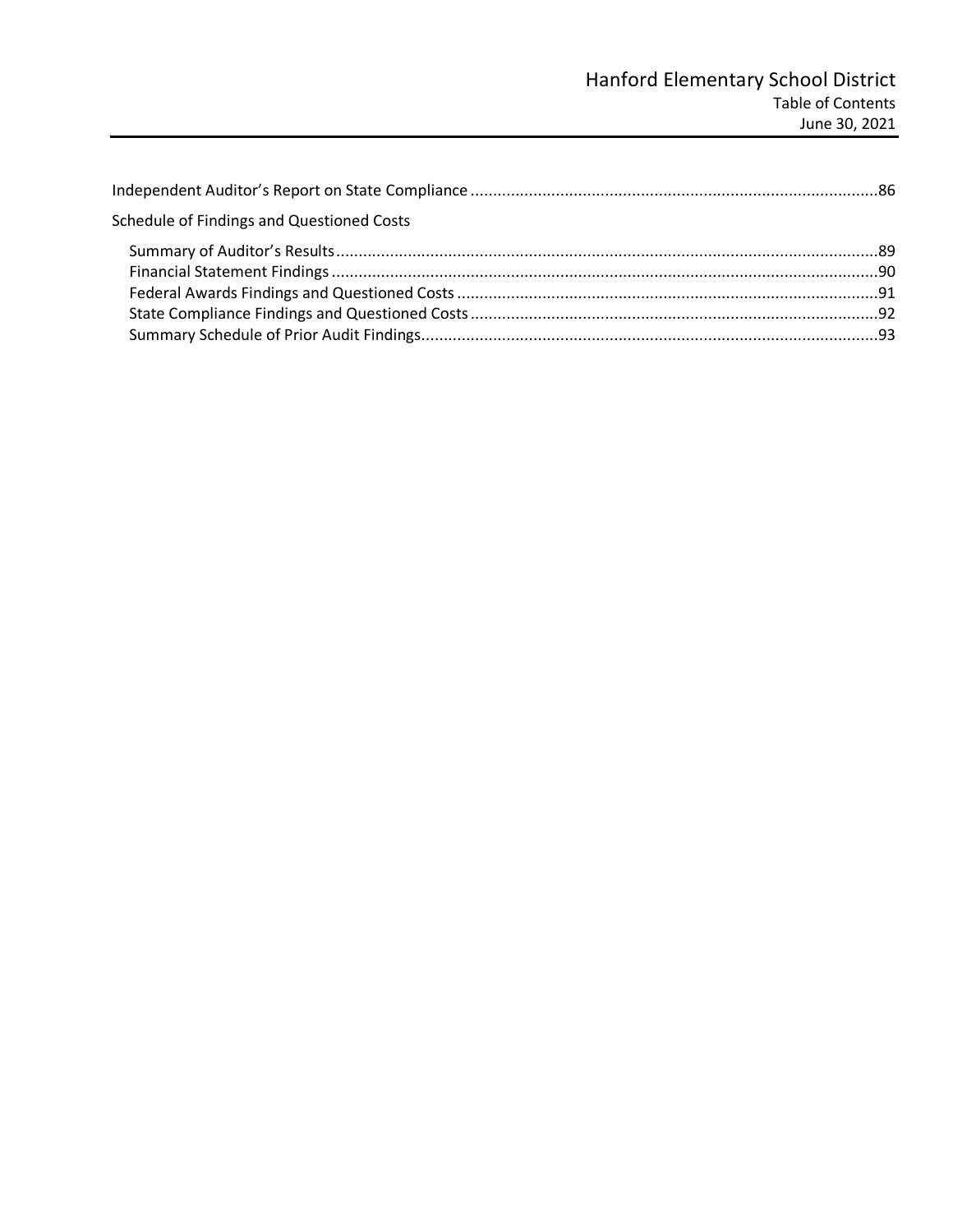

**CPAs & BUSINESS ADVISORS** 

### **Independent Auditor's Report**

<span id="page-3-0"></span>To the Governing Board Hanford Elementary School District Hanford, California

### **Report on the Financial Statements**

We have audited the accompanying financial statements of the governmental activities, each major fund, and the aggregate remaining fund information of Hanford Elementary School District (the District) as of and for the year ended June 30, 2021, and the related notes to the financial statements, which collectively comprise the District's basic financial statements as listed in the table of contents.

### **Management's Responsibility for the Financial Statements**

Management is responsible for the preparation and fair presentation of these financial statements in accordance with accounting principles generally accepted in the United States of America; this includes the design, implementation, and maintenance of internal control relevant to the preparation and fair presentation of financial statements that are free from material misstatement, whether due to fraud or error.

### **Auditor's Responsibility**

Our responsibility is to express opinions on these financial statements based on our audit. We conducted our audit in accordance with auditing standards generally accepted in the United States of America and the standards applicable to financial audits contained in *Government Auditing Standards,*  issued by the Comptroller General of the United States. Those standards require that we plan and perform the audit to obtain reasonable assurance about whether the financial statements are free from material misstatement.

An audit involves performing procedures to obtain audit evidence about the amounts and disclosures in the financial statements. The procedures selected depend on the auditor's judgment, including the assessment of the risks of material misstatement of the financial statements, whether due to fraud or error. In making those risk assessments, the auditor considers internal control relevant to the entity's preparation and fair presentation of the financial statements in order to design audit procedures that are appropriate in the circumstances, but not for the purpose of expressing an opinion on the effectiveness of the entity's internal control. Accordingly, we express no such opinion. An audit also includes evaluating the appropriateness of accounting policies used and the reasonableness of significant accounting estimates made by management, as well as evaluating the overall presentation of the financial statements.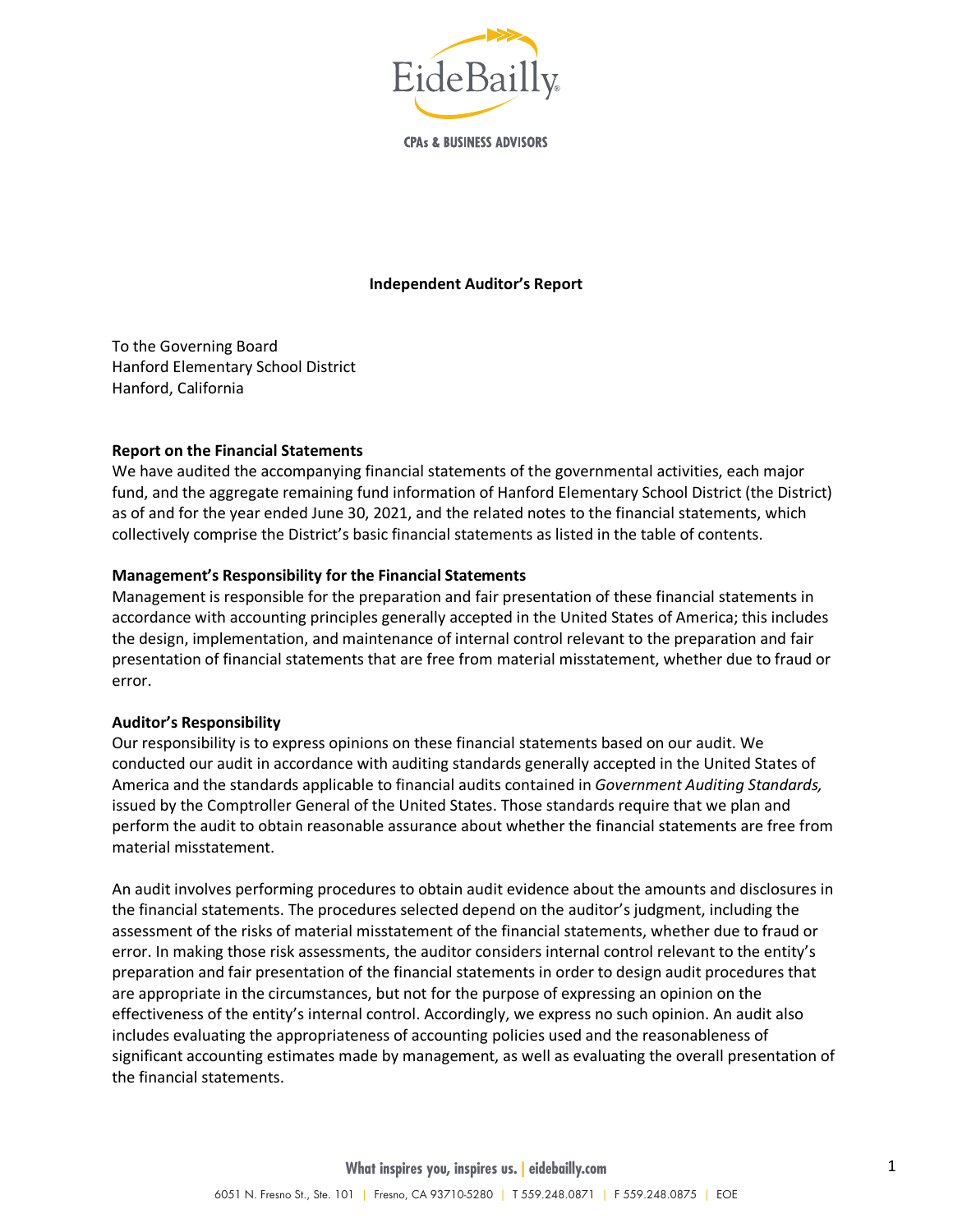We believe that the audit evidence we have obtained is sufficient and appropriate to provide a basis for our audit opinions.

### **Opinions**

In our opinion, the financial statements referred to above present fairly, in all material respects, the respective financial position of the governmental activities, each major fund, and the aggregate remaining fund information of Hanford Elementary School District, as of June 30, 2021, and the respective changes in financial position and, where applicable, cash flows thereof for the year then ended in accordance with accounting principles generally accepted in the United States of America.

### **Emphasis of Matter – Change in Accounting Principle**

As discussed in Notes 1 and 15 to the financial statements, Hanford Elementary School District has adopted the provisions of GASB Statement No. 84, *Fiduciary Activities*, which has resulted in a restatement of the net position and fund balance as of July 1, 2020. Our opinions are not modified with respect to this matter.

### **Other Matters**

### *Required Supplementary Information*

Accounting principles generally accepted in the United States of America require that the management's discussion and analysis, budgetary comparison schedule – general fund, schedule of changes in the District's total OPEB liability and related ratios, schedule of the District's proportionate share of the net OPEB liability – MPP program, schedule of the District's proportionate share of the net pension liability, and the schedule of District contributions, be presented to supplement the basic financial statements. Such information, although not a part of the basic financial statements, is required by the Governmental Accounting Standards Board, who considers it to be an essential part of financial reporting for placing the basic financial statements in an appropriate operational, economic, or historical context. We have applied certain limited procedures to the required supplementary information in accordance with auditing standards generally accepted in the United States of America, which consisted of inquiries of management about the methods of preparing the information and comparing the information for consistency with management's responses to our inquiries, the basic financial statements, and other knowledge we obtained during our audit of the basic financial statements. We do not express an opinion or provide any assurance on the information because the limited procedures do not provide us with sufficient evidence to express an opinion or provide any assurance.

### *Other Information*

Our audit was conducted for the purpose of forming opinions on the financial statements that collectively comprise Hanford Elementary School District's financial statements. The combining nonmajor governmental fund financial statements, Schedule of Expenditures of Federal Awards as required by the audit requirements of Title 2 U.S. Code of Federal Regulations (CFR) Part 200, *Uniform Administrative Requirements, Cost Principles, and Audit Requirements for Federal Awards* (Uniform Guidance), and other supplementary information listed in the table of contents are presented for purposes of additional analysis and are not a required part of the financial statements.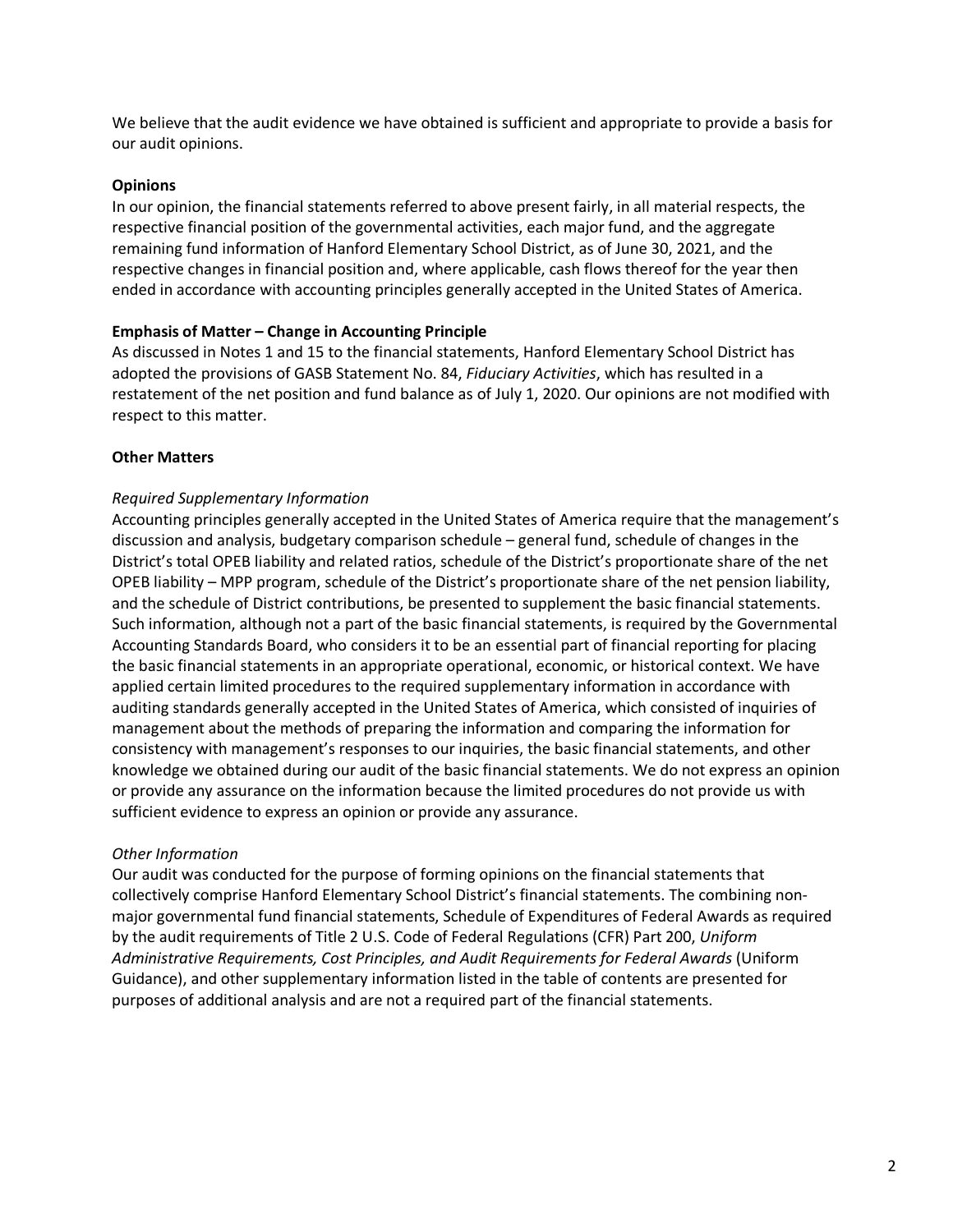The combining non-major governmental fund financial statements, the schedule of expenditures of federal awards, and the other supplementary information listed in the table of contents are the responsibility of management and were derived from and relate directly to the underlying accounting and other records used to prepare the basic financial statements. Such information has been subjected to the auditing procedures applied in the audit of the basic financial statements and certain additional procedures, including comparing and reconciling such information directly to the underlying accounting and other records used to prepare the basic financial statements or to the basic financial statements themselves, and other additional procedures in accordance with auditing standards generally accepted in the United States of America. In our opinion, the combining non-major governmental fund financial statements, the schedule of expenditures of federal awards, and the other supplementary information listed in the table of contents are fairly stated, in all material respects, in relation to the basic financial statements as a whole.

### **Other Reporting Required by** *Government Auditing Standards*

In accordance with *Government Auditing Standards*, we have also issued a report dated January 28, 2022 on our consideration of Hanford Elementary School District's internal control over financial reporting and on our tests of its compliance with certain provisions of laws, regulations, contracts, grant agreements, and other matters. The purpose of that report is solely to describe the scope of our testing of internal control over financial reporting and compliance and the results of that testing, and not to provide an opinion on the effectiveness of Hanford Elementary School District's internal control over financial reporting or on compliance. That report is an integral part of an audit performed in accordance with *Government Auditing Standards* in considering Hanford Elementary School District's internal control over financial reporting and compliance.

Jede Sailly LLP

Fresno, California January 28, 2022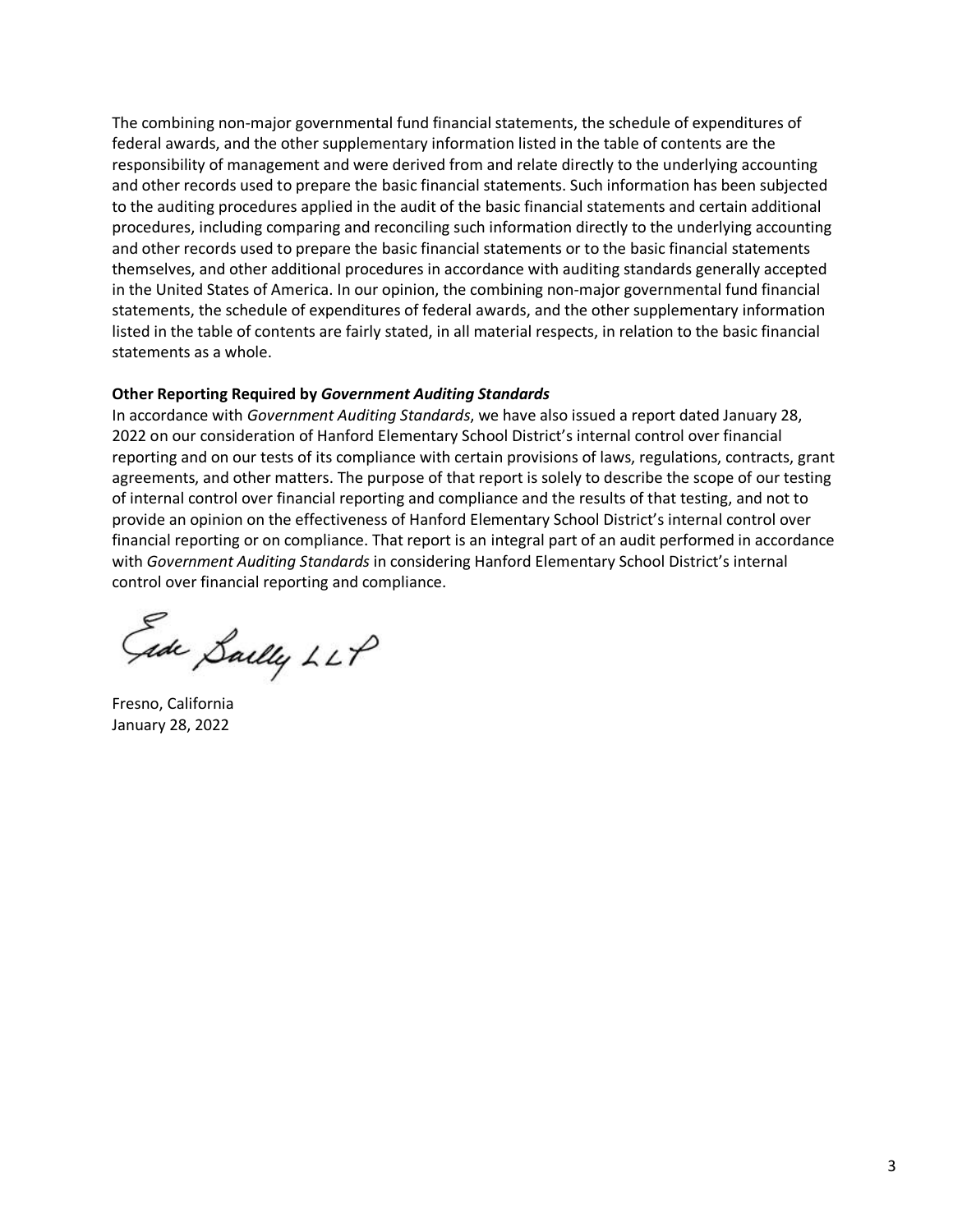<span id="page-6-0"></span>

714N.WhiteStreet P.O.Box 1067 Hanford, CA 93232

(559) 585-3600

**Superintendent** Joy C. Gabler

### **GoverningBoard**

Robert "Bobby"Garcia Jeff Garner Lupe Hernandez Timothy L. Revious Greg Strickland

### **MANAGEMENT DISCUSSION AND ANALYSIS FOR THE FISCAL YEAR ENDED JUNE 30, 2021**

### **INTRODUCTION**

The Hanford Elementary School District's goal is to provide, in an atmosphere of care and concern, an opportunity for every student to recognize and fully develop his/her particular academic, technical, physical and social skills. Hanford Elementary School District students graduate prepared to continue on to high school.

The Management Discussion and Analysis of Hanford Elementary School District's financial statements provide an overall review of the District's financial activities for the fiscal year ended June 30, 2021, with comparative information for the fiscal year ended June 30, 2020. This analysis will look at the District's financial performance as a whole. The management discussion and analysis should be reviewed in conjunction with the auditor's transmittal letter, notes to the basic financial statements and the basic governmental wide financial statements to enhance the understanding of the District's financial performance.

The Hanford Elementary School District is a medium-sized rural school district offering instruction to students from kindergarten through eighth grade. During the 2020-2021 school year, the District operated eight elementary schools, one k-8 magnet school and two junior high schools, and one community day school on the traditional August through June schedule, for the instruction of approximately 5,690 students.

### **USING THE ANNUAL FINANCIAL REPORT**

- This annual financial report consists of a series of financial statements and notes to those statements. The statements are organized so the reader can understand the District as a whole, and then proceed to provide an increasingly detailed look at specific financial activities.
- The Management Discussion and Analysis Statement is provided to assist our citizens, taxpayers and investors in reviewing the District's finances and to show the District's accountability for the money it receives.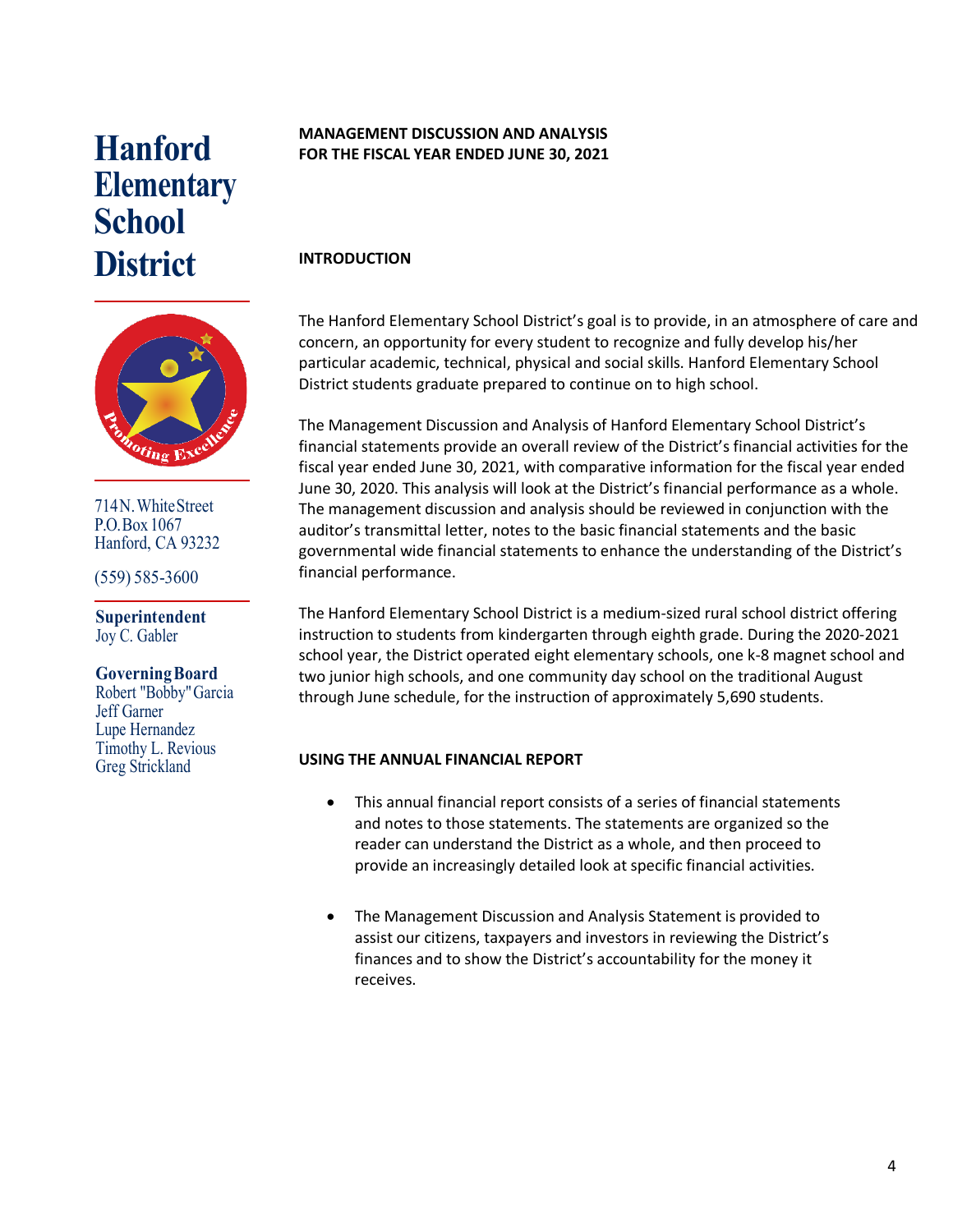### **FINANCIAL HIGHLIGHTS**

- The Hanford Elementary School District's Government-wide Statement of Net Position illustrates total deficit net position of \$(71) thousand, the result of assets and deferred outflows of \$128.6 million minus liabilities and deferred inflows of \$128.7 million.
- General Revenues accounted for \$68.2 million or 74.6 percent of all revenues. Program specific revenues in the form of charges for services and sales, grants and contributions accounted for \$23.2 million or 25.4 percent of total revenues of \$91.4 million.
- The District had \$87.3 million in expenses related to governmental activities.
- The General Fund reported a positive fund balance of \$28.9 million.

### **STUDENT ENROLLMENT & DEMOGRAPHIC TRENDS**

- The School District has an enrollment of approximately 5,690 students for the current 2020-2021 school year, with enrollment projected to decrease to 5,526 for the coming 2021-2022 school year.
- In addition to tracking enrollment, the District also watches actual Average Daily Attendance (ADA). The ADA is typically lower than a District's enrollment, although the two terms are often (though incorrectly) used interchangeably. The anticipated 2021-2022 ADA for the District is 5,336 excluding ADA from County run programs. The ratio of actual attendance to enrollment summarizes the District's changes and efforts to increase attendance. Figure 1 summarizes a historical analysis of the District's enrollment to actual positive attendance ratios. Due to the pandemic, the District will be funded at 2019-2020 ADA level for the 2020- 2021 and the 2021-2022 school years.



Figure 1. District Enrollment to Actual Attendance Data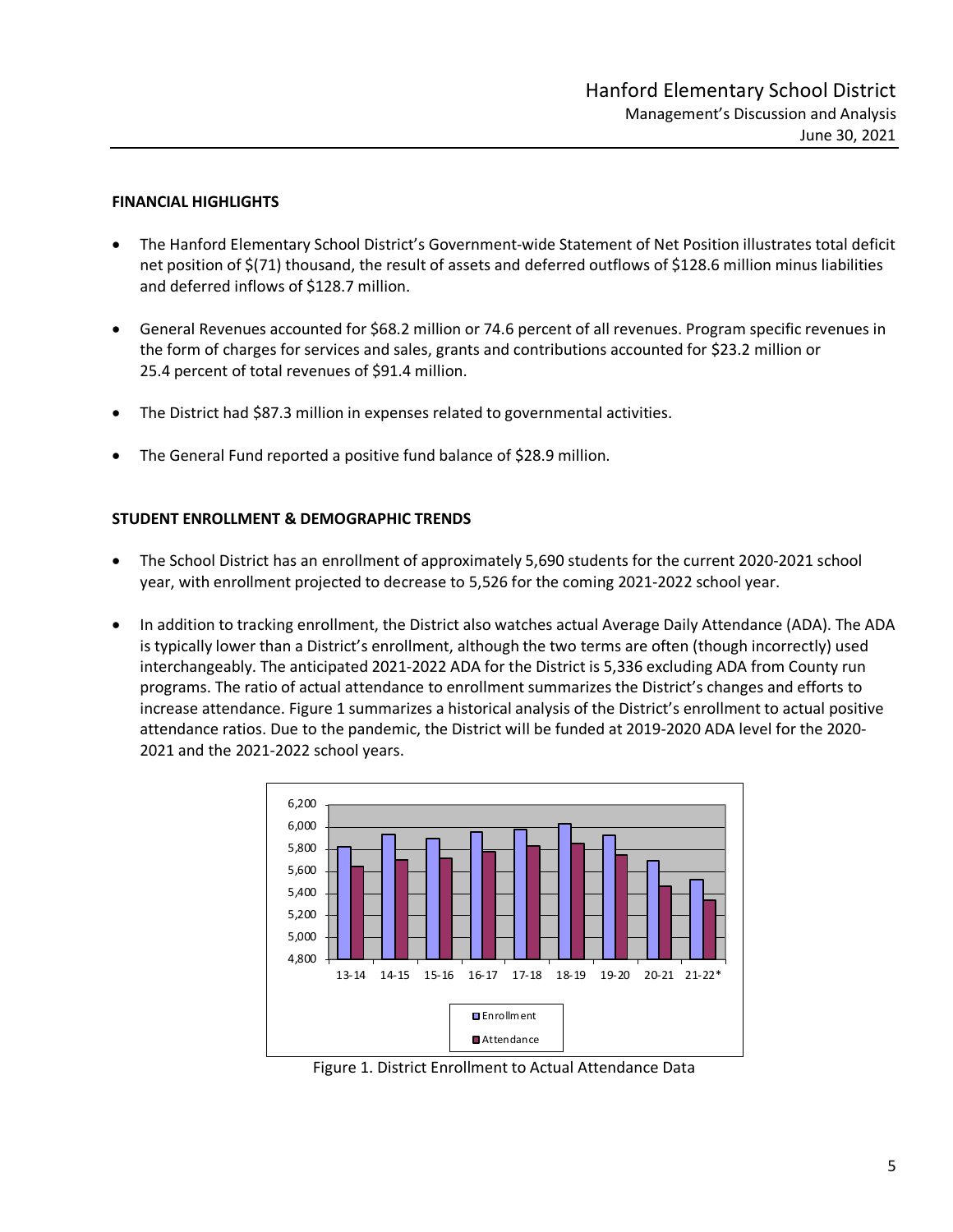School districts have traditionally placed great importance on the accurate projection of student enrollment for the ensuing budget year, due to the broad range of funding and programs impacted by this number. These impacts range from the very basic funding for California school districts which calculates the number of days attended by the enrolled students times a unique "revenue amount", to how much a particular special program will receive, to the amount of one-time monies a district may receive. Increased ADA is intended to generate additional dollars to help offset normal inflationary costs of operating the business of education, and related growth cost for the additional enrollment.

### **REPORTING THE DISTRICT AS A WHOLE**

### THE STATEMENT OF NET POSITION AND STATEMENT OF ACTIVITIES

One of the most important questions asked about the District's finances is, "Is the District better off or worse off as a result of the year's activities?" "The Statement of Net Position and the Statement of Activities" reports information about the District as a whole and about its activities in a manner that helps to answer this question. These statements include all assets, deferred outflows of resources, liabilities and deferred inflows of resources using the accrual basis of accounting similar to the accounting used by private sector corporations. All of the current year's revenues and expenses are taken into consideration regardless of when cash is received or paid.

These two statements report the Hanford Elementary School District's net position and changes in them. The change in net position provides the reader a tool to assist in determining whether the District's financial health is improving or deteriorating. The reader will need to consider other non-financial factors, such as property tax base, current property tax laws, student enrollment, and facility conditions in arriving at their conclusion regarding the overall health of the District.

### • FUND FINANCIAL STATEMENTS

The fund financial statements provide detailed information about the most significant funds, not the District as a whole. Some funds are required to be established by State statute, while many other funds are established by the District to help manage money for particular purposes and compliance with various provisions. The District's three types of funds, governmental, proprietary, and fiduciary use different accounting approaches as further described in the notes to the financial statements.

### • GOVERNMENTAL FUNDS

Most of the District's activities are reported in governmental funds, which focus on how money flows into and out of those funds and the balances left at year-end available for spending in future periods. These funds are reported using an accounting method called modified accrual accounting. Governmental fund statements provide a detailed short-term view of the District's general governmental operations and the basic services it provides. Governmental fund information helps you determine whether there are more or less financial resources available to spend in the near future to finance the District's program. The Relationship (or differences) between governmental activities (reported in the Statement of Net Position and the Statement of Activities) and governmental funds is reconciled in the notes to the financial statements.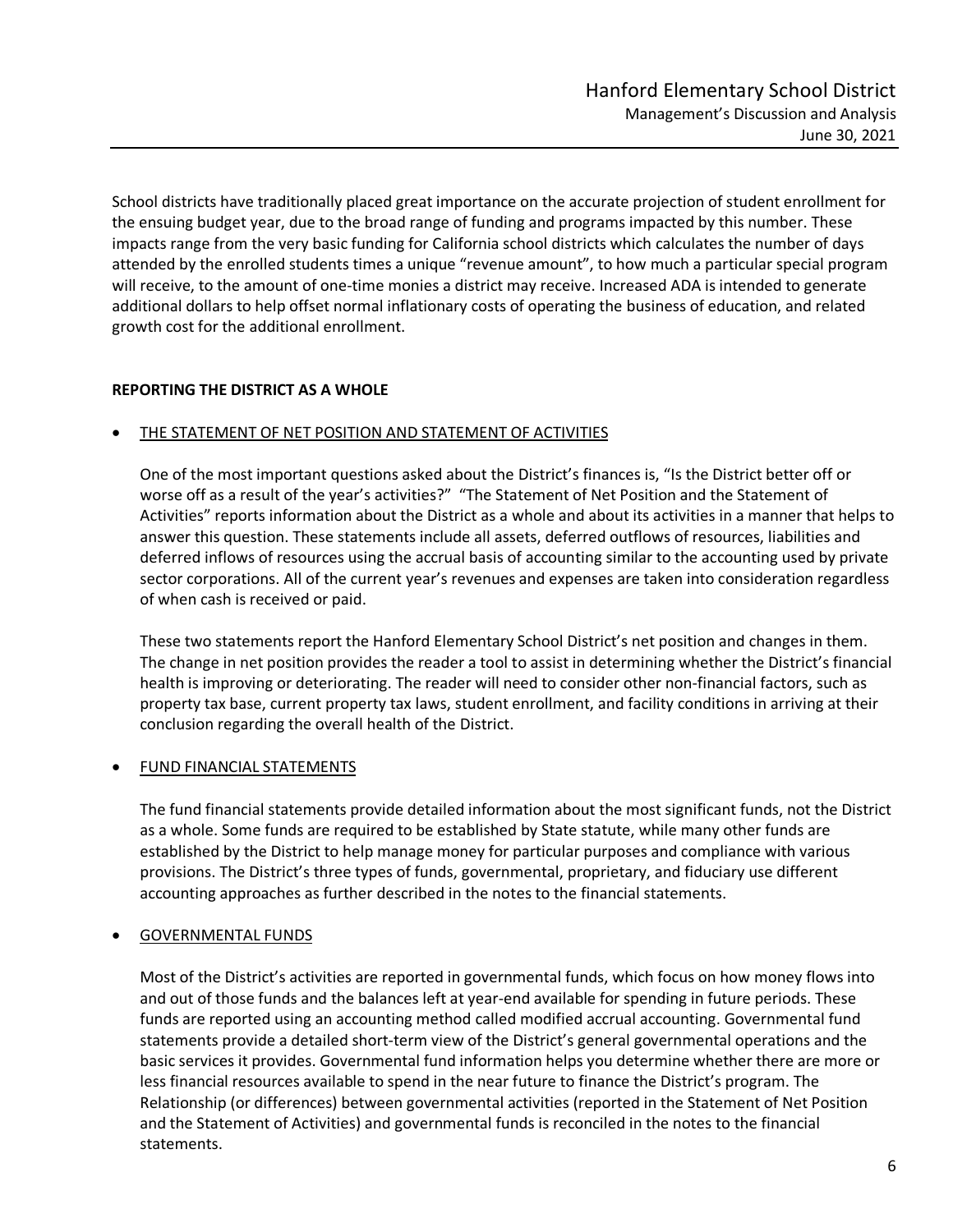Governmental funds include most of the major funds of the District. A more detailed discussion of Governmental funds follows.

### • PROPRIETARY FUNDS

Proprietary funds use the same basis of accounting as business-type activities, therefore the statements will essentially match. Our District has only one such Internal Service Fund – the Self-Insurance Employee Benefits – Dental Fund.

### • NOTES TO THE FINANCIAL STATEMENTS

The notes provided additional information that is essential for a full understanding of the data provided in the government-wide and fund financial statements.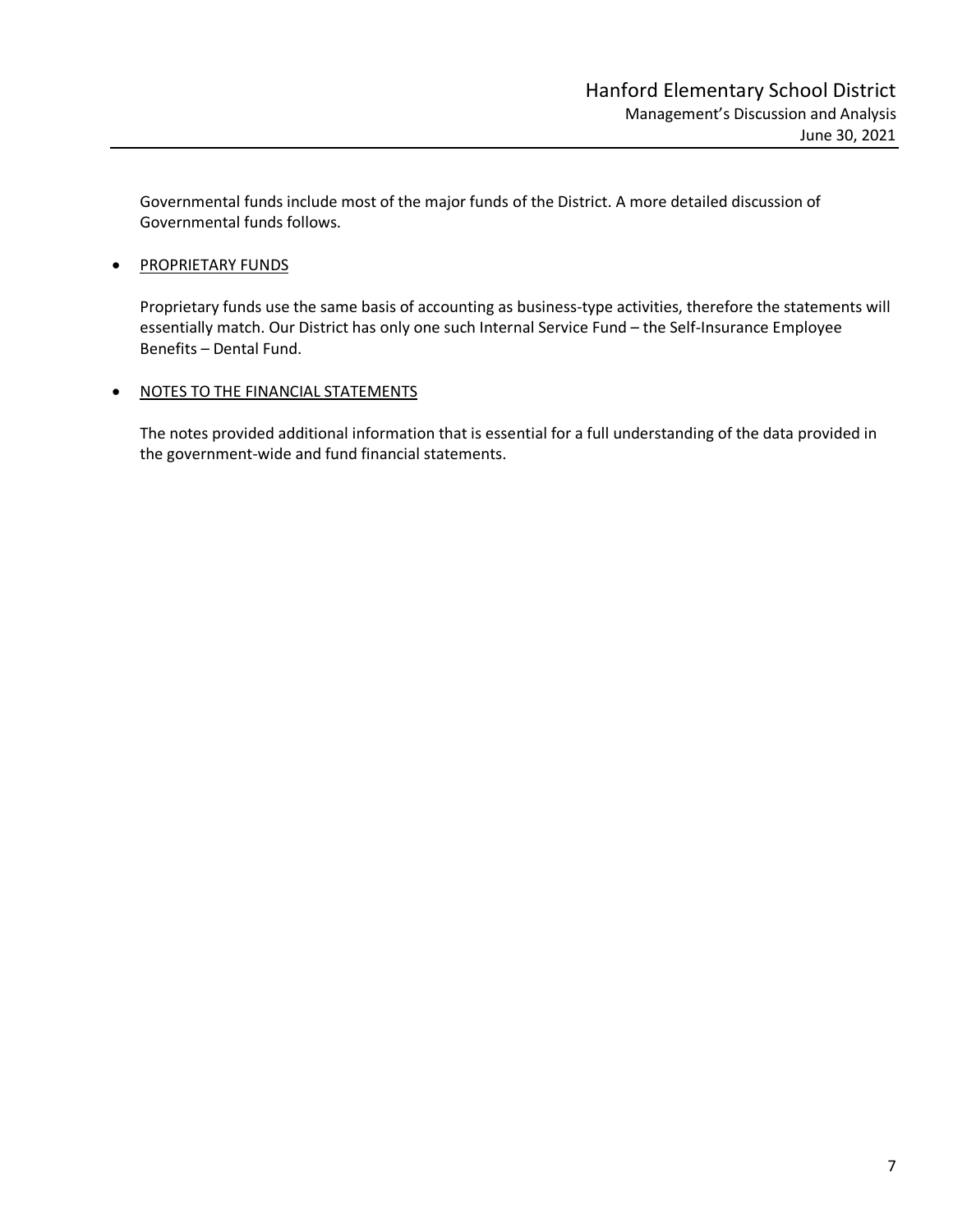### • THE DISTRICT AS A WHOLE

The "Statement of Net Position" provides the perspective of the District as a whole. Table 1 provides a summary of the District's net position for fiscal years 2020-2021 and 2019-2020, respectively.

### Table 1. Net Position

|                                  | Governmental<br><b>Activities</b> |                     |
|----------------------------------|-----------------------------------|---------------------|
|                                  | 2021                              | 2020<br>As Restated |
| Assets                           |                                   |                     |
| Current and other assets         | Ś.<br>49,253,399                  | \$<br>36,329,406    |
| Capital assets                   | 58,344,205                        | 51,757,781          |
| <b>Total assets</b>              | 107,597,604                       | 88,087,187          |
| Deferred outflows of resources   | 21,006,054                        | 20,682,708          |
| Liabilities                      |                                   |                     |
| <b>Current liabilities</b>       | 6,389,232                         | 5,216,868           |
| Long-term liabilities            | 120,031,840                       | 103,843,809         |
| <b>Total liabilities</b>         | 126,421,072                       | 109,060,677         |
| Deferred inflows of resources    | 2,253,895                         | 4,163,271           |
| <b>Net Position</b>              |                                   |                     |
| Net investment in capital assets | 38,361,293                        | 35,115,208          |
| Restricted                       | 9,097,846                         | 7,398,203           |
| Unrestricted (Deficit)           | (47,530,448)                      | (46, 750, 597)      |
| Total net position (Deficit)     | (71, 309)<br>\$                   | \$<br>(4, 237, 186) |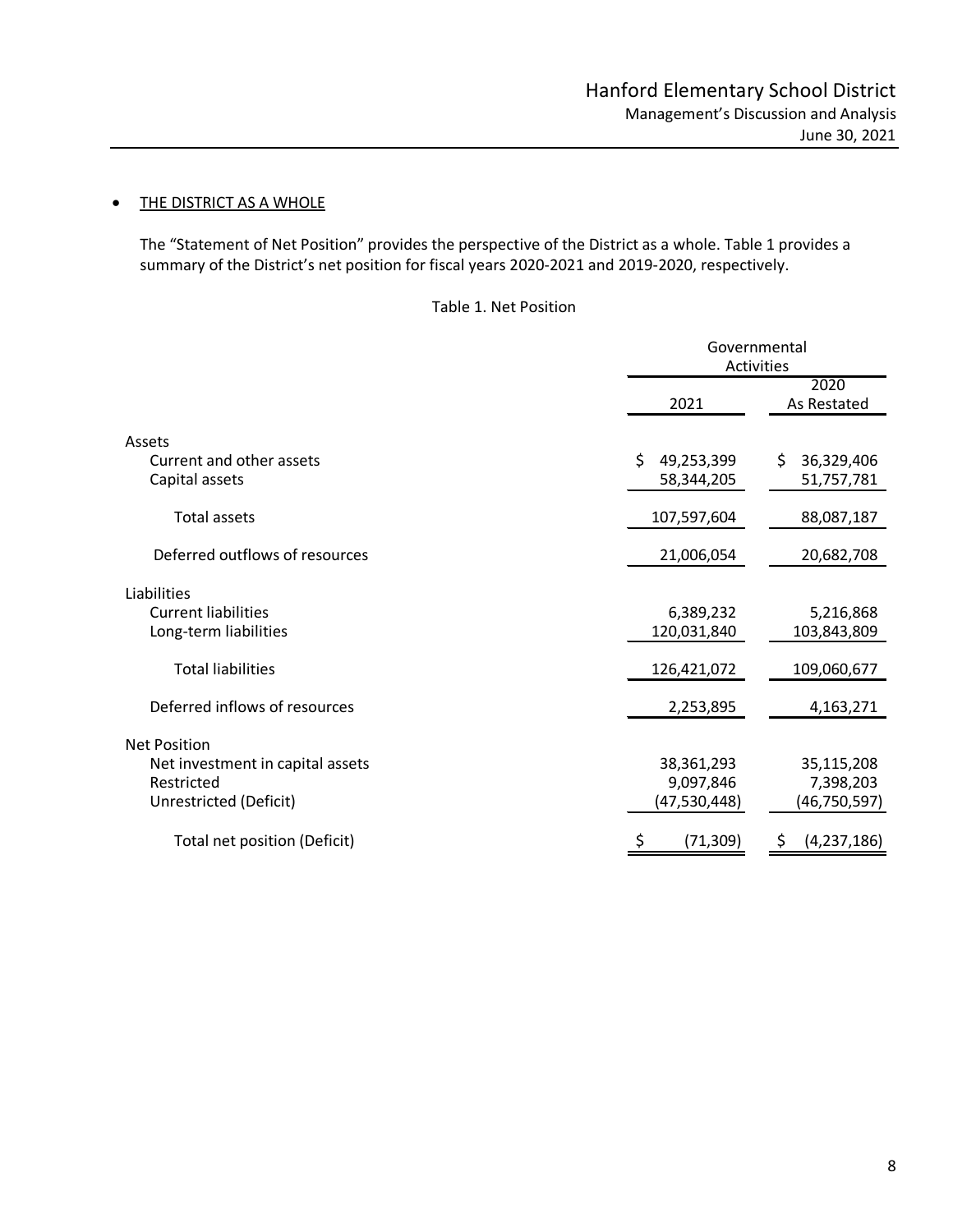### Table 2 shows the changes in net position for fiscal years 2020-2021 and 2019-2020, respectively.

### Table 2. Changes in Net Position

|                                      | Governmental<br><b>Activities</b> |            |    |            |  |
|--------------------------------------|-----------------------------------|------------|----|------------|--|
|                                      |                                   | 2021       |    |            |  |
|                                      |                                   |            |    |            |  |
| Revenues                             |                                   |            |    |            |  |
| Program revenues                     |                                   |            |    |            |  |
| <b>Charges for services</b>          | \$                                | 133,610    | \$ | 159,077    |  |
| Operating grants and contributions   |                                   | 23,097,498 |    | 13,196,103 |  |
| Capital grants and contributions     |                                   | 7,626      |    | 15,663     |  |
| General revenues                     |                                   |            |    |            |  |
| Federal and State aid not restricted |                                   | 61,961,064 |    | 61,344,072 |  |
| Property taxes                       |                                   | 5,110,020  |    | 4,727,064  |  |
| Other general revenues               |                                   | 1,145,579  |    | 1,881,318  |  |
| Total revenues                       |                                   | 91,455,397 |    | 81,323,297 |  |
| <b>Expenses</b>                      |                                   |            |    |            |  |
| Instruction-related                  |                                   | 59,101,725 |    | 53,062,964 |  |
| Pupil services                       |                                   | 11,400,014 |    | 11,630,771 |  |
| Administration                       |                                   | 4,965,152  |    | 5,037,436  |  |
| <b>Plant services</b>                |                                   | 8,355,659  |    | 7,745,826  |  |
| Other                                |                                   | 3,505,699  |    | 4,719,280  |  |
| Total expenses                       |                                   | 87,328,249 |    | 82,196,277 |  |
| Change in net position               | \$                                | 4,127,148  | \$ | (872,980)  |  |

\* The revenues and expenses for fiscal year 2020 were not restated to show the effects of GASB 84 for comparative purposes.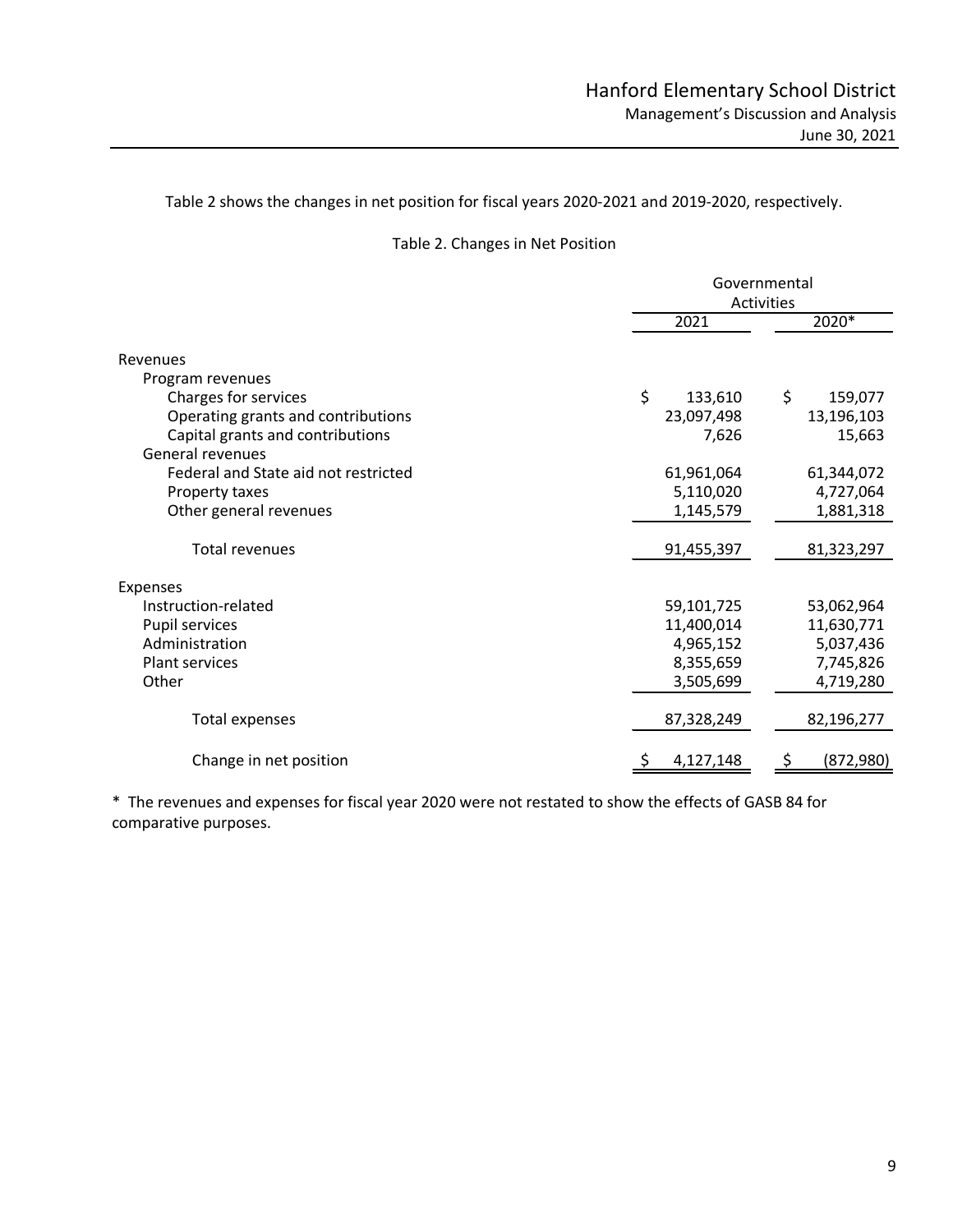### **GOVERNMENTAL FUNDS**

• The District's Governmental Funds include Special Revenue Funds for Deferred Maintenance and Cafeteria, Debt Service Funds for repayments of general obligation bonds, Capital Projects Funds, and most importantly, the General Fund. Figure 2 summarizes District Revenue by source of the District's Governmental Funds. Figure 3 summarize the District's Governmental Expenditures by function.



Figure 2. Revenues by Source



Figure 3. Expenditures by Function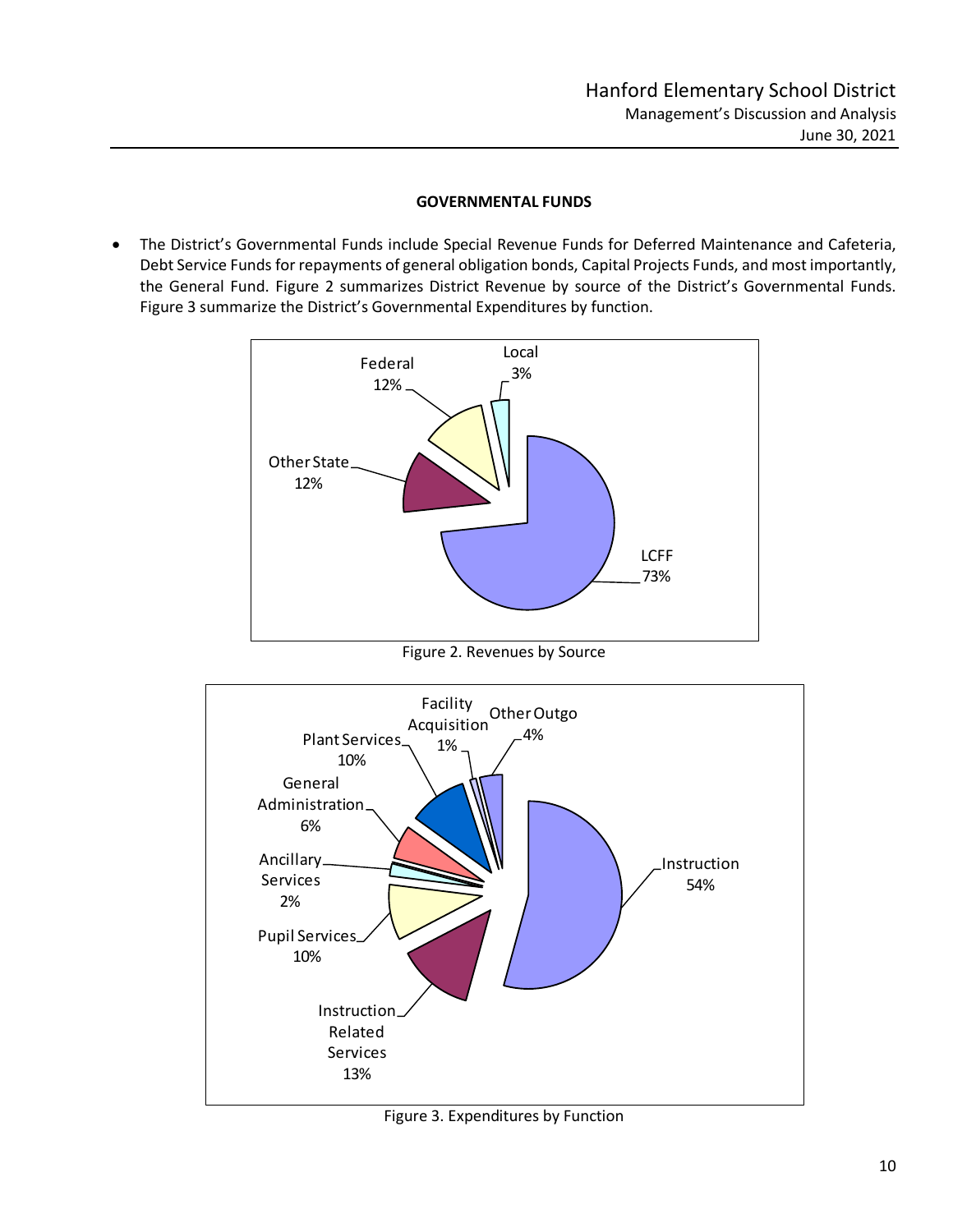### **GENERAL FUND BUDGET INFORMATION**

The District's budget is prepared in accordance with California law and is based on the cash basis of accounting, utilizing cash receipts, disbursements and encumbrances. The most significant budgeted fund is the General Fund.

The District begins the budget process in January of each year, to be completed by June 30. After updating of the forecast for changes in revenue and expenditure assumptions, the operating budget begins at the school level. Each school in the District receives a per pupil allocation augmented with resources for special education students. The schools and departments provide input to the superintendent and to Fiscal Services for their budget needs. The site and department budgets are reviewed monthly to ensure management becomes aware of any significant variations during the year.

### GENERAL FUND BUDGET VARIATIONS

In June of each year, a Budget is adopted by the District's Board of Trustees, effective July 1 through June 30. The Budget is based on year-ending projections from the previous year's budget. As the school year progresses, the Budget is revised and updated, with numerous financial reports made public outlining the revisions. Finally, in August of the following year, the books are closed for the July 1 – June 30 fiscal year, and the results are audited, yielding actual final numbers.

There are several reasons for Budget revisions. Most notable are any salary increases granted by the Board of Trustees for district employees for the original budget does not presume salary increases unless they have already been agreed to in a multi-year contract. Also, any changes in the number of staff and/or staff utilization of health and welfare benefits that vary from the original projections would also yield budget revisions.

The implementation of new instructional or categorical programs can also affect budget projections. For the Hanford Elementary School District, the increased emphasis on closing the achievement gap for all of our students continue to push forward several academic-focused programs that impact expenditures in personnel, instructional materials, outside services and supplies.

The State and Federal budget issues have an impact on the District's General Fund budget. As revenues from these two sources change, so do District revenues, since 96 percent of District revenues come from State and Federal revenue streams.

The final actual numbers of the General Fund that will be certified by February of the next year will be the reflection of the culmination of these several factors.

The net difference in fund balance between the adopted budget and the final budget was an increase of \$10.7 million and may be summarized as follows:

\$19.1 million increase in total revenue mainly due to increases in state and other local revenue. \$8.0 million increase in total expenditures due primarily to projected increased spending for capital outlay.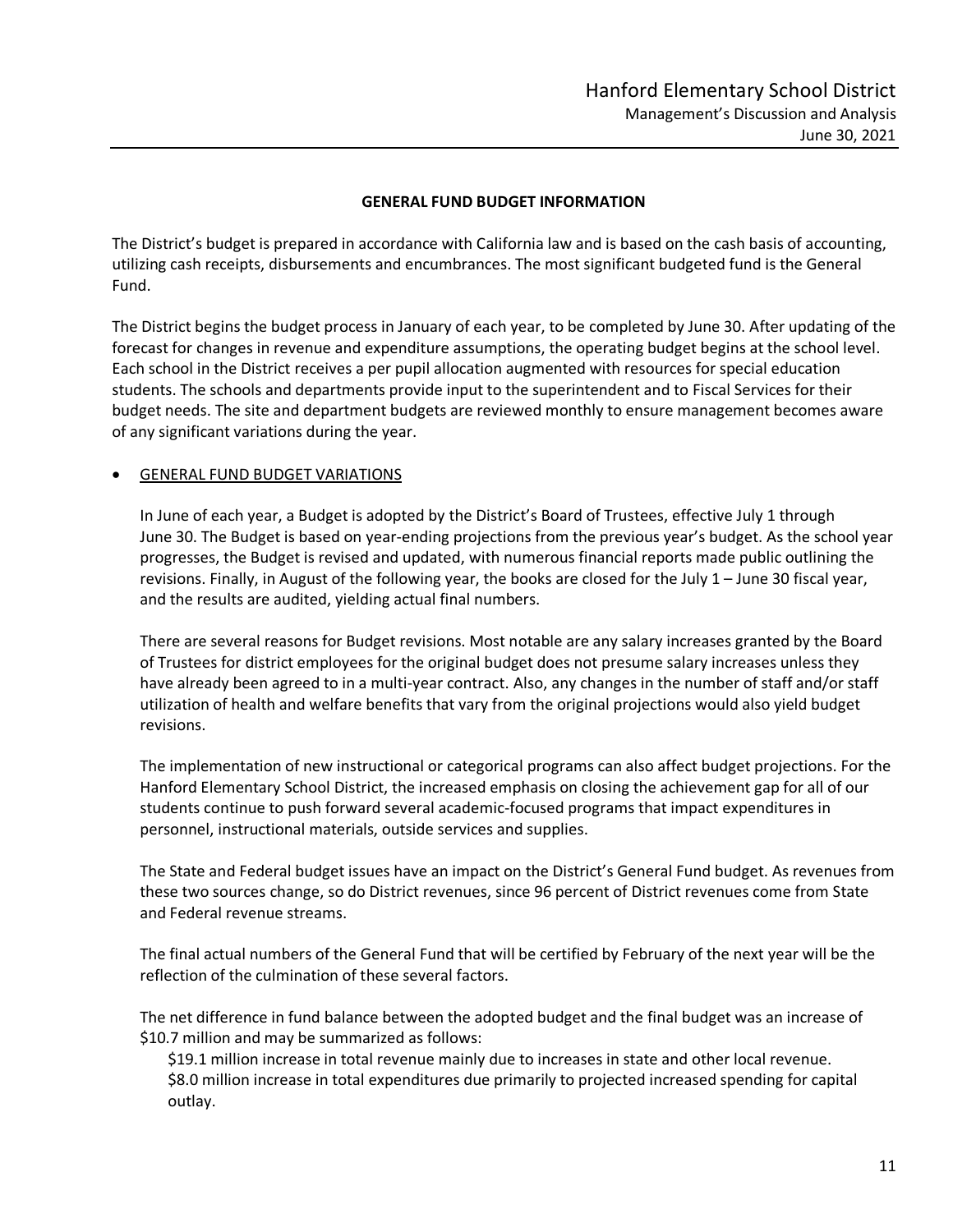### **CAPITAL ASSETS AND DEBT ADMINISTRATION**

### **CAPITAL ASSETS**

At June 30, 2020, the District had \$51.8 million in a broad range of capital assets, including land, buildings, and furniture and equipment, net of accumulated depreciation. At June 30, 2021, the District's net capital assets were \$58.3 million. This amount represents a net increase (including additions and deductions) of \$6.6 million, or 12.7 percent, from last year. Table 3 presents capital asset balances for each year and the net change. The year's major additions included \$1.3 million for construction in progress and \$5.3 million for completed projects and purchases during the year.

### Table 3. Changes in Capital Assets (Net of Depreciation)

|                                                                                     | Governmental<br>Activities           |                                      |
|-------------------------------------------------------------------------------------|--------------------------------------|--------------------------------------|
|                                                                                     | 2021                                 | 2020                                 |
| Land and construction in progress<br><b>Buildings and improvements</b><br>Equipment | 9,878,875<br>43,706,825<br>4,758,505 | 8,595,733<br>40,271,699<br>2,890,349 |
| Total                                                                               | 58,344,205                           | 51,757,781                           |

### • LONG-TERM LIABILITIES

At the end of this year, the District had \$120.0 million in long-term liabilities outstanding versus \$103.6 million last year, an increase of \$16.4 million. Table 4 summarizes these obligations.

### Table 4. Outstanding Obligations

|                                 | Governmental<br>Activities |                 |  |  |  |
|---------------------------------|----------------------------|-----------------|--|--|--|
|                                 | 2021                       | 2020            |  |  |  |
| Long-Term Liabilities           |                            |                 |  |  |  |
| General obligation bonds        | Ś.<br>24,220,000           | Ś<br>17,765,000 |  |  |  |
| Unamortized premiums            | 1,667,130                  | 1,072,381       |  |  |  |
| Compensated absences            | 472,747                    | 460,694         |  |  |  |
| Claims liability                | 66,980                     | 73,128          |  |  |  |
| Net OPEB liability              | 14,484,325                 | 12,954,777      |  |  |  |
| Aggregate net pension liability | 78,502,370                 | 71,300,961      |  |  |  |
|                                 |                            |                 |  |  |  |
| Total                           | \$120,031,840              | \$103,626,941   |  |  |  |

The District's general obligation bond insured S&P bond rating at the time of their last issuance was "AA".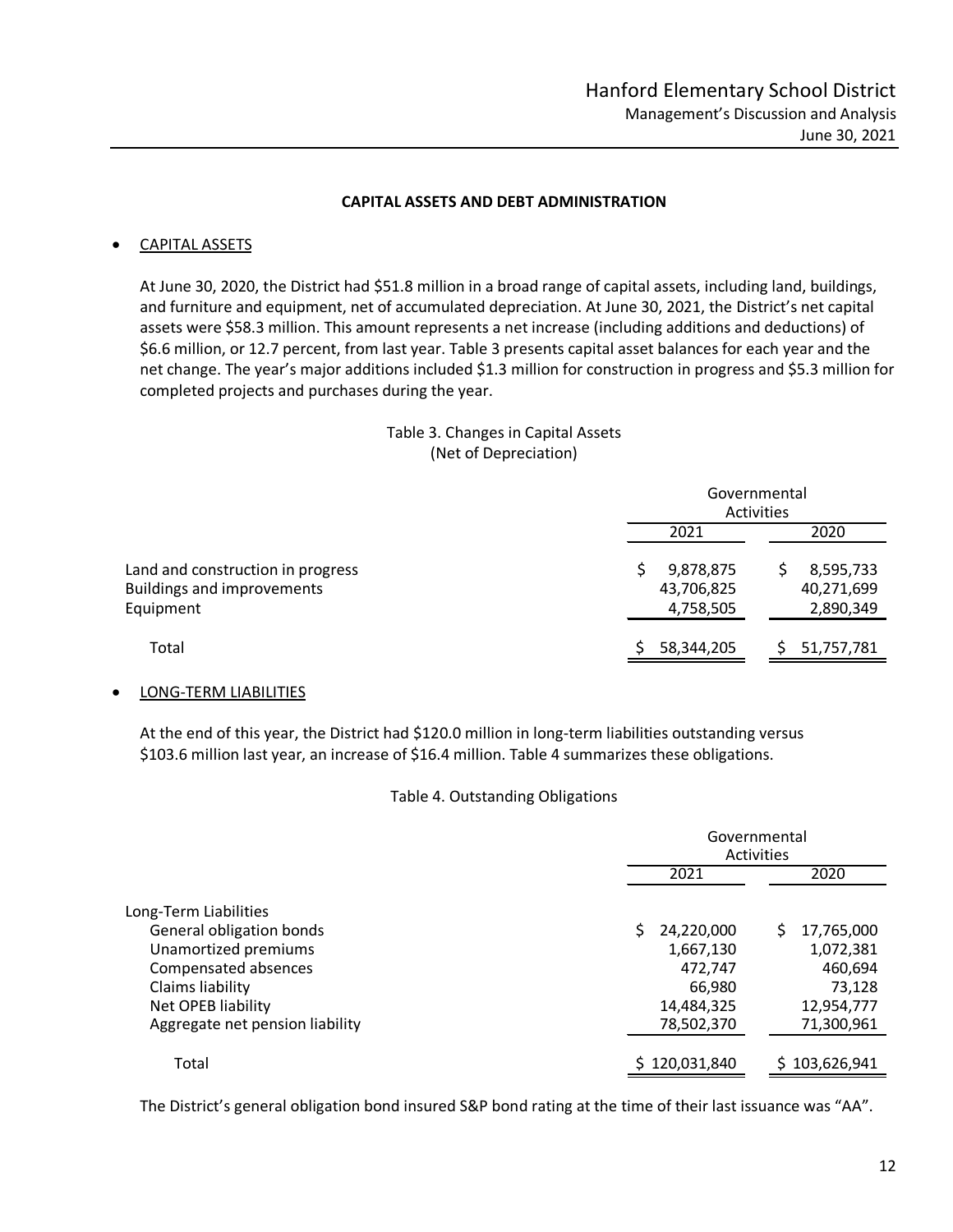At year-end, the District had a net pension liability of \$78.5 million versus \$71.3 million last year, an increase of \$7.2 million, or 10.1 percent. The District also reported deferred outflows of resources from pension activities of \$18.8 million, and deferred inflows of resources from pension activities of \$1.9 million.

We present more detailed information regarding our long-term liabilities in the Notes to Financial Statements.

### **FOR THE FUTURE**

The District's system of budgeting and internal controls is well regarded and it will take all of the District's financial abilities to meet the challenges of the future.

### **CONTACTING THE SCHOOL DISTRICT'S FINANCIAL MANAGEMENT**

This financial report is designed to provide our citizens, taxpayers, and investors and creditors with a general overview of the Hanford Elementary School District's finances and to show the District's accountability for the money it receives. If you have questions about this report or need additional financial information, contact David Endo, Chief Business Officer, Hanford Elementary School District, P. O. Box 1067, Hanford, CA 93232.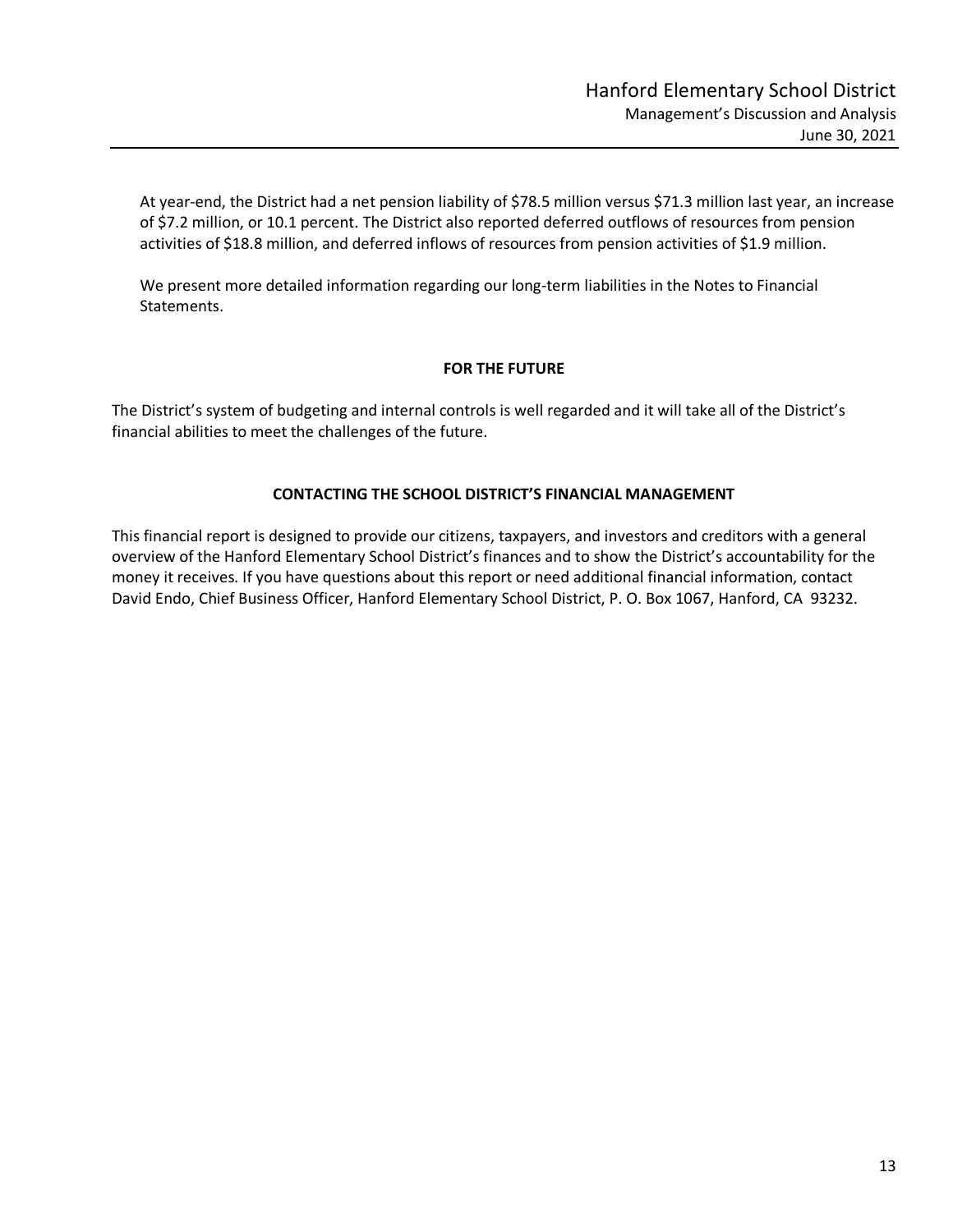<span id="page-16-1"></span><span id="page-16-0"></span>

|                                                                                         | Governmental<br>Activities |
|-----------------------------------------------------------------------------------------|----------------------------|
| Assets                                                                                  |                            |
| Deposits and investments                                                                | \$<br>39,742,749           |
| Receivables                                                                             | 9,169,745                  |
| Prepaid expense                                                                         | 70,040                     |
| Stores inventories                                                                      | 270,865                    |
| Capital assets not depreciated                                                          | 9,878,875                  |
| Capital assets, net of accumulated depreciation                                         | 48,465,330                 |
| Total assets                                                                            | 107,597,604                |
| Deferred Outflows of Resources                                                          |                            |
| Deferred outflows of resources related to OPEB                                          | 2,218,625                  |
| Deferred outflows of resources related to pensions                                      | 18,787,429                 |
| Total deferred outflows of resources                                                    | 21,006,054                 |
| Liabilities                                                                             |                            |
| Accounts payable                                                                        | 4,864,276                  |
| Unearned revenue                                                                        | 1,524,956                  |
| Long-term liabilities                                                                   |                            |
| Long-term liabilities other than OPEB and                                               |                            |
| pensions due within one year                                                            | 1,055,000                  |
| Long-term liabilities other than OPEB and                                               |                            |
| pensions due in more than one year                                                      | 25,990,145                 |
| Net other postemployment benefits liability (OPEB)<br>Aggregate net pension liabilities | 14,484,325                 |
|                                                                                         | 78,502,370                 |
| <b>Total liabilities</b>                                                                | 126,421,072                |
| Deferred Inflows of Resources                                                           |                            |
| Deferred inflows of resources related to OPEB                                           | 303,913                    |
| Deferred inflows of resources related to pensions                                       | 1,949,982                  |
| Total deferred inflows of resources                                                     | 2,253,895                  |
|                                                                                         |                            |
| <b>Net Position</b>                                                                     |                            |
| Net investment in capital assets                                                        | 38,361,293                 |
| Restricted for<br>Debt service                                                          | 2,158,465                  |
| Capital projects                                                                        | 716,734                    |
| <b>Educational programs</b>                                                             | 4,745,858                  |
| Food service                                                                            | 1,447,407                  |
| <b>Student activities</b>                                                               | 29,382                     |
| Unrestricted (deficit)                                                                  | (47, 530, 448)             |
| Total net position (deficit)                                                            | (71, 309)                  |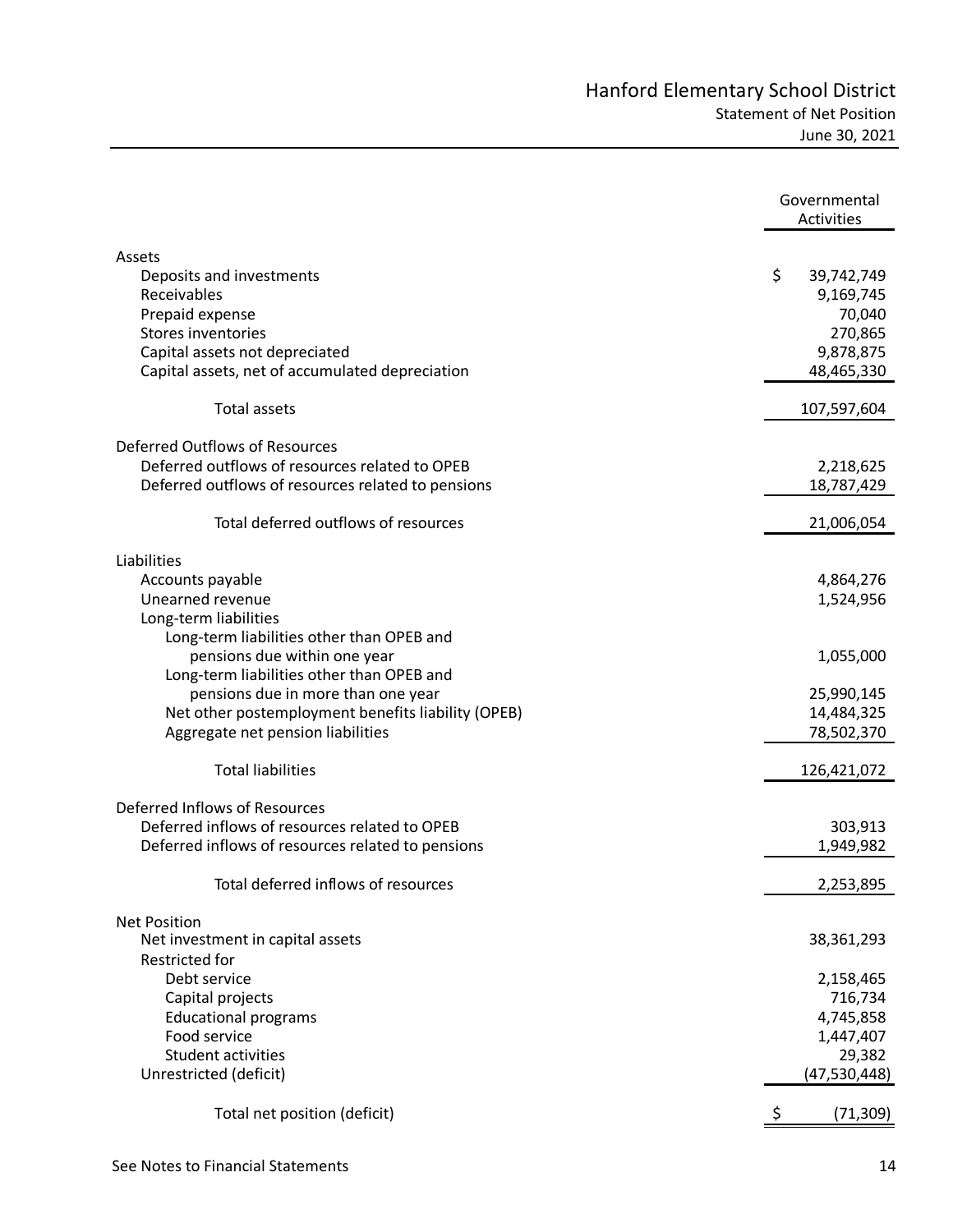<span id="page-17-0"></span>

|                                                                                                       |                 |                             |                                             |                       | Net (Expenses)<br>Revenues and                    |
|-------------------------------------------------------------------------------------------------------|-----------------|-----------------------------|---------------------------------------------|-----------------------|---------------------------------------------------|
|                                                                                                       |                 | Charges for<br>Services and | Program Revenues<br>Operating<br>Grants and | Capital<br>Grants and | Changes in<br><b>Net Position</b><br>Governmental |
| Functions/Programs                                                                                    | <b>Expenses</b> | Sales                       | Contributions                               | Contributions         | Activities                                        |
| <b>Governmental Activities</b>                                                                        |                 |                             |                                             |                       |                                                   |
| Instruction                                                                                           | \$47,861,494    | \$                          | \$11,996,581                                | \$<br>7,626           | $$$ (35,857,287)                                  |
| Instruction-related activities                                                                        |                 |                             |                                             |                       |                                                   |
| Supervision of instruction                                                                            | 2,572,503       |                             | 1,580,218                                   |                       | (992, 285)                                        |
| Instructional library, media,                                                                         |                 |                             |                                             |                       |                                                   |
| and technology                                                                                        | 2,327,964       | 2,851                       | 969,493                                     |                       | (1,355,620)                                       |
| School site administration                                                                            | 6,339,764       |                             | 678,061                                     |                       | (5,661,703)                                       |
| Pupil services                                                                                        |                 |                             |                                             |                       |                                                   |
| Home-to-school transportation                                                                         | 1,645,316       |                             | 255,972                                     |                       | (1,389,344)                                       |
| Food services                                                                                         | 3,166,846       | 40,392                      | 2,971,425                                   |                       | (155, 029)                                        |
| All other pupil services                                                                              | 6,587,852       |                             | 1,630,696                                   |                       | (4,957,156)                                       |
| Administration                                                                                        |                 |                             |                                             |                       |                                                   |
| Data processing                                                                                       | 1,291,574       |                             | 167,558                                     |                       | (1, 124, 016)                                     |
| All other administration                                                                              | 3,673,578       | 1,796                       | 465,738                                     |                       | (3,206,044)                                       |
| <b>Plant services</b>                                                                                 | 8,355,659       | 5,546                       | 768,506                                     |                       | (7,581,607)                                       |
| Ancillary services                                                                                    | 1,837,951       | 135                         | 1,174,941                                   |                       | (662, 875)                                        |
| Interest on long-term liabilities                                                                     | 1,023,746       |                             |                                             |                       | (1,023,746)                                       |
| Other outgo                                                                                           | 644,002         | 82,890                      | 438,309                                     |                       | (122, 803)                                        |
|                                                                                                       |                 |                             |                                             |                       |                                                   |
| Total governmental activities                                                                         | \$87,328,249    | 133,610<br>S.               | \$23,097,498                                | 7,626<br>\$.          | (64,089,515)                                      |
|                                                                                                       |                 |                             |                                             |                       |                                                   |
| <b>General Revenues and Subventions</b>                                                               |                 |                             |                                             |                       |                                                   |
| Property taxes, levied for general purposes                                                           |                 |                             |                                             |                       | 3,291,790                                         |
| Property taxes, levied for debt service                                                               |                 |                             |                                             |                       | 1,779,728                                         |
| Taxes levied for other specific purposes<br>Federal and State aid not restricted to specific purposes |                 |                             |                                             |                       | 38,502                                            |
|                                                                                                       |                 |                             |                                             |                       | 61,961,064                                        |
| Interest and investment earnings                                                                      |                 |                             |                                             |                       | 268,186                                           |
| Special and extraordinary                                                                             |                 |                             |                                             |                       | 222,126                                           |
| Miscellaneous                                                                                         |                 |                             |                                             |                       | 655,267                                           |
| Subtotal, general revenues                                                                            |                 |                             |                                             |                       | 68,216,663                                        |
| Change in Net Position                                                                                |                 |                             |                                             |                       | 4,127,148                                         |
| Net Position - Beginning, as Restated (Deficit)                                                       |                 |                             |                                             |                       | (4, 198, 457)                                     |
| Net Position - Ending (Deficit)                                                                       |                 |                             |                                             |                       | <u>ې</u><br>(71, 309)                             |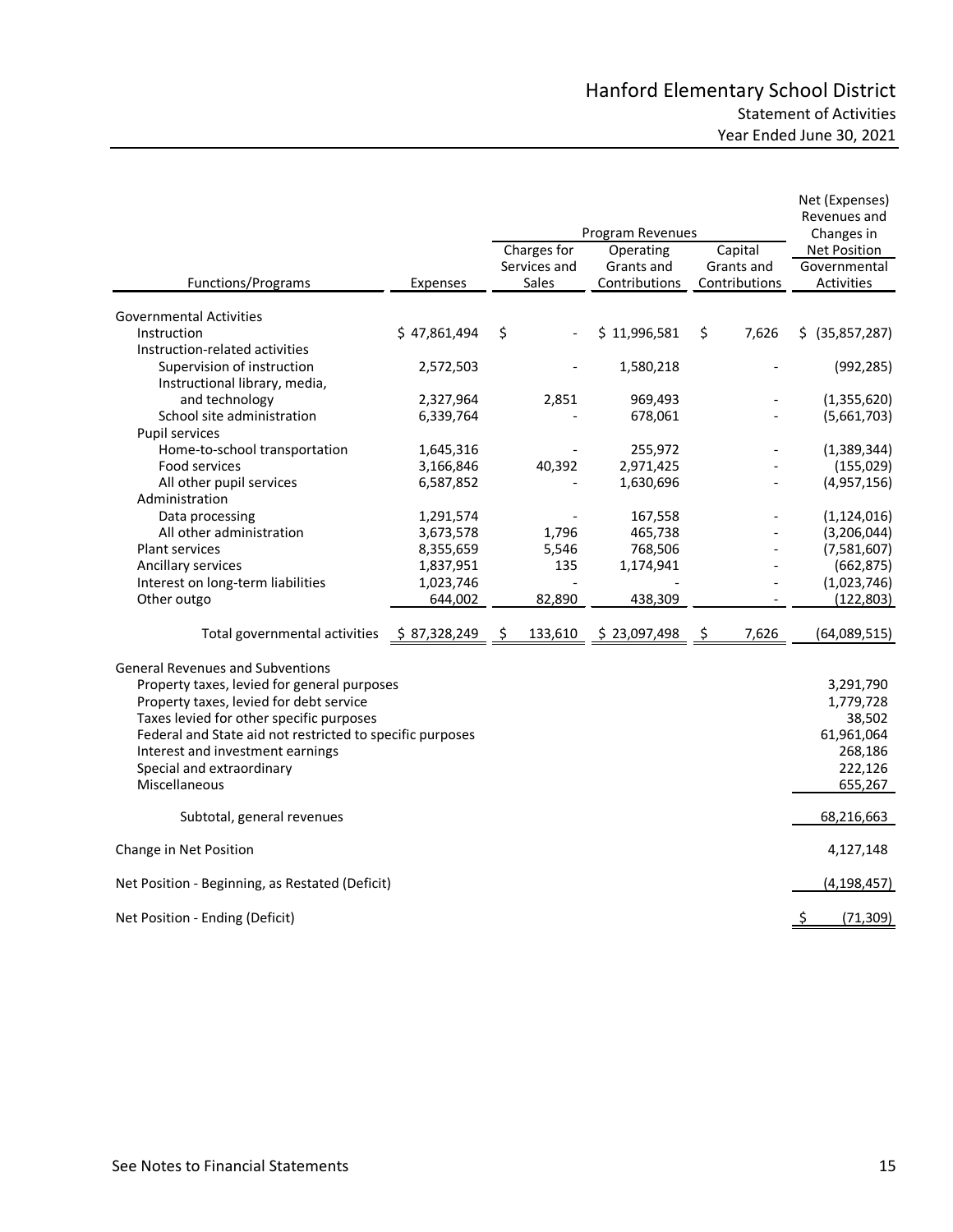<span id="page-18-1"></span><span id="page-18-0"></span>

|                                     | General<br><b>Building</b><br>Fund<br>Fund |    | Funds     |    |           |    |            |  | Non-Major<br>Governmental | Total<br>Governmental<br>Funds |  |
|-------------------------------------|--------------------------------------------|----|-----------|----|-----------|----|------------|--|---------------------------|--------------------------------|--|
| Assets                              |                                            |    |           |    |           |    |            |  |                           |                                |  |
| Deposits and investments            | Ś<br>26,024,823                            | \$ | 6,522,506 | \$ | 6,517,848 | \$ | 39,065,177 |  |                           |                                |  |
| Receivables                         | 8,999,192                                  |    |           |    | 169,163   |    | 9,168,355  |  |                           |                                |  |
| Prepaid expenditures                | 70,040                                     |    |           |    |           |    | 70,040     |  |                           |                                |  |
| <b>Stores inventories</b>           | 143,582                                    |    |           |    | 127,283   |    | 270,865    |  |                           |                                |  |
| <b>Total assets</b>                 | 35,237,637<br>S                            | \$ | 6,522,506 | \$ | 6,814,294 | \$ | 48,574,437 |  |                           |                                |  |
| Liabilities and Fund Balances       |                                            |    |           |    |           |    |            |  |                           |                                |  |
| Liabilities                         |                                            |    |           |    |           |    |            |  |                           |                                |  |
| Accounts payable                    | \$<br>4,794,983                            | \$ |           | \$ | 60,963    | \$ | 4,855,946  |  |                           |                                |  |
| Unearned revenue                    | 1,524,956                                  |    |           |    |           |    | 1,524,956  |  |                           |                                |  |
| <b>Total liabilities</b>            | 6,319,939                                  |    |           |    | 60,963    |    | 6,380,902  |  |                           |                                |  |
| <b>Fund Balances</b>                |                                            |    |           |    |           |    |            |  |                           |                                |  |
| Nonspendable                        | 218,722                                    |    |           |    | 127,693   |    | 346,415    |  |                           |                                |  |
| Restricted                          | 4,745,856                                  |    | 6,522,506 |    | 4,381,372 |    | 15,649,734 |  |                           |                                |  |
| Committed                           |                                            |    |           |    | 101,995   |    | 101,995    |  |                           |                                |  |
| Assigned                            | 7,541,191                                  |    |           |    | 2,142,271 |    | 9,683,462  |  |                           |                                |  |
| Unassigned                          | 16,411,929                                 |    |           |    |           |    | 16,411,929 |  |                           |                                |  |
| <b>Total fund balances</b>          | 28,917,698                                 |    | 6,522,506 |    | 6,753,331 |    | 42,193,535 |  |                           |                                |  |
| Total liabilities and fund balances | 35,237,637<br>Ś                            | \$ | 6,522,506 | \$ | 6,814,294 | \$ | 48,574,437 |  |                           |                                |  |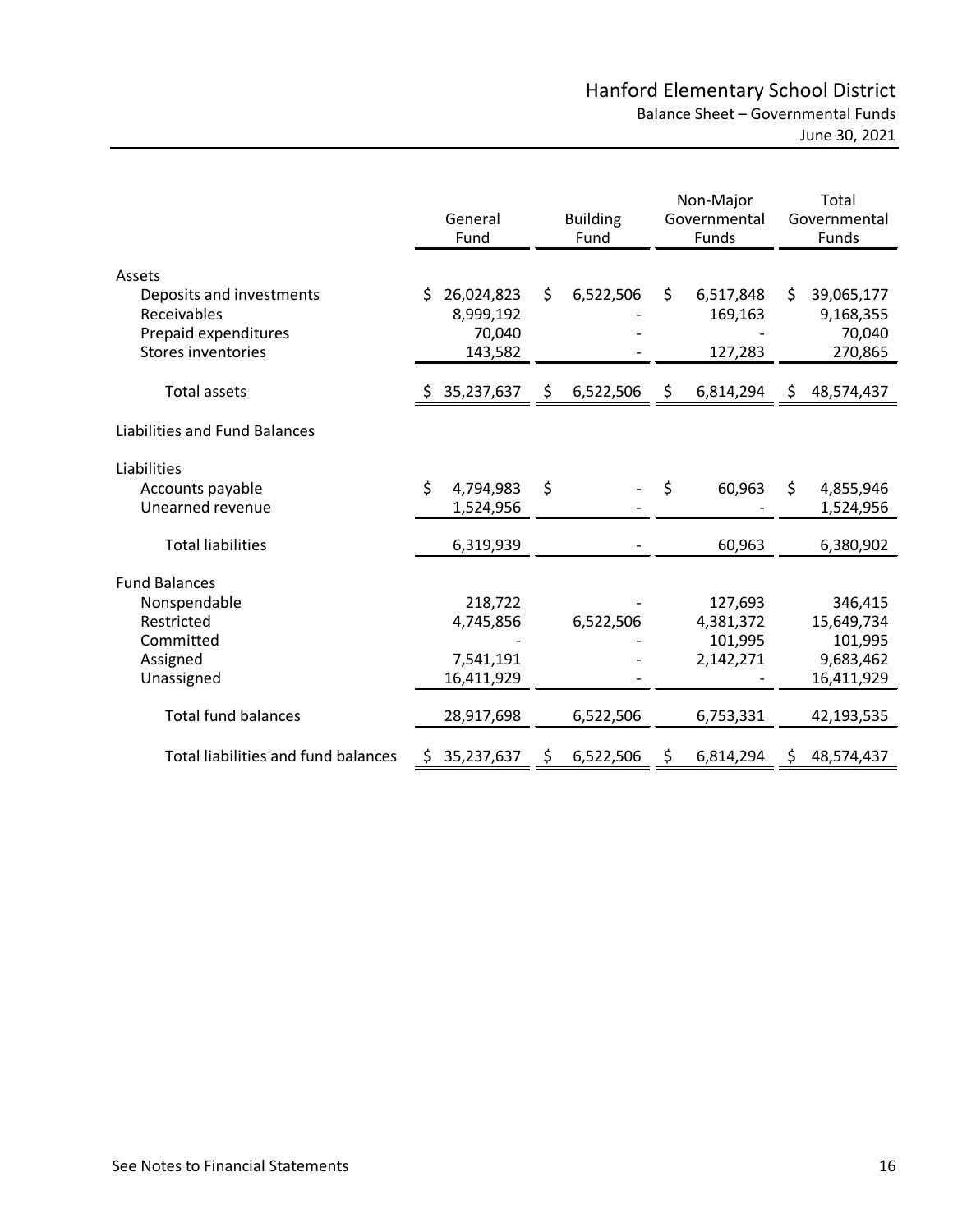Reconciliation of the Governmental Funds Balance Sheet to the Statement of Net Position

June 30, 2021

<span id="page-19-0"></span>

| <b>Total Fund Balance - Governmental Funds</b>                                                                                                                                                                                                                                      |                                          |   | \$42,193,535   |
|-------------------------------------------------------------------------------------------------------------------------------------------------------------------------------------------------------------------------------------------------------------------------------------|------------------------------------------|---|----------------|
| Amounts Reported for Governmental Activities in the<br>Statement of Net Position are Different Because                                                                                                                                                                              |                                          |   |                |
| Capital assets used in governmental activities are not financial<br>resources and, therefore, are not reported as assets in<br>governmental funds.<br>The cost of capital assets is                                                                                                 | \$91,007,517                             |   |                |
| Accumulated depreciation is                                                                                                                                                                                                                                                         | (32,663,312)                             |   |                |
| Net capital assets                                                                                                                                                                                                                                                                  |                                          |   | 58,344,205     |
| An internal service fund is used by management to charge the costs<br>of the workers' compensation insurance program to the individual<br>funds. The assets and liabilities of the internal service fund are<br>included with governmental activities.                              |                                          |   | 603,652        |
| Deferred outflows of resources represent a consumption of net<br>position in a future period and is not reported in the governmental<br>funds. Deferred outflows of resources amounted to and related to<br>Other postemployment benefits (OPEB)<br>Net pension liability           | 2,218,625<br>18,787,429                  |   |                |
| Total deferred outflows of resources                                                                                                                                                                                                                                                |                                          |   | 21,006,054     |
| Deferred inflows of resources represent an acquisition of net position<br>that applies to a future period and is not reported in the governmental<br>funds. Deferred inflows of resources amount to and related to<br>Other postemployment benefits (OPEB)<br>Net pension liability | (303, 913)<br>(1,949,982)                |   |                |
| Total deferred inflows of resources                                                                                                                                                                                                                                                 |                                          |   | (2,253,895)    |
| Net pension liability is not due and payable in the current period,<br>and is not reported as a liability in the funds.                                                                                                                                                             |                                          |   | (78, 502, 370) |
| The District's OPEB liability is not due and payable in the current period,<br>and is not reported as a liability in the funds.                                                                                                                                                     |                                          |   | (14, 484, 325) |
| Long-term liabilities, excluding claims liability, are not due and payable<br>in the current period and, therefore, are not reported as liabilities in<br>the funds.                                                                                                                |                                          |   |                |
| Long-term liabilities at year-end consist of<br>General obligation bonds including unamortized premiums<br>Capital leases<br>Compensated absences (vacations)                                                                                                                       | (25,887,130)<br>(618, 288)<br>(472, 747) |   |                |
| Total long-term liabilities                                                                                                                                                                                                                                                         |                                          |   | (26,978,165)   |
| Total net position - governmental activities                                                                                                                                                                                                                                        |                                          | S | (71, 309)      |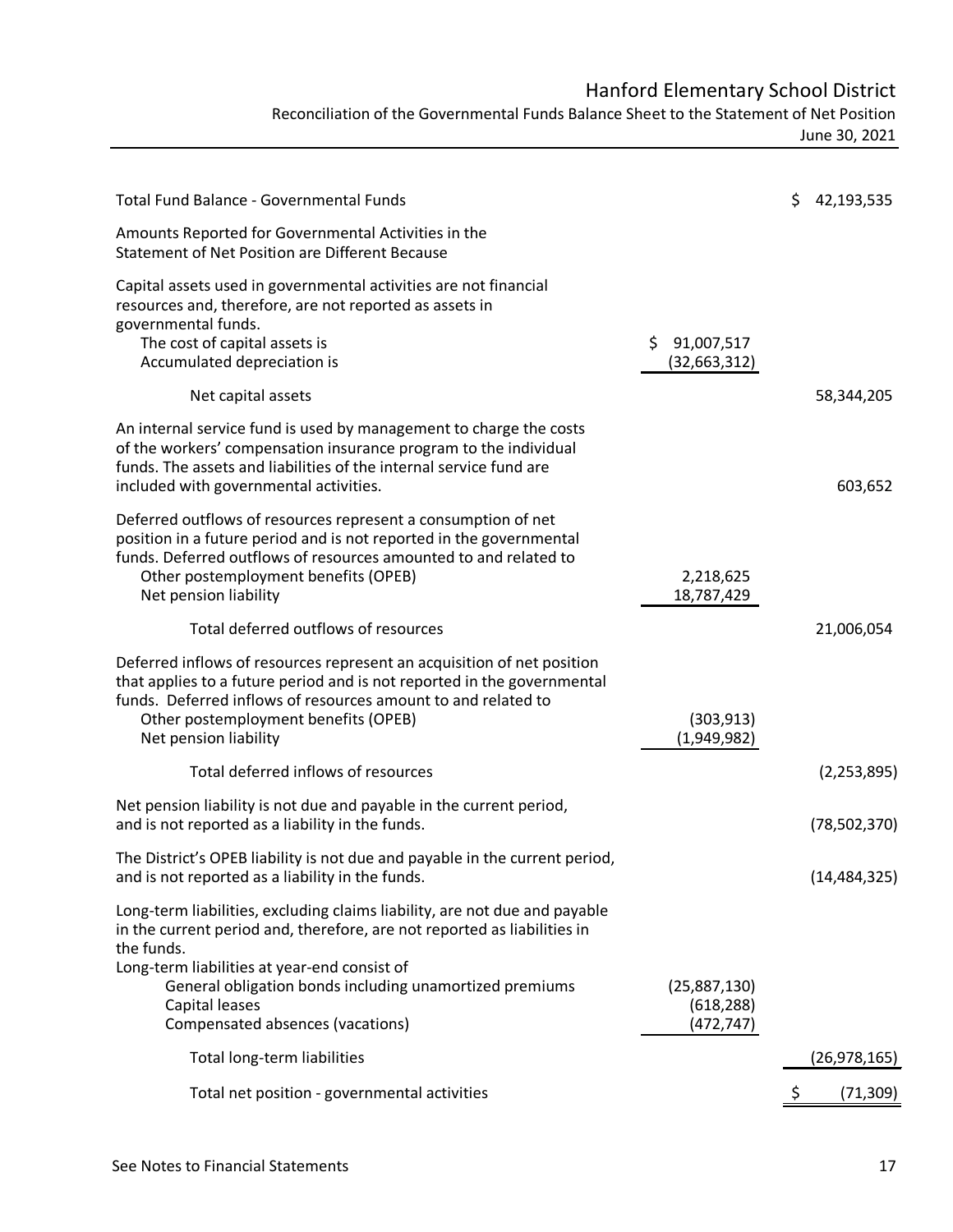Statement of Revenues, Expenditures, and Changes in Fund Balances – Governmental Funds Year Ended June 30, 2021

<span id="page-20-0"></span>

|                                                                                                                   | General<br>Fund                                          | <b>Building</b><br>Fund             |    | Non-Major<br>Governmental<br>Funds           |    | Total<br>Governmental<br>Funds                      |
|-------------------------------------------------------------------------------------------------------------------|----------------------------------------------------------|-------------------------------------|----|----------------------------------------------|----|-----------------------------------------------------|
| Revenues<br>Local Control Funding Formula<br>Federal sources<br><b>Other State sources</b><br>Other local sources | \$<br>61,825,548<br>9,809,937<br>11,314,074<br>3,110,414 | \$<br>55,156                        | \$ | 300,000<br>2,716,701<br>239,340<br>1,971,672 | \$ | 62,125,548<br>12,526,638<br>11,553,414<br>5,137,242 |
| Total revenues                                                                                                    | 86,059,973                                               | 55,156                              |    | 5,227,713                                    |    | 91,342,842                                          |
| Expenditures<br>Current<br>Instruction                                                                            | 42,288,788                                               |                                     |    |                                              |    | 42,288,788                                          |
| Instruction-related activities                                                                                    |                                                          |                                     |    |                                              |    |                                                     |
| Supervision of instruction<br>Instructional library, media,                                                       | 2,251,233                                                |                                     |    |                                              |    | 2,251,233                                           |
| and technology<br>School site administration<br>Pupil services                                                    | 2,364,041<br>5,601,418                                   |                                     |    |                                              |    | 2,364,041<br>5,601,418                              |
| Home-to-school transportation<br>Food services<br>All other pupil services                                        | 3,410,937<br>120,446<br>5,855,896                        |                                     |    | 2,829,560                                    |    | 3,410,937<br>2,950,006<br>5,855,896                 |
| Administration<br>Data processing                                                                                 | 1,398,384                                                |                                     |    |                                              |    | 1,398,384                                           |
| All other administration<br>Plant services<br>Ancillary services                                                  | 3,118,703<br>7,869,362<br>1,674,831                      |                                     |    | 106,500<br>134,177<br>9,662                  |    | 3,225,203<br>8,003,539<br>1,684,493                 |
| Other outgo<br>Facility acquisition and construction<br>Debt service                                              | 1,354,737<br>835,023                                     | 708,400                             |    | 4,428,444                                    |    | 1,354,737<br>5,971,867                              |
| Principal<br>Interest and other                                                                                   |                                                          | 222,127                             |    | 1,145,000<br>801,619                         |    | 1,145,000<br>1,023,746                              |
| <b>Total expenditures</b>                                                                                         | 78,143,799                                               | 930,527                             |    | 9,454,962                                    |    | 88,529,288                                          |
| Excess (Deficiency) of Revenues<br>Over Expenditures                                                              | 7,916,174                                                | (875, 371)                          |    | (4,227,249)                                  |    | 2,813,554                                           |
| <b>Other Financing Sources (Uses)</b><br>Transfers in<br>Sources from capital leases                              | 618,288                                                  |                                     |    | 3,671,558                                    |    | 3,671,558<br>618,288                                |
| Sources from proceeds of bond sale<br>Sources from premium on bond sale<br>Transfers out                          | (1,000,000)                                              | 7,600,000<br>222,127<br>(2,619,058) |    | 450,484<br>(52, 500)                         |    | 7,600,000<br>672,611<br>(3,671,558)                 |
| Net Financing Sources (Uses)                                                                                      | (381, 712)                                               | 5,203,069                           |    | 4,069,542                                    |    | 8,890,899                                           |
| Net Change in Fund Balances                                                                                       | 7,534,462                                                | 4,327,698                           |    | (157, 707)                                   |    | 11,704,453                                          |
| Fund Balance - Beginning, as Restated                                                                             | 21,383,236                                               | 2,194,808                           |    | 6,911,038                                    |    | 30,489,082                                          |
| Fund Balance - Ending                                                                                             | 28,917,698                                               | \$<br>6,522,506                     | Ş  | 6,753,331                                    | Ş  | 42,193,535                                          |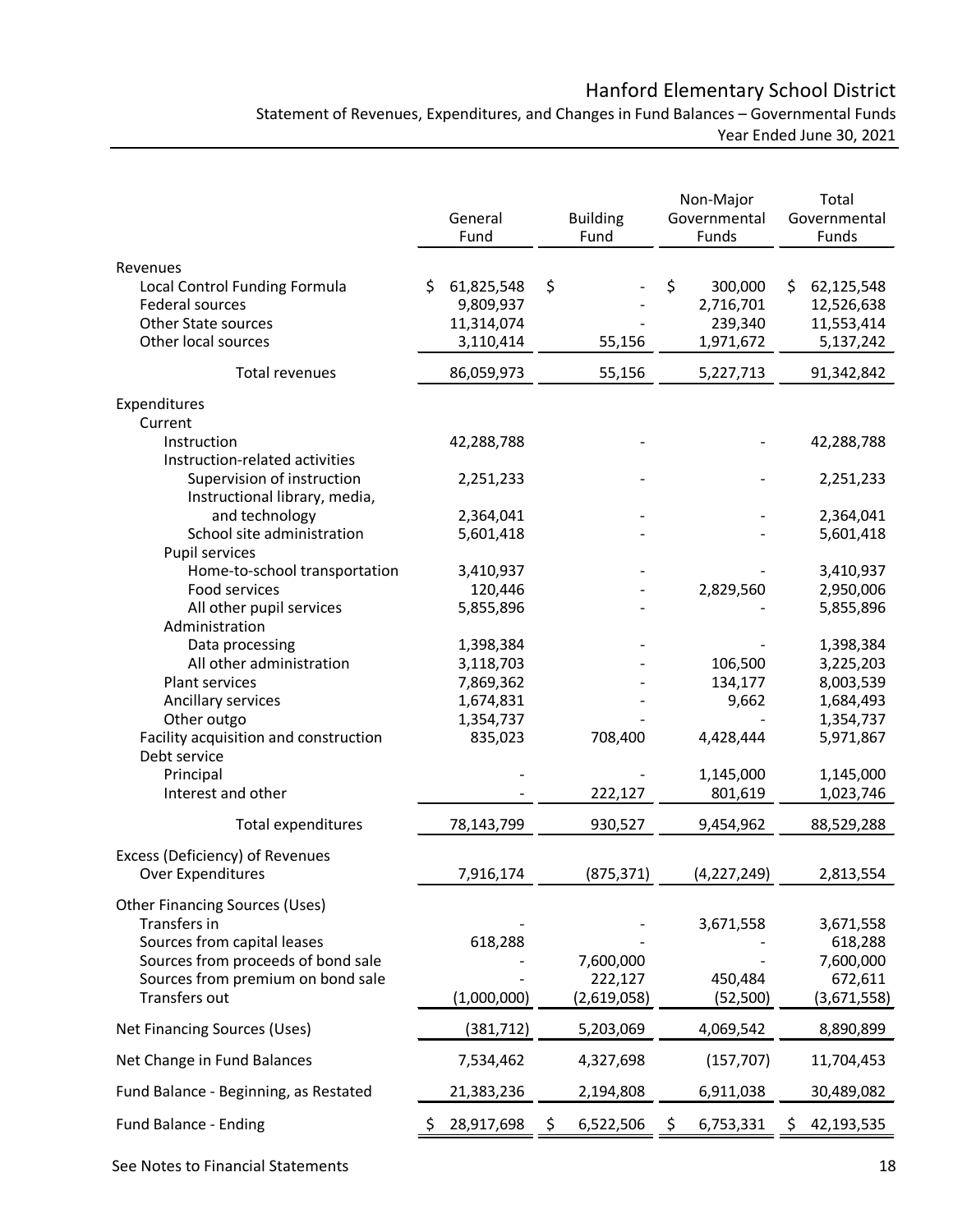<span id="page-21-0"></span>Reconciliation of the Statement of Revenues, Expenditures, and Changes in Fund Balances of Governmental Funds to the Statement of Activities Year Ended June 30, 2021

| Total Net Change in Fund Balances - Governmental Funds                                                                                                                                                                                                                                                                                                                                                    |                                | S. | 11,704,453  |
|-----------------------------------------------------------------------------------------------------------------------------------------------------------------------------------------------------------------------------------------------------------------------------------------------------------------------------------------------------------------------------------------------------------|--------------------------------|----|-------------|
| Amounts Reported for Governmental Activities in the Statement of<br><b>Activities are Different Because</b>                                                                                                                                                                                                                                                                                               |                                |    |             |
| Capital outlays to purchase or build capital assets are reported in<br>governmental funds as expenditures; however, for governmental<br>activities, those costs are shown in the Statement of Net Position and<br>allocated over their estimated useful lives as annual depreciation<br>expenses in the Statement of Activities.                                                                          |                                |    |             |
| This is the amount by which capital outlays exceeds depreciation in<br>the period.<br>Depreciation expense<br>Capital outlays                                                                                                                                                                                                                                                                             | \$<br>(2,093,584)<br>8,680,612 |    |             |
| Net expense adjustment                                                                                                                                                                                                                                                                                                                                                                                    |                                |    | 6,587,028   |
| Loss on disposal of capital assets is reported in the government-wide<br>Statement of Net Position, but is not recorded in the governmental<br>funds.                                                                                                                                                                                                                                                     |                                |    | (604)       |
| Some of the capital assets acquired this year were financed with<br>capital leases. The amount financed by the leases is reported in the<br>governmental funds as a source of financing. On the other hand, the<br>capital leases are not revenues in the Statement of Activities, but<br>rather constitute long-term liabilities in the Statement of Net<br>Position.                                    |                                |    | (618, 288)  |
| In the Statement of Activities, certain operating expenses, such as<br>compensated absences (vacations) are measured by the amounts<br>earned during the year. In the governmental funds, however,<br>expenditures for these items are measured by the amount of<br>financial resources used (essentially, the amounts actually paid).<br>This amount is the difference between vacation earned and used. |                                |    | (12,053)    |
| In the governmental funds, pension costs are based on employer<br>contributions made to pension plans during the year. However,<br>in the Statement of Activities, pension expense is the net effect of<br>all changes in the deferred outflows, deferred inflows and net<br>pension liability during the year.                                                                                           |                                |    | (5,654,969) |
| In the governmental funds, OPEB costs are based on employer<br>contributions made to OPEB plans during the year. However, in the<br>Statement of Activities, OPEB expense is the net effect of all changes<br>in the deferred outflows, deferred inflows, and net OPEB liability<br>during the year.                                                                                                      |                                |    | (843, 266)  |
|                                                                                                                                                                                                                                                                                                                                                                                                           |                                |    |             |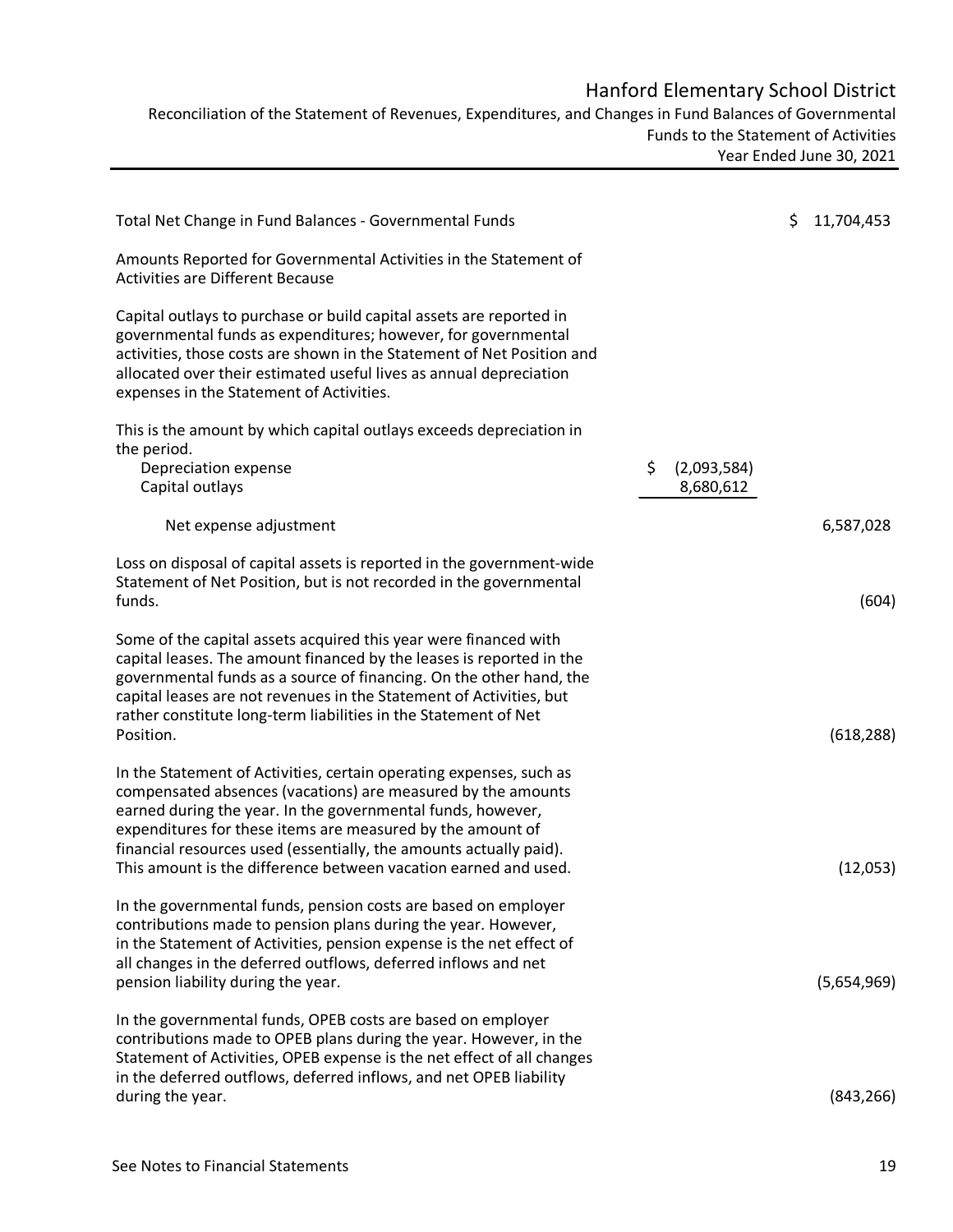| Reconciliation of the Statement of Revenues, Expenditures, and Changes in Fund Balances of Governmental |
|---------------------------------------------------------------------------------------------------------|
| <b>Funds to the Statement of Activities</b>                                                             |
| Year Ended June 30, 2021                                                                                |

| Proceeds received from general obligation bonds or certificates of<br>participation are a revenue in the governmental funds, but increase<br>long-term liabilities in the Statement of Net Position and do not<br>affect the Statement of Activities.      | (7,600,000) |
|------------------------------------------------------------------------------------------------------------------------------------------------------------------------------------------------------------------------------------------------------------|-------------|
| Governmental funds report the effect of premiums, discounts, and<br>the deferred charge on refunding when the debt is first issued,<br>whereas the amounts are deferred and amortized in the<br>Statement of Activities.<br>Premium on issuance recognized | (672, 611)  |
| Premium amortization                                                                                                                                                                                                                                       | 77,862      |
| Payment of principal on long-term liabilities is an expenditure in<br>the governmental funds, but it reduces long-term liabilities in the<br>Statement of Net Position and does not affect the Statement<br>of Activities.                                 |             |
| General obligation bonds                                                                                                                                                                                                                                   | 1,145,000   |
| An internal service fund is used by management to charge the costs<br>of the self insurance program to the individual funds. The net<br>revenue of the Internal Service Fund is reported with governmental                                                 |             |
| activities.                                                                                                                                                                                                                                                | 14,596      |
| Change in net position of governmental activities                                                                                                                                                                                                          | 4,127,148   |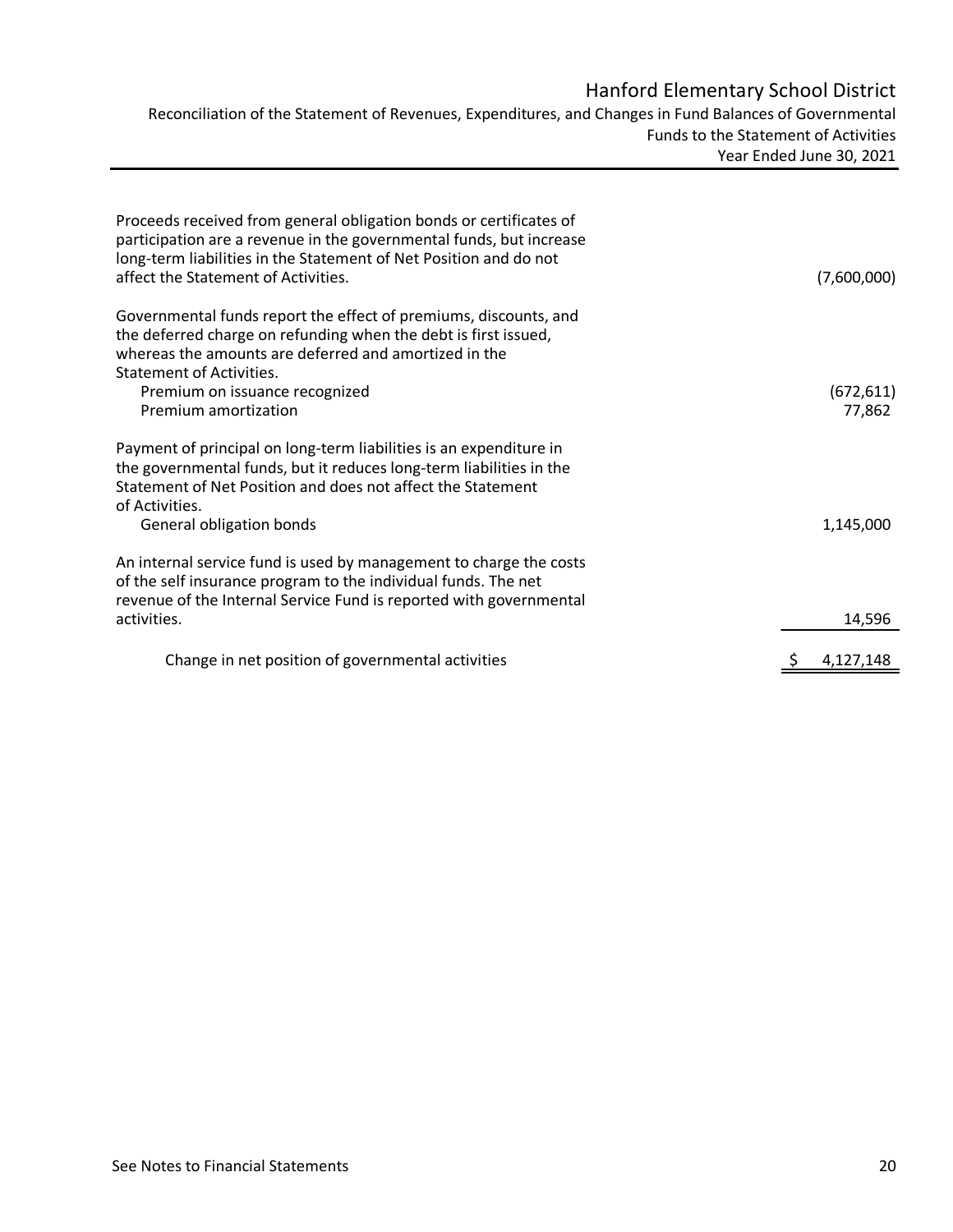<span id="page-23-1"></span><span id="page-23-0"></span>

|                               | Governmental<br>Activities -<br>Internal<br>Service Fund |         |
|-------------------------------|----------------------------------------------------------|---------|
| Assets                        |                                                          |         |
| <b>Current assets</b>         |                                                          |         |
| Deposits and investments      | \$                                                       | 677,572 |
| Receivables                   |                                                          | 1,390   |
|                               |                                                          |         |
| <b>Total current assets</b>   |                                                          | 678,962 |
|                               |                                                          |         |
| Liabilities                   |                                                          |         |
| <b>Current liabilities</b>    |                                                          |         |
| Accounts payable              |                                                          | 8,330   |
|                               |                                                          |         |
| <b>Noncurrent liabilities</b> |                                                          |         |
| <b>Claims liabilities</b>     |                                                          | 66,980  |
|                               |                                                          |         |
| <b>Total liabilities</b>      |                                                          | 75,310  |
|                               |                                                          |         |
| <b>Net Position</b>           |                                                          |         |
| <b>Restricted for claims</b>  |                                                          | 603,652 |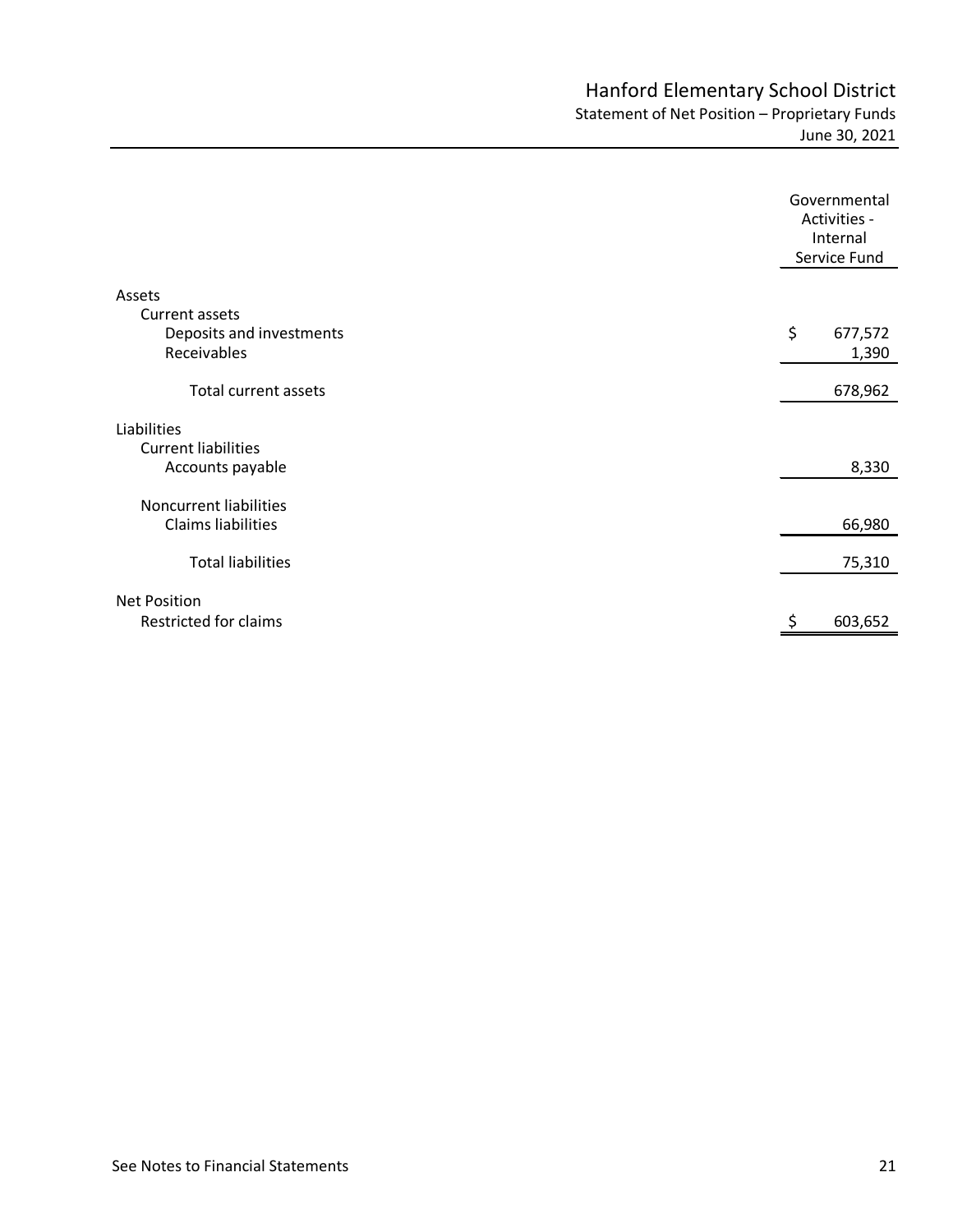Statement of Revenues, Expenses, and Changes in Fund Net Position – Proprietary Funds Year Ended June 30, 2021

<span id="page-24-0"></span>

|                                                                                  | Governmental<br>Activities -<br>Internal<br>Service Fund |  |
|----------------------------------------------------------------------------------|----------------------------------------------------------|--|
| <b>Operating Revenues</b><br>Charges for services                                | \$<br>710,531                                            |  |
| <b>Operating Expenses</b><br>Professional and contract services                  | 701,902                                                  |  |
| Operating Income                                                                 | 8,629                                                    |  |
| <b>Nonoperating Revenues</b><br>Fair market value adjustments<br>Interest income | 683<br>5,284                                             |  |
| Total nonoperating revenues                                                      | 5,967                                                    |  |
| Change in Net Position                                                           | 14,596                                                   |  |
| <b>Total Net Position - Beginning</b>                                            | 589,056                                                  |  |
| <b>Total Net Position - Ending</b>                                               | \$<br>603,652                                            |  |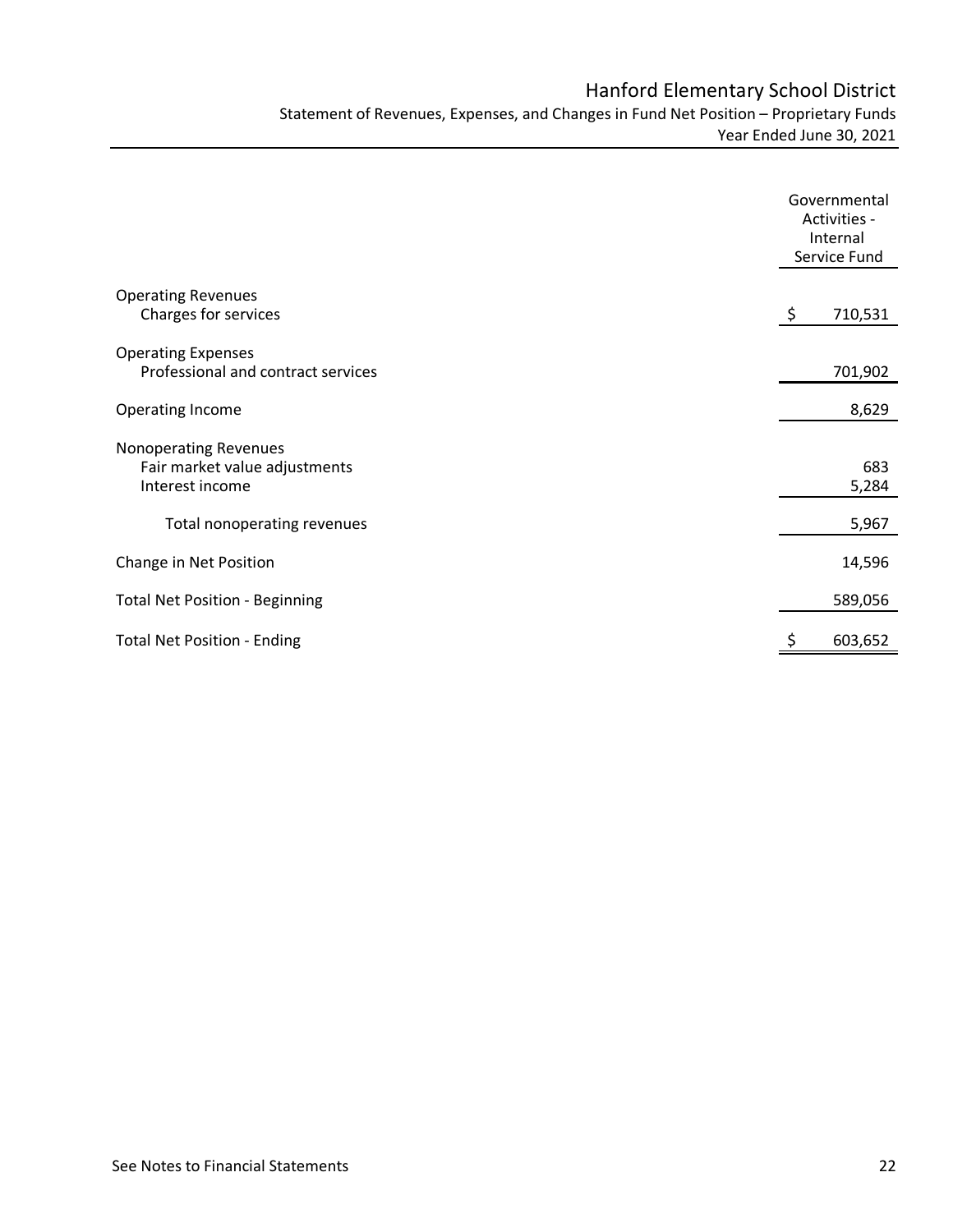<span id="page-25-0"></span>

|                                                                                                                                                                                                                                    | Governmental<br>Activities -<br>Internal<br>Service Fund |                                   |
|------------------------------------------------------------------------------------------------------------------------------------------------------------------------------------------------------------------------------------|----------------------------------------------------------|-----------------------------------|
| <b>Operating Activities</b><br>Cash receipts from operating funds<br>Cash payments for claims and services                                                                                                                         | \$                                                       | 710,094<br>(699, 720)             |
| Net Cash From Operating Activities                                                                                                                                                                                                 |                                                          | 10,374                            |
| <b>Investing Activities</b><br>Interest on investments                                                                                                                                                                             |                                                          | 5,284                             |
| Net Change in Cash and Cash Equivalents                                                                                                                                                                                            |                                                          | 15,658                            |
| Cash and Cash Equivalents, Beginning                                                                                                                                                                                               |                                                          | 661,914                           |
| Cash and Cash Equivalents, Ending                                                                                                                                                                                                  |                                                          | 677,572                           |
| Reconciliation of Operating Income to Net<br><b>Cash From Operating Activities</b><br>Operating income<br>Changes in assets and liabilities<br>Fair Value Adjustment to Cash in County Treasury<br>Receivables<br>Claims liability | \$                                                       | 8,629<br>683<br>(1, 120)<br>2,182 |
| Net Cash From Operating Activities                                                                                                                                                                                                 | \$                                                       | 10,374                            |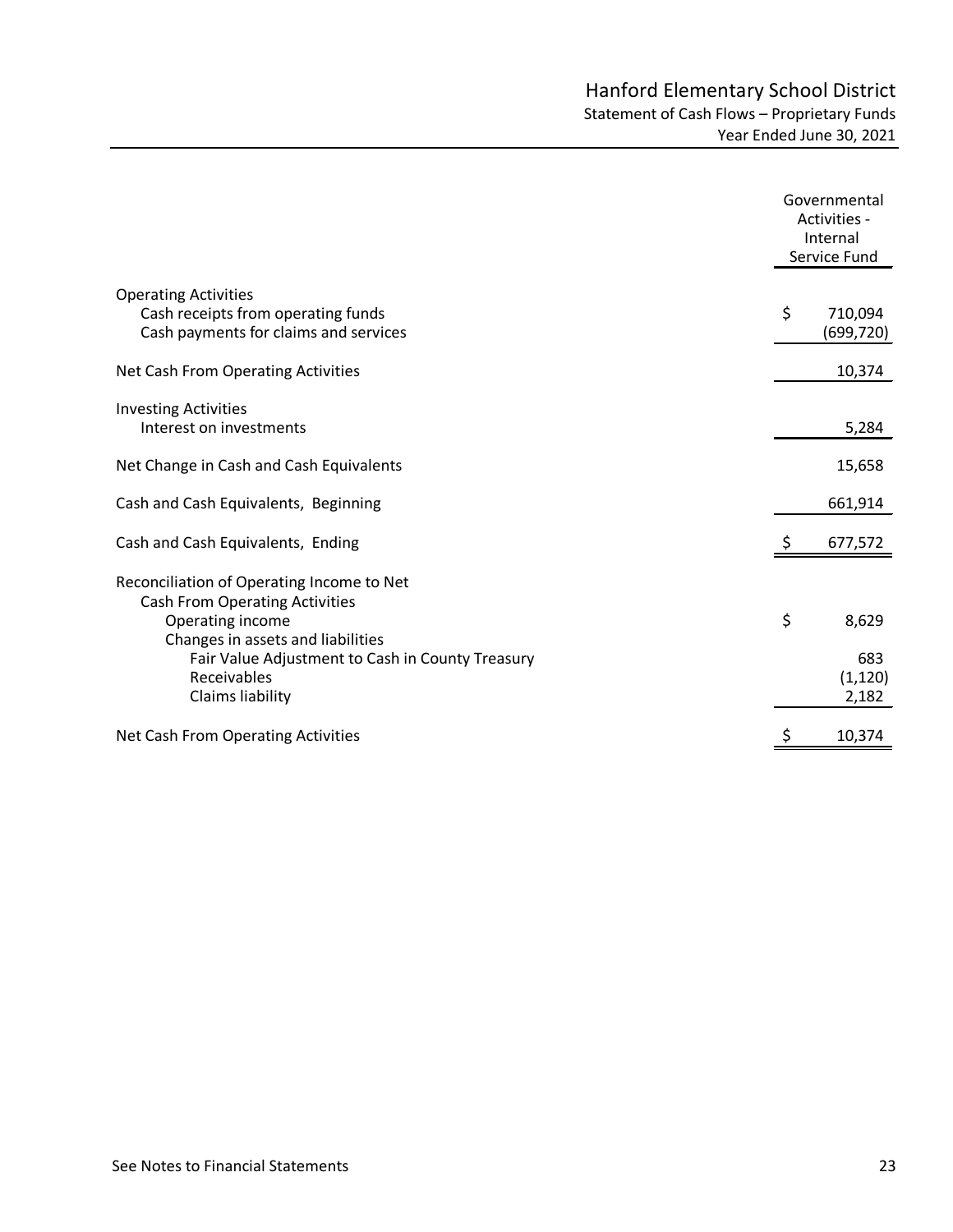### <span id="page-26-0"></span>**Note 1 - Summary of Significant Accounting Policies**

### **Financial Reporting Entity**

The Hanford Elementary School District (the District) was organized under the laws of the State of California. The District operates under a locally-elected five-member Board form of government and provides educational services to grades K - 8 as mandated by the State and/or Federal agencies. The District operates eight elementary schools, one K -8 magnet school, two junior high schools, and one community day school.

A reporting entity is comprised of the primary government and other organizations that are included to ensure the financial statements are not misleading. The primary government of the District consists of all funds, departments, boards, and agencies that are not legally separate from the District. For Hanford Elementary School District, this includes general operations, food service, and student related activities of the District.

### **Basis of Presentation - Fund Accounting**

The accounting system is organized and operated on a fund basis. A fund is defined as a fiscal and accounting entity with a self-balancing set of accounts, which are segregated for the purpose of carrying on specific activities or attaining certain objectives in accordance with special regulations, restrictions, or limitations. The District's funds are grouped into three broad fund categories: governmental, proprietary, and fiduciary.

**Governmental Funds** Governmental funds are those through which most governmental functions typically are financed. Governmental fund reporting focuses on the sources, uses, and balances of current financial resources. Expendable assets are assigned to the various governmental funds according to the purposes for which they may or must be used. Current liabilities are assigned to the fund from which they will be paid. The difference between governmental fund assets and liabilities is reported as fund balance. The following are the District's major and non-major governmental funds:

### **Major Governmental Funds**

**General Fund** The General Fund is the chief operating fund for all districts. It is used to account for the ordinary operations of the District. All transactions except those accounted for in another fund are accounted for in this fund.

Two funds currently defined as special revenue funds in the California State Accounting Manual (CSAM) do not meet the GASB Statement No. 54 special revenue fund definition. Specifically, Fund 15, Pupil Transportation Equipment Fund, and Fund 20, Special Reserve Fund for Postemployment Benefits, are not substantially composed of restricted or committed revenue sources. While these funds are authorized by statute and will remain open for internal reporting purposes, these funds function effectively as an extension of the General Fund, and accordingly have been combined with the General Fund for presentation in these audited financial statements.

As a result, the General Fund reflects an increase in fund balance of \$7.2 million.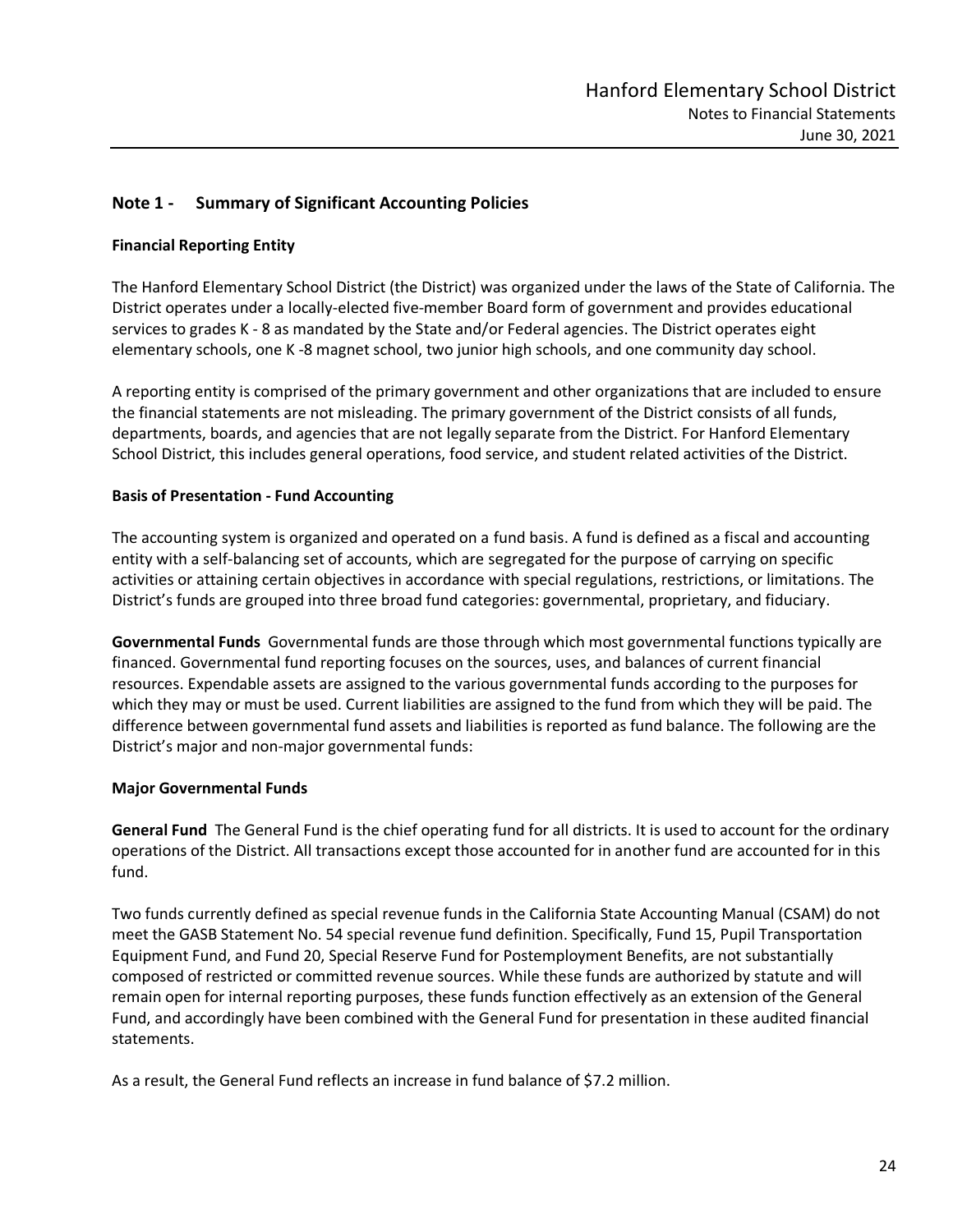**Building Fund** The Building Fund exists primarily to account separately for proceeds from the sale of bonds (*Education Code* Section 15146) and may not be used for any purposes other than those for which the bonds were issued.

### **Non-Major Governmental Funds**

**Special Revenue Funds** The Special Revenue funds are used to account for the proceeds from specific revenue sources (other than trusts, major capital projects, or debt service) that are restricted or committed to the financing of particular activities, that compose a substantial portion of the inflows of the fund, and that are reasonably expected to continue. Additional resources that are restricted, committed, or assigned to the purpose of the fund may also be reported in the fund.

- **Student Activities Fund** The Student Activities Fund is used to account separately for the operating activities of the associated student body accounts that are not fiduciary in nature, including student clubs, general operations, athletics, and other student body activities.
- **Charter School Fund** The Charter School Fund may be used by authorizing districts to account separately for the operating activities of district-operated charter school that would otherwise be reported in the authorizing District's General Fund.
- **Cafeteria Fund** The Cafeteria Fund is used to account separately for Federal, State, and local resources to operate the food service program (*Education Code* Sections 38090-38093) and is used only for those expenditures authorized by the governing board as necessary for the operation of the District's food service program (*Education Code* Sections 38091 and 38100).
- **Deferred Maintenance Fund** The Deferred Maintenance Fund is used to account separately for revenues that are restricted or committed for deferred maintenance purposes (*Education Code* Section 17582).

**Capital Project Funds** The Capital Project funds are used to account for financial resources to be used for the acquisition or construction of major capital facilities and other capital assets (other than those financed by proprietary funds and trust funds).

- **Capital Facilities Fund** The Capital Facilities Fund is used primarily to account separately for monies received from fees levied on developers or other agencies as a condition of approval (*Education Code*  Sections 17620-17626 and *Government Code* Section 65995 et seq.). Expenditures are restricted to the purposes specified in *Government Code* Sections 65970-65981 or to the items specified in agreements with the developer (*Government Code* Section 66006).
- **County School Facilities Fund** The County School Facilities Fund is established pursuant to *Education Code*  Section 17070.43 to receive apportionments from the 1998 State School Facilities Fund (Proposition 1A), the 2002 State School Facilities Fund (Proposition 47), the 2004 State School Facilities Fund (Proposition 55), the 2006 State School Facilities Fund (Proposition 1D), or the 2016 State School Facilities Fund (Proposition 51) authorized by the State Allocation Board for new school facility construction, modernization projects, and facility hardship grants, as provided in the Leroy F. Greene School Facilities Act of 1998 (*Education Code* Section 17070 et seq.).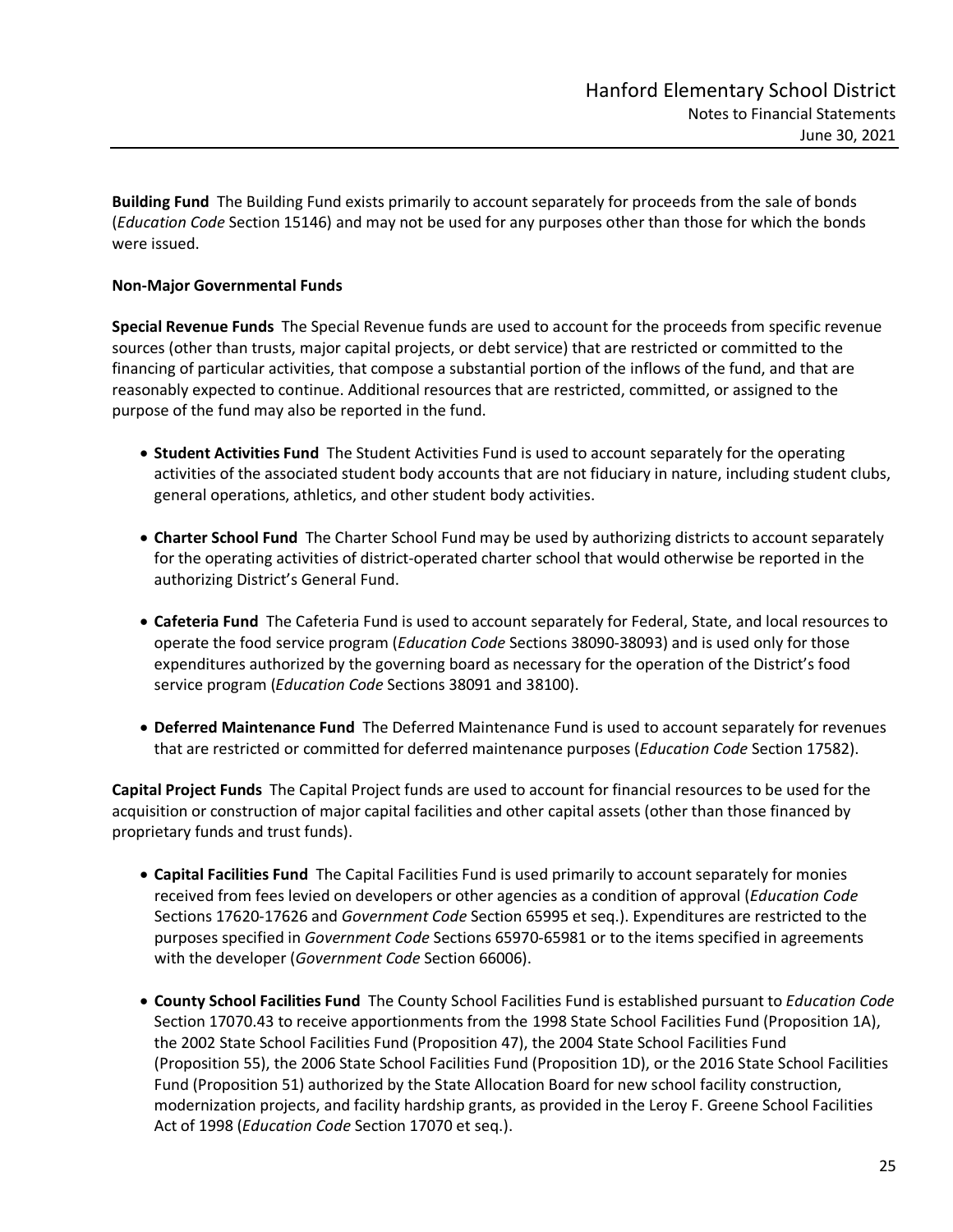• **Special Reserve Fund for Capital Outlay Projects** The Special Reserve Fund for Capital Outlay Projects exists primarily to provide for the accumulation of General Fund monies for capital outlay purposes (*Education Code* Section 42840).

**Debt Service Funds** The Debt Service funds are used to account for the accumulation of resources for, and the payment of, principal and interest on general long-term liabilities.

• **Bond Interest and Redemption Fund** The Bond Interest and Redemption Fund is used for the repayment of bonds issued for a District (*Education Code* Sections 15125-15262).

**Proprietary Funds** Proprietary funds are used to account for activities that are more business-like than government-like in nature. Business-type activities include those for which a fee is charged to external users or to other organizational units of the local education agency, normally on a full cost-recovery basis. Proprietary funds are generally intended to be self-supporting and are classified as enterprise or internal service. The District has the following internal service fund:

• **Internal Service Fund** Internal service funds may be used to account for goods or services provided to other funds of the District on a cost-reimbursement basis. The District operates a Self-Insurance Fund for dental coverage that is accounted for in an internal service fund.

### **Basis of Accounting - Measurement Focus**

**Government-Wide Financial Statements** The government-wide financial statements are prepared using the economic resources measurement focus and the accrual basis of accounting. This is the same approach used in the preparation of the proprietary fund financial statements, but differs from the manner in which governmental fund financial statements are prepared.

The government-wide Statement of Activities presents a comparison between expenses, both direct and indirect, and program revenues for each governmental function. Direct expenses are those that are specifically associated with a service, program, or department and are therefore, clearly identifiable to a particular function. The District does not allocate indirect expenses to functions in the *Statement of Activities*, except for depreciation. Program revenues include charges paid by the recipients of the goods or services offered by the programs and grants and contributions that are restricted to meeting the operational or capital requirements of a particular program. Revenues that are not classified as program revenues are presented as general revenues. The comparison of program revenues and expenses identifies the extent to which each program or business segment is self-financing or draws from the general revenues of the District. Eliminations have been made to minimize the double counting of internal activities.

Net position should be reported as restricted when constraints placed on net position are either externally imposed by creditors (such as through debt covenants), grantors, contributors, or laws or regulations of other governments or imposed by law through constitutional provisions or enabling legislation. The net position restricted for other activities result from special revenue funds and the restrictions on their use.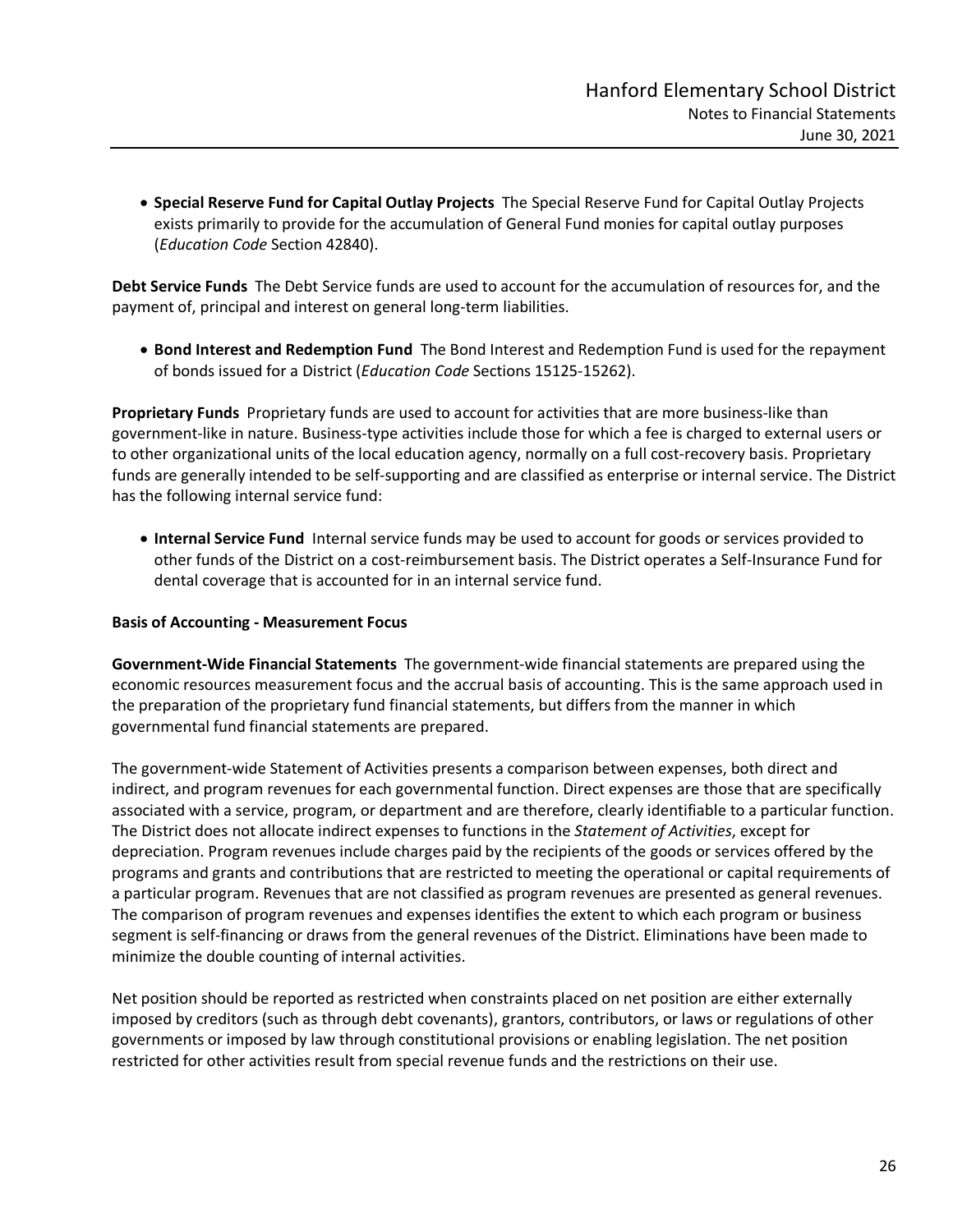**Fund Financial Statements** Fund financial statements report detailed information about the District. The focus of governmental and proprietary fund financial statements is on major funds rather than reporting funds by type. Each major fund is presented in a separate column. Non-major funds are aggregated and presented in a single column. The internal service fund is presented in a single column on the face of the proprietary fund statements.

- **Governmental Funds** All governmental funds are accounted for using the flow of current financial resources measurement focus and the modified accrual basis of accounting. With this measurement focus, only current assets and current liabilities generally are included on the balance sheet. The statement of revenues, expenditures, and changes in fund balances reports on the sources (revenues and other financing sources) and uses (expenditures and other financing uses) of current financial resources. This approach differs from the manner in which the governmental activities of the government-wide financial statements are prepared. Governmental fund financial statements, therefore, include reconciliations with brief explanations to better identify the relationship between the government-wide financial statements, prepared using the economic resources measurement focus and the accrual basis of accounting, and the governmental fund financial statements, prepared using the flow of current financial resources measurement focus and the modified accrual basis of accounting.
- **Proprietary Funds** Proprietary funds are accounted for using a flow of economic resources measurement focus and the accrual basis of accounting. All assets and all liabilities associated with the operation of this fund are included in the statement of net position. The statement of changes in fund net position presents increases (revenues) and decreases (expenses) in net total position. The statement of cash flows provides information about how the District finances and meets the cash flow needs of its proprietary fund.

**Revenues – Exchange and Non-Exchange Transactions** Revenue resulting from exchange transactions, in which each party gives and receives essentially equal value, is recorded on the accrual basis when the exchange takes place. On a modified accrual basis, revenue is recorded in the fiscal year in which the resources are measurable and become available. Available means that the resources will be collected within the current fiscal year or are expected to be collected soon enough thereafter, to be used to pay liabilities of the current fiscal year. The District considers revenues to be available if they are collected within one year after year-end, except for property taxes, which are considered available if collected within 60 days. The following revenue sources are considered to be both measurable and available at fiscal year-end: State apportionments, interest, certain grants, and other local sources.

Non-exchange transactions, in which the District receives value without directly giving equal value in return, include property taxes, certain grants, entitlements, and donations. Revenue from property taxes is recognized in the fiscal year in which the taxes are received. Revenue from certain grants, entitlements, and donations is recognized in the fiscal year in which all eligibility requirements have been satisfied. Eligibility requirements include time and purpose requirements. On a modified accrual basis, revenue from non-exchange transactions must also be available before it can be recognized.

**Unearned Revenue** Unearned revenues arise when resources are received by the District before it has a legal claim to them, such as when certain grants are received prior to the occurrence of qualifying expenditures. In the subsequent periods, when the District has a legal claim to the resources, the liability for unearned revenue is removed from the balance sheet and the revenue is recognized.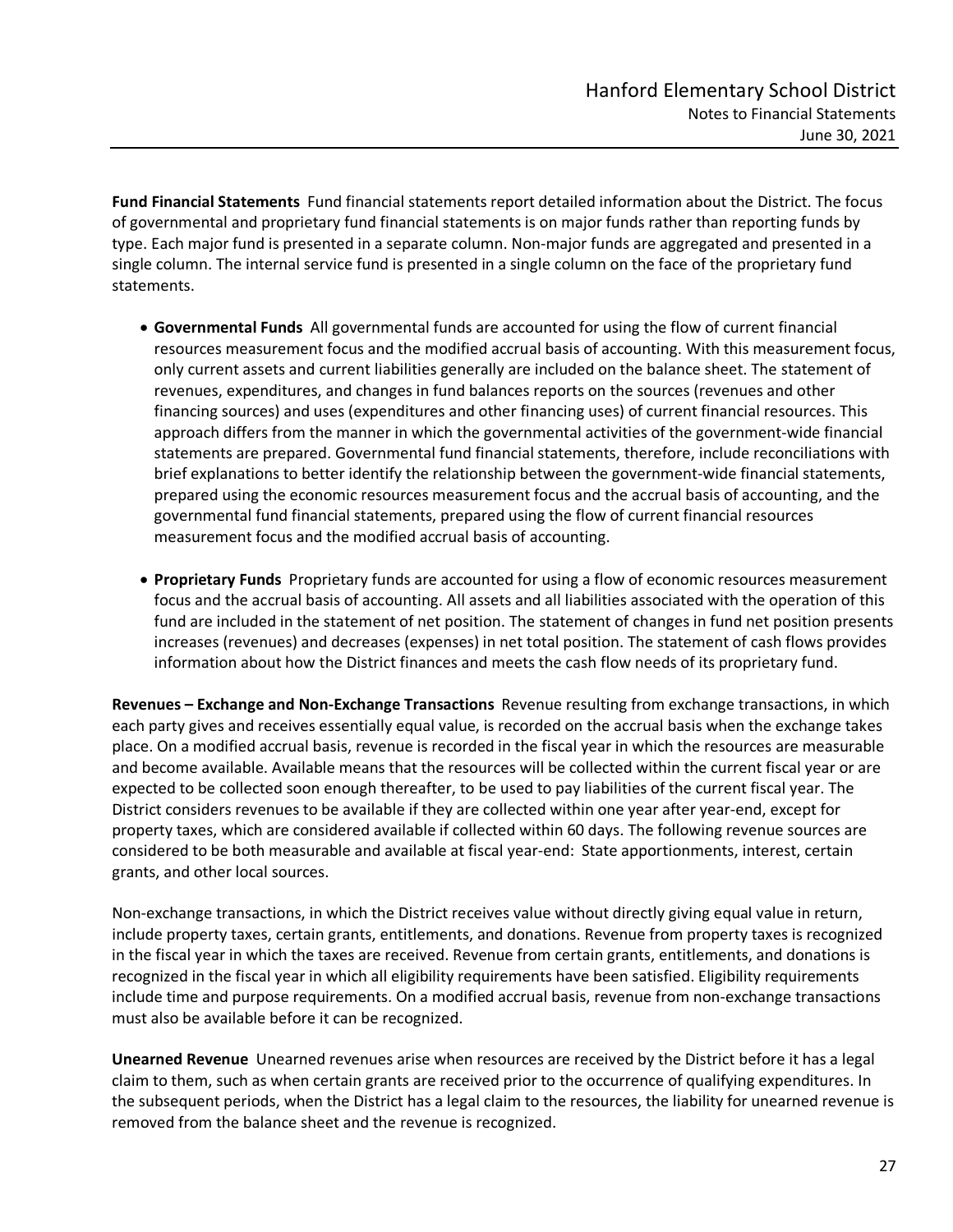**Expenses/Expenditures** On the accrual basis of accounting, expenses are recognized at the time they are incurred. The measurement focus of governmental fund accounting is on decreases in net financial resources (expenditures) rather than expenses. Expenditures are generally recognized in the accounting period in which the related fund liability is incurred. Principal and interest on long-term liabilities, which has not matured, are recognized when paid in the governmental funds as expenditures. Allocations of costs, such as depreciation and amortization, are not recognized in the governmental funds but are recognized in the entity-wide statements.

### **Cash and Cash Equivalents**

The District's cash and cash equivalents are considered to be cash on hand, demand deposits, and short-term investments with original maturities of three months or less from the date of acquisition. Cash equivalents also include cash with county treasury balances for purposes of the statement of cash flows.

### **Investments**

Investments with original maturities greater than one year are stated at fair value. Fair value is estimated based on quoted market prices at year-end. All investments not required to be reported at fair value are stated at cost or amortized cost. Fair values of investments in county pools are determined by the program sponsor.

### **Stores Inventories**

Inventories consist of expendable food and supplies held for consumption. Inventories are stated at cost, on the first-in, first-out basis. The costs of inventory items are recorded as expenditures in the governmental type funds.

### **Capital Assets and Depreciation**

The accounting and reporting treatment applied to the capital assets associated with a fund are determined by its measurement focus. General capital assets are long-lived assets of the District. The District maintains a capitalization threshold of \$5,000. The District does not possess any infrastructure. Improvements are capitalized; the costs of normal maintenance and repairs that do not add to the value of the asset or materially extend an asset's life are not capitalized but are expensed as incurred.

When purchased, such assets are recorded as expenditures in the governmental funds and capitalized in the government-wide statement of net position. The valuation basis for capital assets is historical cost, or where historical cost is not available, estimated historical cost based on replacement cost. Donated capital assets are capitalized at acquisition value on the date donated.

Depreciation of capital assets is computed and recorded by the straight-line method. Estimated useful lives of the various classes of depreciable capital assets are as follows: buildings, 20 to 50 years; improvements/infrastructure, 5 to 50 years; equipment, 2 to 15 years.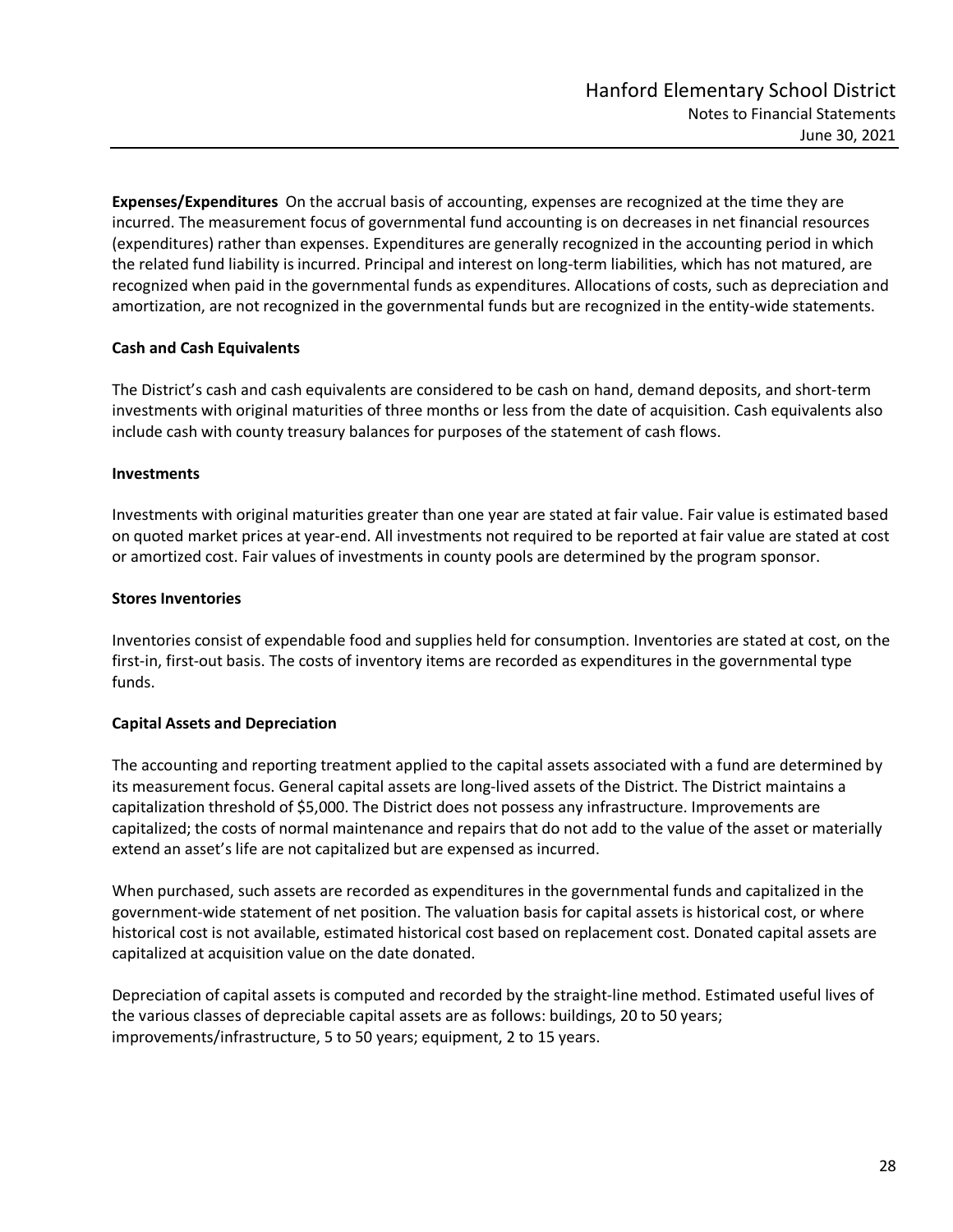### **Compensated Absences**

Compensated absences are accrued as a liability as the benefits are earned. The entire compensated absence liability is reported on the government-wide statement of net position as long-term liabilities.

Sick leave is accumulated without limit for each employee at the rate of one day for each month worked. Leave with pay is provided when employees are absent for health reasons; however, the employees do not gain a vested right to accumulated sick leave. Employees are never paid for any sick leave balance at termination of employment or any other time. Therefore, the value of accumulated sick leave is not recognized as a liability in the District's financial statements. However, credit for unused sick leave is applicable to all classified school members who retire after January 1, 1999. At retirement, each member will receive .004 year of service credit for each day of unused sick leave. Credit for unused sick leave is applicable to all certificated employees and is determined by dividing the number of unused sick days by the number of base service days required to complete the last school year, if employed full-time.

### **Accounts Payable and Long-Term Liabilities**

Accounts payable and long-term liabilities are reported in the government-wide financial statements. In general, governmental fund accounts payable that are paid in a timely manner and in full, from current financial resources are reported as liabilities of the funds.

### **Premiums**

In the government-wide financial statements, long-term liabilities are reported as liabilities in the applicable governmental activities statement of net position. Debt premiums are amortized over the life of the bonds using the straight-line method.

In governmental fund financial statements, bond premiums and discounts, as well as debt issuance costs are recognized in the period the bonds are issued. Premiums received on debt issuance are also reported as other financing sources.

### **Deferred Outflows/Inflows of Resources**

In addition to assets, the Statement of Net Position also reports deferred outflows of resources. This separate financial statement element represents a consumption of net position that applies to a future period and so will not be recognized as an expense or expenditure until then. The District reports deferred outflows of resources for pension related items and for OPEB related items.

In addition to liabilities, the Statement of Net Position reports a separate section for deferred inflows of resources. This separate financial statement element represents an acquisition of net position that applies to a future period and so will not be recognized as revenue until then. The District reports deferred inflows of resources for pension related items and for OPEB related items.

The deferred amounts related to pension and OPEB relate to differences between expected and actual experience, changes of assumptions, and other pension and OPEB related changes.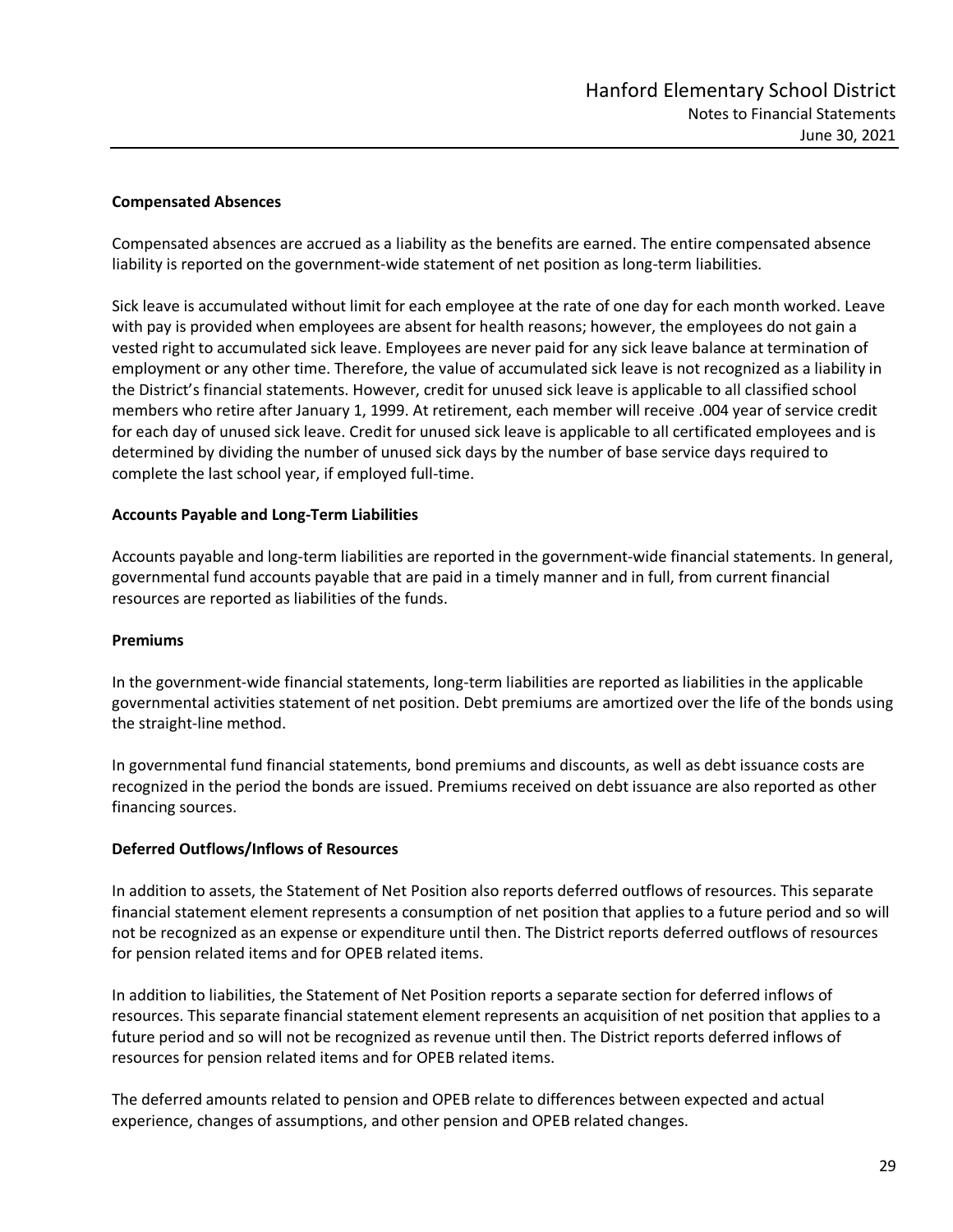### **Pensions**

For purposes of measuring the net pension liability and deferred outflows/inflows of resources related to pensions, and pension expense, information about the fiduciary net position of the California State Teachers' Retirement System (CalSTRS) and the California Public Employees' Retirement System (CalPERS) plan for schools (Plans) and additions to/deductions from the Plans' fiduciary net position have been determined on the same basis as they are reported by CalSTRS and CalPERS. For this purpose, benefit payments (including refunds of employee contributions) are recognized when due and payable in accordance with the benefit terms. Member contributions are recognized in the period in which they are earned. Investments are reported at fair value. The net pension liability attributable to the governmental activities will be paid primarily by the General Fund.

### **Postemployment Benefits Other Than Pensions (OPEB)**

For purposes of measuring the net OPEB liability, deferred outflows and deferred inflows of resources related to OPEB, where applicable, and OPEB expense, information about the fiduciary net position of the CalSTRS Medicare Premium payment (MPP) Program and additions to/deductions from the MPP's fiduciary net position have been determined on the same basis as they are reported by the MPP. For this purpose, the District Plan and MPP recognizes benefit payments when due and payable in accordance with the benefit terms. The MPP fiduciary net position reports investments at fair value, except for money market investments and participating interest-earning investment contracts that have a maturity at the time of purchase of one year or less, which are reported at cost. The total District Plan and MPP OPEB liability attributable to the governmental activities will be paid primarily by the General Fund.

### **Fund Balances - Governmental Funds**

As of June 30, 2021, fund balances of the governmental funds are classified as follows:

**Nonspendable** - amounts that cannot be spent either because they are in nonspendable form or because they are legally or contractually required to be maintained intact.

**Restricted** - amounts that can be spent only for specific purposes because of constitutional provisions or enabling legislation or because of constraints that are externally imposed by creditors, grantors, contributors, or the laws or regulations of other governments.

**Committed** - amounts that can be used only for specific purposes determined by a formal action of the governing board. The governing board is the highest level of decision-making authority for the District. Commitments may be established, modified, or rescinded only through resolutions or other action as approved by the governing board.

**Assigned** - amounts that do not meet the criteria to be classified as restricted or committed but that are intended to be used for specific purposes. Under the District's adopted policy, only the Superintendent or Assistant Superintendent, Fiscal Services may assign amounts for specific purposes.

**Unassigned** - all other spendable amounts.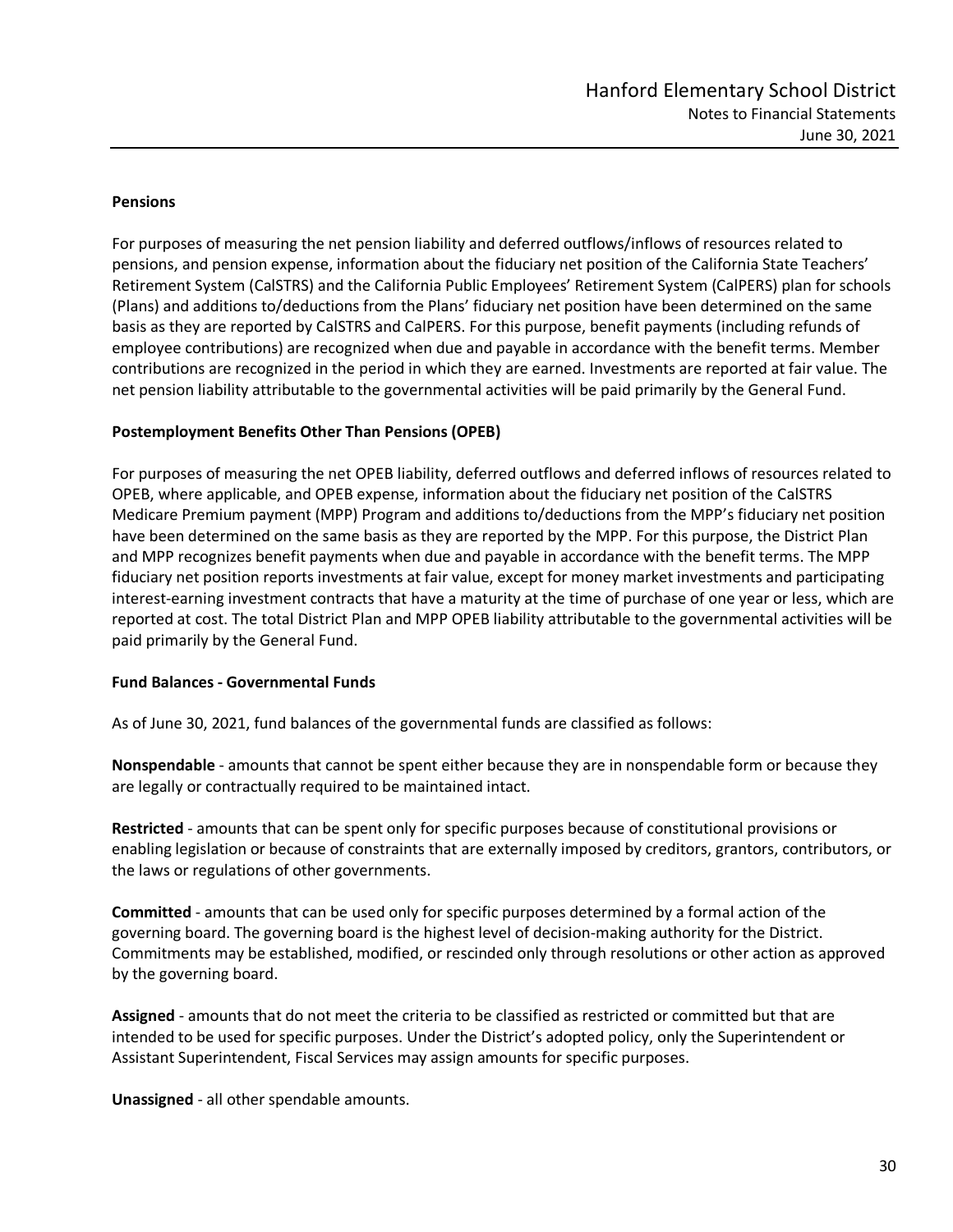### **Spending Order Policy**

When an expenditure is incurred for purposes for which both restricted and unrestricted fund balance is available, the District considers restricted funds to have been spent first. When an expenditure is incurred for which committed, assigned, or unassigned fund balances are available, the District considers amounts to have been spent first out of committed funds, then assigned funds, and finally unassigned funds, as needed, unless the governing board has provided otherwise in its commitment or assignment actions.

### **Minimum Fund Balance Policy**

The governing board adopted a minimum fund balance policy for the General Fund in order to protect the district against revenue shortfalls or unpredicted one-time expenditures. The policy requires a Reserve for Economic Uncertainties consisting of unassigned amounts equal to no less than three percent of General Fund expenditures and other financing uses.

### **Net Position**

Net position represents the difference between assets and deferred outflows of resources, and liabilities and deferred inflows of resources. Net position net of investment in capital assets consists of capital assets, net of accumulated depreciation, reduced by the outstanding balances of any borrowings used for the acquisition, construction, or improvement of those assets. Net position is reported as restricted when there are limitations imposed on their use either through the enabling legislation adopted by the District or through external restrictions imposed by creditors, grantors, or laws or regulations of other governments. The District first applies restricted resources when an expense is incurred for purposes for which both restricted and unrestricted net position is available. The government-wide financial statements report \$9,097,846 of restricted net position.

### **Operating Revenues and Expenses**

Operating revenues are those revenues that are generated directly from the primary activity of the proprietary funds. For the District, these revenues are dental premiums. Operating expenses are necessary costs incurred to provide the good or service that is the primary activity of the fund. All revenues and expenses not meeting this definition are reported as nonoperating revenues and expenses.

### **Interfund Activity**

Exchange transactions between funds are reported as revenues in the seller funds and as expenditures/expenses in the purchaser funds. Flows of cash or goods from one fund to another without a requirement for repayment are reported as interfund transfers. Interfund transfers are reported as other financing sources/uses in governmental funds and after non-operating revenues/expenses in proprietary funds. Repayments from funds responsible for particular expenditures/expenses to the funds that initially paid for them are not presented on the financial statements. Interfund transfers are eliminated in the governmental activities column of the Statement of Activities.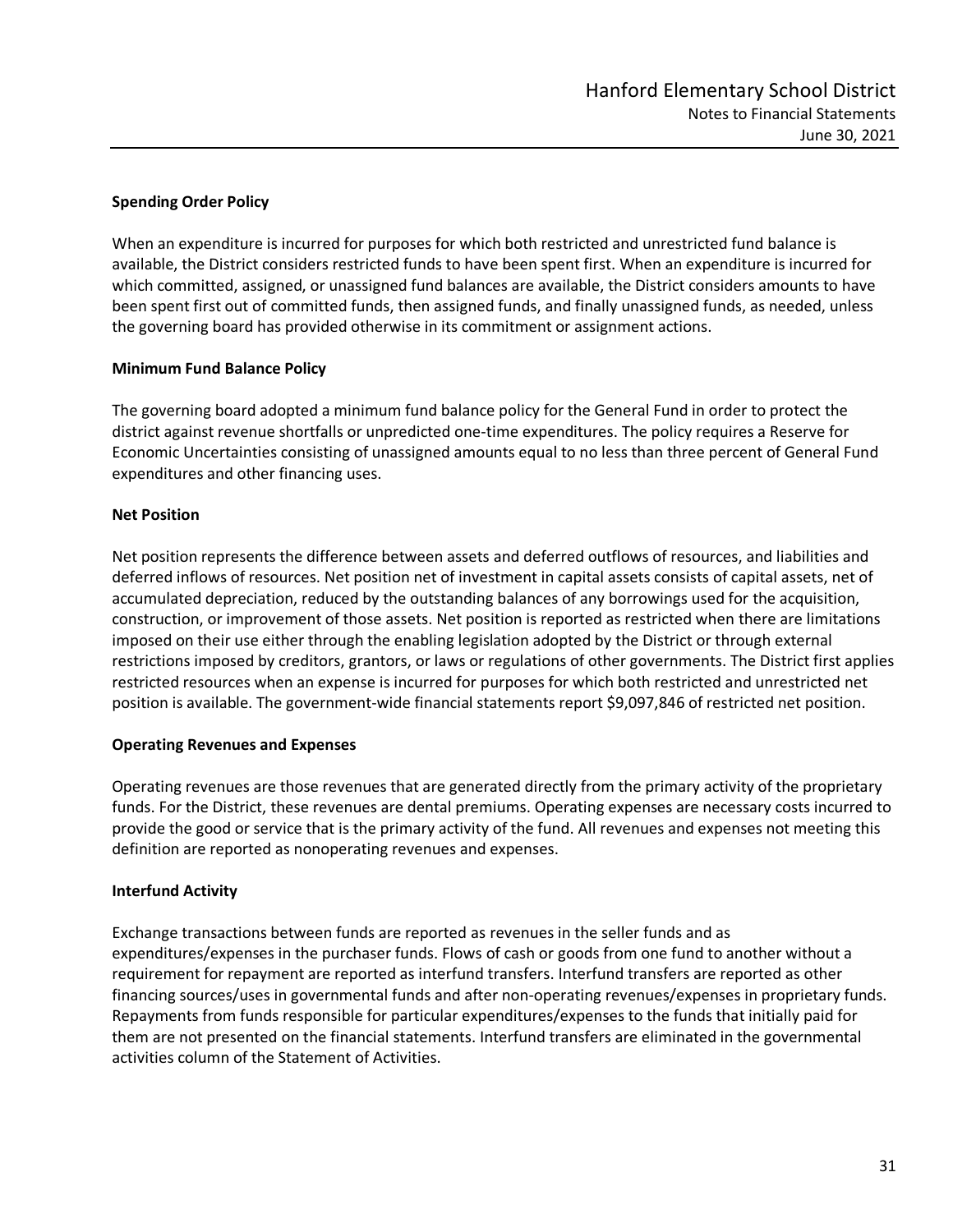### **Estimates**

The preparation of the financial statements in conformity with accounting principles generally accepted in the United States of America requires management to make estimates and assumptions that affect the amounts reported in the financial statements and accompanying notes. Actual results may differ from those estimates.

### **Property Tax**

Secured property taxes attach as an enforceable lien on property as of January 1. Taxes are payable in two installments on November 1 and February 1 and become delinquent on December 10 and April 10, respectively. Unsecured property taxes are payable in one installment on or before August 31. The County of Kings bills and collects the taxes on behalf of the District. Local property tax revenues are recorded when received.

### **Change in Accounting Principles**

### **Implementation of GASB Statement No. 84**

As of July 1, 2020, the District adopted GASB Statement No. 84, *Fiduciary Activities*. The objective of this Statement is to improve the identification of fiduciary activities for accounting and financial reporting purposes and how those activities should be reported. The requirements of this Statement will enhance consistency and comparability by (1) establishing specific criteria for identifying activities that should be reported as fiduciary activities and (2) clarifying whether and how business-type activities should report their fiduciary activities. Greater consistency and comparability enhance the value provided by the information reported in financial statements for assessing government accountability and stewardship. The impact to the District resulted in a reclassification of the District's student body activities from fiduciary to governmental. The effect of the implementation of this standard on beginning fund balance and net position is disclosed in Note 15.

### **New Accounting Pronouncements**

In June 2017, the GASB issued Statement No. 87, *Leases*. The objective of this Statement is to better meet the information needs of financial statement users by improving accounting and financial reporting for leases by governments. This Statement increases the usefulness of governments' financial statements by requiring recognition of certain lease assets and liabilities for leases that previously were classified as operating leases and recognized as inflows of resources or outflows of resources based on the payment provisions of the contract. It establishes a single model for lease accounting based on the foundational principle that leases are financings of the right to use an underlying asset. Under this Statement, a lessee is required to recognize a lease liability and an intangible right-to-use lease asset, and a lessor is required to recognize a lease receivable and a deferred inflow of resources, thereby enhancing the relevance and consistency of information about governments' leasing activities.

The requirements of this Statement are effective for the reporting periods beginning after June 15, 2021. Early implementation is encouraged. The effects of this change on the District's financial statements have not yet been determined.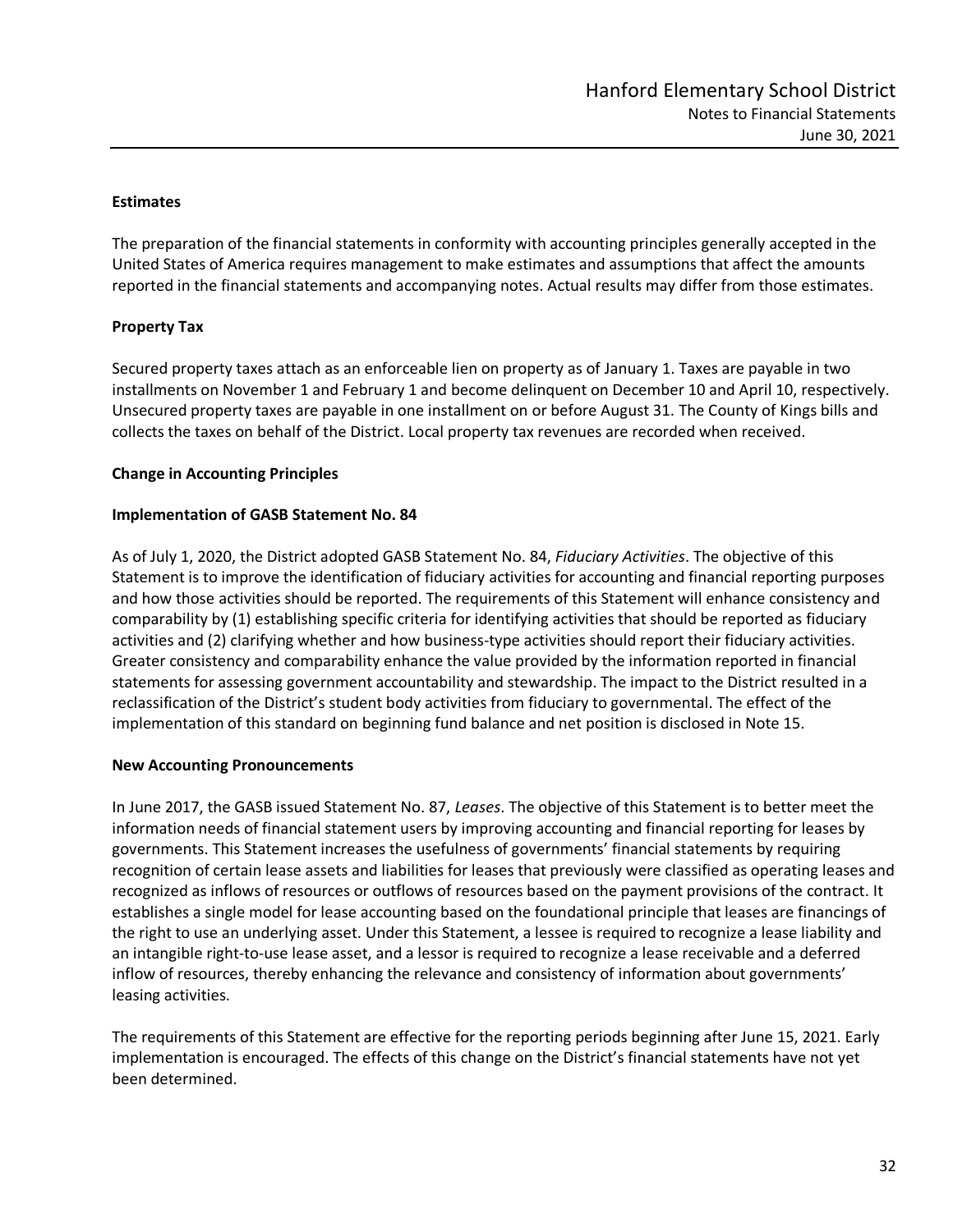### **Note 2 - Deposits and Investments**

### **Summary of Deposits and Investments**

Deposits and investments as of June 30, 2021, are classified in the accompanying financial statements as follows:

| Governmental funds<br>Proprietary funds                                 | 39,065,177<br>677,572 |
|-------------------------------------------------------------------------|-----------------------|
| Total deposits and investments                                          | 39,742,749            |
| Deposits and investments as of June 30, 2021, consist of the following: |                       |
| Cash on hand and in banks                                               | \$<br>41,882          |
| Cash in revolving<br><b>Investments</b>                                 | 5,510<br>39,695,357   |
|                                                                         |                       |
| Total deposits and investments                                          | 39,742,749            |

#### **Policies and Practices**

The District is authorized under California *Government Code* to make direct investments in local agency bonds, notes, or warrants within the State; U.S. Treasury instruments; registered State warrants or treasury notes; securities of the U.S. Government, or its agencies; bankers acceptances; commercial paper; certificates of deposit placed with commercial banks and/or savings and loan companies; repurchase or reverse repurchase agreements; medium term corporate notes; shares of beneficial interest issued by diversified management companies, certificates of participation, obligations with first priority security; and collateralized mortgage obligations.

**Investment in County Treasury -** The District is considered to be an involuntary participant in an external investment pool as the District is required to deposit all receipts and collections of monies with their County Treasurer (*Education Code* Section 41001). The fair value of the District's investment in the pool is reported in the accounting financial statements at amounts based upon the District's pro-rata share of the fair value provided by the County Treasurer for the entire portfolio (in relation to the amortized cost of that portfolio). The balance available for withdrawal is based on the accounting records maintained by the County Treasurer, which is recorded on the amortized cost basis.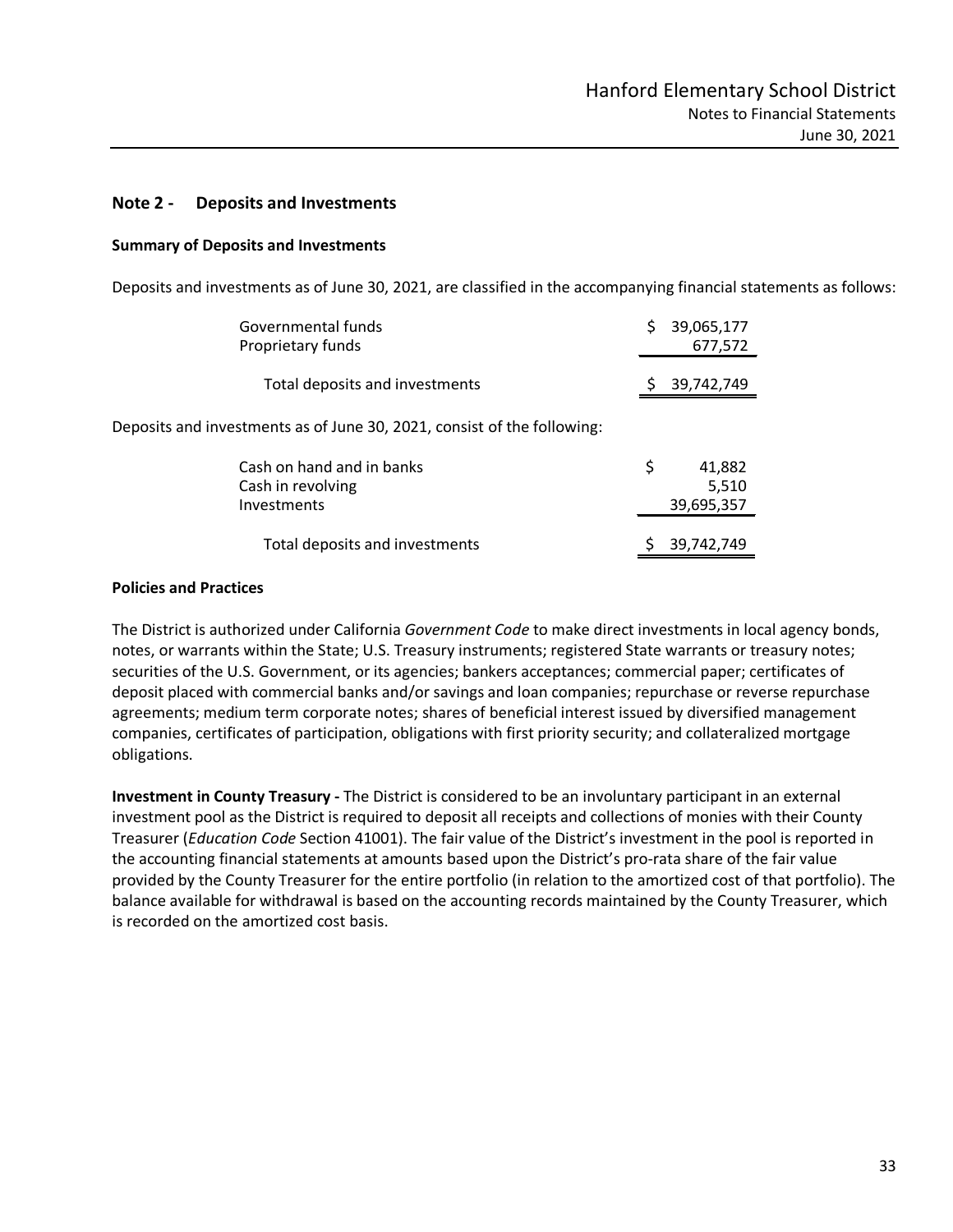# **General Authorizations**

Limitations as they relate to interest rate risk are indicated in the schedules below:

| Authorized<br><b>Investment Type</b>      | Maximum<br>Remaining<br>Maturity | Maximum<br>Percentage<br>of Portfolio | Maximum<br>Investment<br>in One Issuer |
|-------------------------------------------|----------------------------------|---------------------------------------|----------------------------------------|
| Local Agency Bonds, Notes, Warrants       | 5 years                          | None                                  | None                                   |
| Registered State Bonds, Notes, Warrants   | 5 years                          | None                                  | None                                   |
| U.S. Treasury Obligations                 | 5 years                          | None                                  | None                                   |
| U.S. Agency Securities                    | 5 years                          | None                                  | None                                   |
| <b>Banker's Acceptance</b>                | 180 days                         | 40%                                   | 30%                                    |
| <b>Commercial Paper</b>                   | 270 days                         | 25%                                   | 10%                                    |
| <b>Negotiable Certificates of Deposit</b> | 5 years                          | 30%                                   | None                                   |
| <b>Repurchase Agreements</b>              | 1 year                           | None                                  | None                                   |
| Reverse Repurchase Agreements             | 92 days                          | 20% of base                           | None                                   |
| Medium-Term Corporate Notes               | 5 years                          | 30%                                   | None                                   |
| <b>Mutual Funds</b>                       | N/A                              | 20%                                   | 10%                                    |
| Money Market Mutual Funds                 | N/A                              | 20%                                   | 10%                                    |
| Mortgage Pass-Through Securities          | 5 years                          | 20%                                   | None                                   |
| <b>County Pooled Investment Funds</b>     | N/A                              | None                                  | None                                   |
| Local Agency Investment Fund (LAIF)       | N/A                              | None                                  | None                                   |
| Joint Powers Authority Pools              | N/A                              | None                                  | None                                   |

# **Interest Rate Risk**

Interest rate risk is the risk that changes in market interest rates will adversely affect the fair value of an investment. Generally, the longer the maturity of an investment, the greater the sensitivity of its fair value to changes in market interest rates. The District has a formal investment policy that limits investment maturities as a means of managing its exposure to fair value losses arising from increasing interest rates. The District manages its exposure to interest rate risk by investing in the County Pool which purchases a combination of shorter term and longer term investments and which also times cash flows from maturities so that a portion of the portfolio is maturing or coming close to maturity evenly over time as necessary to provide the cash flow and liquidity needed for operations. The District maintains an investment of \$39,695,357 in the Kings County Treasury Investment Pool that has an average weighted maturity of 612 days.

# **Credit Risk**

Credit risk is the risk that an issuer of an investment will not fulfill its obligations to the holder of the investment. The is measured by the assignment of a rating by a nationally recognized statistical rating organization. The District's investment with the Kings County Investment Pool is currently not rated, nor is it required to be rated.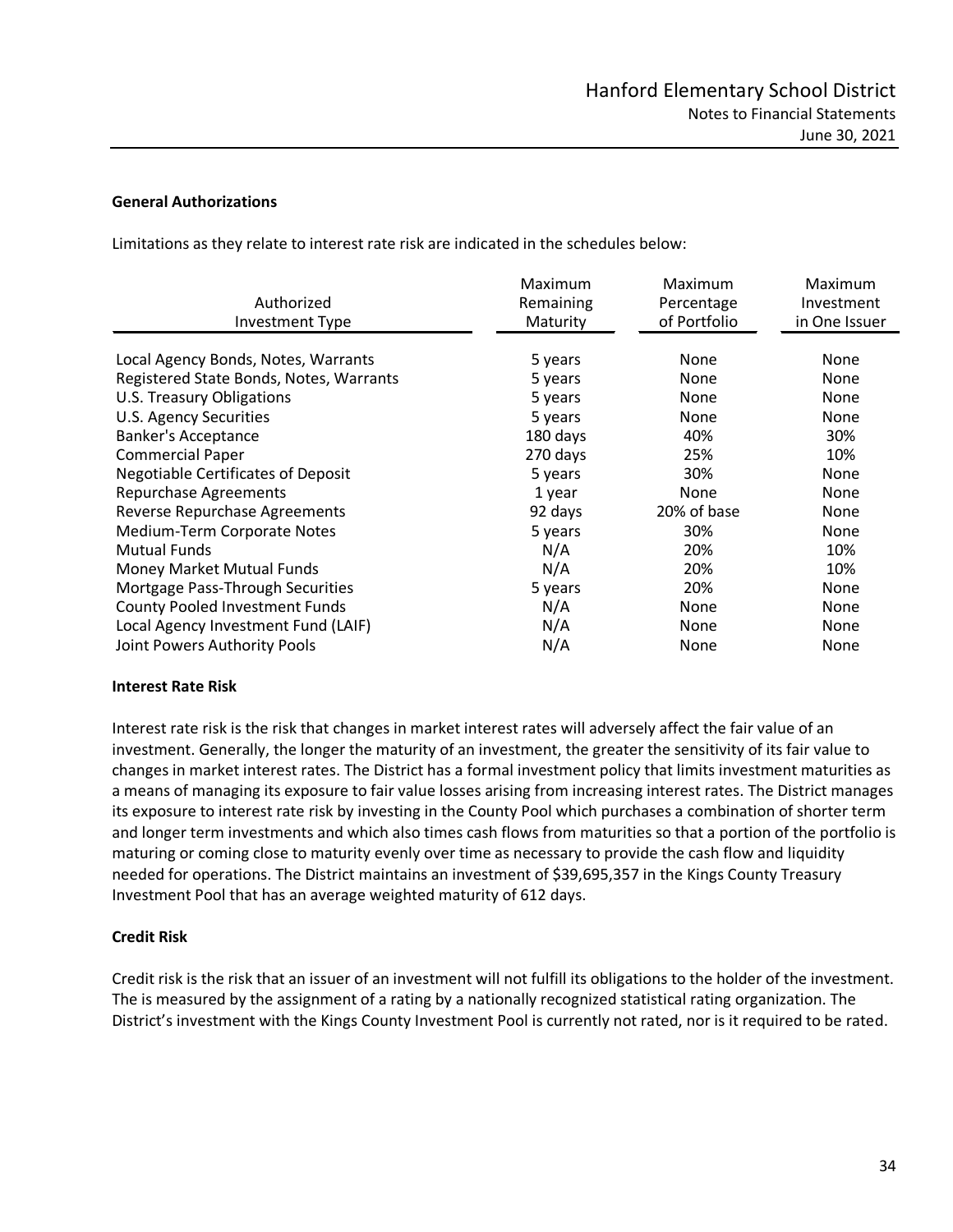# **Custodial Credit Risk - Deposits**

This is the risk that in the event of a bank failure, the District's deposits may not be returned to it. The District does not have a policy for custodial credit risk for deposits. However, the California Government Code requires that a financial institution secure deposits made by State or local governmental units by pledging securities in an undivided collateral pool held by a depository regulated under state law (unless so waived by the governmental unit). The market value of the pledged securities in the collateral pool must equal at least 110 percent of the total amount deposited by the public agency. California law also allows financial institutions to secure public deposits by pledging first trust deed mortgage notes having a value of 150 percent of the secured public deposits and letters of credit issued by the Federal Home Loan Bank of San Francisco having a value of 105 percent of the secured deposits. As of June 30, 2021, none of the District's bank balance was exposed to custodial credit risk because it was uninsured and collateralized with securities held by the pledging financial institution's trust department or agent.

# **Note 3 - Receivables**

|                                                                                       | General<br>Fund | Non-Major<br>Governmental<br><b>Funds</b> | Governmental<br><b>Funds</b><br>Total | Proprietary<br><b>Funds</b> |   | Governmental<br>Activities<br>Total |
|---------------------------------------------------------------------------------------|-----------------|-------------------------------------------|---------------------------------------|-----------------------------|---|-------------------------------------|
| <b>Federal Government</b><br>Categorical aid<br><b>State Government</b><br>Grants and | \$<br>929,721   | \$<br>94,913                              | 1,024,634                             | \$                          | Ś | 1,024,634                           |
| entitlements                                                                          | 5,934,268       |                                           | 5,934,268                             |                             |   | 5,934,268                           |
| Other State                                                                           | 2,056,882       | 7,940                                     | 2,064,822                             |                             |   | 2,064,822                           |
| Local sources                                                                         | 78,321          | 66,310                                    | 144,631                               | 1,390                       |   | 146,021                             |
| Total                                                                                 | 8,999,192       | 169,163                                   | 9,168,355                             | 1,390                       |   | 9,169,745                           |

Receivables at June 30, 2021, consist of intergovernmental grants, entitlements, and local sources. All receivables are considered collectible in full.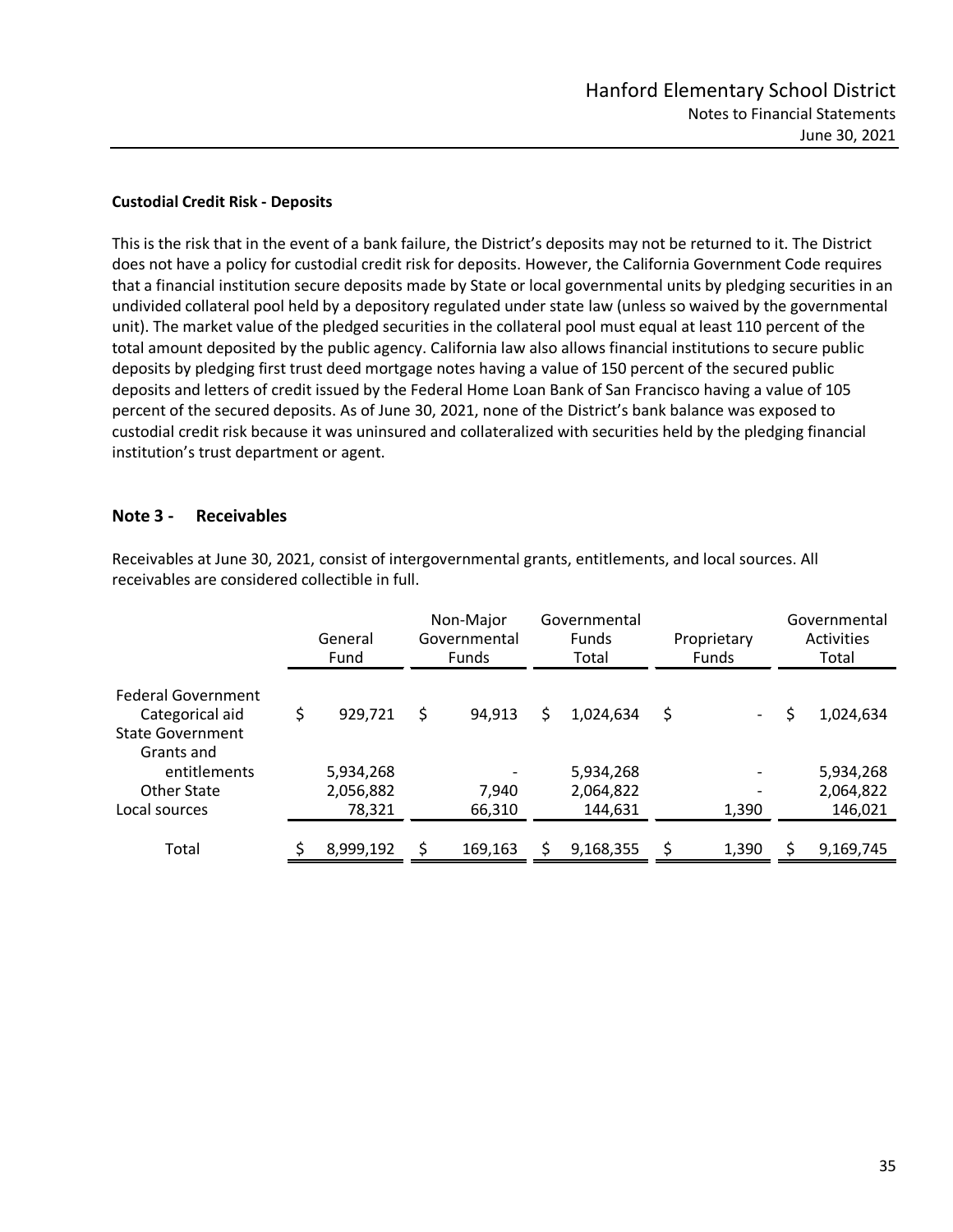# **Note 4 - Capital Assets**

Capital asset activity for the fiscal year ended June 30, 2021, are as follows:

|                                                                        | <b>Balance</b><br>July 1, 2020 | Additions   | Deductions  | <b>Balance</b><br>June 30, 2021 |
|------------------------------------------------------------------------|--------------------------------|-------------|-------------|---------------------------------|
|                                                                        |                                |             |             |                                 |
| <b>Governmental Activities</b><br>Capital assets not being depreciated |                                |             |             |                                 |
| Land                                                                   | \$<br>3,016,579                | \$          | \$          | \$<br>3,016,579                 |
| Construction in progress                                               | 5,579,154                      | 1,999,361   | (716, 219)  | 6,862,296                       |
| Total capital assets                                                   |                                |             |             |                                 |
| not being depreciated                                                  | 8,595,733                      | 1,999,361   | (716, 219)  | 9,878,875                       |
| Capital assets being depreciated                                       |                                |             |             |                                 |
| Land improvements                                                      | 7,994,228                      | 700,373     |             | 8,694,601                       |
| <b>Buildings and improvements</b>                                      | 58,829,602                     | 4,237,975   |             | 63,067,577                      |
| Furniture and equipment                                                | 7,674,497                      | 2,459,122   | (767, 155)  | 9,366,464                       |
| Total capital assets being                                             |                                |             |             |                                 |
| depreciated                                                            | 74,498,327                     | 7,397,470   | (767, 155)  | 81,128,642                      |
| Total capital assets                                                   | 83,094,060                     | 9,396,831   | (1,483,374) | 91,007,517                      |
| Accumulated depreciation                                               |                                |             |             |                                 |
| Land improvements                                                      | (5,421,450)                    | (189, 122)  |             | (5,610,572)                     |
| <b>Buildings and improvements</b>                                      | (21, 130, 681)                 | (1,314,100) |             | (22, 444, 781)                  |
| Furniture and equipment                                                | (4, 784, 148)                  | (590,362)   | 766,551     | (4,607,959)                     |
| <b>Total accumulated</b>                                               |                                |             |             |                                 |
| depreciation                                                           | (31,336,279)                   | (2,093,584) | 766,551     | (32,663,312)                    |
| Governmental activities                                                |                                |             |             |                                 |
| capital assets, net                                                    | 51,757,781                     | 7,303,247   | (716, 823)  | 58,344,205                      |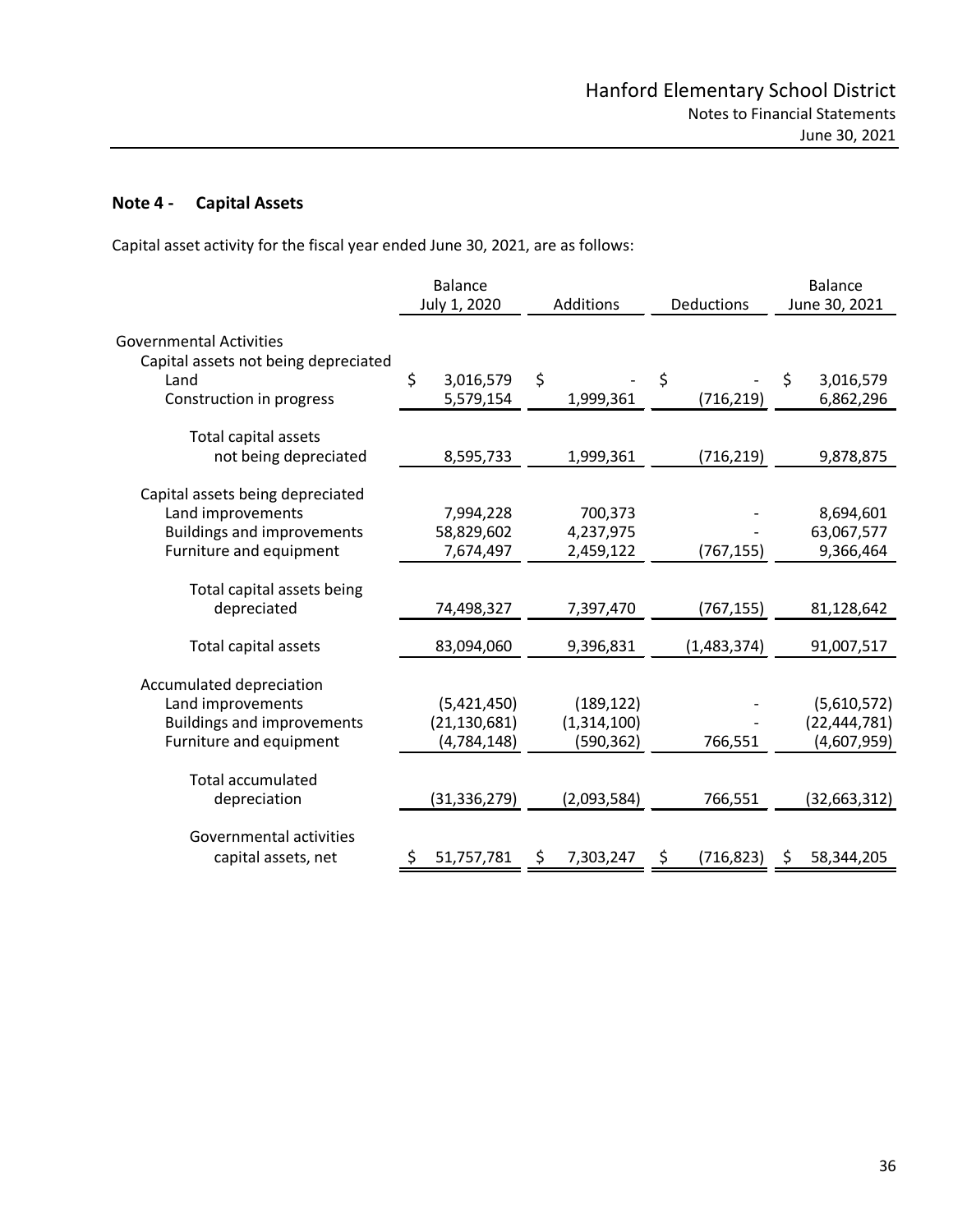Depreciation expense was charged to the following functions as follows:

| <b>Governmental Activities</b>                      |               |
|-----------------------------------------------------|---------------|
| Instruction                                         | \$<br>985,230 |
| Supervision of instruction                          | 73,306        |
| School site administration                          | 154,145       |
| Home-to-school transportation                       | 96,017        |
| Food services                                       | 151,063       |
| All other pupil services                            | 60,472        |
| Ancillary services                                  | 30,118        |
| All other administration                            | 203,167       |
| <b>Plant services</b>                               | 340,066       |
|                                                     |               |
| Total depreciation expenses governmental activities | 2,093,584     |

# **Note 5 - Interfund Transactions**

### **Operating Transfers**

Interfund transfers are used to (1) move revenues from the fund that statute or budget requires to collect them to the fund that statute or budget requires to expend them, (2) move receipts restricted to debt service from the funds collecting the receipts to the debt service fund as debt service payments become due, and (3) use unrestricted revenues collected in the general fund to finance various programs accounted for in other funds in accordance with budgetary authorizations. Interfund transfers for the year ended June 30, 2021, consist of the following:

| The Building Fund transferred to the County School Facilities Non-Major Governmental   |           |
|----------------------------------------------------------------------------------------|-----------|
| Fund for a potential state funded project.                                             | 2,619,058 |
| The General Fund trasnferred to the Special Reserve Non-Major Governmental Fund        |           |
| for Capital Outlay Projects for potential future projects.                             | 1,000,000 |
| The Special Reserve Non-Major Governmental Fund for Capital Outlay Projects            |           |
| transferred to the County School Facilities Fund for a potential state funded project. | 52,500    |
|                                                                                        |           |
| Total                                                                                  | 3,671,558 |
|                                                                                        |           |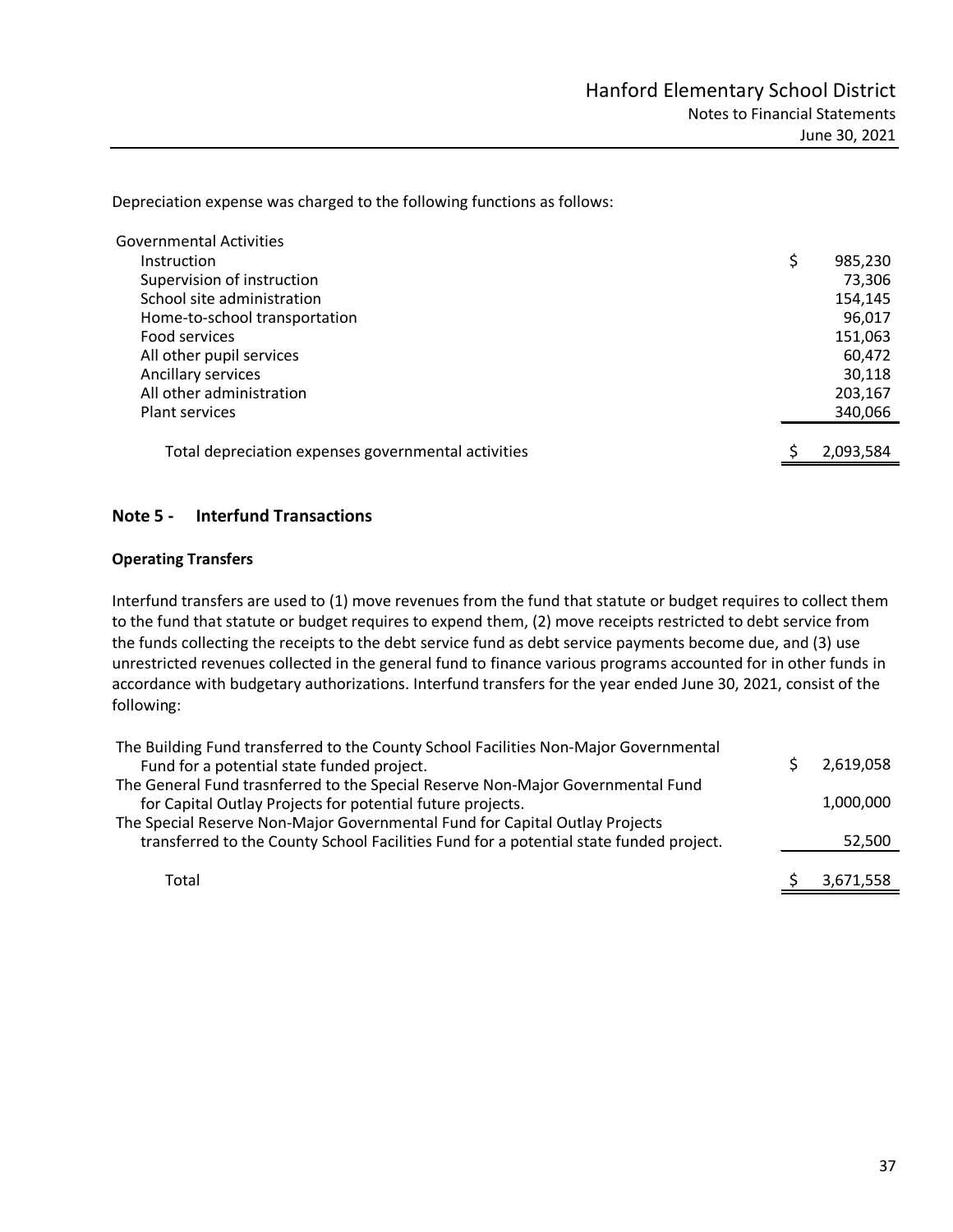# **Note 6 - Accounts Payable**

Accounts payable at June 30, 2021, consist of the following:

|                                                              | General<br>Fund                  | Non-Major<br>Governmental<br><b>Funds</b> | Governmental<br><b>Funds</b><br>Total | Proprietary<br>Funds | Governmental<br>Activities<br>Total |
|--------------------------------------------------------------|----------------------------------|-------------------------------------------|---------------------------------------|----------------------|-------------------------------------|
| Vendor payables<br>Salaries and benefits<br>Deferred payroll | 2,682,814<br>12,893<br>2,099,276 | 60,963                                    | 2,743,777<br>12,893<br>2,099,276      | 8.330                | 2,752,107<br>12,893<br>2,099,276    |
| Total                                                        | 4,794,983                        | 60,963                                    | 4,855,946                             | 8,330                | 4,864,276                           |

# **Note 7 - Unearned Revenue**

Unearned revenue at June 30, 2021, consists of the following:

|                                                       |    | General<br>Fund    |
|-------------------------------------------------------|----|--------------------|
| Federal financial assistance<br>State categorical aid | S. | 576,731<br>948,225 |
| Total                                                 |    | 1,524,956          |

# **Note 8 - Long-Term Liabilities Other than OPEB and Pensions**

#### **Summary**

The changes in the District's long-term liabilities other than OPEB and pensions during the year consisted of the following:

|                            | <b>Balance</b><br>July 1, 2020 | Additions   | <b>Deductions</b> | Balance<br>June 30, 2021 | Due in<br>One Year |
|----------------------------|--------------------------------|-------------|-------------------|--------------------------|--------------------|
| Long-Term Liabilities      |                                |             |                   |                          |                    |
| General obligation bonds   | \$17,765,000                   | \$7,600,000 | \$ (1,145,000)    | \$24,220,000             | \$1,055,000        |
| Unamortized debt           |                                |             |                   |                          |                    |
| premiums                   | 1,072,381                      | 672,611     | (77,862)          | 1,667,130                |                    |
| Capital leases             |                                | 618,288     |                   | 618,288                  |                    |
| Compensated absences       | 460,694                        | 12,053      |                   | 472,747                  |                    |
| Claims liability (Note 11) | 73,128                         | (6, 148)    |                   | 66,980                   |                    |
|                            |                                |             |                   |                          |                    |
| Total                      | 19,371,203                     | \$8,896,804 | (1,222,862)<br>S. | \$27,045,145             | \$1,055,000        |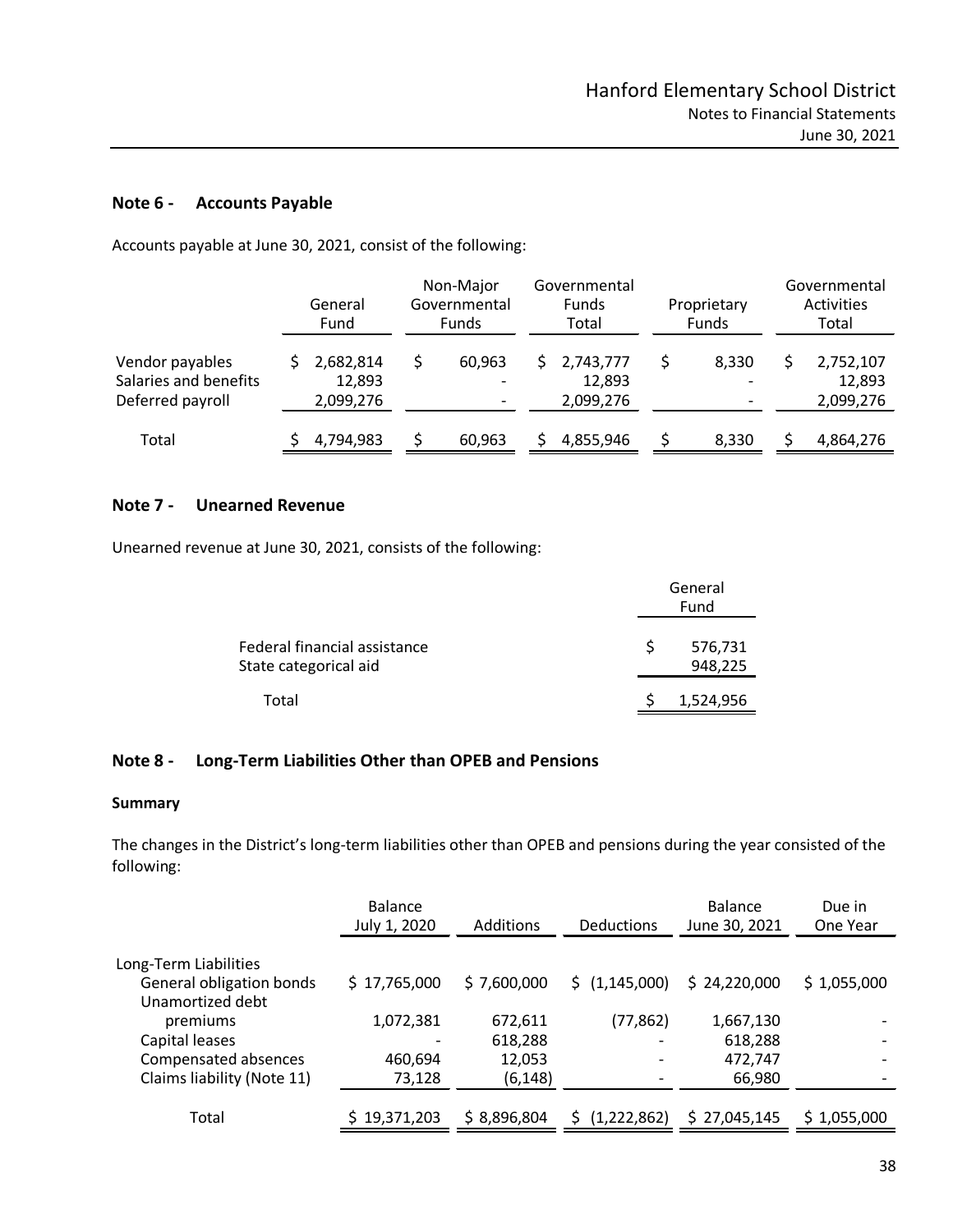Payments on the general obligation bonds are made by the Bond Interest and Redemption Fund with local revenues. The premium will be amortized over the life of the related debt. The capital leases will be paid by the General Fund. The compensated absences will be paid by the fund for which the employee worked. The claims liability will be paid by Self Insurance Fund.

# **General Obligation Bonds**

| Fiscal<br>Year<br>Issued     | Final<br>Maturity<br>Date            | Interest<br>Rate                                            | Original<br><b>Issue</b>                         | <b>Bonds</b><br>Outstanding<br>July 1, 2020 | Issued                                                                 | Redeemed                                           | <b>Bonds</b><br>Outstanding<br>June 30, 2021     |
|------------------------------|--------------------------------------|-------------------------------------------------------------|--------------------------------------------------|---------------------------------------------|------------------------------------------------------------------------|----------------------------------------------------|--------------------------------------------------|
| 2010<br>2017<br>2019<br>2020 | 9/2024<br>8/2047<br>8/2049<br>8/2045 | $2.0 - 5.0%$<br>$2.0 - 5.0%$<br>1.875-5.250%<br>2.375-4.00% | 5.740.000<br>8,800,000<br>7,600,000<br>7,600,000 | 2.080.000<br>S<br>8,085,000<br>7,600,000    | Ś<br>$\overline{\phantom{0}}$<br>$\overline{\phantom{a}}$<br>7,600,000 | (485,000)<br>$\overline{\phantom{a}}$<br>(660,000) | 1,595,000<br>8,085,000<br>6,940,000<br>7,600,000 |
| Total                        |                                      |                                                             |                                                  | \$17,765,000                                | 7,600,000                                                              | \$(1.145.000)                                      | 24,220,000                                       |

The outstanding general obligation bonded debt is as follows:

# **Debt Service Requirements to Maturity**

# 2010 General Obligation Bonds

On December 9, 2010, the District issued general obligation refunding bonds in the amount of \$5,740,000 for the purpose of refunding the outstanding 1998 General Obligation Bonds of the District originally issued to fund improvements to real property for school purposes. The bond interest rates range from 2.0 percent to 5.0 percent. Interest on the Bonds is payable semiannually each March 1 and September 1, commencing on March 1, 2011.

The bonds were sold at a premium of \$210,148 which is being amortized over the life of the bonds at \$15,011 per year. The unamortized premium as of June 30, 2021, amounted to \$45,030.

# 2016A General Obligation Bonds

On May 24, 2017, the District issued \$8,800,000 Election of 2016, Series A General Obligation Bonds. The bonds were authorized at an election of the registered voters of the District held on November 8, 2016, which authorized the issuance of \$24,000,000 principal amount of general obligation bonds to finance the repair, upgrading, acquisition, construction and equipping of certain District property and facilities, and to pay the costs of issuing the bonds. The bonds were issued as current interest bonds. Interest on the bonds is payable semiannually on February 1 and August 1 of each year commencing February 1, 2018.

The bonds were sold at a premium of \$452,164 which is being amortized over the life of the bonds at \$15,072 per year. The unamortized premium as of June 30, 2021, amounted to \$391,876.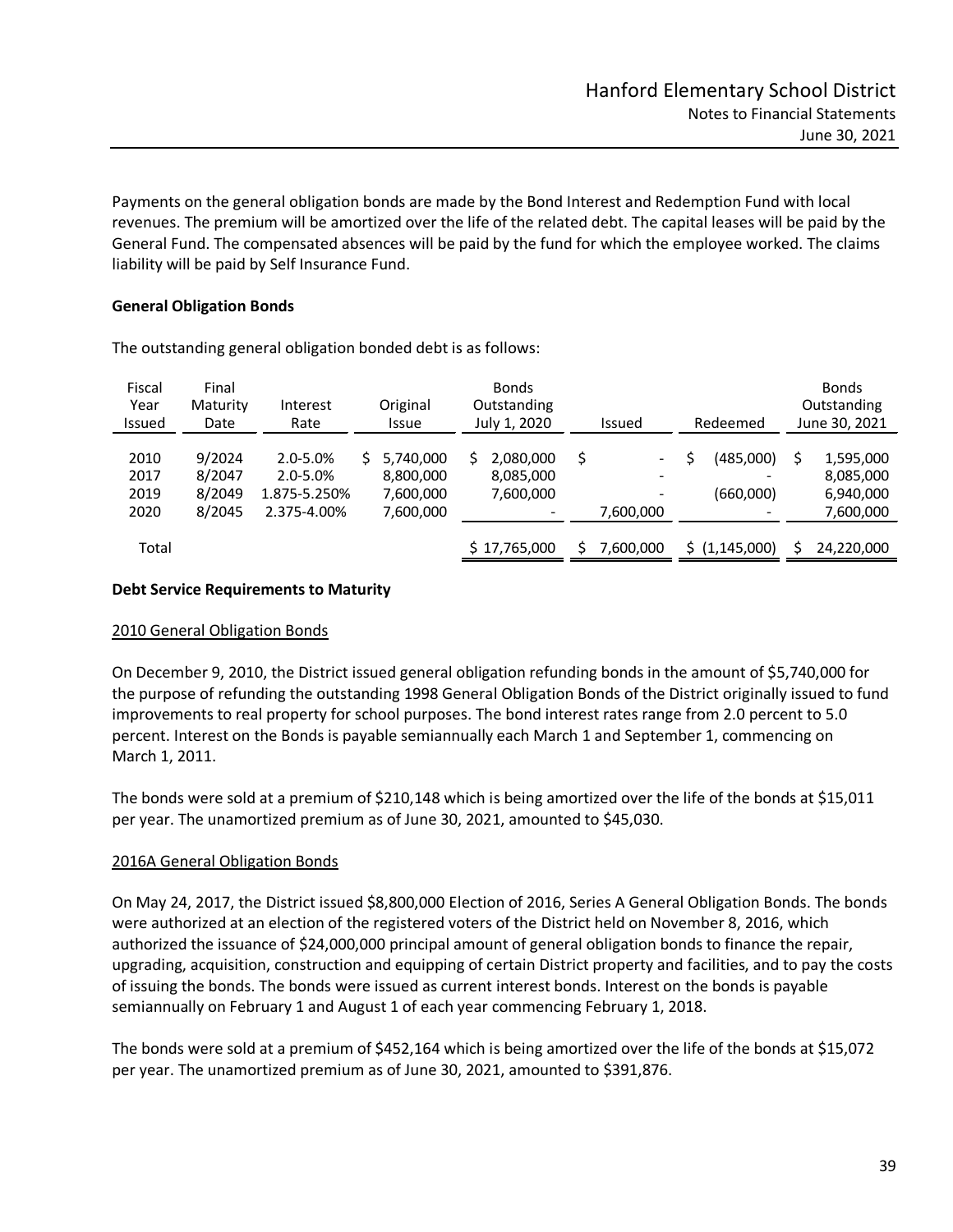# 2016B General Obligation Bonds

On March 27, 2019, the District issued \$7,600,000 Election of 2016, Series B General Obligation Bonds. The bonds were authorized at an election of the registered voters of the District held on November 8, 2016, which authorized the issuance of \$24,000,000 principal amount of general obligation bonds to finance the repair, upgrading, acquisition, construction and equipping of certain District property and facilities, and to pay the costs of issuing the bonds. The bonds were issued as current interest bonds. Interest on the bonds is payable semiannually on February 1 and August 1 of each year commencing February 1, 2018.

The bonds were sold at a premium of \$626,269 which is being amortized over the life of the bonds at \$20,876 per year. The unamortized premium as of June 30, 2021, amounted to \$584,517.

# 2016C General Obligation Bonds

On September 9, 2020, the District issued \$7,600,000 Election of 2016, Series C General Obligation Bonds. The bonds were authorized at an election of the registered voters of the District held on November 8, 2016, which authorized the issuance of \$24,000,000 principal amount of general obligation bonds to finance the repair, upgrading, acquisition, construction and equipping of certain District property and facilities, and to pay the costs of issuing the bonds. The bonds were issued as current interest bonds. Interest on the bonds is payable semiannually on February 1 and August 1 of each year commencing February 1, 2018.

The bonds were sold at a premium of \$672,611 which is being amortized over the life of the bonds at \$28,025 per year. The unamortized premium as of June 30, 2021, amounted to \$645,707.

Interest to Fiscal Year **Principal** Maturity **Principal** Maturity **Principal** Maturity **Principal** \$ 1,055,000 \$ 942,156 \$ 1,997,156 865,000 904,400 1,769,400 680,000 868,050 1,548,050 160,000 848,475 1,008,475 200,000 841,275 1,041,275 2027-2031 1,710,000 4,018,796 5,728,796 2032-2036 3,175,000 3,534,241 6,709,241 2037-2041 5,055,000 2,798,091 7,853,091 2042-2046 7,445,000 1,744,581 9,189,581 2047-2049 3,875,000 315,481 4,190,481 Total \$ 24,220,000 \$ 16,815,546 \$ 41,035,546 2026 2025 2022 2023 2024

The bonds have debt service payments as follows: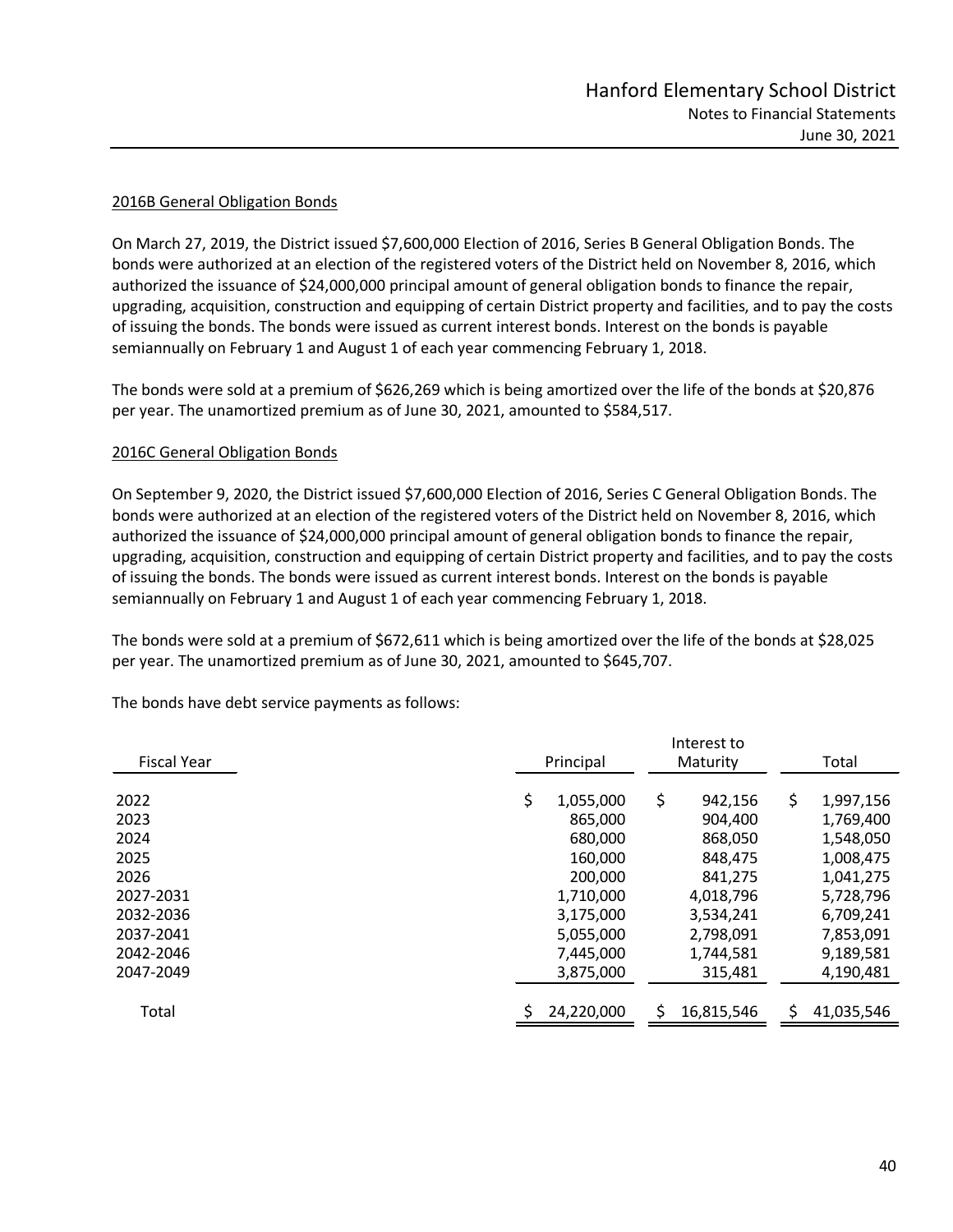# **Capital Leases**

During the year, the District entered into a capital lease arrangement with the California Energy Commission for an energy efficiency project not to exceed \$2,473,151. As of June 30, 2021, the District has submitted invoices for reimbursement of \$618,288.

Principal payments are due and payable in semiannual installments beginning on or before December 22 of the fiscal year following the year in which the project is completed and continuing thereafter on each June 22 and December 22 until said principal shall be paid in full. As of June 30, 2021, the project was in progress and the estimated date of completion is July 30, 2022. As such, the below payment schedule is estimated until the completion of the project:

|                                    | Energy<br>Efficiency |
|------------------------------------|----------------------|
| Balance, July 1, 2020<br>Additions | 618,288              |
| Balance, July 1, 2021              | 618,288              |

### **Compensated Absences**

Compensated absences (unpaid employee vacation) for the District at June 30, 2021, amounted to \$472,747.

# **Note 9 - Other Postemployment Benefit (OPEB) Liability**

For the fiscal year ended June 30, 2021, the District reported net OPEB liability, deferred outflows of resources, deferred inflows of resources, and OPEB expense for the following plans:

| OPEB Plan                                        | Net OPEB<br>Liability |  | Deferred Outflows<br>of Resources | Deferred Inflows<br>of Resources |                          | <b>OPEB</b><br>Expense |           |
|--------------------------------------------------|-----------------------|--|-----------------------------------|----------------------------------|--------------------------|------------------------|-----------|
| Retiree Health Plan                              | 14,075,028            |  | 2,218,625                         |                                  | 303.913                  |                        | 1,320,450 |
| <b>Medicare Premium Payment</b><br>(MPP) Program | 409.297               |  | -                                 |                                  | $\overline{\phantom{0}}$ |                        | 57,244    |
| Total                                            | 14,484,325            |  | 2,218,625                         | S                                | 303,913                  |                        | 1,377,694 |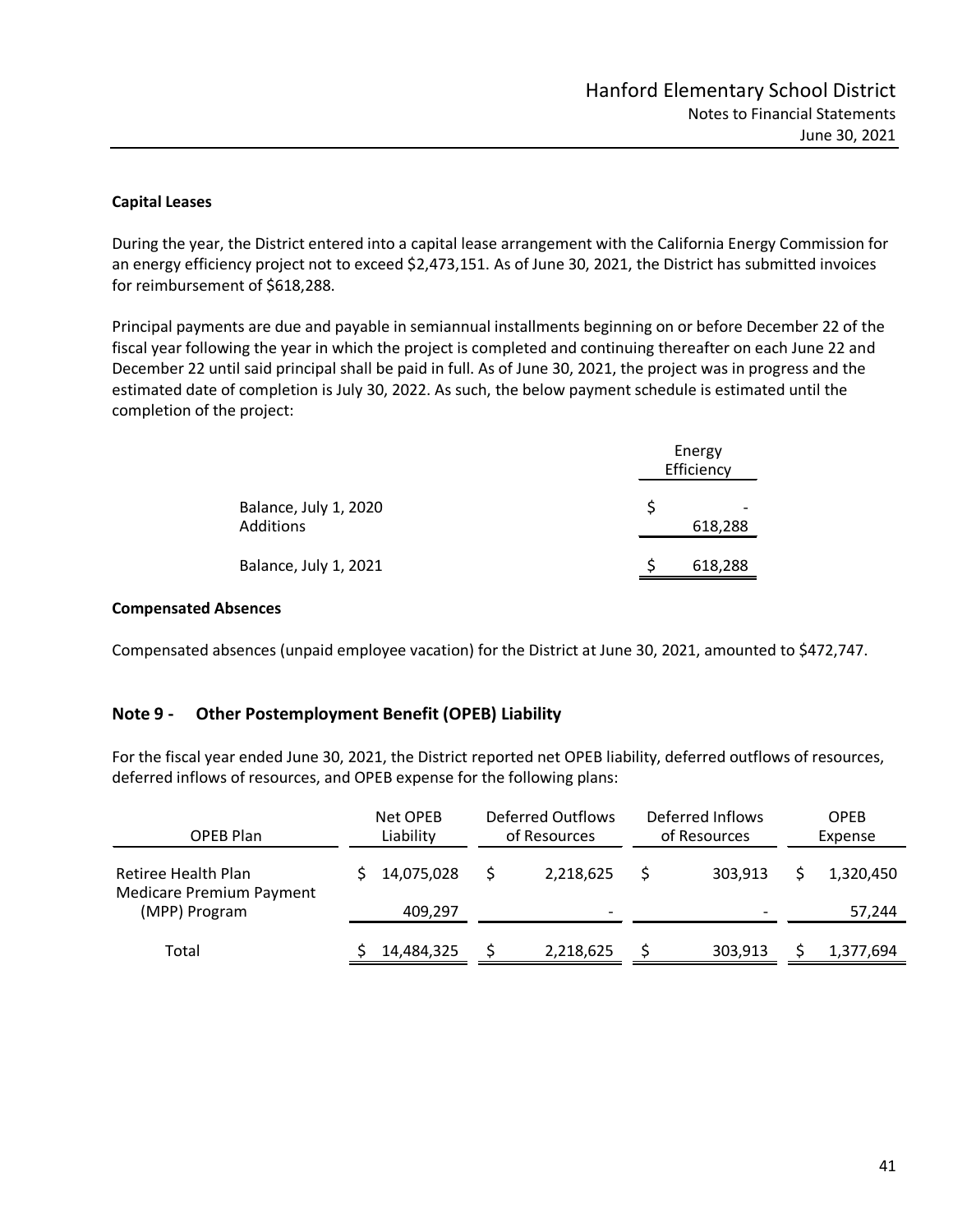The details of each plan are as follows:

### **District Plan**

### **Plan Administration**

The District's governing board administers the Postemployment Benefits Plan (the Plan). The Plan is a single-employer defined benefit plan that is used to provide postemployment benefits other than pensions (OPEB) for eligible retirees and their spouses. No assets are accumulated in a trust that meets the criteria in paragraph 4 of GASB Statement No. 75.

### **Plan Membership**

At June 30, 2020, the valuation date, the Plan membership consisted of the following:

| Inactive employees or beneficiaries currently receiving benefits payments | 38  |
|---------------------------------------------------------------------------|-----|
| Active employees                                                          | 452 |
| Total                                                                     | 490 |

#### **Benefits Provided**

The Plan provides medical and dental insurance benefits to eligible retirees and their spouses. Benefits are provided through a third-party insurer, and the full cost of benefits is covered by the Plan. The District's governing board has the authority to establish and amend the benefit terms as contained within the negotiated labor agreements.

# **Contributions**

The benefit payment requirements of the Plan members and the District are established and may be amended by the District, the Hanford Elementary Teachers Association (HETA), the local California Service Employees Association (CSEA), and unrepresented groups. The benefit payment is based on projected pay-as-you-go financing requirements as determined annually through the agreements with the District, HETA, CSEA, and the unrepresented groups. For measurement period of June 30, 2020, the District paid \$528,390 to the plan which includes \$24,200 related to the implicit rate subsidy..

# **Total OPEB Liability of the District**

The District's total OPEB liability of \$14,075,028 was measured as of June 30, 2020.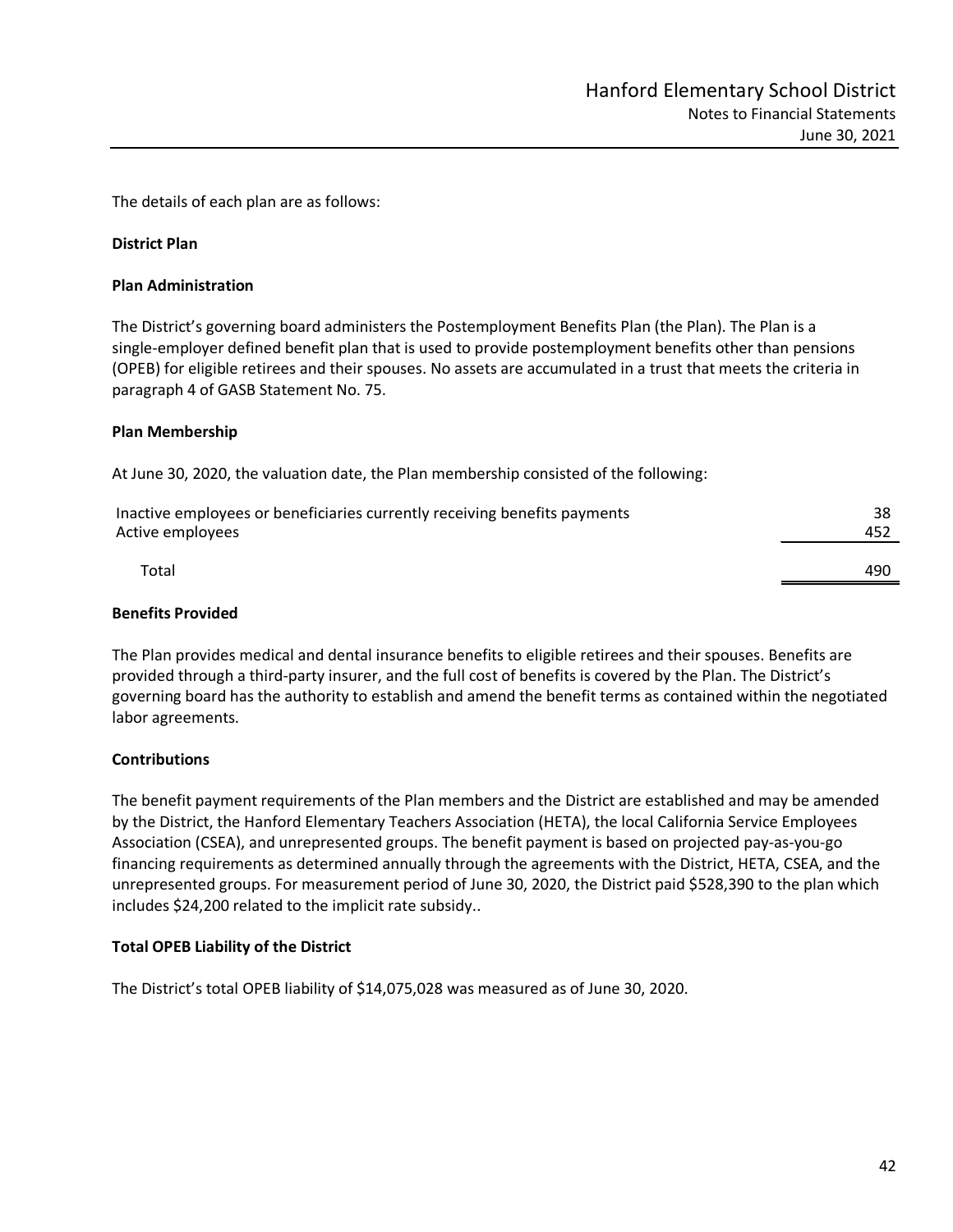### **Actuarial Assumptions**

The total OPEB liability as of June 30, 2020 actuarial measurement was determined using the following assumptions, applied to all periods included in the measurement, unless otherwise specified:

| Inflation                   | 3.00 percent                                                     |
|-----------------------------|------------------------------------------------------------------|
| Salary increases            | 3.00 percent, average, including inflation                       |
| Discount rate               | 2.45 percent                                                     |
| Healthcare cost trend rates | 5.90 percent for 2020, declining to 5.00 in 2029 and later years |

The discount rate was based on the Bond Buyer 20-bond General Obligation Index.

Pre-retirement mortality rates were based on the RP-2014 Employee Mortality Table for Males or Females, as appropriate, without projection. Post-retirement mortality rates were based on the RP-2014 Health Annuitant Mortality Table for Males and Females, as appropriate, without projection.

The actuarial assumptions used in the June 30, 2019 valuation were based on the results of an actual experience study for the period July 1, 2017 to June 30, 2019.

### **Changes in the Total OPEB Liability**

|                                                                                        | <b>Total OPEB</b><br>Liability              |
|----------------------------------------------------------------------------------------|---------------------------------------------|
| Balance, June 30, 2019                                                                 | Ś<br>12,602,724                             |
| Service cost<br>Interest<br>Changes of assumptions or other inputs<br>Benefit payments | 711,522<br>408,564<br>878,429<br>(526, 211) |
| Net change in total OPEB liability                                                     | 1,472,304                                   |
| Balance, June 30, 2020                                                                 | 14,075,028                                  |

Changes in Benefit Terms - There were no changes in the benefit terms since the previous valuation.

Changes of Assumptions - The discount rate changed from 3.13 percent to 2.45 percent since the previous valuation.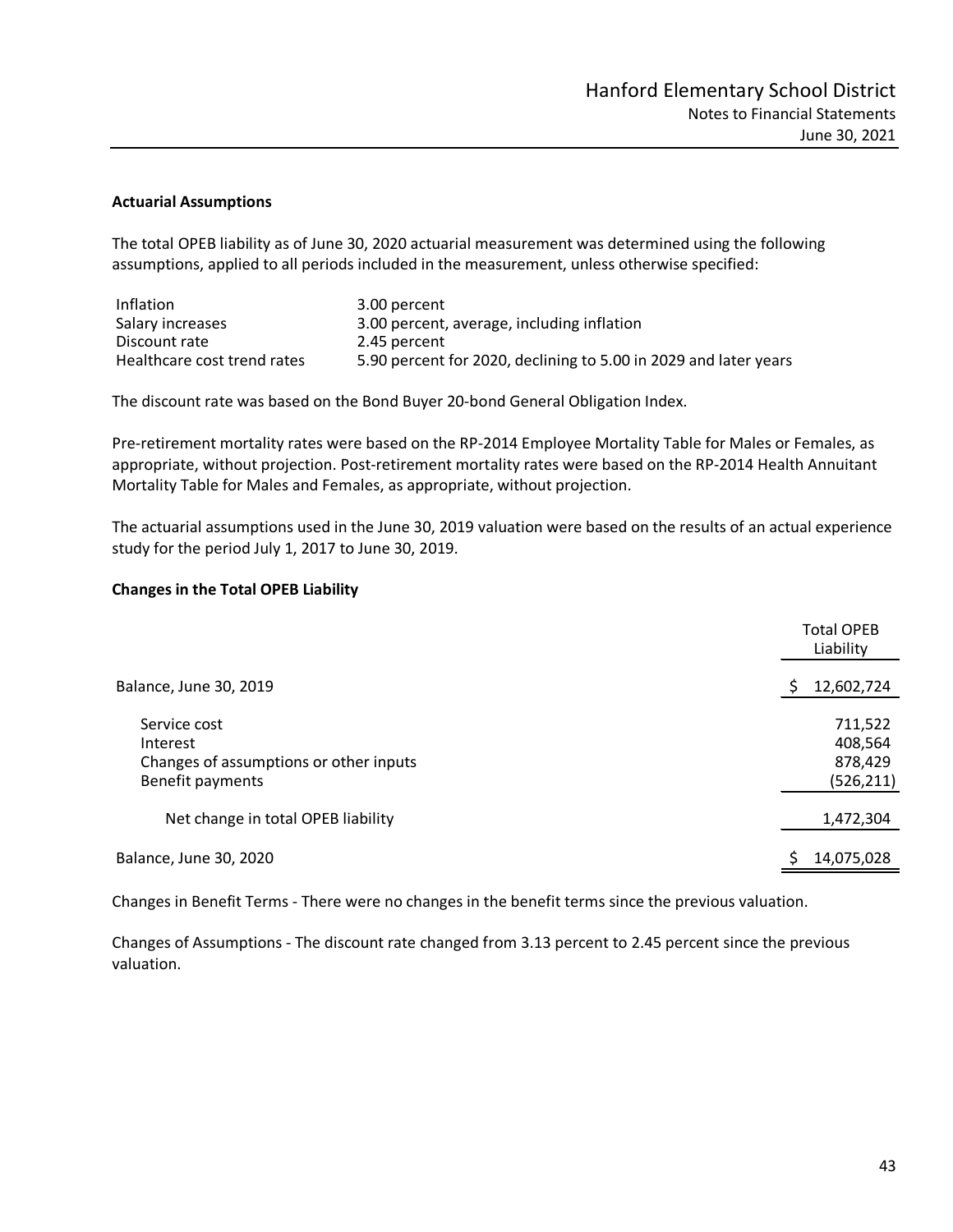# **Sensitivity of the Total OPEB Liability to Changes in the Discount Rate**

The following presents the total OPEB liability of the District, as well as what the District's total OPEB liability would be if it were calculated using a discount rate that is one percent lower or higher than the current rate:

| Discount Rate                                                               |  | <b>Total OPEB</b><br>Liability |                                          |  |
|-----------------------------------------------------------------------------|--|--------------------------------|------------------------------------------|--|
| 1% decrease (1.45%)<br>Current discount rate (2.45%)<br>1% increase (3.45%) |  |                                | \$15,480,648<br>14.075.028<br>12,804,367 |  |

# **Sensitivity of the Total OPEB Liability to Changes in the Healthcare Cost Trend Rates**

The following presents the total OPEB liability of the District, as well as what the District's total OPEB liability would be if it were calculated using healthcare cost trend rates that are one percent lower or higher than the current healthcare costs trend rates:

| <b>Healthcare Cost Trend Rates</b>                                                                      | <b>Total OPEB</b><br>Liability |                                          |  |
|---------------------------------------------------------------------------------------------------------|--------------------------------|------------------------------------------|--|
| 1% decrease (4.90/4.00%)<br>Current healthcare cost trend rate (5.90/5.00%)<br>1% increase (6.90/6.00%) |                                | \$12,334,320<br>14,075,028<br>16,143,937 |  |

# **OPEB Expense, Deferred Outflows of Resources, and Deferred Inflows of Resources related to OPEB**

At June 30, 2021, the District reported deferred outflows of resources and deferred inflow of resources related to OPEB from the following sources:

|                                                                                                                                   | Deferred Outflows<br>of Resources | Deferred Inflows<br>of Resources |         |
|-----------------------------------------------------------------------------------------------------------------------------------|-----------------------------------|----------------------------------|---------|
| OPEB contributions subsequent to measurement date<br>Differences between expected and actual experience<br>Changes of assumptions | 528,390<br>90,695<br>1,599,540    |                                  | 303,913 |
| Total                                                                                                                             | 2,218,625                         |                                  | 303,913 |

The deferred outflows of resources related to OPEB resulting from District contributions subsequent to the measurement date will be recognized as a reduction of the OPEB liability in the subsequent fiscal year.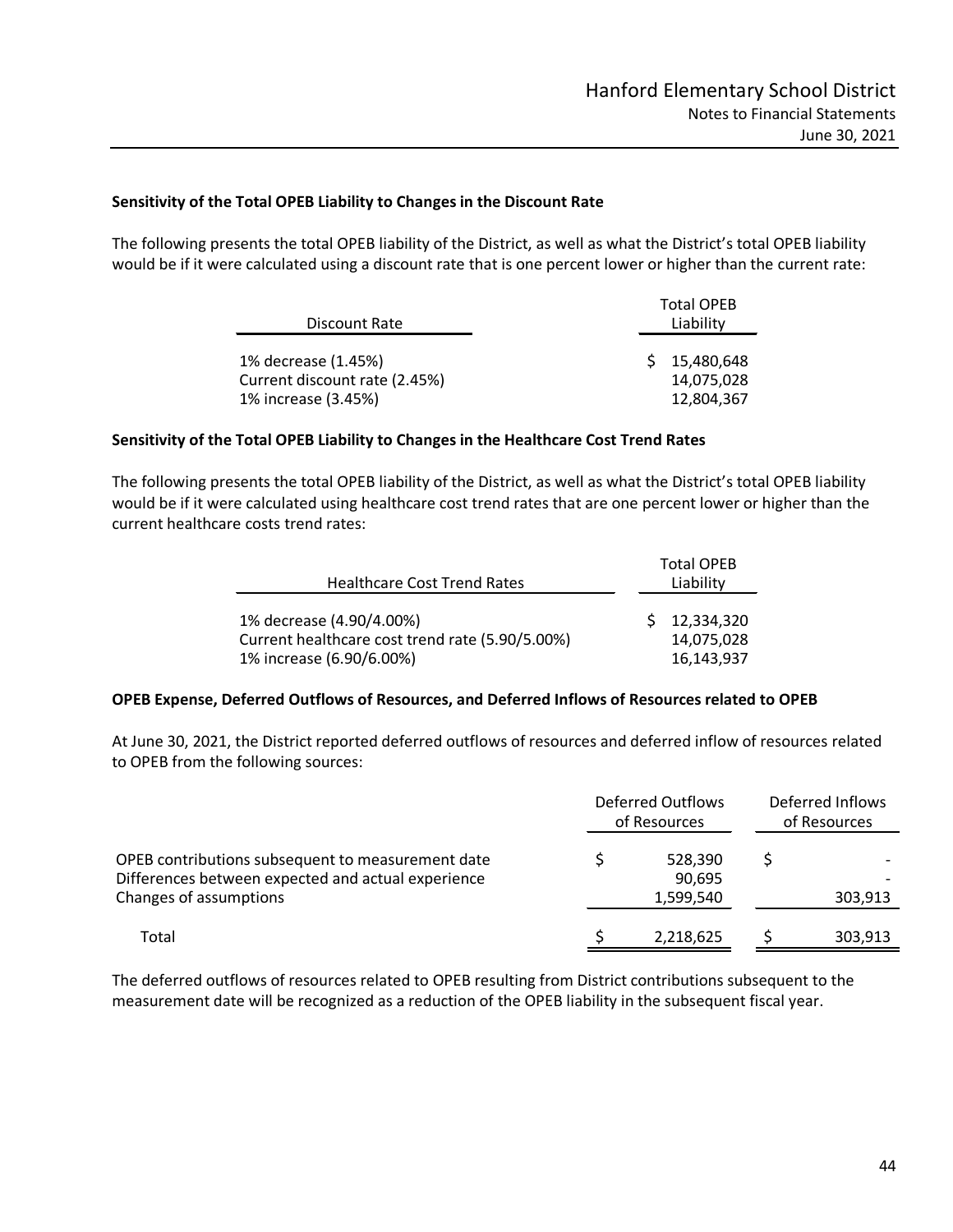The deferred outflows/(inflows) of resources related to changes of assumptions and the difference between expected and actual experience will be amortized over the Expected Average Remaining Service Life (EARSL) of all members that are provided benefits (active, inactive, and retirees) as of the beginning of the measurement period and will be recognized in OPEB expense as follows:

| Year Ended<br>June 30,                             | <b>Deferred Outflows</b><br>of Resources |                                                                          |  |
|----------------------------------------------------|------------------------------------------|--------------------------------------------------------------------------|--|
| 2022<br>2023<br>2024<br>2025<br>2026<br>Thereafter | \$                                       | 265,027<br>265,027<br>265,027<br>265,027<br>265,027<br>365,100           |  |
| Total                                              | ς<br>1,690,235                           |                                                                          |  |
| Year Ended<br>June 30,                             | Deferred Inflows<br>of Resources         |                                                                          |  |
| 2022<br>2023<br>2024<br>2025<br>2026<br>Thereafter | \$                                       | (64, 663)<br>(64, 663)<br>(64, 663)<br>(64, 663)<br>(45, 261)<br>607,826 |  |
| Total                                              |                                          | 303,913                                                                  |  |

# **Medicare Premium Payment (MPP) Program**

#### **Plan Description**

The Medicare Premium Payment (MPP) Program is administered by the California State Teachers' Retirement System (CalSTRS). The MPP Program is a cost-sharing multiple-employer other postemployment benefit plan (OPEB) established pursuant to Chapter 1032, Statutes 2000 (SB 1435). CalSTRS administers the MPP Program through the Teachers' Health Benefits Fund (THBF).

A full description of the MPP Program regarding benefit provisions, assumptions (for funding, but not accounting purposes), and membership information is listed in the June 30, 2019 annual actuarial valuation report, Medicare Premium Payment Program Actuarial Valuation. This report and CalSTRS audited financial information are publicly available reports that can be found on the CalSTRS website under Publications at: http://www.calstrs.com/member-publications.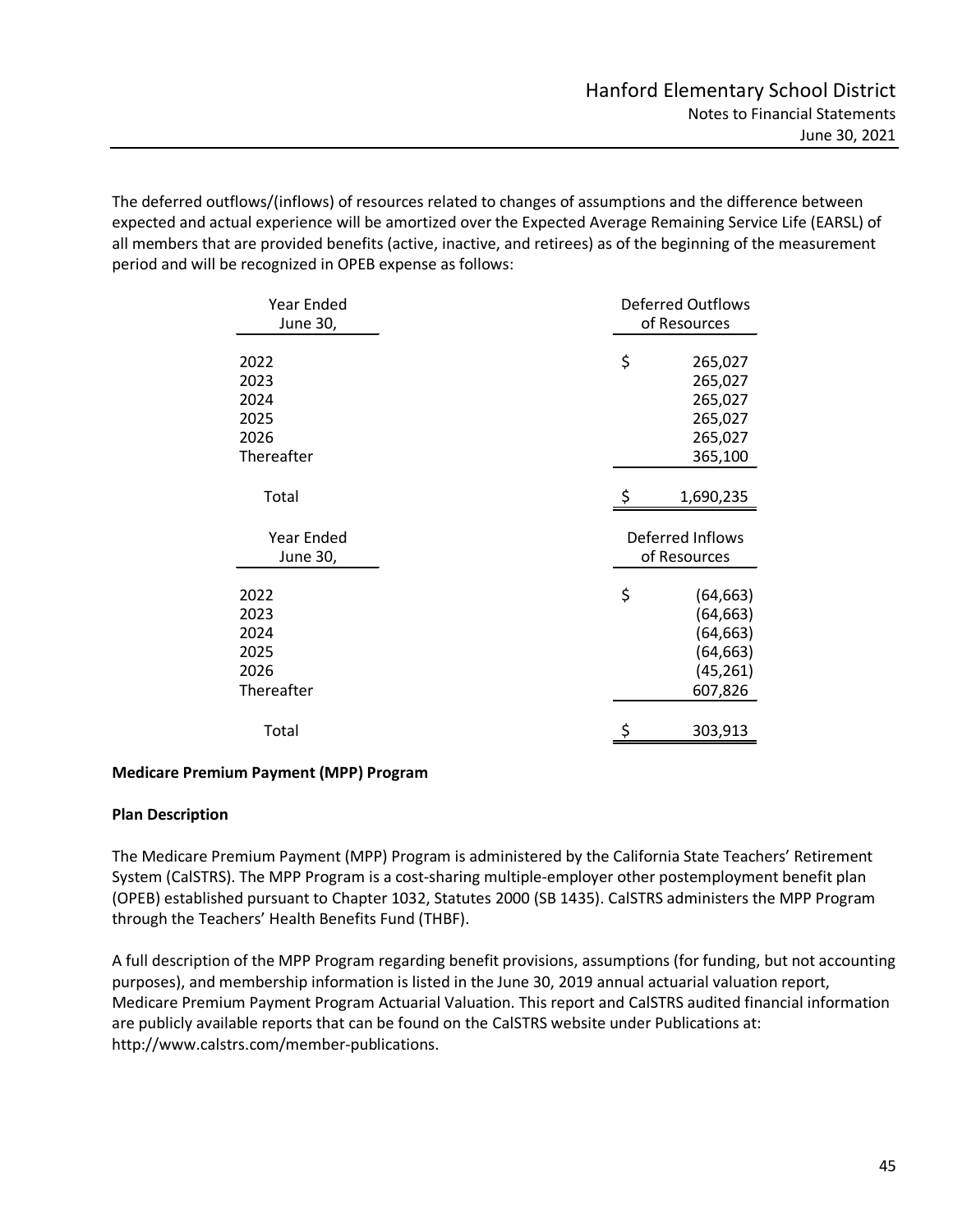# **Benefits Provided**

The MPP Program pays Medicare Part A premiums and Medicare Parts A and B late enrollment surcharges for eligible members of the State Teachers Retirement Plan (STRP) Defined Benefit (DB)Program who were retired or began receiving a disability allowance prior to July 1, 2012 and were not eligible for premium free Medicare Part A. The payments are made directly to the Centers for Medicare and Medicaid Services (CMS) on a monthly basis.

The MPP Program is closed to new entrants as members who retire after July 1, 2012, are not eligible for coverage under the MPP Program.

The MPP Program is funded on a pay-as-you go basis from a portion of monthly District benefit payments. In accordance with California *Education Code* Section 25930, contributions that would otherwise be credited to the DB Program each month are instead credited to the MPP Program to fund monthly program and administrative costs. Total redirections to the MPP Program are monitored to ensure that total incurred costs do not exceed the amount initially identified as the cost of the program.

# **Net OPEB Liability and OPEB Expense**

At June 30, 2021, the District reported a liability of \$409,297 for its proportionate share of the net OPEB liability for the MPP Program. The net OPEB liability was measured as of June 30, 2020, and the total OPEB liability used to calculate the net OPEB liability was determined by an actuarial valuation as of June 30, 2019. The District's proportion of the net OPEB liability was based on a projection of the District's long-term share of contributions to the OPEB Plan relative to the projected contributions of all participating school districts, actuarially determined. The District's proportionate share for the measurement period June 30, 2020 and June 30, 2019, respectively, was 0.0966 percent and 0.0945 percent, resulting in a net increase in the proportionate share of 0.0021 percent.

For the year ended June 30, 2021, the District recognized OPEB expense of \$57,244.

# **Actuarial Methods and Assumptions**

The June 30, 2020 total OPEB liability was determined by applying update procedures to the financial reporting actuarial valuation as of June 30, 2019, and rolling forward the total OPEB liability to June 30, 2020, using the assumptions listed in the following table:

| <b>Measurement Date</b><br><b>Valuation Date</b><br><b>Experience Study</b> | June 30, 2020<br>June 30, 2019<br>June 30, 2014 through<br>June 30, 2018 | June 30, 2019<br>June 30, 2018<br>July 1, 2010 through<br>June 30, 2015 |
|-----------------------------------------------------------------------------|--------------------------------------------------------------------------|-------------------------------------------------------------------------|
| <b>Actuarial Cost Method</b>                                                | Entry age normal                                                         | Entry age normal                                                        |
| Investment Rate of Return                                                   | 2.21%                                                                    | 3.50%                                                                   |
| Medicare Part A Premium Cost Trend Rate                                     | 4.50%                                                                    | 3.70%                                                                   |
| Medicare Part B Premium Cost Trend Rate                                     | 5.40%                                                                    | 4.10%                                                                   |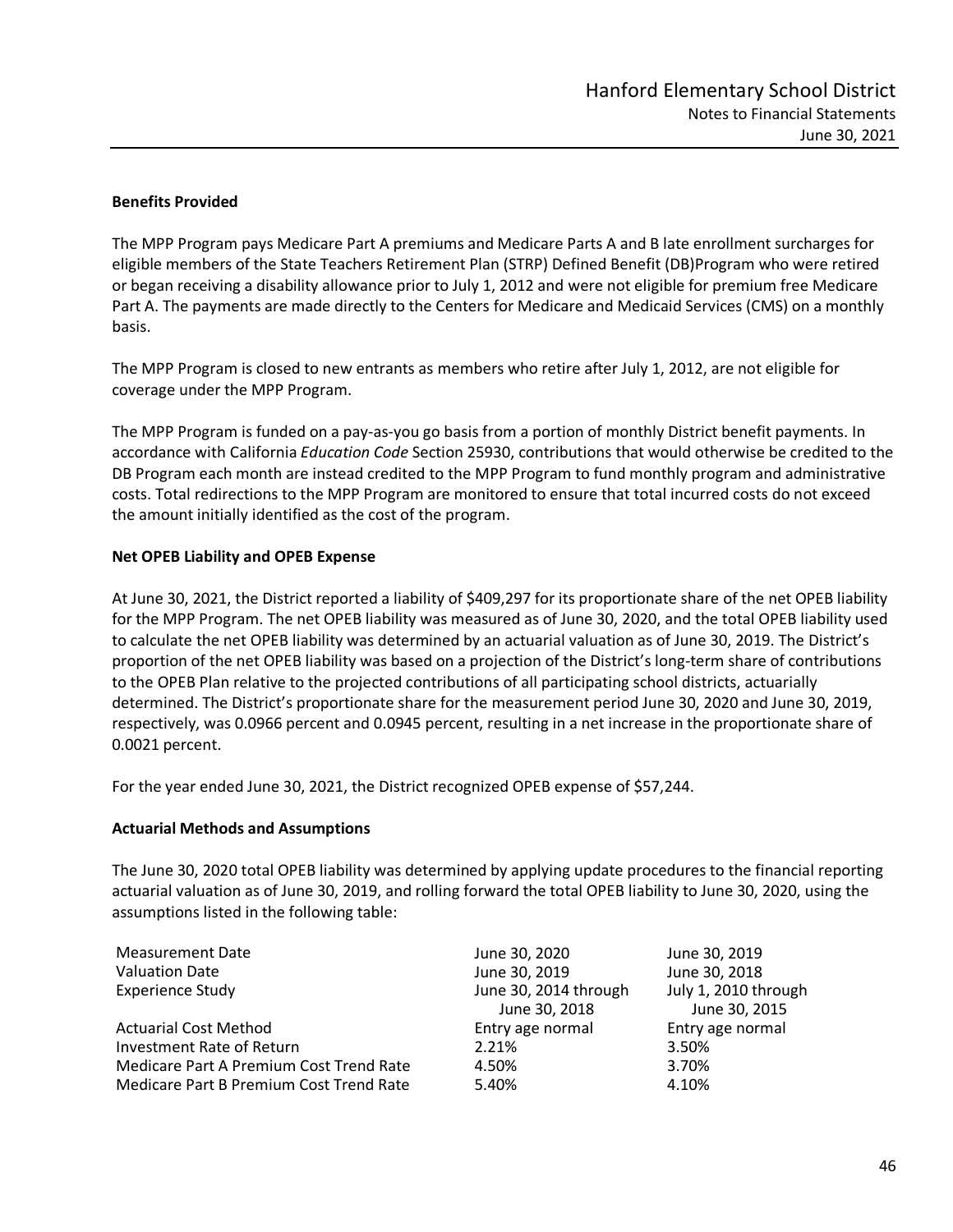For the valuation as of June 30, 2019, CalSTRS uses a generational mortality assumption, which involves the use of a base mortality table and projection scales to reflect expected annual reductions in mortality rates at each age, resulting in increases in life expectancies each year into the future. The base mortality tables are CalSTRS custom tables derived to best fit the patterns of mortality among our members. The projection scale was set equal to 110 percent of the ultimate improvement factor from the Mortality Improvement Scale (MP-2019) table, issued by the Society of Actuaries.

Assumptions were made about future participation (enrollment) into the MPP Program because CalSTRS is unable to determine which members not currently participating meet all eligibility criteria for enrollment in the future. Assumed enrollment rates were derived based on past experience and are stratified by age with the probability of enrollment diminishing as the members' age increases. This estimated enrollment rate was then applied to the population of members who may meet criteria necessary for eligibility and are not currently enrolled in the MPP Program. Based on this, the estimated number of future enrollments used in the financial reporting valuation was 294 or an average of 0.18 percent of the potentially eligible population (159,339).

The MPP Program is funded on a pay-as-you-go basis with contributions generally being made at the same time and in the same amount as benefit payments and expenses coming due. Any funds within the MPP Program as of June 30, 2020, were to manage differences between estimated and actual amounts to be paid and were invested in the Surplus Money Investment Fund, which is a pooled investment program administered by the State Treasurer.

# **Discount Rate**

The discount rate used to measure the total OPEB liability as of June 30, 2020, is 2.21 percent. As the MPP Program is funded on a pay-as-you-go basis as previously noted, the OPEB Plan's fiduciary net position was not projected to be sufficient to make projected future benefit payments. Therefore, a discount rate of 2.21 percent, which is the Bond Buyer 20-Bond GO Index from Bondbuyer.com as of June 30, 2020, was applied to all periods of projected benefit payments to measure the total OPEB liability. The discount rate decreased 1.29 percent from 3.50 percent as of June 30, 2019.

# **Sensitivity of the District's Proportionate Share of the Net OPEB Liability to Changes in the Discount Rate**

The following presents the District's proportionate share of the net OPEB liability calculated using the current discount rate, as well as what the net OPEB liability would be if it were calculated using a discount rate that is one percent lower or higher than the current rate:

|                               | Net OPEB  |
|-------------------------------|-----------|
| Discount Rate                 | Liability |
|                               |           |
| 1% decrease (1.21%)           | 452.591   |
| Current discount rate (2.21%) | 409.297   |
| 1% increase (3.21%)           | 372,456   |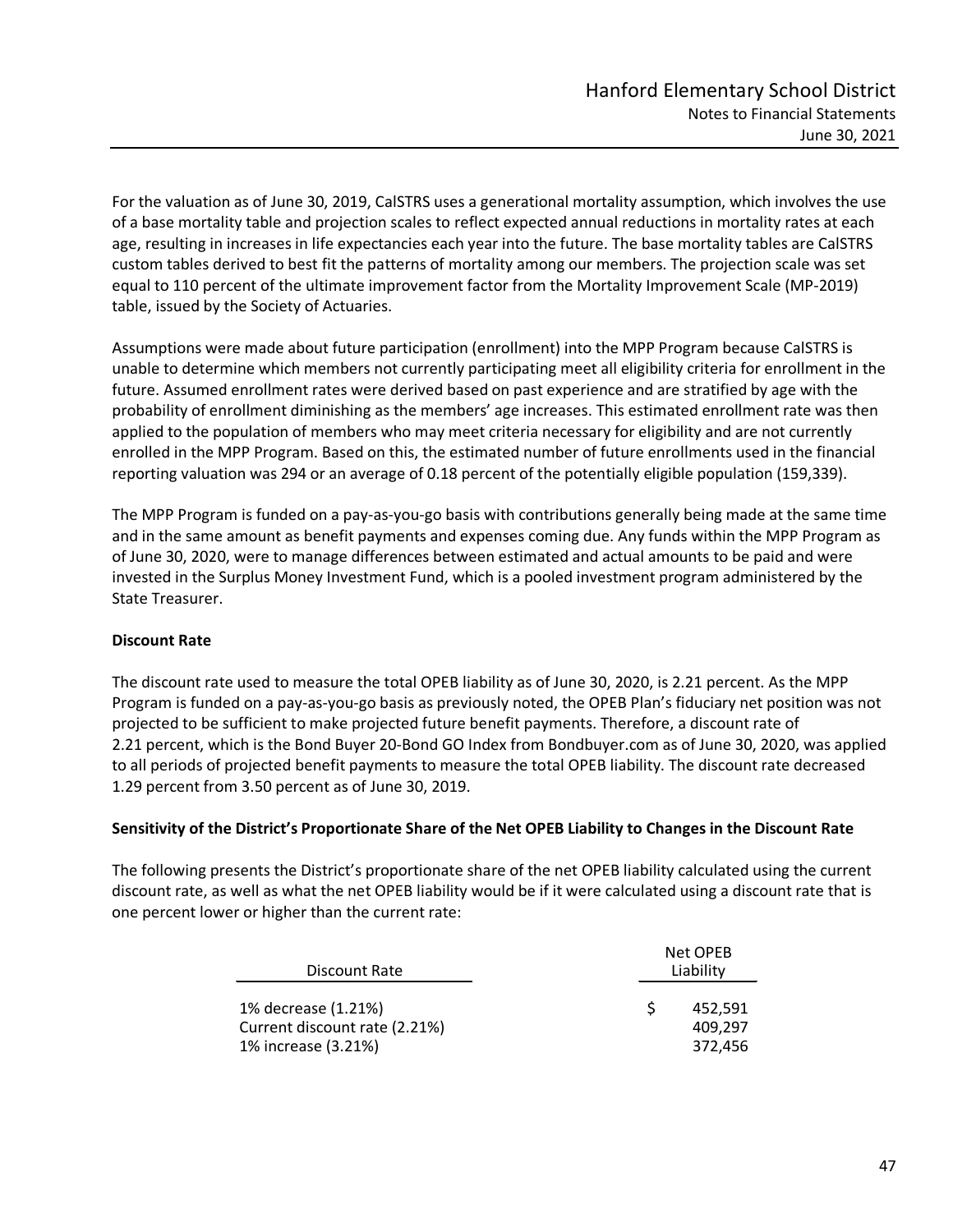# **Sensitivity of the District's Proportionate Share of the Net OPEB Liability to Changes in the Medicare Costs Trend Rates**

The following presents the District's proportionate share of the net OPEB liability calculated using the Medicare costs trend rates, as well as what the net pension liability would be if it were calculated using Medicare costs trend rates that are one percent lower or higher than the current rates:

| <b>Medicare Costs Trend Rate</b>                                                                                                                                | Net OPEB<br>Liability |                               |
|-----------------------------------------------------------------------------------------------------------------------------------------------------------------|-----------------------|-------------------------------|
| 1% decrease (3.50% Part A and 4.40% Part B)<br>Current Medicare costs trend rate (4.50% Part A and 5.40% Part B)<br>1% increase (5.50% Part A and 6.40% Part B) |                       | 371.123<br>409.297<br>453.241 |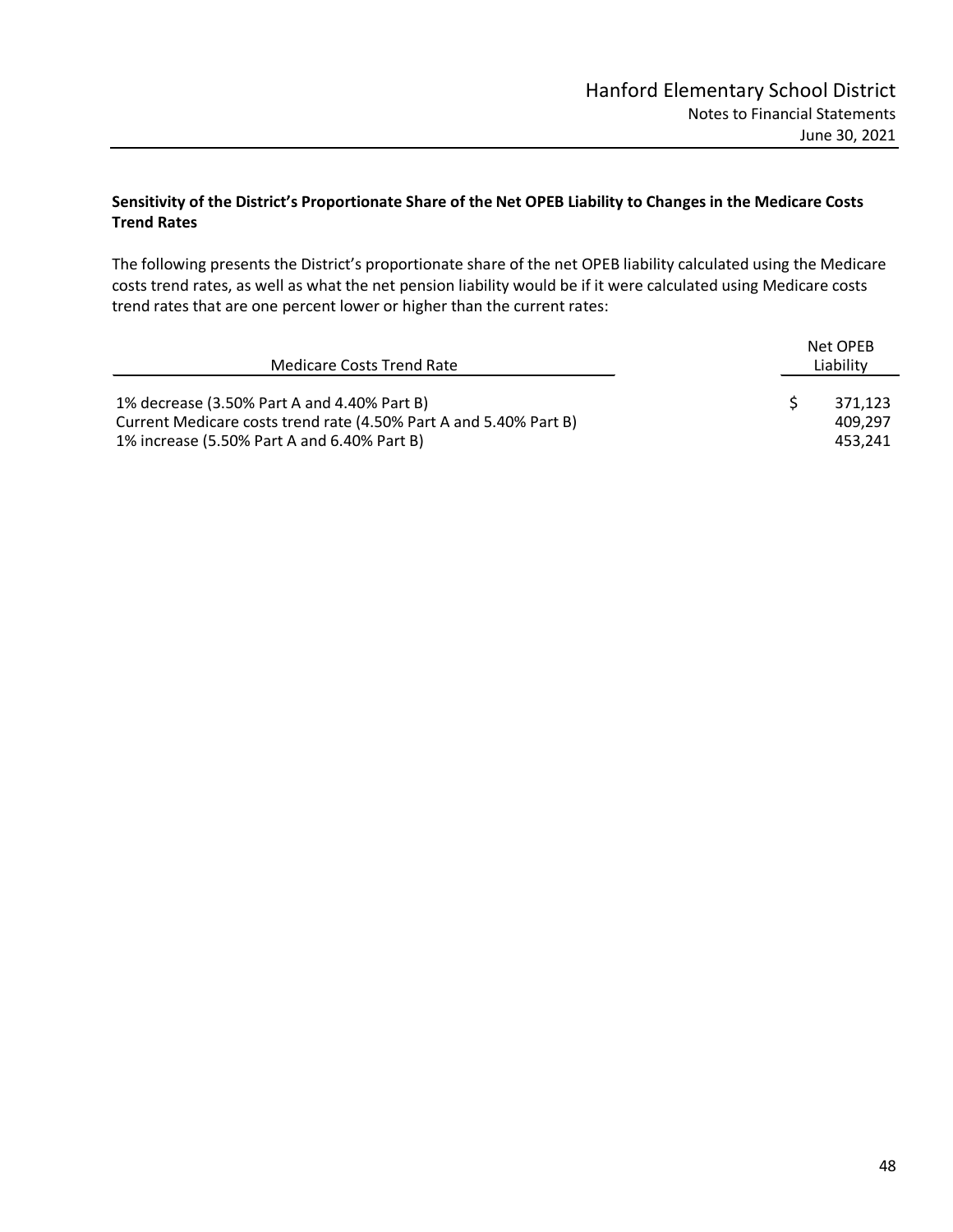# **Note 10 - Fund Balances**

Fund balances are composed of the following elements:

|                                              | General<br>Fund   | <b>Building</b><br>Fund | Non-Major<br>Governmental<br>Funds | Total            |  |
|----------------------------------------------|-------------------|-------------------------|------------------------------------|------------------|--|
| Nonspendable                                 |                   |                         |                                    |                  |  |
| Revolving cash                               | \$<br>5,100       | \$                      | \$<br>410                          | \$<br>5,510      |  |
| Stores inventories                           | 143,582           |                         | 127,283                            | 270,865          |  |
| Prepaid expenditures                         | 70,040            |                         |                                    | 70,040           |  |
| Total nonspendable                           | 218,722           |                         | 127,693                            | 346,415          |  |
| Restricted                                   |                   |                         |                                    |                  |  |
| Legally restricted programs                  | 4,745,856         |                         | 1,506,173                          | 6,252,029        |  |
| Capital projects                             |                   | 6,522,506               | 716,734                            | 7,239,240        |  |
| Debt services                                |                   |                         | 2,158,465                          | 2,158,465        |  |
| <b>Total restricted</b>                      | 4,745,856         | 6,522,506               | 4,381,372                          | 15,649,734       |  |
| Committed<br>Deferred maintenance<br>program |                   |                         | 101,995                            | 101,995          |  |
|                                              |                   |                         |                                    |                  |  |
| Assigned<br>Other postemployment             |                   |                         |                                    |                  |  |
| benefits                                     | 7,541,191         |                         |                                    | 7,541,191        |  |
| Future capital outlay projects               |                   |                         | 2,142,271                          | 2,142,271        |  |
|                                              |                   |                         |                                    |                  |  |
| <b>Total assigned</b>                        | 7,541,191         |                         | 2,142,271                          | 9,683,462        |  |
| Unassigned                                   |                   |                         |                                    |                  |  |
| Reserve for economic                         |                   |                         |                                    |                  |  |
| uncertainties                                | 7,796,000         |                         |                                    | 7,796,000        |  |
| Remaining unassigned                         | 8,615,929         |                         |                                    | 8,615,929        |  |
| Total unassigned                             | 16,411,929        |                         |                                    | 16,411,929       |  |
| Total                                        | 28,917,698<br>-\$ | 6,522,506<br>\$         | 6,753,331<br>\$                    | 42,193,535<br>\$ |  |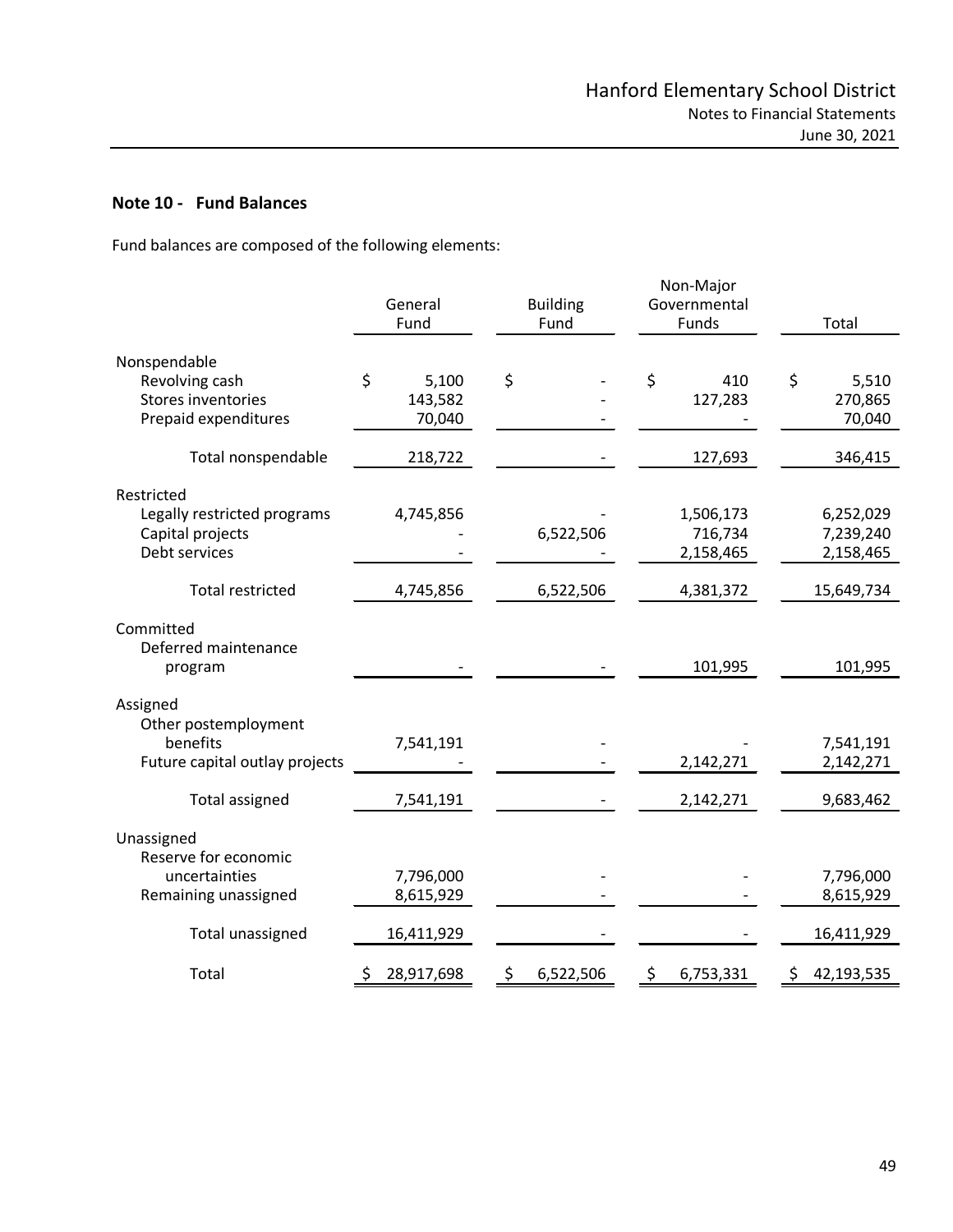# **Note 11 - Risk Management**

# **Property and Liability**

The District is exposed to various risks of loss related to torts; theft of, damage to, and destruction of assets; errors and omissions; injuries to employees and natural disasters. During fiscal year ending June 30, 2021, the District contracted with Northern California Regional Excess Liability Fund for property and liability insurance coverage. Settled claims have not exceeded this commercial coverage in any of the past three years. There has not been a significant reduction in coverage from the prior year.

### **Workers' Compensation**

For fiscal year 2021, the District participated in the Kings County Self-Insured Schools (KCSIC), an insurance purchasing pool. The intent of KCSIC is to achieve the benefit of a reduced premium for the District by virtue of its grouping and representation with other participants in KCSIC. The workers' compensation experience of the participating districts is calculated as one experience and a common premium rate is applied to all districts in KCSIC. Each participant pays its workers' compensation premium based on its individual rate. Total savings are then calculated and each participant's individual performance is compared to the overall savings percentage. A participant will then either receive money from or be required to contribute to the "equity-pooling fund." This "equity pooling" arrangement insures that each participant shares equally in the overall performance of KCSIC. Participation in KCSIC is limited to districts that can meet KCSIC's selection criteria.

# **Employee Medical and Vision Benefits**

The District has contracted with the Self-Insured Schools of California (SISC III) to provide employee medical benefits. SISC III is a shared risk pool comprised of agencies in California. Rates are set through an annual calculation process. The District pays a monthly contribution, which is placed in a common fund from which claim payments are made for all participating Districts. Claims are paid for all participants regardless of claims flow. The Board of Directors has a right to return monies to a district subsequent to the settlement of all expenses and claims if a district withdraws from the pool. The District has a contract with Keenan-Medical Eye Services for employee vision benefits. The plan is fully insured.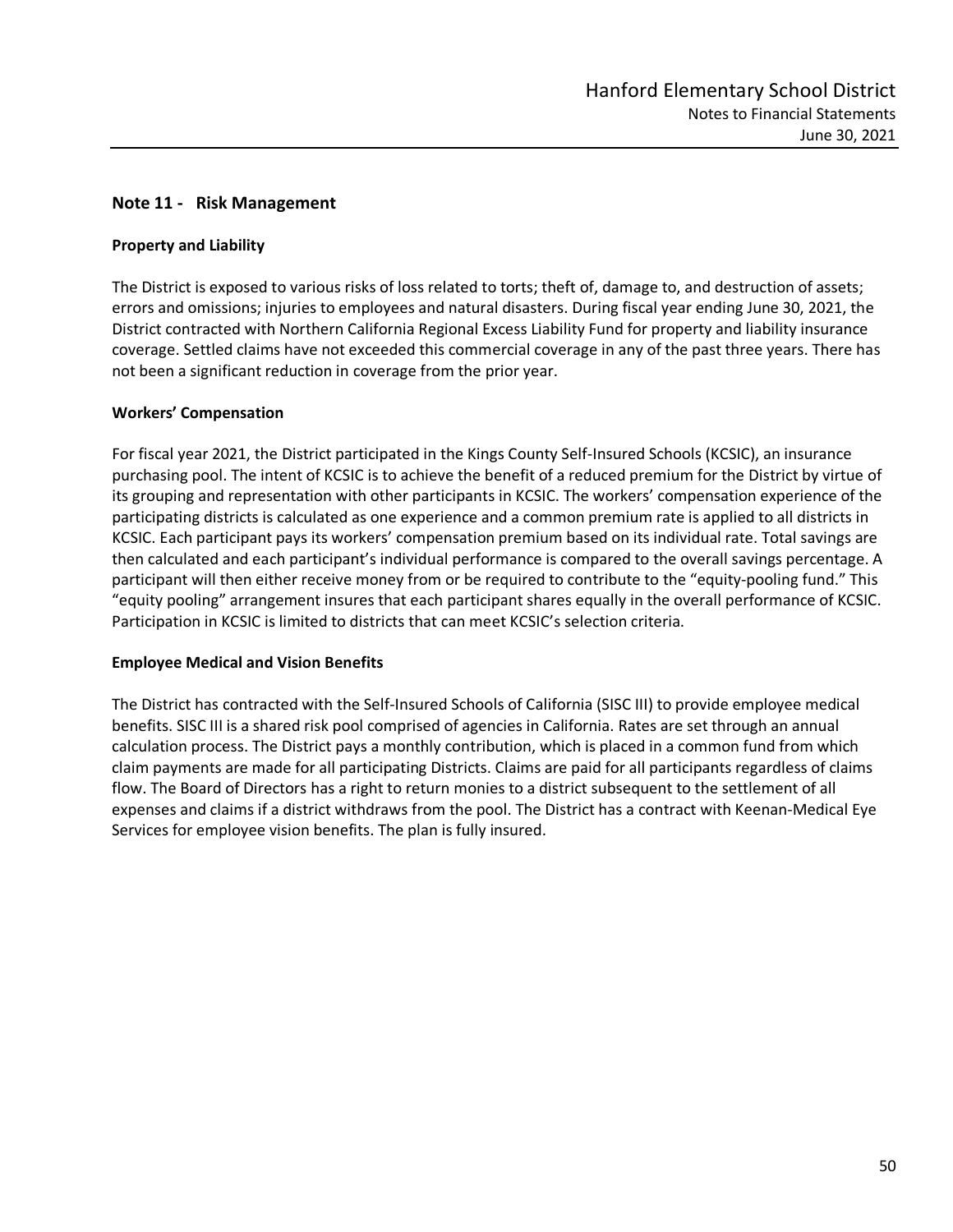# **Employee Dental Benefits Claims Liabilities**

The District records an estimated liability for dental claims paid out of the Internal Service Fund of the District. Claims liabilities are based on estimates of the ultimate cost of reported claims (including future claim adjustment expenses) and an estimate for claims incurred, but not reported based on historical experience. The following represent the changes in approximate aggregate liabilities for the District from June 30, 2019 to June 30, 2021 (in thousands):

|                                                                     |   | <b>Dental Care</b> |
|---------------------------------------------------------------------|---|--------------------|
| Liability Balance, July 1, 2019<br>Claims and changes in estimates  | S | 69,989<br>3,139    |
| Liability Balance, June 30, 2020<br>Claims and changes in estimates |   | 73,128<br>(6, 148) |
| Liability Balance, June 30, 2021                                    |   | 66,980             |
| Assets available to pay claims at June 30, 2021                     |   | 678,962            |

# **Note 12 - Employee Retirement Systems**

Qualified employees are covered under multiple-employer defined benefit pension plans maintained by agencies of the State of California. Academic employees are members of the California State Teachers' Retirement System (CalSTRS) and classified employees are members of the California Public Employees' Retirement System (CalPERS).

For the fiscal year ended June 30, 2021, the District reported its proportionate share of net pension liabilities, deferred outflows of resources, deferred inflows of resources, and pension expense for each of the above plans as follows:

| <b>Pension Plan</b>       | Net<br>Pension Liability |  | Deferred Outflows<br>of Resources |  | Deferred Inflows<br>of Resources | <b>Pension Expense</b> |
|---------------------------|--------------------------|--|-----------------------------------|--|----------------------------------|------------------------|
| <b>CalSTRS</b><br>CalPERS | 53,714,913<br>24,787,457 |  | 14,539,664<br>4,247,765           |  | 1,698,466<br>251,516             | 7,879,729<br>4,952,665 |
| Total                     | 78,502,370               |  | 18,787,429                        |  | 1,949,982                        | 12,832,394             |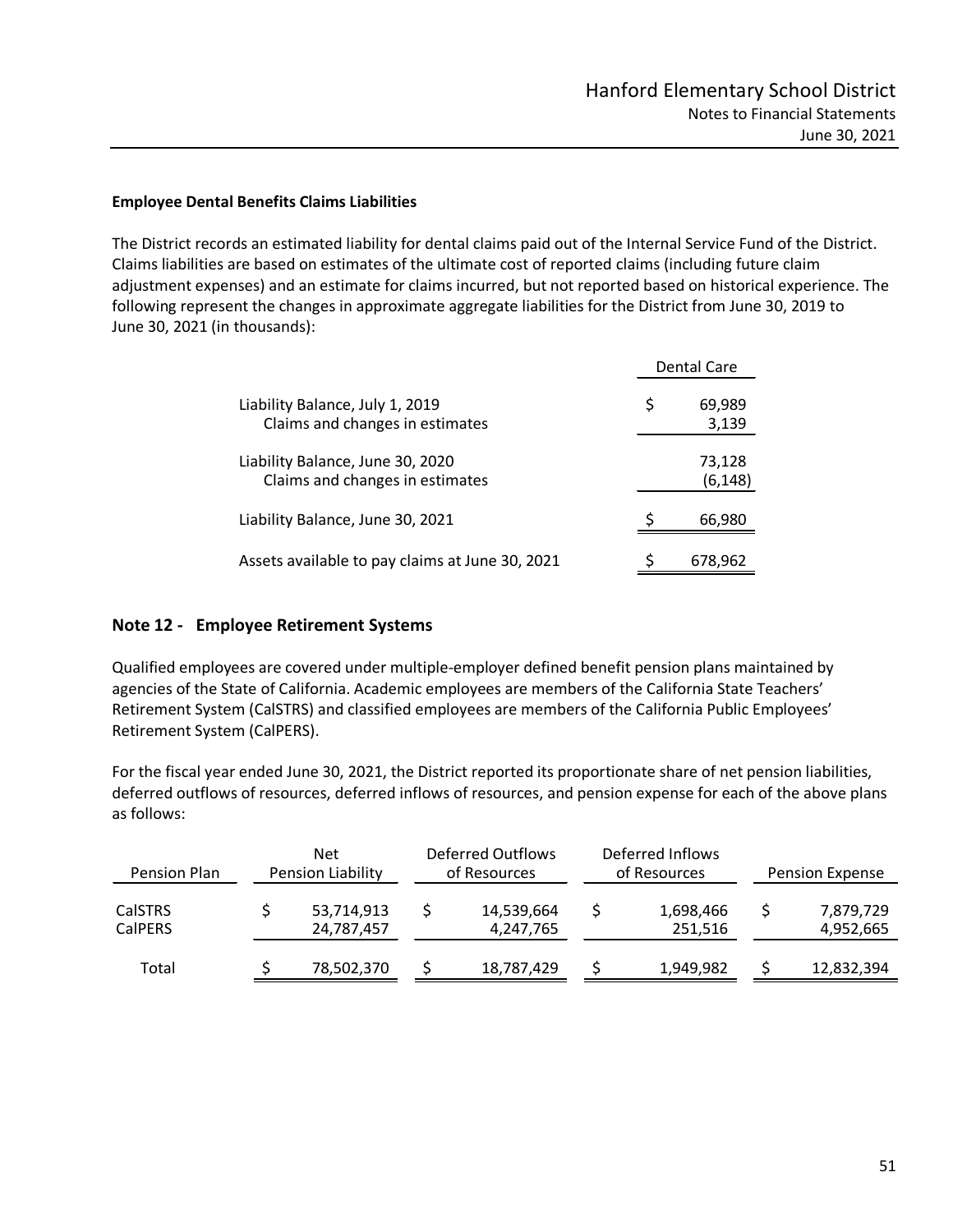The details of each plan are as follows:

### **California State Teachers' Retirement System (CalSTRS)**

#### **Plan Description**

The District contributes to the State Teachers Retirement Plan (STRP) administered by the California State Teachers' Retirement System (CalSTRS). STRP is a cost-sharing multiple-employer public employee retirement system defined benefit pension plan. Benefit provisions are established by State statutes, as legislatively amended, within the State Teachers' Retirement Law.

A full description of the pension plan regarding benefit provisions, assumptions (for funding, but not accounting purposes), and membership information is listed in the June 30, 2019, annual actuarial valuation report, Defined Benefit Program Actuarial Valuation. This report and CalSTRS audited financial information are publicly available reports that can be found on the CalSTRS website under Publications at: http://www.calstrs.com/memberpublications.

# **Benefits Provided**

The STRP provides retirement, disability and survivor benefits to beneficiaries. Benefits are based on members' final compensation, age, and years of service credit. Members hired on or before December 31, 2012, with five years of credited service are eligible for the normal retirement benefit at age 60. Members hired on or after January 1, 2013, with five years of credited service are eligible for the normal retirement benefit at age 62. The normal retirement benefit is equal to 2.0 percent of final compensation for each year of credited service.

The STRP is comprised of four programs: Defined Benefit Program, Defined Benefit Supplement Program, Cash Balance Benefit Program, and Replacement Benefits Program. The STRP holds assets for the exclusive purpose of providing benefits to members and beneficiaries of these programs. CalSTRS also uses plan assets to defray reasonable expenses of administering the STRP. Although CalSTRS is the administrator of the STRP, the state is the sponsor of the STRP and obligor of the trust. In addition, the state is both an employer and nonemployer contributing entity to the STRP.

The District contributes exclusively to the STRP Defined Benefit Program, thus disclosures are not included for the other plans.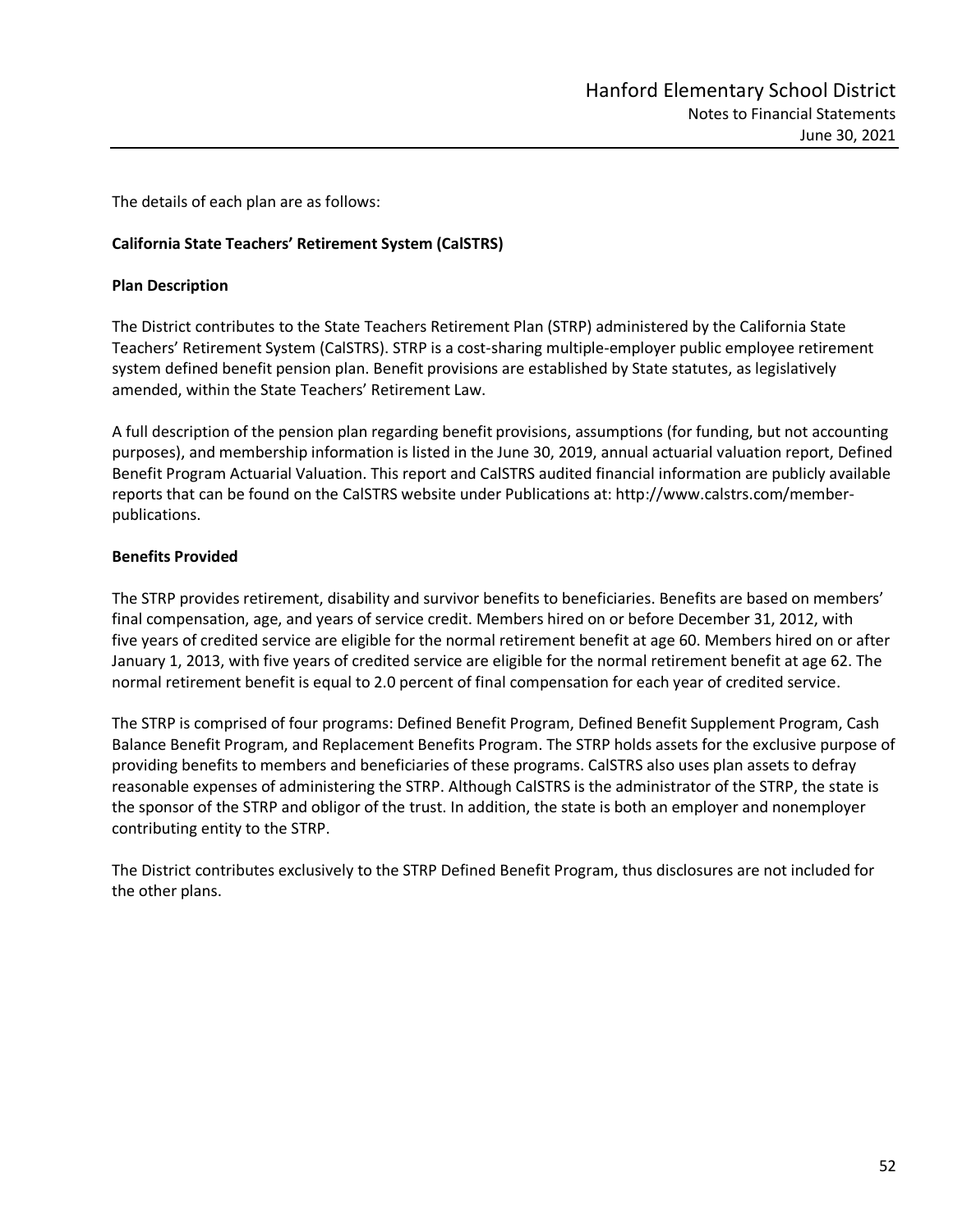STRP Defined Renefit Program

The STRP provisions and benefits in effect at June 30, 2021, are summarized as follows:

|                                                           | <b>JIM DEMICA DEMENT LOGIQUE</b> |                    |  |
|-----------------------------------------------------------|----------------------------------|--------------------|--|
|                                                           | On or before                     | On or after        |  |
|                                                           |                                  |                    |  |
| Hire date                                                 | December 31, 2012                | January 1, 2013    |  |
| Benefit formula                                           | 2% at 60                         | 2% at 62           |  |
| Benefit vesting schedule                                  | 5 years of service               | 5 years of service |  |
| Benefit payments                                          | Monthly for life                 | Monthly for life   |  |
| Retirement age                                            | 60                               | 62                 |  |
| Monthly benefits as a percentage of eligible compensation | $2.0\% - 2.4\%$                  | $2.0\% - 2.4\%$    |  |
| Required employee contribution rate                       | 10.25%                           | 10.205%            |  |
| Required employer contribution rate                       | 16.15%                           | 16.15%             |  |
| Required state contribution rate                          | 10.328%                          | 10.328%            |  |

### **Contributions**

Required member, District and State of California contributions rates are set by the California Legislature and Governor and detailed in Teachers' Retirement Law. The contributions rates are expressed as a level percentage of payroll using the entry age normal actuarial method. In accordance with AB 1469, employer contributions into the CalSTRS will be increasing to a total of 19.1 percent of applicable member earnings phased over a seven-year period. The contribution rates for each plan for the year ended June 30, 2021, are presented above and the District's total contributions were \$4,874,047.

# **Pension Liabilities, Pension Expense, Deferred Outflows of Resources, and Deferred Inflows of Resources Related to Pensions**

At June 30, 2021, the District reported a liability for its proportionate share of the net pension liability that reflected a reduction for State pension support provided to the District. The amount recognized by the District as its proportionate share of the net pension liability, the related state support and the total portion of the net pension liability that was associated with the District were as follows:

Total net pension liability, including State share

| Proportionate share of net pension liability<br>State's proportionate share of the net pension liability | \$ 53.714.913<br>27,690,044 |
|----------------------------------------------------------------------------------------------------------|-----------------------------|
| Total                                                                                                    | \$31,404,957                |

The net pension liability was measured as of June 30, 2020. The District's proportion of the net pension liability was based on a projection of the District's long-term share of contributions to the pension plan relative to the projected contributions of all participating school districts and the State, actuarially determined. The District's proportionate share for the measurement periods June 30, 2020 and June 30, 2019, respectively was 0.0554 percent and 0.0534 percent, resulting in a net increase in the proportionate share of 0.0020 percent.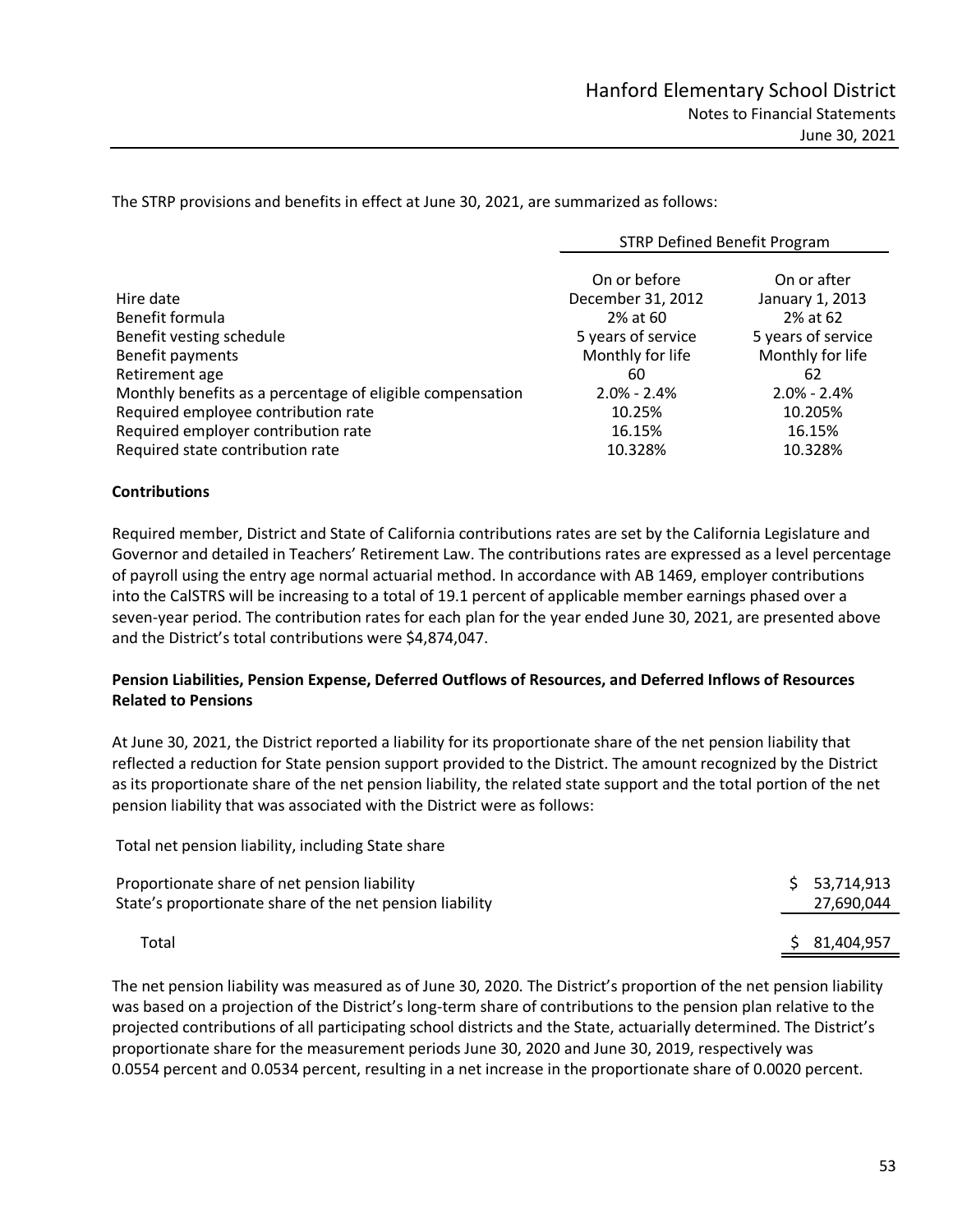For the year ended June 30, 2021, the District recognized pension expense of \$7,879,729. In addition, the District recognized pension expense and revenue of \$3,879,103 for support provided by the State. At June 30, 2021, the District reported deferred outflows of resources and deferred inflows of resources related to pensions from the following sources:

|                                                                                                                        | <b>Deferred Outflows</b><br>of Resources |            | Deferred Inflows<br>of Resources |           |
|------------------------------------------------------------------------------------------------------------------------|------------------------------------------|------------|----------------------------------|-----------|
| Pension contributions subsequent to measurement date                                                                   |                                          | 4,874,047  |                                  |           |
| Change in proportion and differences between contributions<br>made and District's proportionate share of contributions |                                          | 3,056,913  |                                  | 183,612   |
| Differences between projected and actual earnings<br>on pension plan investments                                       |                                          | 1,275,957  |                                  |           |
| Differences between expected and actual experience<br>in the measurement of the total pension liability                |                                          | 94,782     |                                  | 1,514,854 |
| Changes of assumptions                                                                                                 |                                          | 5,237,965  |                                  |           |
| Total                                                                                                                  |                                          | 14,539,664 |                                  | 1,698,466 |

The deferred outflows of resources related to pensions resulting from District contributions subsequent to the measurement date will be recognized as a reduction of the net pension liability in the subsequent fiscal year.

The deferred outflows of resources related to the difference between projected and actual earnings on pension plan investments will be amortized over a closed five-year period and will be recognized in pension expense as follows:

| Year Ended<br>June 30,       | Deferred Outflows<br>of Resources |                                             |
|------------------------------|-----------------------------------|---------------------------------------------|
| 2022<br>2023<br>2024<br>2025 | \$                                | (778, 581)<br>434,742<br>867,359<br>752,437 |
| Total                        |                                   | 1,275,957                                   |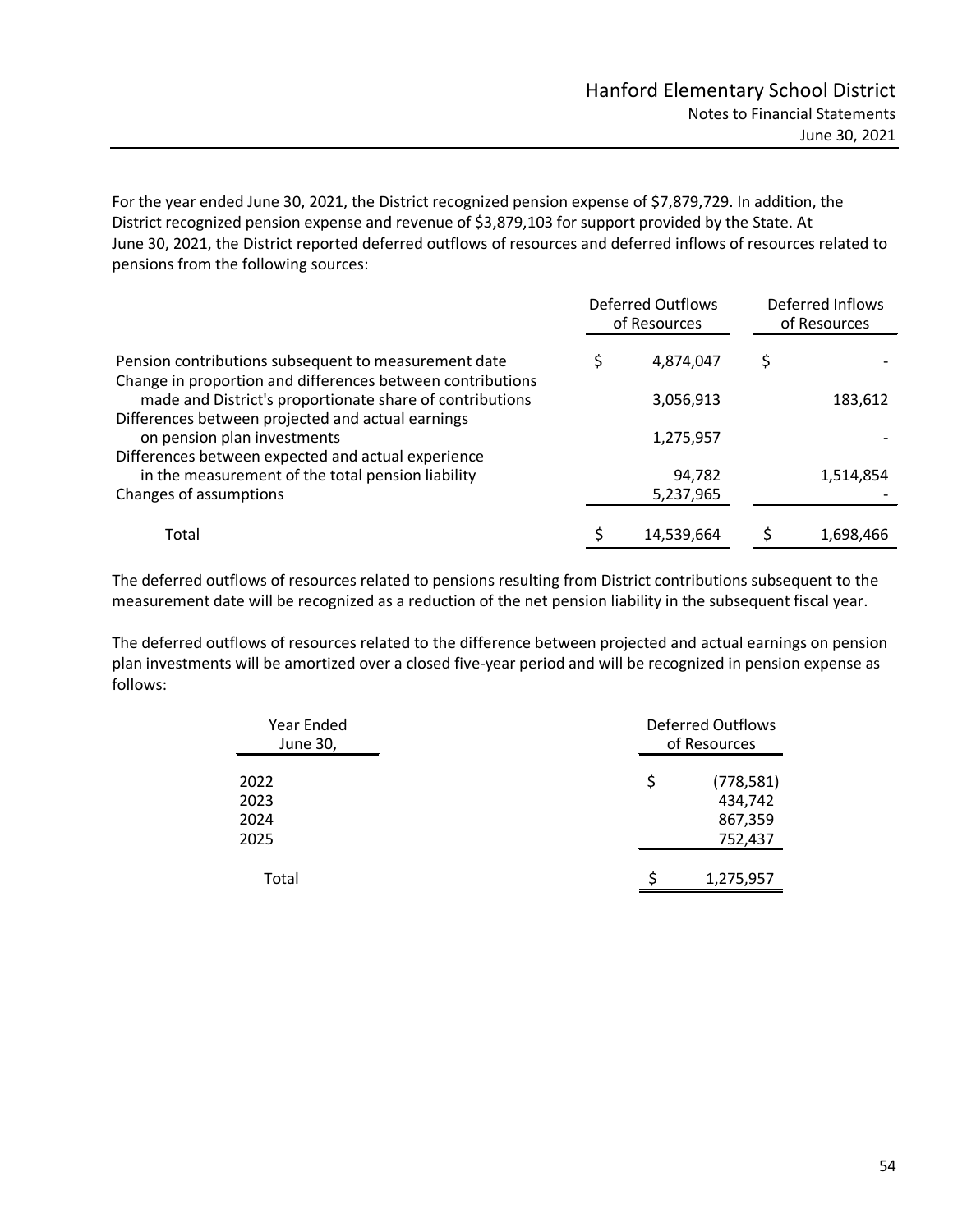The deferred outflows/(inflows) of resources related to the change in proportion and differences between contributions made and District's proportionate share of contributions, differences between expected and actual experience in the measurement of the total pension liability, and changes of assumptions will be amortized over the Expected Average Remaining Service Life (EARSL) of all members that are provided benefits (active, inactive, and retirees) as of the beginning of the measurement period. The EARSL for the measurement period is seven years and will be recognized in pension expense as follows:

| Year Ended<br>June 30,                       | Deferred<br>Outflows/(Inflows)<br>of Resources                             |
|----------------------------------------------|----------------------------------------------------------------------------|
| 2022<br>2023<br>2024<br>2025<br>2026<br>2027 | \$<br>2,039,634<br>1,857,300<br>1,940,891<br>387,474<br>264,647<br>201,248 |
| Total                                        | 6,691,194                                                                  |

### **Actuarial Methods and Assumptions**

Total pension liability for STRP was determined by applying update procedures to the financial reporting actuarial valuation as of June 30, 2019, and rolling forward the total pension liability to June 30, 2020. The financial reporting actuarial valuation as of June 30, 2019, used the following methods and assumptions, applied to all prior periods included in the measurement:

| Valuation date            | June 30, 2019                      |
|---------------------------|------------------------------------|
| Measurement date          | June 30, 2020                      |
| Experience study          | July 1, 2015 through June 30, 2018 |
| Actuarial cost method     | Entry age normal                   |
| Discount rate             | 7.10%                              |
| Investment rate of return | 7.10%                              |
| Consumer price inflation  | 2.75%                              |
| Wage growth               | 3.50%                              |

CalSTRS uses a generational mortality assumption, which involves the use of a base mortality table and projection scales to reflect expected annual reductions in mortality rates at each age, resulting in increases in life expectancies each year into the future. The base mortality tables are CalSTRS custom tables derived to best fit the patterns of mortality among its members. The projection scale was set equal to 110 percent of the ultimate improvement factor from the Mortality Improvement Scale (MP-2019) table, issued by the Society of Actuaries.

The long-term expected rate of return on pension plan investments was determined using a building-block method in which best estimate ranges of expected future real rates of return (expected returns, net of pension plan investment expense and inflation) are developed for each major asset class. The best estimate ranges were developed using capital market assumptions from CalSTRS general investment consultant (Pension Consulting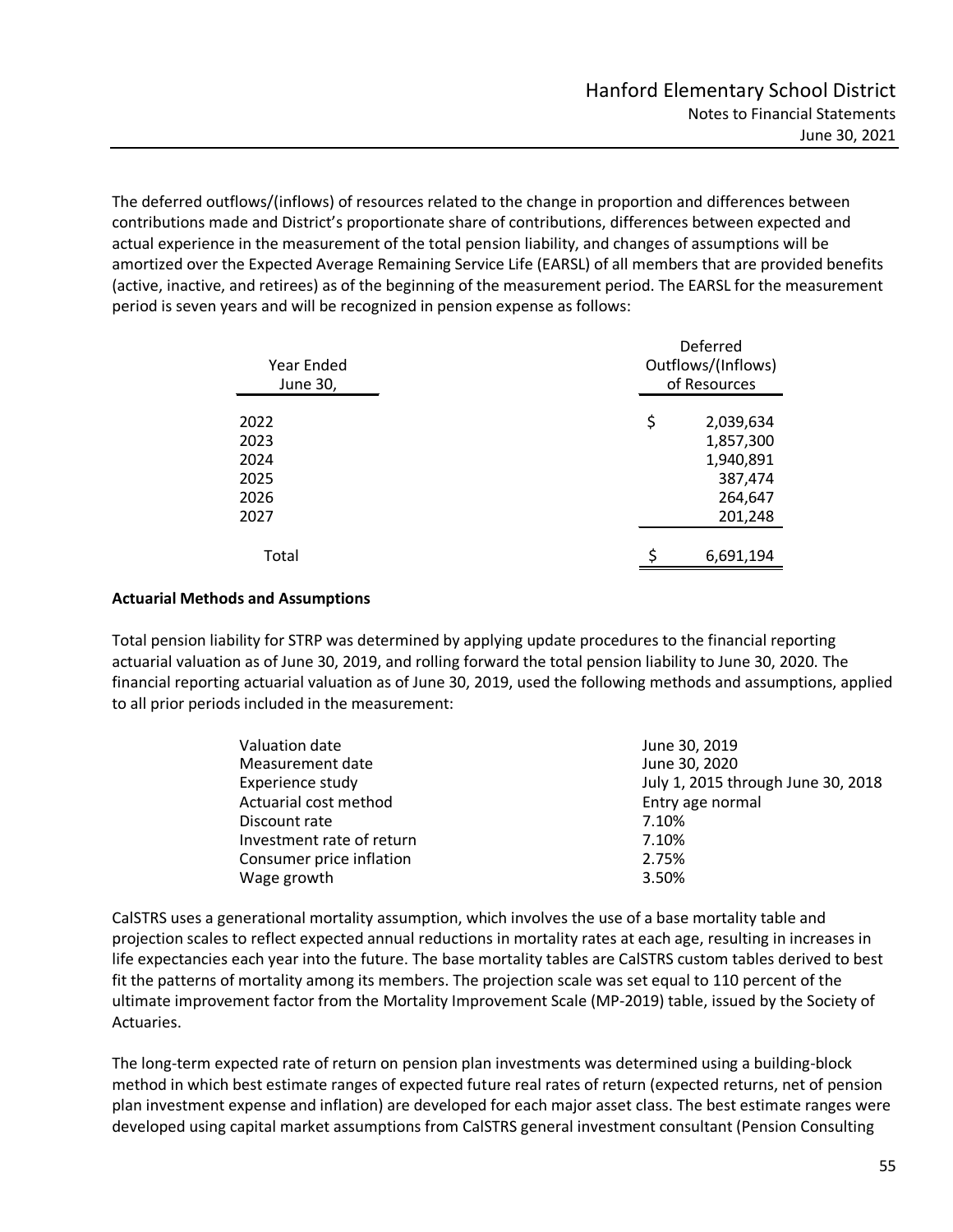Alliance-PCA) as an input to the process. The actuarial investment rate of return assumption was adopted by the board in January 2020 in conjunction with the most recent experience study. For each future valuation, CalSTRS consulting actuary (Milliman) reviews the return assumption for reasonableness based on the most current capital market assumptions. Best estimates of 20-year geometrically-linked real rates of return and the assumed asset allocation for each major asset class for the year ended June 30, 2020, are summarized in the following table:

| <b>Asset Class</b>         | <b>Assumed Asset</b><br>Allocation | Long-Term<br><b>Expected Real</b><br>Rate of Return |
|----------------------------|------------------------------------|-----------------------------------------------------|
| Public equity              | 42%                                | 4.8%                                                |
| Real estate                | 15%                                | 3.6%                                                |
| Private equity             | 13%                                | 6.3%                                                |
| Fixed income               | 12%                                | 1.3%                                                |
| Risk mitigating strategies | 10%                                | 1.8%                                                |
| Inflation sensitive        | 6%                                 | 3.3%                                                |
| Cash/liquidity             | 2%                                 | (0.4% )                                             |

# **Discount Rate**

The discount rate used to measure the total pension liability was 7.10 percent. The projection of cash flows used to determine the discount rate assumed the contributions from plan members and employers will be made at statutory contribution rates. Projected inflows from investment earnings were calculated using the long-term assumed investment rate of return (7.10 percent) and assuming that contributions, benefit payments and administrative expense occurred midyear. Based on these assumptions, the STRP's fiduciary net position was projected to be available to make all projected future benefit payments to current plan members. Therefore, the long-term assumed investment rate of return was applied to all periods of projected benefit payments to determine total pension liability.

The following presents the District's proportionate share of the net pension liability calculated using the current discount rate as well as what the net pension liability would be if it were calculated using a discount rate that is one percent lower or higher than the current rate:

| Discount Rate                 | <b>Net Pension</b><br>Liability |
|-------------------------------|---------------------------------|
| 1% decrease (6.10%)           | \$31,155,751                    |
| Current discount rate (7.10%) | 53,714,913                      |
| 1% increase (8.10%)           | 31,058,637                      |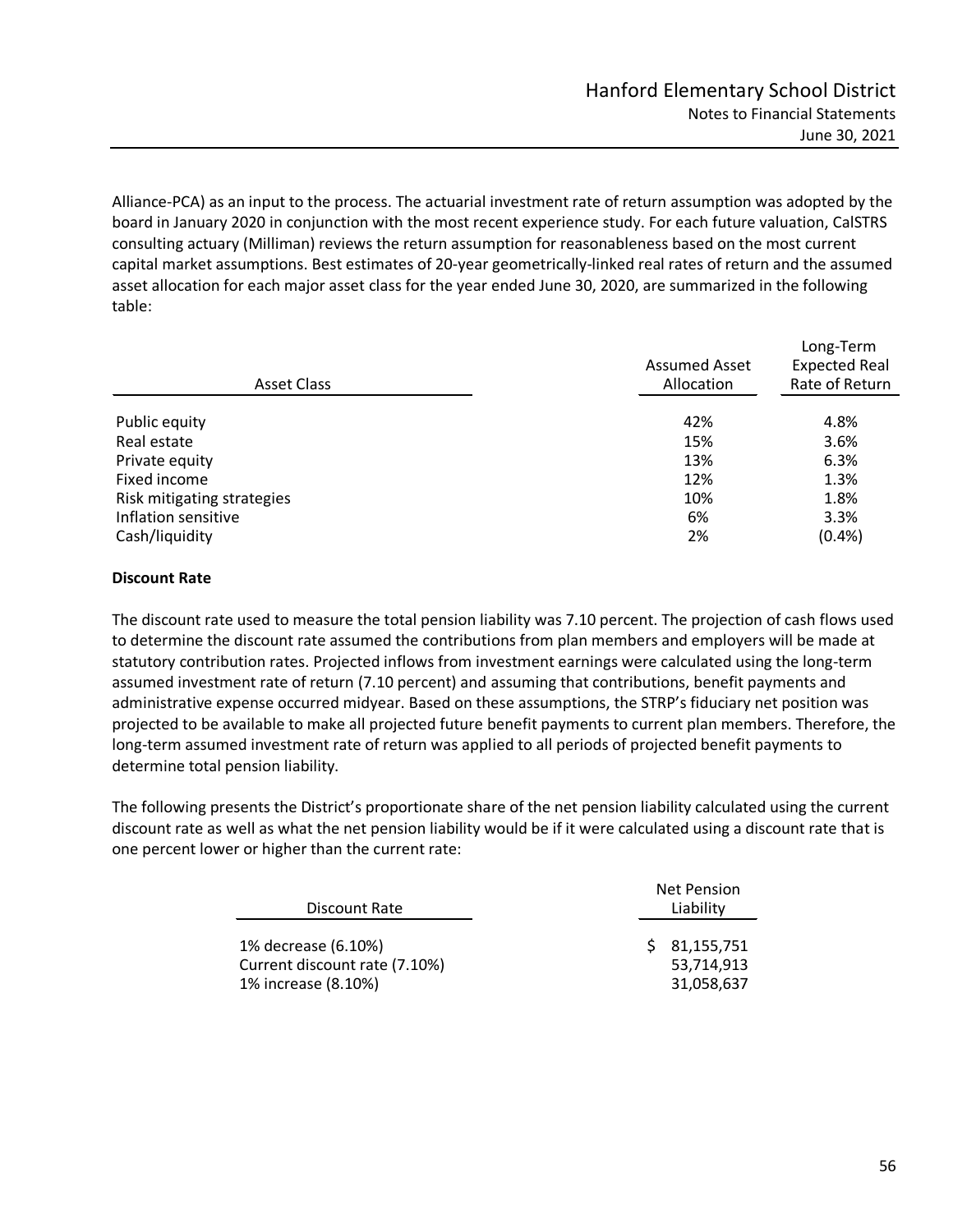# **California Public Employees Retirement System (CalPERS)**

### **Plan Description**

Qualified employees are eligible to participate in the School Employer Pool (SEP) under the California Public Employees' Retirement System (CalPERS), a cost-sharing multiple-employer public employee retirement system defined benefit pension plan administered by CalPERS. Benefit provisions are established by State statutes, as legislatively amended, within the Public Employees' Retirement Law.

A full description of the pension plan regarding benefit provisions, assumptions (for funding, but not accounting purposes), and membership information is listed in the June 30, 2019 annual actuarial valuation report, Schools Pool Actuarial Valuation. This report and CalPERS audited financial information are publicly available reports that can be found on the CalPERS website under Forms and Publications at: https://www.calpers.ca.gov/page/forms-publications.

### **Benefits Provided**

CalPERS provides service retirement and disability benefits, annual cost of living adjustments and death benefits to plan members, who must be public employees and beneficiaries. Benefits are based on years of service credit, a benefit factor and the member's final compensation. Members hired on or before December 31, 2012, with five years of total service are eligible to retire at age 50 with statutorily reduced benefits. Members hired on or after January 1, 2013, with five years of total service are eligible to retire at age 52 with statutorily reduced benefits. All members are eligible for non-duty disability benefits after five years of service. The Basic Death Benefit is paid to any member's beneficiary if the member dies while actively employed. An employee's eligible survivor may receive the 1957 Survivor Benefit if the member dies while actively employed, is at least age 50 (or 52 for members hired on or after January 1, 2013), and has at least five years of credited service. The cost of living adjustments for each plan are applied as specified by the Public Employees' Retirement Law.

The CalPERS provisions and benefits in effect at June 30, 2021, are summarized as follows:

|                                                           | <b>School Employer Pool (CalPERS)</b> |                                |
|-----------------------------------------------------------|---------------------------------------|--------------------------------|
| Hire date                                                 | On or before<br>December 31, 2012     | On or after<br>January 1, 2013 |
| Benefit formula                                           | 2% at 55                              | 2% at 62                       |
| Benefit vesting schedule                                  | 5 years of service                    | 5 years of service             |
| Benefit payments                                          | Monthly for life                      | Monthly for life               |
| Retirement age                                            | 55                                    | 62                             |
| Monthly benefits as a percentage of eligible compensation | $1.1\% - 2.5\%$                       | $1.0\% - 2.5\%$                |
| Required employee contribution rate                       | 7.00%                                 | 7.00%                          |
| Required employer contribution rate                       | 20.70%                                | 20.70%                         |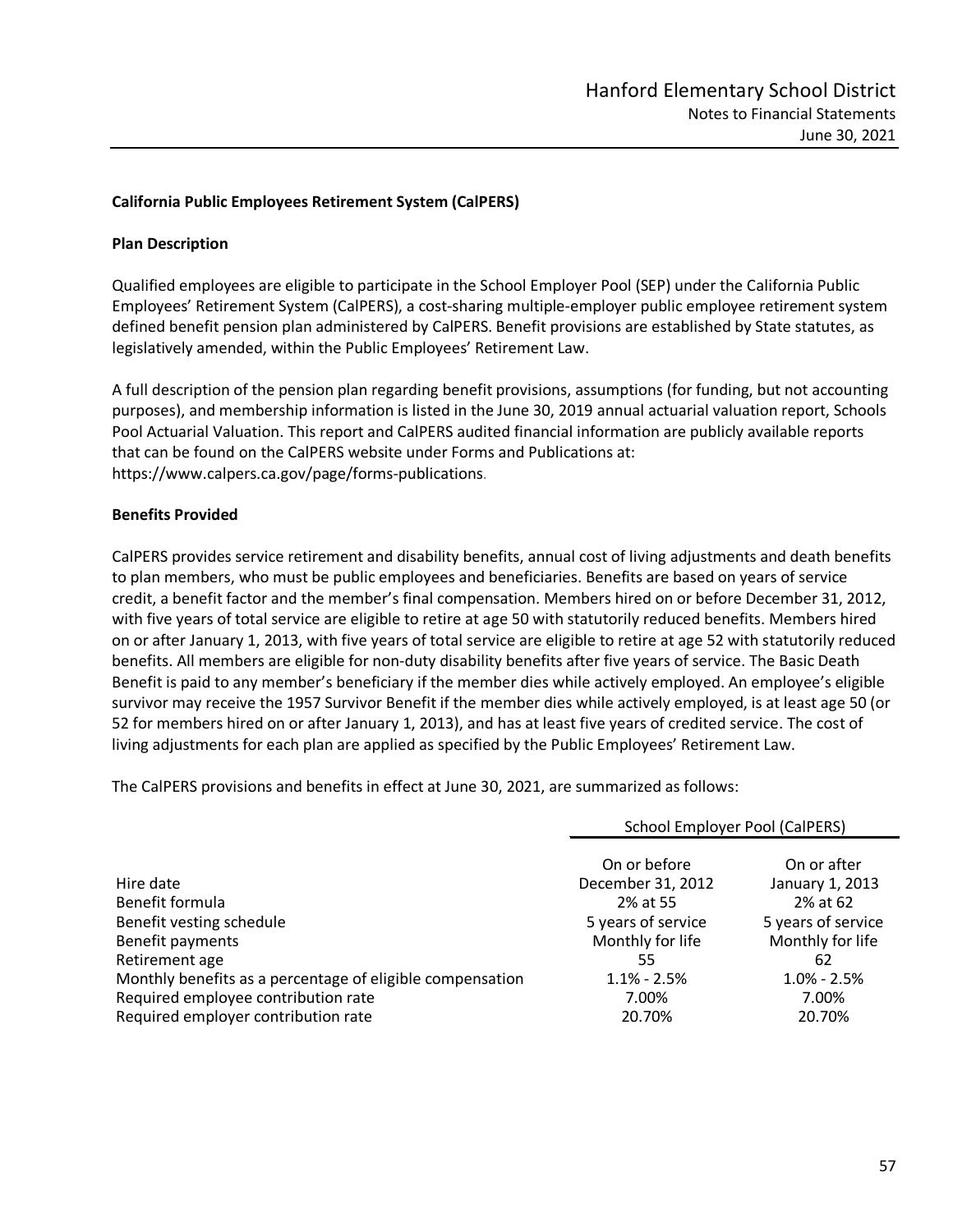# **Contributions**

Section 20814(c) of the California Public Employees' Retirement Law requires that the employer contribution rates for all public employers be determined on an annual basis by the actuary and shall be effective on the July 1 following notice of a change in the rate. Total plan contributions are calculated through the CalPERS annual actuarial valuation process. The actuarially determined rate is the estimated amount necessary to finance the costs of benefits earned by employees during the year, with an additional amount to finance any unfunded accrued liability. The District is required to contribute the difference between the actuarially determined rate and the contribution rate of employees. The contributions rates are expressed as percentage of annual payroll. The contribution rates for each plan for the year ended June 30, 2021, are presented above and the total District contributions were \$2,303,378.

# **Pension Liabilities, Pension Expense, Deferred Outflows of Resources, and Deferred Inflows of Resources Related to Pensions**

As of June 30, 2021, the District reported net pension liabilities for its proportionate share of the CalPERS net pension liability totaling \$24,787,457. The net pension liability was measured as of June 30, 2020. The District's proportion of the net pension liability was based on a projection of the District's long-term share of contributions to the pension plan relative to the projected contributions of all participating school districts, actuarially determined. The District's proportionate share for the measurement period June 30, 2020 and June 30, 2019, respectively was 0.0808 percent and 0.0790 percent, resulting in a net increase in the proportionate share of 0.0018 percent.

For the year ended June 30, 2021, the District recognized pension expense of \$4,952,665. At June 30, 2021, the District reported deferred outflows of resources and deferred inflows of resources related to pensions from the following sources:

|                                                                                                                                   | Deferred Outflows<br>of Resources |                     | Deferred Inflows<br>of Resources |         |  |
|-----------------------------------------------------------------------------------------------------------------------------------|-----------------------------------|---------------------|----------------------------------|---------|--|
| Pension contributions subsequent to measurement date                                                                              | Ş                                 | 2,303,378           | S                                |         |  |
| Change in proportion and differences between contributions<br>made and District's proportionate share of contributions            |                                   | 108,111             |                                  | 251,516 |  |
| Differences between projected and actual earnings on<br>pension plan investments                                                  |                                   | 515,996             |                                  |         |  |
| Differences between expected and actual experience<br>in the measurement of the total pension liability<br>Changes of assumptions |                                   | 1,229,383<br>90,897 |                                  |         |  |
|                                                                                                                                   |                                   |                     |                                  |         |  |
| Total                                                                                                                             |                                   | 4,247,765           |                                  | 251,516 |  |

The deferred outflows of resources related to pensions resulting from District contributions subsequent to the measurement date will be recognized as a reduction of the net pension liability in the subsequent fiscal year.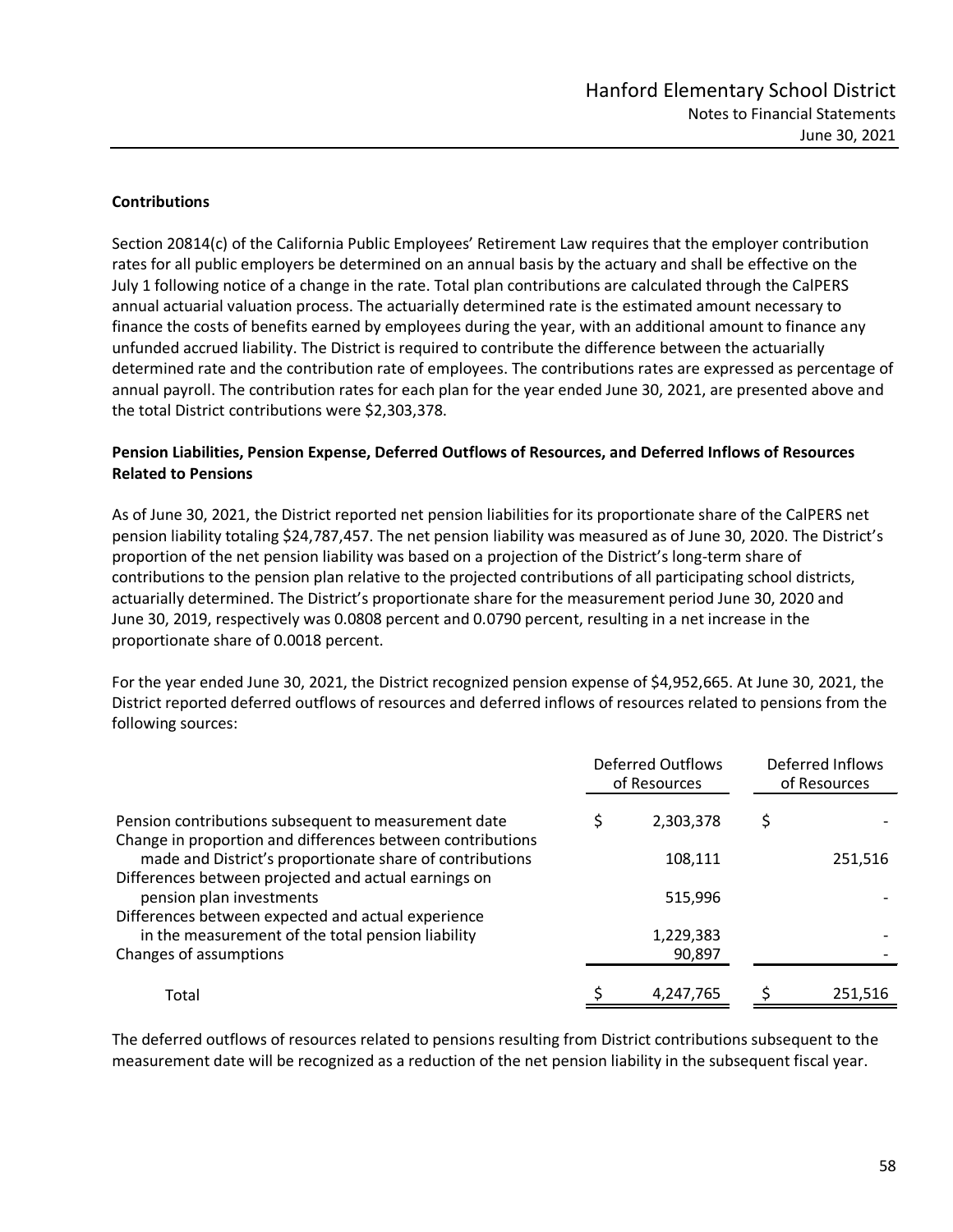The deferred outflows of resources related to the difference between projected and actual earnings on pension plan investments will be amortized over a closed five-year period and will be recognized in pension expense as follows:

| Year Ended<br>June 30,       |   | Deferred Outflows<br>of Resources          |  |  |
|------------------------------|---|--------------------------------------------|--|--|
| 2022<br>2023<br>2024<br>2025 | Ś | (193,096)<br>172,235<br>299,372<br>237,485 |  |  |
| Total                        |   | 515,996                                    |  |  |

The deferred outflows/(inflows) of resources related to the change in proportion and differences between contributions made and District's proportionate share of contributions, differences between expected and actual experience in the measurement of the total pension liability, and changes of assumptions will be amortized over the Expected Average Remaining Service Life (EARSL) of all members that are provided benefits (active, inactive, and retirees) as of the beginning of the measurement period. The EARSL for the measurement period is 4.1 years and will be recognized in pension expense as follows:

| Year Ended<br>June 30,       | Deferred<br>Outflows/(Inflows)<br>of Resources |  |  |
|------------------------------|------------------------------------------------|--|--|
| 2022<br>2023<br>2024<br>2025 | \$<br>772,291<br>348,419<br>54,032<br>2,133    |  |  |
| Total                        | 1,176,875                                      |  |  |

# **Actuarial Methods and Assumptions**

Total pension liability for the SEP was determined by applying update procedures to the financial reporting actuarial valuation as of June 30, 2019, and rolling forward the total pension liability to June 30, 2020. The financial reporting actuarial valuation as of June 30, 2019, used the following methods and assumptions, applied to all prior periods included in the measurement:

| Valuation date            | June 30, 2019                      |
|---------------------------|------------------------------------|
| Measurement date          | June 30, 2020                      |
| Experience study          | July 1, 1997 through June 30, 2015 |
| Actuarial cost method     | Entry age normal                   |
| Discount rate             | 7.15%                              |
| Investment rate of return | 7.15%                              |
| Consumer price inflation  | 2.50%                              |
| Wage growth               | Varies by entry age and service    |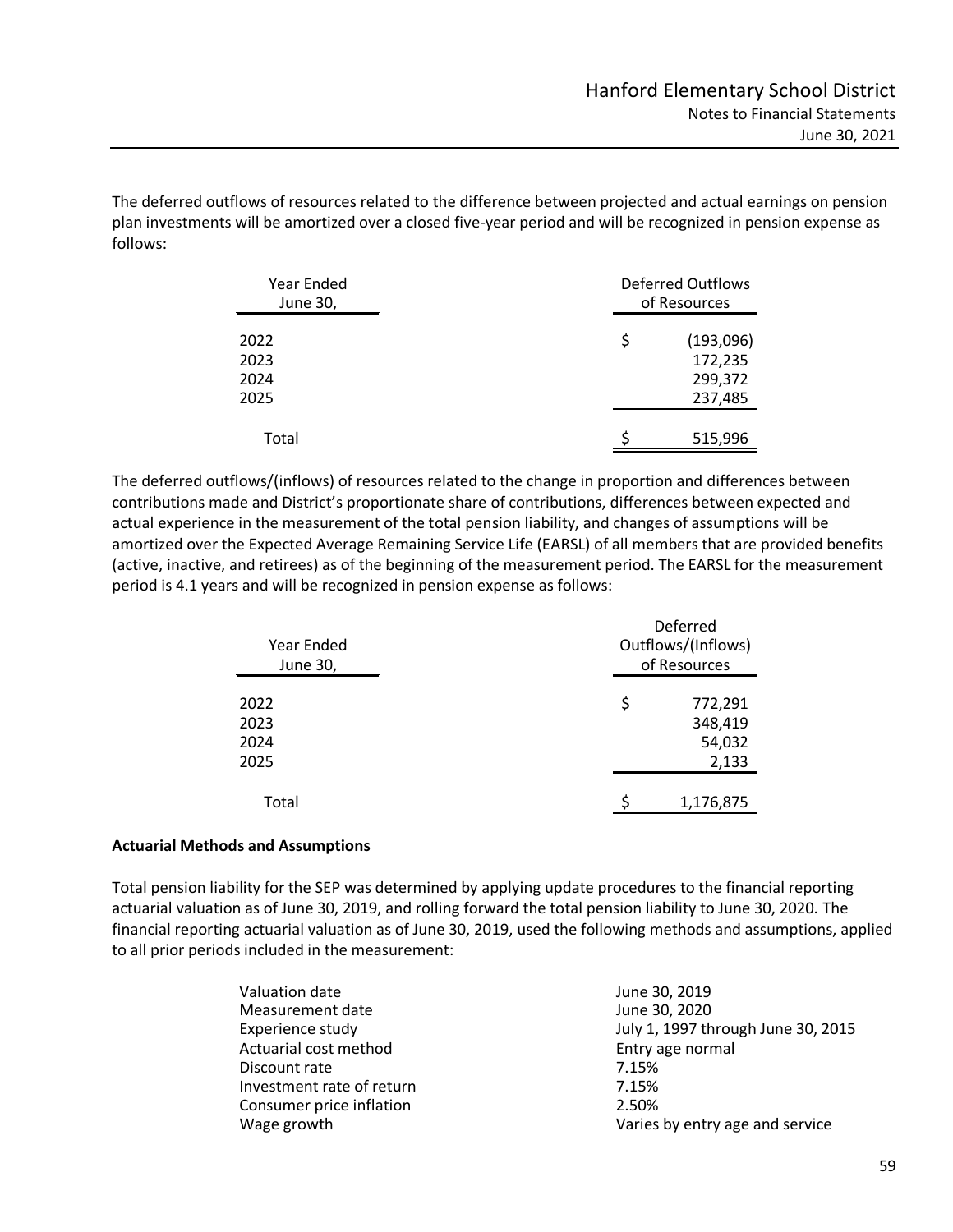The mortality table used was developed based on CalPERS-specific data. The table includes 15 years of mortality improvements using Society of Actuaries 90 percent of scale MP-2016.

In determining the long-term expected rate of return, CalPERS took into account both short-term and long-term market return expectations as well as the expected pension fund cash flows. Using historical returns of all the funds' asset classes, expected compound returns were calculated over the short-term (first ten years) and the long-term (11+ years) using a building-block approach. Using the expected nominal returns for both short-term and long-term, the present value of benefits was calculated for each fund. The expected rate of return was set by calculating the rounded single equivalent expected return that arrived at the same present value of benefits for cash flows as the one calculated using both short-term and long-term returns. The expected rate of return was then set equal to the single equivalent rate calculated above and adjusted to account for assumed administrative expenses. The target asset allocation and best estimates of arithmetic real rates of return for each major asset class are summarized in the following table:

| <b>Asset Class</b>       | <b>Assumed Asset</b><br>Allocation | Long-Term<br><b>Expected Real</b><br>Rate of Return |
|--------------------------|------------------------------------|-----------------------------------------------------|
| Global equity            | 50%                                | 5.98%                                               |
| Fixed income             | 28%                                | 2.62%                                               |
| Inflation assets         | 0%                                 | 1.81%                                               |
| Private equity           | 8%                                 | 7.23%                                               |
| Real assets<br>Liquidity | 13%<br>1%                          | 4.93%<br>(0.92%)                                    |

# **Discount Rate**

The discount rate used to measure the total pension liability was 7.15 percent. The projection of cash flows used to determine the discount rate assumed the contributions from plan members and employers will be made at statutory contribution rates. Based on these assumptions, the School Employer Pool fiduciary net position was projected to be available to make all projected future benefit payments to current plan members. Therefore, the long-term assumed investment rate of return was applied to all periods of projected benefit payments to determine total pension liability.

The following presents the District's proportionate share of the net pension liability calculated using the current discount rate as well as what the net pension liability would be if it were calculated using a discount rate that is one percent lower or higher than the current rate:

| Discount Rate                 | <b>Net Pension</b><br>Liability |
|-------------------------------|---------------------------------|
| 1% decrease (6.15%)           | 35,636,489                      |
| Current discount rate (7.15%) | 24,787,457                      |
| 1% increase (8.15%)           | 15,783,304                      |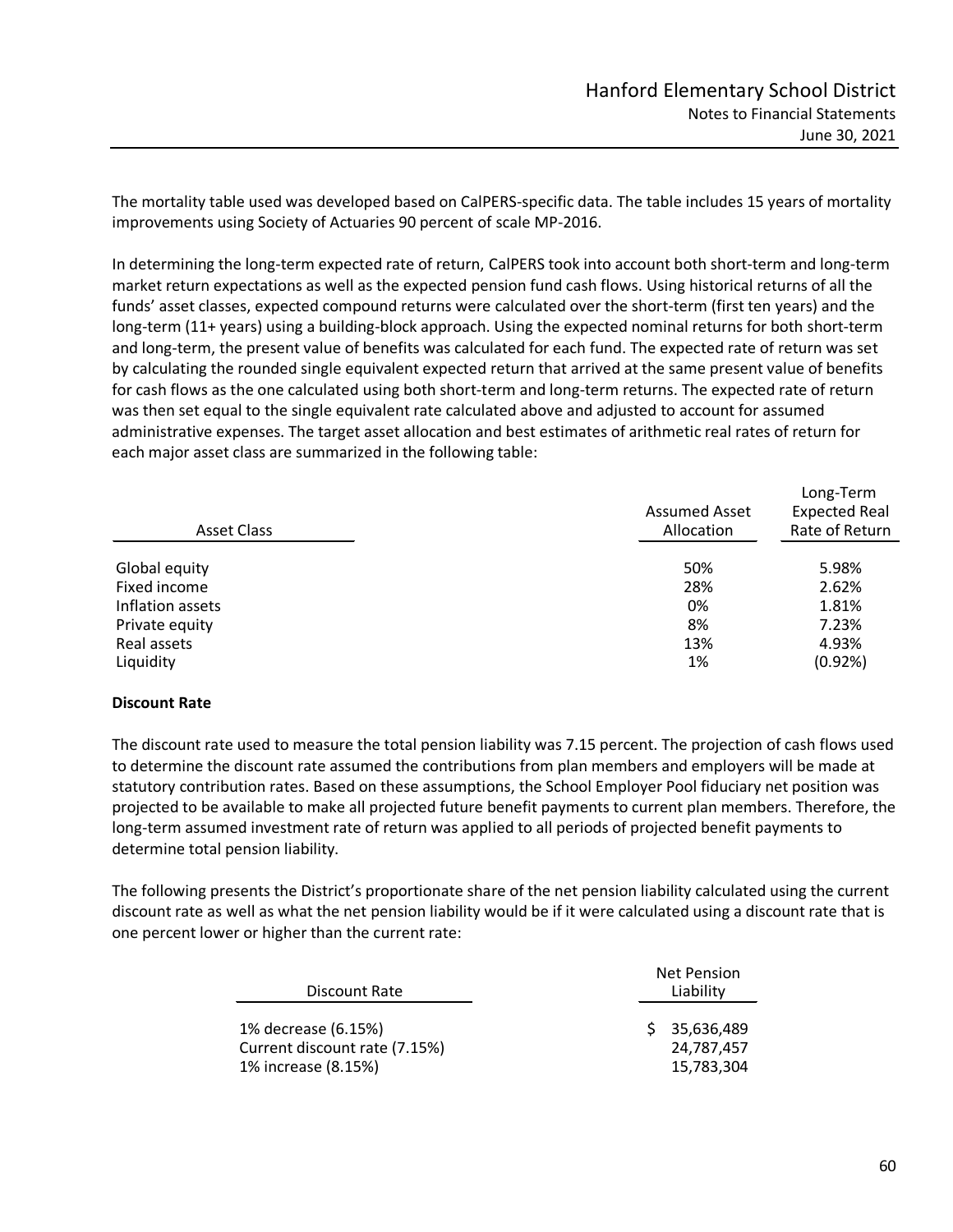# **Social Security**

As established by Federal law, all public sector employees who are not members of their employer's existing retirement system (CalSTRS or CalPERS) must be covered by Social Security or an alternative plan. The District has elected to use Social Security. Contributions made by the District and an employee vest immediately. The District contributes 6.2 percent of an employee's gross earnings. An employee is required to contribute 6.2 percent of his or her gross earnings Social Security.

# **On Behalf Payments**

The State of California makes contributions to CalSTRS on behalf of the District. These payments consist of State General Fund contributions to CalSTRS in the amount of \$3,133,675 (10.328 percent of annual payroll). Contributions are no longer appropriated in the annual Budget Act for the legislatively mandated benefits to CalPERS. Therefore, there is no on behalf contribution rate for CalPERS. Under accounting principles generally accepted in the United States of America, these amounts are to be reported as revenues and expenditures. Accordingly, these amounts have been recorded in these financial statements. On behalf payments have been included in the calculation of available reserves.

# **Note 13 - Commitments and Contingencies**

# **Grants**

The District received financial assistance from Federal and State agencies in the form of grants. The disbursement of funds received under these programs generally requires compliance with terms and conditions specified in the grant agreements and are subject to audit by the grantor agencies. Any disallowed claims resulting from such audits could become a liability of the General Fund or other applicable funds. However, in the opinion of management, any such disallowed claims will not have a material adverse effect on the overall financial position of the District at June 30, 2021.

# **Litigation**

The District is not currently a party to any legal proceedings.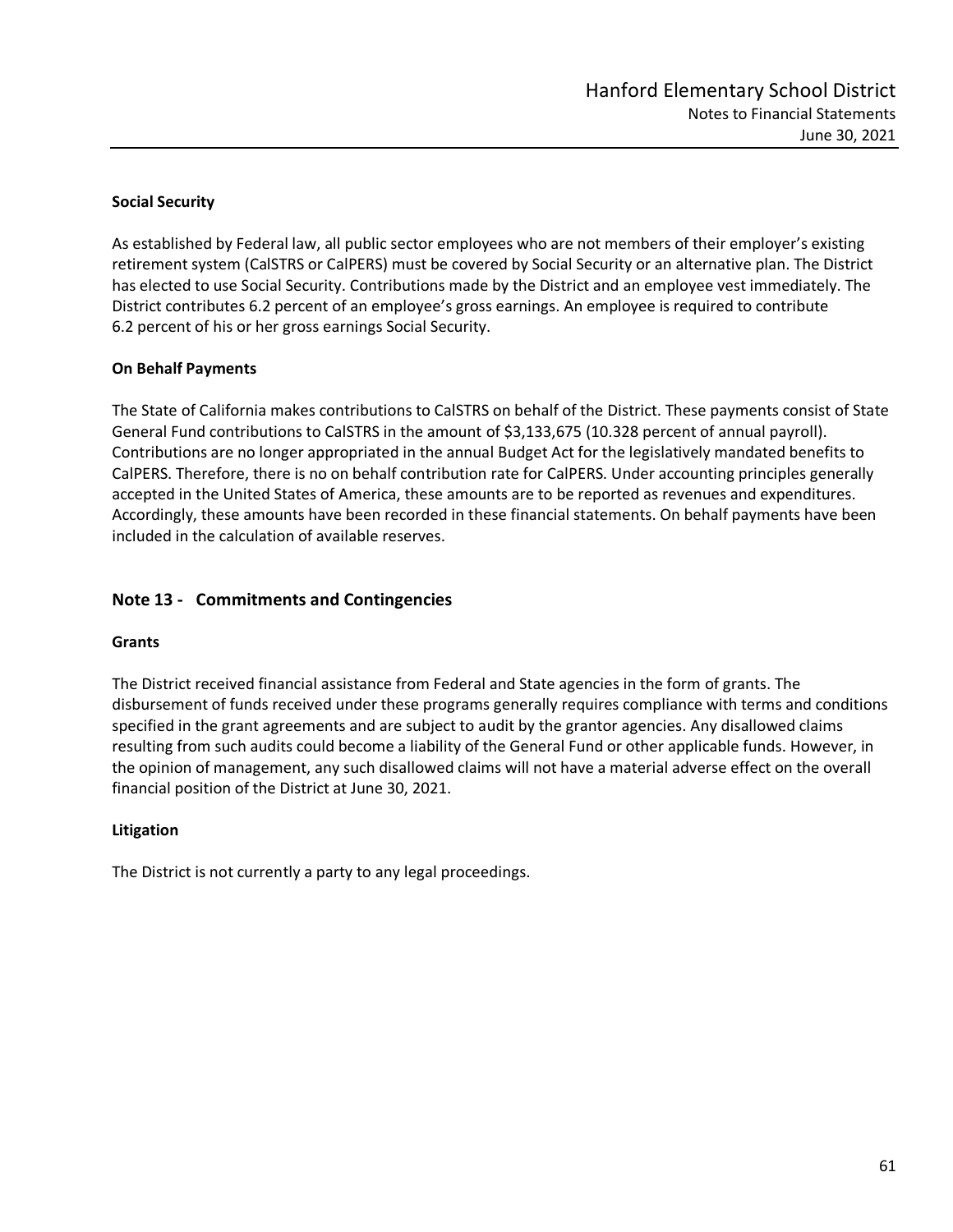# **Construction Commitments**

As of June 30, 2021, the District had the following commitments with respect to the unfinished capital projects:

| Capital Projects                                                                                                                                                                                                                                            | Remaining<br>Construction<br>Commitment                                                                            | Expected<br>Date of<br>Completion                                                                                    |  |
|-------------------------------------------------------------------------------------------------------------------------------------------------------------------------------------------------------------------------------------------------------------|--------------------------------------------------------------------------------------------------------------------|----------------------------------------------------------------------------------------------------------------------|--|
| Richmond modernization<br>Roosevelt modernization<br>Wilson re-roof<br>Bus barn solar project<br>MLK shade structure<br>King solar parking canopy<br>Monroe shade structure<br>Monroe solar parking canopy<br>Simas solar parking canopy<br>Wilson HVAC gym | \$<br>2,565,243<br>1,486,820<br>59,193<br>31,443<br>120,769<br>817,539<br>127,100<br>484.674<br>552,647<br>453,112 | 11/01/21<br>08/01/22<br>08/01/21<br>10/01/21<br>08/01/22<br>12/01/21<br>08/01/22<br>12/01/21<br>12/01/21<br>07/01/22 |  |
| Total                                                                                                                                                                                                                                                       | 6,698,540                                                                                                          |                                                                                                                      |  |

# **Note 14 - Participation in Joint Powers Authorities**

The District is a member of the Northern California Regional Excess Liability Fund (NorCal ReLiEF), the Self-Insured Schools of California (SISC III), the Kings County Self-Insured Schools (KCSIS), and the Kings Schools Transportation Authority (KSTA) joint powers authorities (JPAs). The District pays an annual premium to each entity for its health, workers' compensation, and property liability coverage. The relationships between the District, the pools, and the JPAs are such that they are not component units of the District for financial reporting purposes.

These entities have budgeting and financial reporting requirements independent of member units and their financial statements are not presented in these financial statements; however, fund transactions between the entities and the District are included in these statements. Audited financial statements are available from the respective entities.

The District has an appointed representative to the governing board of NorCal ReLiEF.

During the year ended June 30, 2021, the District made payment of \$457,961 to NorCal ReLiEF for property and liability insurance.

The District has appointed no members to the governing board of SISC III.

During the year ended June 30, 2021, the District made payment of \$7,097,168 to SISC III for health insurance.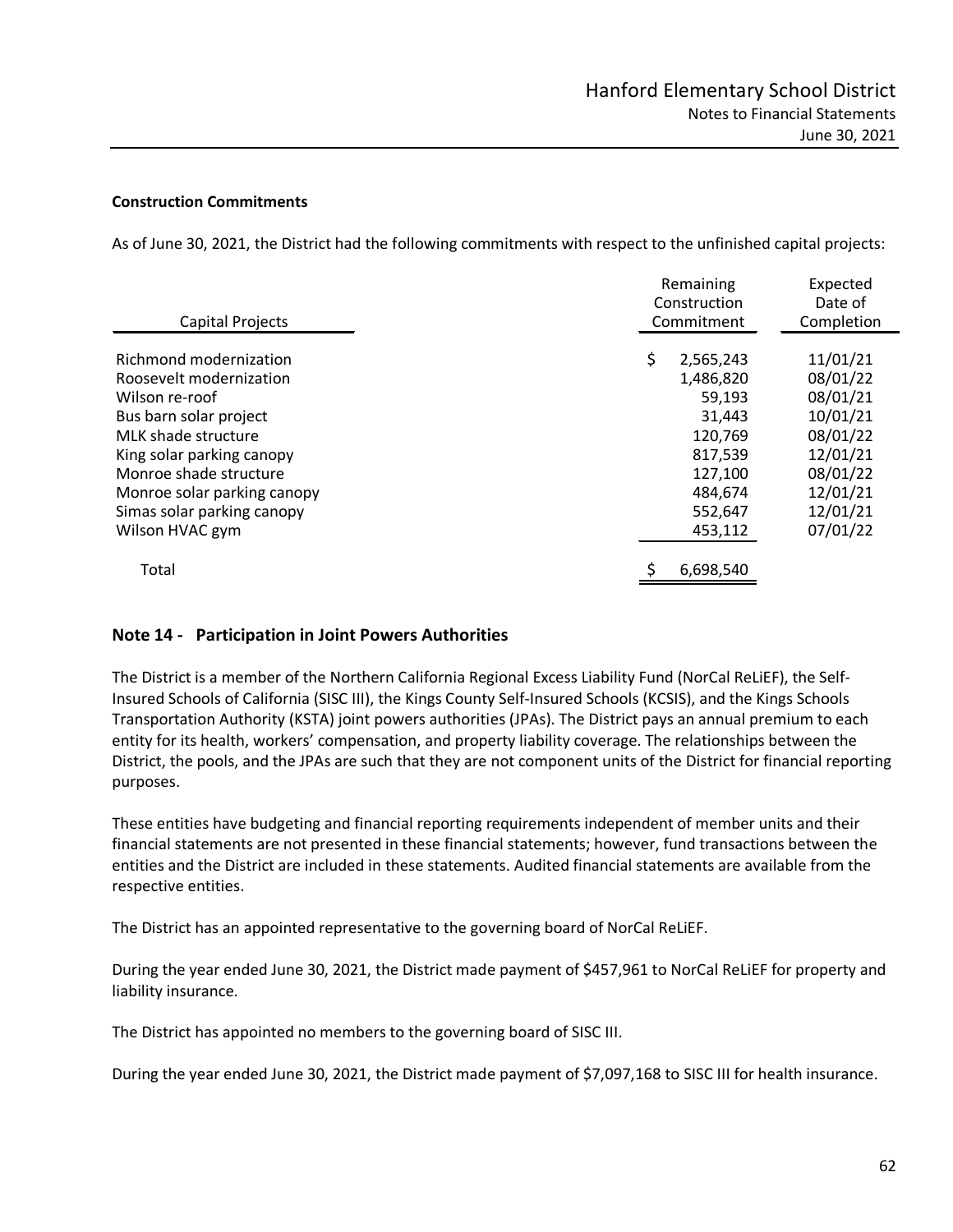The District has an appointed representative to the governing board of KCSIS.

During the year ended June 30, 2021, the District made payment of \$832,124 to KCSIS for workers' compensation insurance.

The District has an appointed representative to the governing board of KSTA.

During the year ended June 30, 2021, the District made payment of \$601,817 to KSTA for student transportation services.

# **Note 15 - Restatement of Prior Year Net Position and Fund Balance**

As of July 1, 2020, the Hanford Elementary School District adopted GASB Statement No. 84, *Fiduciary Activities*  (GASB 84). As a result of the implementation of GASB 84, the District has reclassified its associated student body activity previously reported as fiduciary funds to a governmental fund – Student Activity Fund. The following table describes the effects of the implementation on beginning fund balance/net position.

|                                                                                                                             | Non-Major<br>Governmental<br><b>Funds</b> | Total<br>Governmental<br><b>Funds</b> |
|-----------------------------------------------------------------------------------------------------------------------------|-------------------------------------------|---------------------------------------|
| Beginning Fund Balance previously reported at June 30, 2020<br>Reclassification of student activity funds from agency funds | 6,872,309                                 | 30,450,353<br>S                       |
| to a special revenue fund                                                                                                   | 38,729                                    | 38,729                                |
| Fund Balance - Beginning as Restated July 1, 2020                                                                           | 6,911,038                                 | 30,489,082                            |
| Governmental Activities Financial Statements<br>Beginning Governmental Activities Net Position previously                   |                                           |                                       |
| reported at June 30, 2020<br>Reclassification of student activity funds from agency                                         |                                           | \$<br>(4,237,186)                     |
| funds to a special revenue fund                                                                                             |                                           | 38,729                                |
| Net Position - Beginning as Restated July 1, 2020                                                                           |                                           | (4, 198, 457)                         |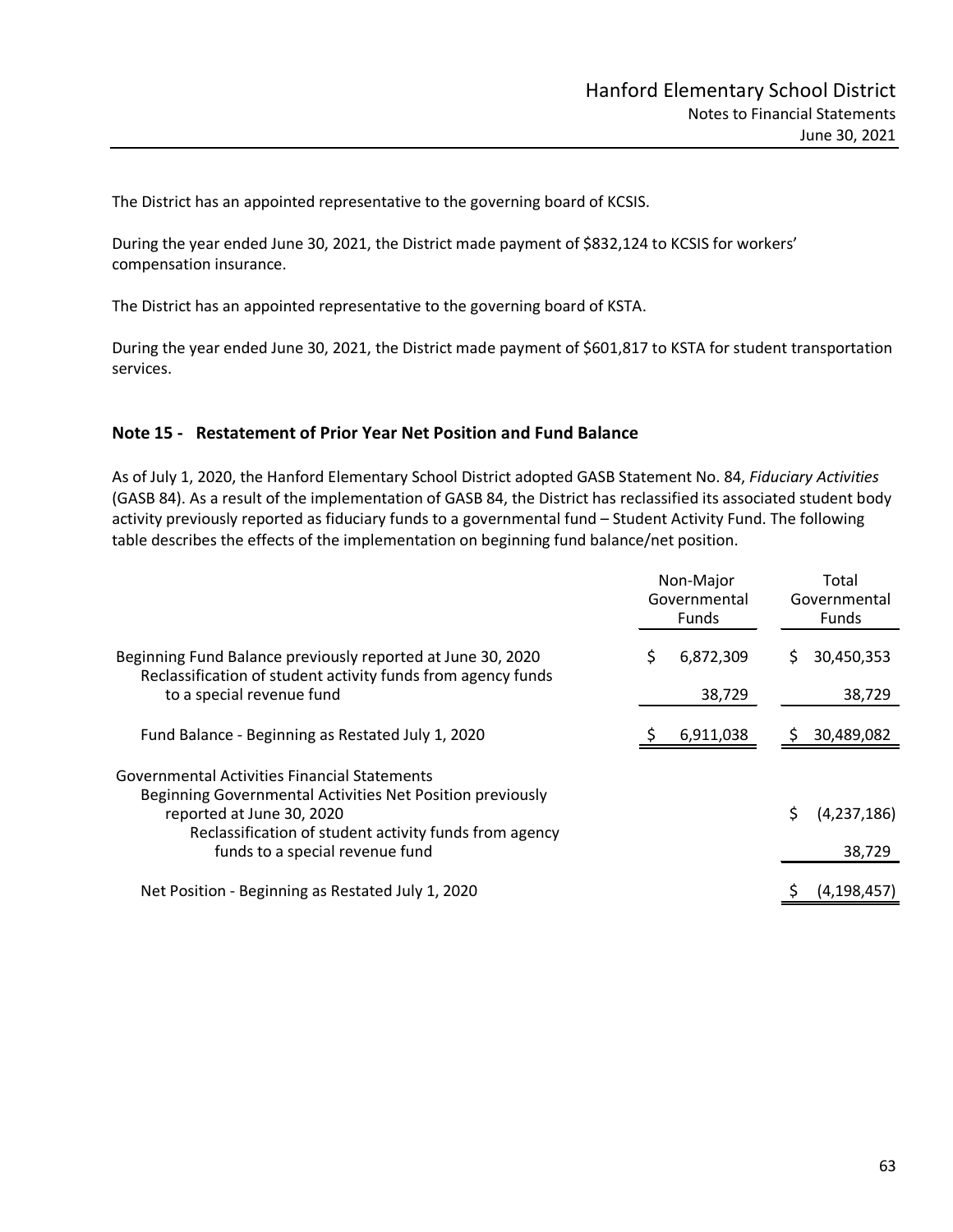

Required Supplementary Information June 30, 2021 Hanford Elementary School District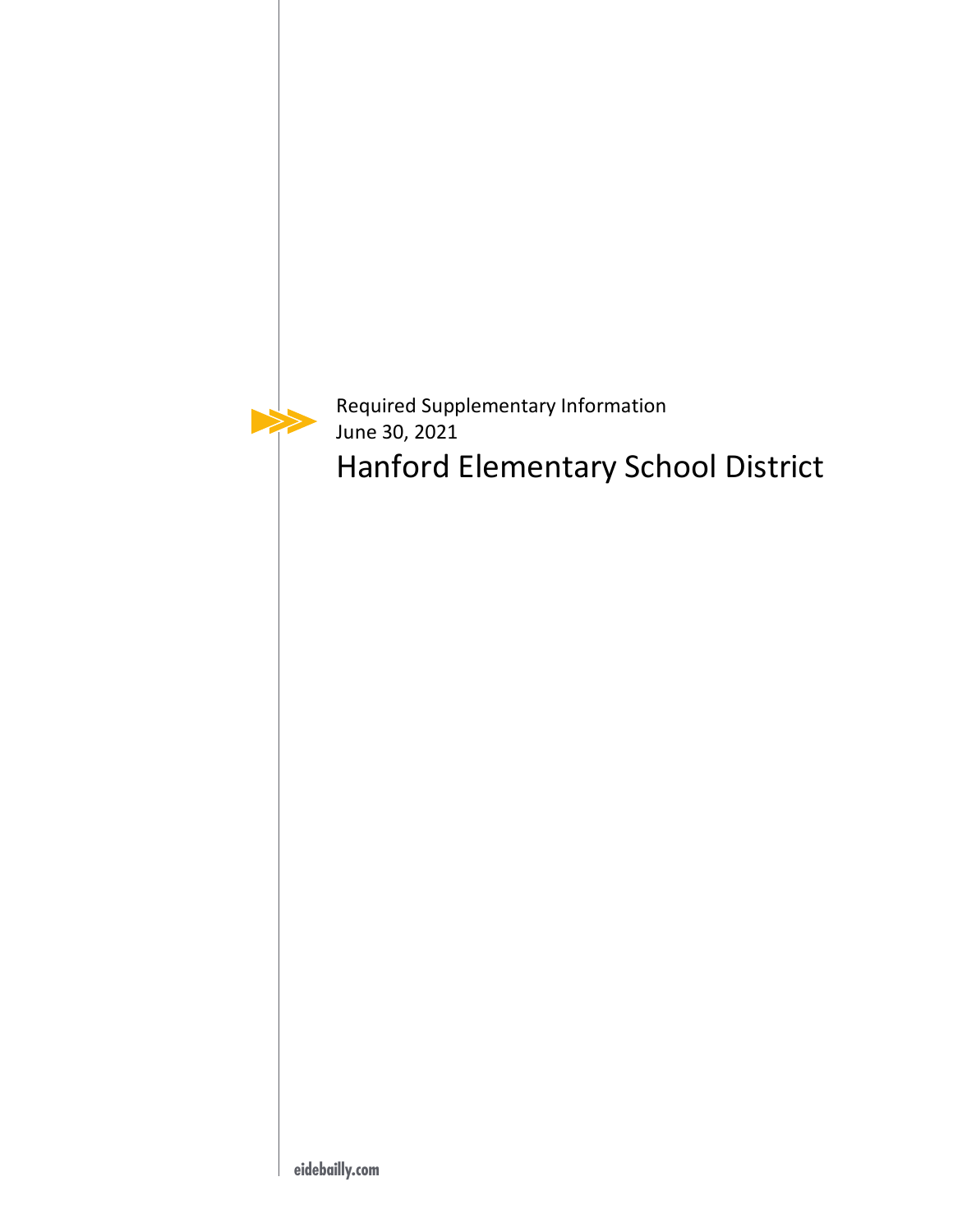|                                                                |                  |                                  |                        | Variances -<br>Positive<br>(Negative) |
|----------------------------------------------------------------|------------------|----------------------------------|------------------------|---------------------------------------|
|                                                                | Original         | <b>Budgeted Amounts</b><br>Final | Actual                 | Final<br>to Actual                    |
|                                                                |                  |                                  |                        |                                       |
| Revenues                                                       |                  |                                  |                        |                                       |
| <b>Local Control Funding Formula</b>                           | 62,313,570<br>Ś. | \$61,825,548                     | 61,825,548<br>\$.      | \$                                    |
| <b>Federal sources</b>                                         | 3,503,401        | 9,809,937                        | 9,809,937              |                                       |
| <b>Other State sources</b>                                     | 7,314,260        | 11,314,074                       | 11,314,074             |                                       |
| Other local sources                                            | 3,150,075        | 3,110,414                        | 3,110,414              |                                       |
| Total revenues <sup>1</sup>                                    | 76,281,306       | 86,059,973                       | 86,059,973             |                                       |
| Expenditures<br>Current                                        |                  |                                  |                        |                                       |
| Certificated salaries                                          | 30,354,503       | 30,617,390                       | 30,617,390             |                                       |
| <b>Classified salaries</b>                                     | 11,964,713       | 11,570,663                       | 11,570,663             |                                       |
| <b>Employee benefits</b>                                       | 20,283,661       | 19,513,871                       | 19,513,871             |                                       |
| Books and supplies                                             | 2,740,490        | 5,527,555                        | 5,527,555              |                                       |
| Services and operating expenditures                            | 5,064,445        | 6,080,815                        | 6,080,815              |                                       |
| Other outgo                                                    | 1,360,349        | 3,217,543                        | 3,217,543              |                                       |
| Capital outlay                                                 | 1,851,940        | 1,615,962                        | 1,615,962              |                                       |
| Total expenditures <sup>1</sup>                                | 73,620,101       | 78,143,799                       | 78,143,799             |                                       |
| <b>Excess of Revenues</b>                                      |                  |                                  |                        |                                       |
| Over Expenditures                                              | 2,661,205        | 7,916,174                        | 7,916,174              |                                       |
| Other Financing Sources/(Uses)<br>Proceeds from capital leases |                  | 618,288                          |                        |                                       |
| Transfers out                                                  | (1, 343, 450)    | (1,000,000)                      | 618,288<br>(1,000,000) |                                       |
| Net financing sources/(uses)                                   | (1,343,450)      | (381, 712)                       | (381, 712)             |                                       |
| Net Change in Fund Balances                                    | 1,317,755        | 7,534,462                        | 7,534,462              |                                       |
| Fund Balance - Beginning                                       | 21,383,236       | 21,383,236                       | 21,383,236             |                                       |
| Fund Balance - Ending                                          | \$22,700,991     | \$<br>28,917,698                 | 28,917,698<br>\$       | \$                                    |

 $1$  Due to the consolidation of Fund 14, Deferred Maintenance Fund, Fund 15, Pupil Transportation Fund, Fund 17, Special Reserve Fund for Other than Capital Outlay Projects, and Fund 20, Special Reserve Fund for Postemployment Benefits for reporting purposes into the General Fund, additional revenues and expenditures pertaining to these other funds are included in the Actual (GAAP Basis) revenues and expenditures, however are not included in the original and final General Fund budgets.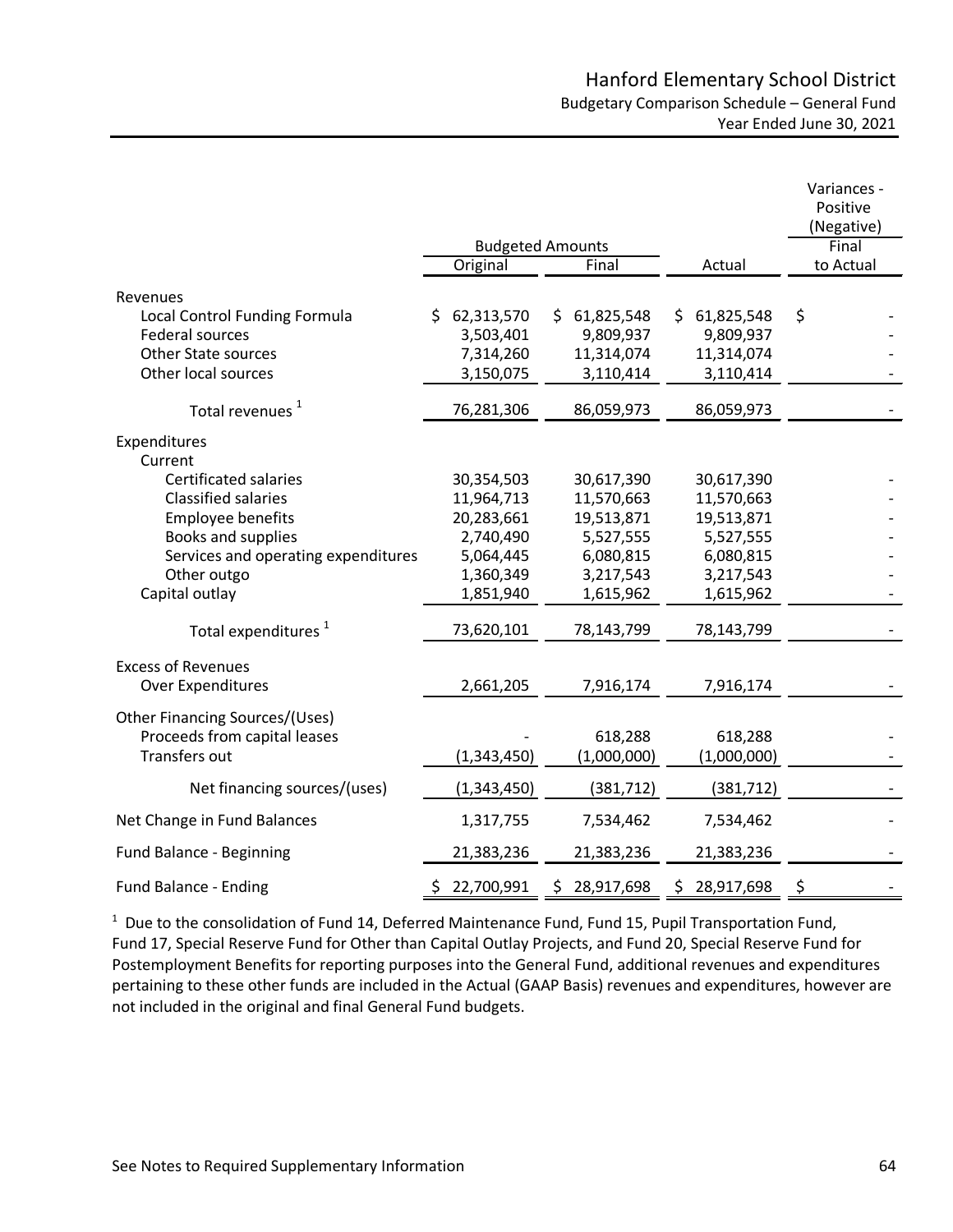# Hanford Elementary School District Schedule of Changes in the District's Total OPEB Liability and Related Ratios Year Ended June 30, 2021

|                                                                                                                                                            | 2021                                              | 2020                                                            | 2019                                                  | 2018                                   |
|------------------------------------------------------------------------------------------------------------------------------------------------------------|---------------------------------------------------|-----------------------------------------------------------------|-------------------------------------------------------|----------------------------------------|
| <b>Total OPEB Liability</b><br>Service cost<br>Interest<br>Difference between expected and actual experience<br>Changes of assumptions<br>Benefit payments | \$<br>711,522<br>408,564<br>878,429<br>(526, 211) | \$.<br>600,382<br>406,651<br>120,927<br>1,109,739<br>(531, 418) | \$.<br>634,895<br>334,563<br>(497, 902)<br>(524, 045) | \$<br>616,403<br>321,583<br>(522, 503) |
| Net change in total OPEB liability                                                                                                                         | 1,472,304                                         | 1,706,281                                                       | (52, 489)                                             | 415,483                                |
| <b>Total OPEB Liability - Beginning</b>                                                                                                                    | 12,602,724                                        | 10,896,443                                                      | 10,948,932                                            | 10,533,449                             |
| <b>Total OPEB Liability - Ending</b>                                                                                                                       | 14,075,028                                        | S.<br>12,602,724                                                | 10,896,443<br>Ś                                       | 10,948,932<br>S                        |
| Covered Payroll                                                                                                                                            | N/A <sup>1</sup>                                  | N/A <sup>1</sup>                                                | N/A <sup>1</sup>                                      | N/A <sup>1</sup>                       |
| Total OPEB Liability as a Percentage of Covered Payroll                                                                                                    | N/A <sup>1</sup>                                  | N/A <sup>1</sup>                                                | N/A <sup>1</sup>                                      | N/A <sup>1</sup>                       |
| <b>Measurement Date</b>                                                                                                                                    | June 30, 2020                                     | June 30, 2019                                                   | June 30, 2018                                         | June 30, 2017                          |

 $1$  The OPEB Plan is not administered through a trust and contributions are not made based on a measure of pay; therefore, no measure of payroll is presented.

*Note:* In the future, as data becomes available, ten years of information will be presented.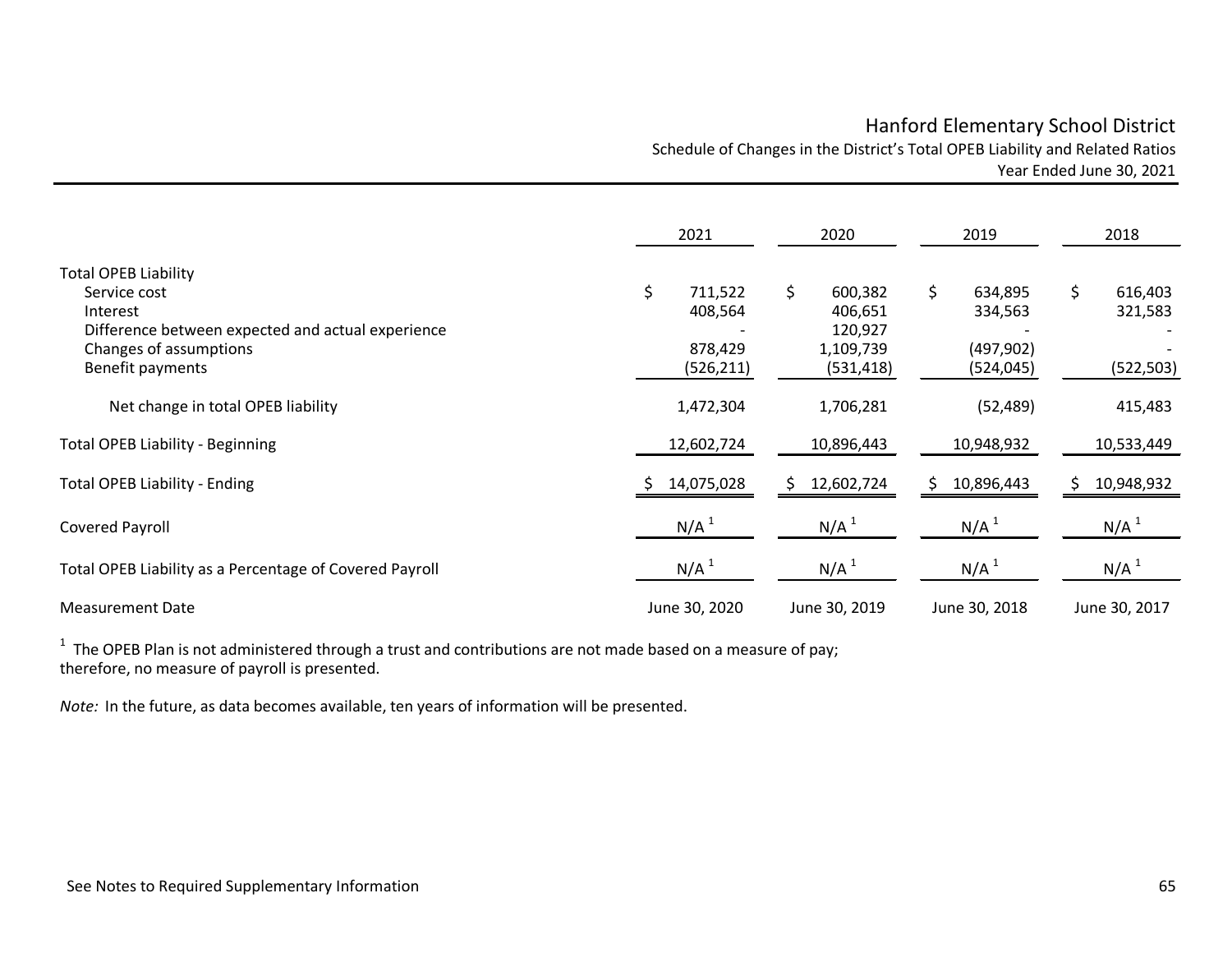# Hanford Elementary School District

Schedule of the District's Proportionate Share of the Net OPEB Liability – MPP Program Year Ended June 30, 2021

| Year ended June 30,                                                                      | 2021             | 2020             | 2019             | 2018             |
|------------------------------------------------------------------------------------------|------------------|------------------|------------------|------------------|
| Proportion of the net OPEB liability                                                     | 0.0966%          | 0.0945%          | 0.0927%          | 0.0914%          |
| Proportionate share of the net OPEB liability                                            | 409,297          | 352,053          | 354,948          | 384,710          |
| Covered payroll                                                                          | N/A <sup>1</sup> | N/A <sup>1</sup> | N/A <sup>1</sup> | N/A <sup>1</sup> |
| Proportionate share of the net OPEB liability as a percentage<br>of it's covered payroll | N/A <sup>1</sup> | N/A <sup>1</sup> | N/A <sup>1</sup> | N/A <sup>1</sup> |
| Plan fiduciary net position as a percentage of the total OPEB liability                  | (0.71%)          | (0.81%)          | $(0.40\%)$       | $0.01\%$         |
| <b>Measurement Date</b>                                                                  | June 30, 2020    | June 30, 2019    | June 30, 2018    | June 30, 2017    |

 $^{1}$  As of June 30, 2012, active members are no longer eligible for future enrollment in the MPP Program; therefore, the covered payroll disclosure is not applicable.

*Note* : In the future, as data becomes available, ten years of information will be presented.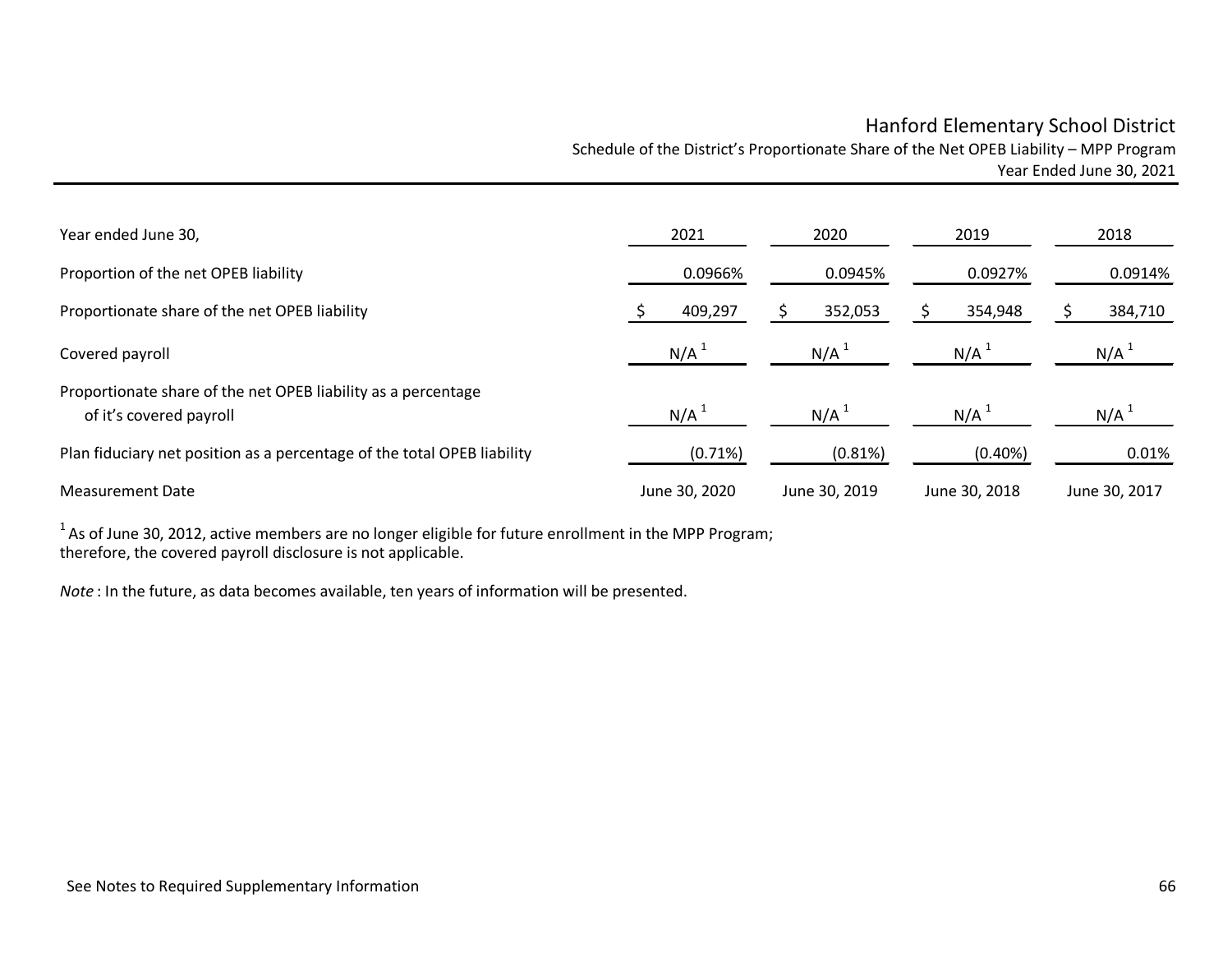# Hanford Elementary School District Schedule of the District's Proportionate Share of the Net Pension Liability Year Ended June 30, 2021

2021 2020 2019 2018 **CalSTRS** Proportion of the net pension liability and the networking of the networking of the networking of the networking of the networking of the networking of the networking of the networking of the networking of the networking o Proportionate share of the net pension liability and the state of the net pension liability and the state of the net pension liability and the state of the net pension liability and the state of the state of the net pensio State's proportionate share of the net pension liability 27,690,044 26,331,969 27,186,169 27,633,883 Total \$ 81,404,957 \$ 74,597,315 \$ 74,669,049 \$ 74,344,968 Covered payroll \$ 28,765,897 \$ 29,909,842 \$ 27,570,305 \$ 26,685,429 Proportionate share of the net pension liability as a percentage of its covered payroll and the state of the corresponding to the corresponding to the corresponding to the corresponding to the corresponding to the corresponding to the corresponding to the corresponding t Plan fiduciary net position as a percentage of the total pension liability  $\overline{72\%}$  72% 73% 71% 71% 71% 69% Measurement Date June 30, 2020 June 30, 2020 June 30, 2019 June 30, 2018 June 30, 2017 **CalPERS** Proportion of the net pension liability  $0.0781\%$  0.0781% 0.0781% 0.0781% 0.0781% 0.0781% 0.0781% 0.0781% 0.0781% 0.0781% 0.0781% 0.0781% 0.0781% 0.0781% 0.0781% 0.0781% 0.0781% 0.0781% 0.0781% 0.0781% 0.0781% 0.0781% 0.0 Proportionate share of the net pension liability **Example 24,787,457** \$ 23,035,615 \$ 20,819,169 \$ 18,847,723 Covered payroll \$ 10,948,001 \$ 11,636,555 \$ 10,303,580 \$ 10,066,302 Proportionate share of the net pension liability as a percentage of its covered payroll 226.41% 197.96% 202.06% 187.24% Plan fiduciary net position as a percentage of the total pension liability 70% 70% 70% 71% 71% 72% Measurement Date June 30, 2020 June 30, 2020 June 30, 2019 June 30, 2018 June 30, 2017

*Note*: In the future, as data becomes available, ten years of information will be presented.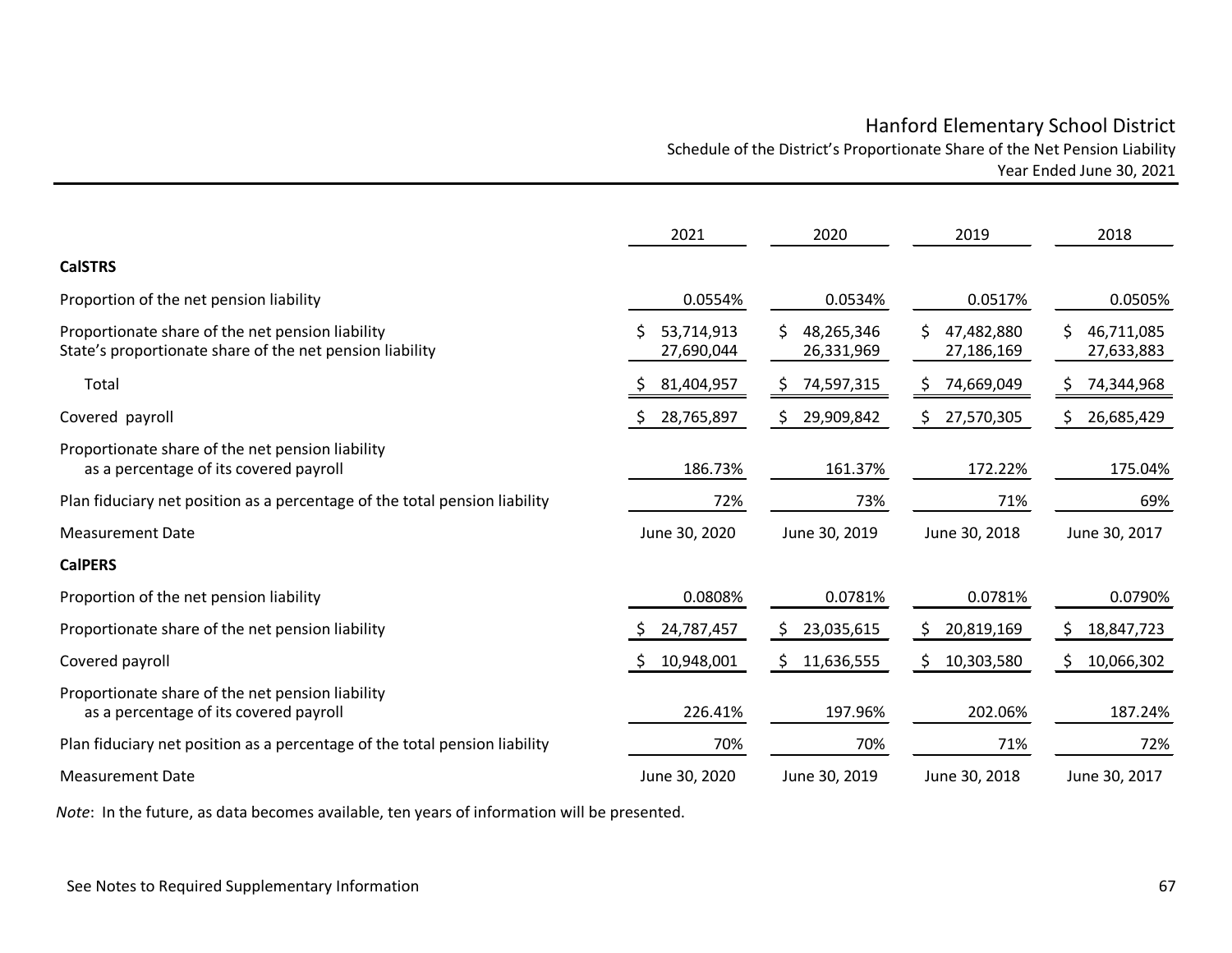# Hanford Elementary School District Schedule of the District's Proportionate Share of the Net Pension Liability Year Ended June 30, 2021

|                                                                                                              | 2017                           | 2016                           | 2015                     |
|--------------------------------------------------------------------------------------------------------------|--------------------------------|--------------------------------|--------------------------|
| <b>CalSTRS</b>                                                                                               |                                |                                |                          |
| Proportion of the net pension liability                                                                      | 0.0511%                        | 0.0510%                        | 0.0482%                  |
| Proportionate share of the net pension liability<br>State's proportionate share of the net pension liability | 41,305,968<br>S.<br>23,514,751 | 34,307,537<br>S.<br>18,144,905 | 28,163,133<br>17,006,116 |
| Total                                                                                                        | 64,820,719                     | 52,452,442                     | 45,169,249               |
| Covered payroll                                                                                              | 25,643,541<br>S                | 23,320,878<br>\$               | 21,702,145<br>\$         |
| Proportionate share of the net pension liability<br>as a percentage of its covered payroll                   | 161.08%                        | 147.11%                        | 129.77%                  |
| Plan fiduciary net position as a percentage of the total pension liability                                   | 70%                            | 74%                            | 77%                      |
| <b>Measurement Date</b>                                                                                      | June 30, 2016                  | June 30, 2015                  | June 30, 2014            |
| <b>CalPERS</b>                                                                                               |                                |                                |                          |
| Proportion of the net pension liability                                                                      | 0.0798%                        | 0.0771%                        | 0.0740%                  |
| Proportionate share of the net pension liability                                                             | 15,760,087                     | 11,366,384<br>Ş.               | 8,395,535<br>S           |
| Covered payroll                                                                                              | 9,581,751                      | 8,524,832<br>\$.               | 7,842,555<br>S           |
| Proportionate share of the net pension liability<br>as a percentage of its covered payroll                   | 164.48%                        | 133.33%                        | 107.05%                  |
| Plan fiduciary net position as a percentage of the total pension liability                                   | 74%                            | 79%                            | 83%                      |
| <b>Measurement Date</b>                                                                                      | June 30, 2016                  | June 30, 2015                  | June 30, 2014            |

*Note*: In the future, as data becomes available, ten years of information will be presented.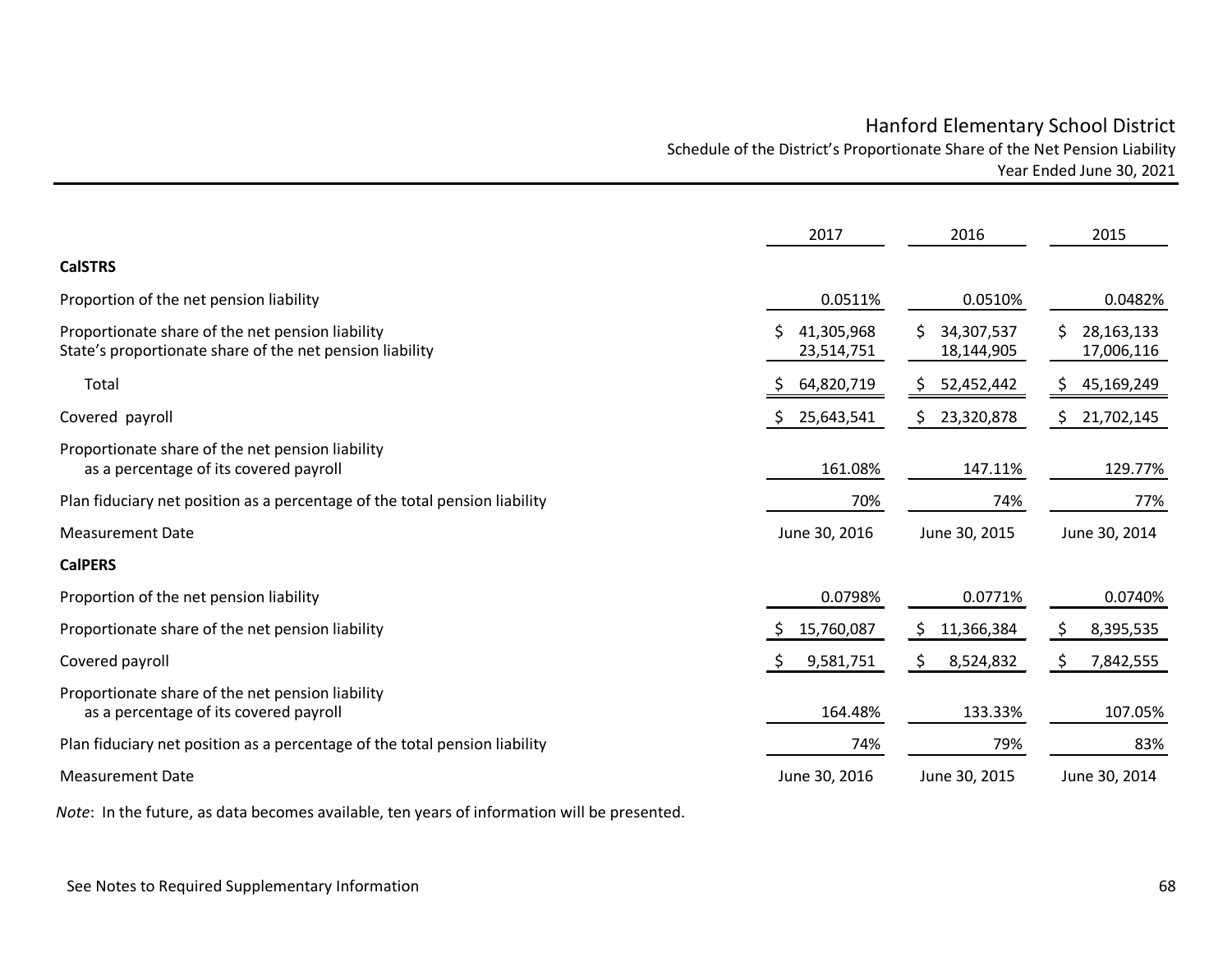## Hanford Elementary School District Schedule of the District Contributions Year Ended June 30, 2021

|                                                                                                                  | 2021                         | 2020                         | 2019                         | 2018                         |
|------------------------------------------------------------------------------------------------------------------|------------------------------|------------------------------|------------------------------|------------------------------|
| <b>CalSTRS</b>                                                                                                   |                              |                              |                              |                              |
| Contractually required contribution<br>Less contributions in relation to the contractually required contribution | Ś.<br>4,874,047<br>4,874,047 | \$<br>5,114,583<br>5,114,583 | Ś.<br>4,683,088<br>4,683,088 | \$<br>3,978,395<br>3,978,395 |
| Contribution deficiency (excess)                                                                                 |                              |                              |                              |                              |
| Covered payroll                                                                                                  | 30,179,858<br>S              | \$<br>29,909,842             | 28,765,897<br>\$             | 27,570,305<br>S.             |
| Contributions as a percentage of covered payroll                                                                 | 16.15%                       | 17.10%                       | 16.28%                       | 14.43%                       |
| <b>CalPERS</b>                                                                                                   |                              |                              |                              |                              |
| Contractually required contribution<br>Less contributions in relation to the contractually required contribution | 2,303,378<br>2,303,378       | \$<br>2,294,845<br>2,294,845 | 1,977,428<br>S.<br>1,977,428 | 1,600,249<br>1,600,249       |
| Contribution deficiency (excess)                                                                                 |                              |                              |                              |                              |
| Covered payroll                                                                                                  | 11,127,430<br>S              | S.<br>11,636,555             | S.<br>10,948,001             | 10,303,580<br>S.             |
| Contributions as a percentage of covered payroll                                                                 | 20.700%                      | 19.7210%                     | 18.0620%                     | 15.5310%                     |

*Note*: In the future, as data becomes available, ten years of information will be presented.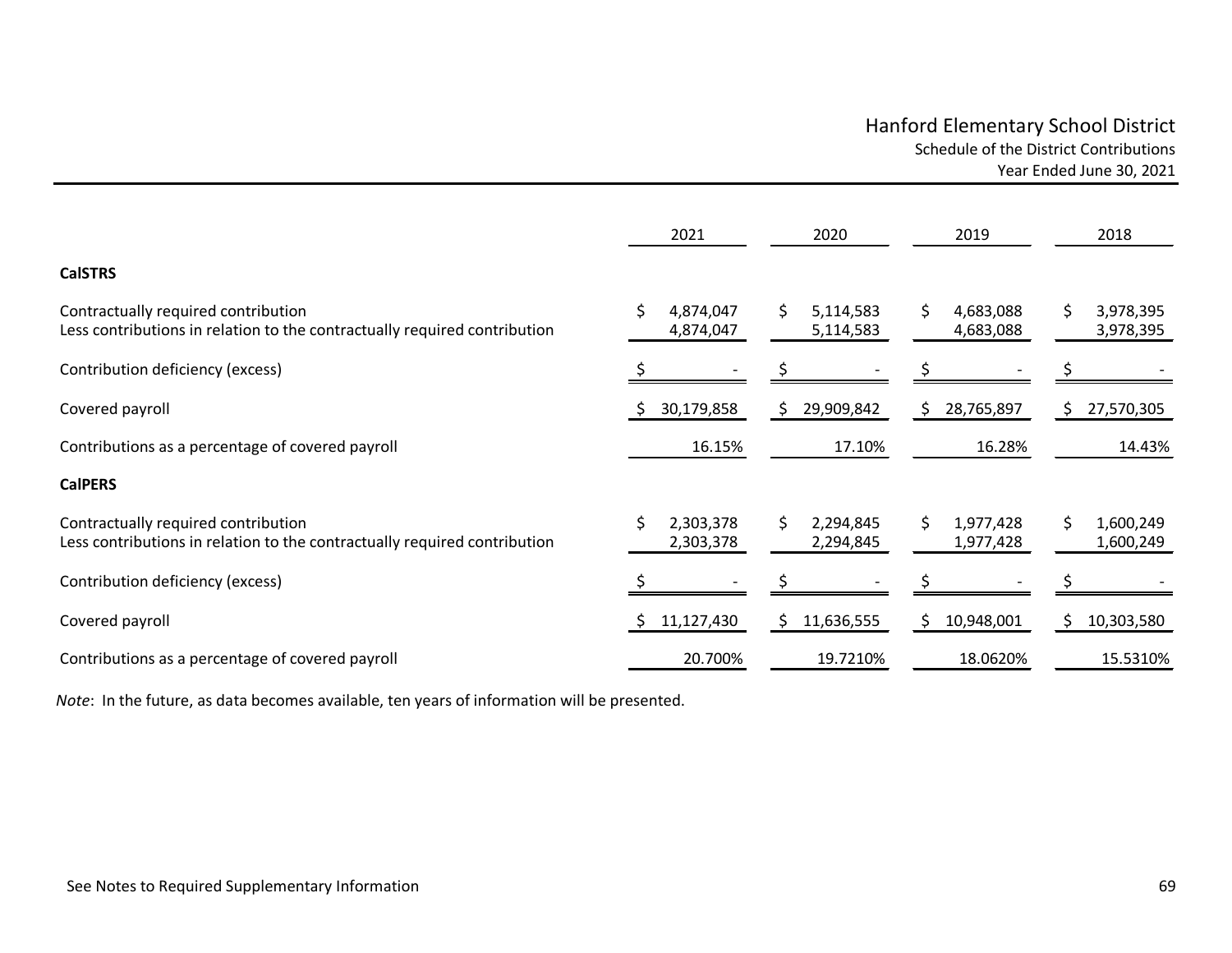## Hanford Elementary School District Schedule of the District Contributions Year Ended June 30, 2021

|                                                                                                                  | 2017                         | 2016                          | 2015                        |
|------------------------------------------------------------------------------------------------------------------|------------------------------|-------------------------------|-----------------------------|
| <b>CalSTRS</b>                                                                                                   |                              |                               |                             |
| Contractually required contribution<br>Less contributions in relation to the contractually required contribution | \$<br>3,357,027<br>3,357,027 | S.<br>2,751,552<br>2,751,552  | 2,070,894<br>2,070,894      |
| Contribution deficiency (excess)                                                                                 |                              |                               |                             |
| Covered payroll                                                                                                  | 26,685,429                   | 25,643,541<br>\$              | 23,320,878<br>S.            |
| Contributions as a percentage of covered payroll                                                                 | 12.58%                       | 10.73%                        | 8.88%                       |
| <b>CalPERS</b>                                                                                                   |                              |                               |                             |
| Contractually required contribution<br>Less contributions in relation to the contractually required contribution | \$<br>1,398,008<br>1,398,008 | \$.<br>1,135,150<br>1,135,150 | 1,003,458<br>Ś<br>1,003,458 |
| Contribution deficiency (excess)                                                                                 |                              |                               |                             |
| Covered payroll                                                                                                  | 10,066,302                   | Ś<br>9,581,751                | 8,524,832                   |
| Contributions as a percentage of covered payroll                                                                 | 13.8880%                     | 11.8470%                      | 11.7710%                    |

*Note*: In the future, as data becomes available, ten years of information will be presented.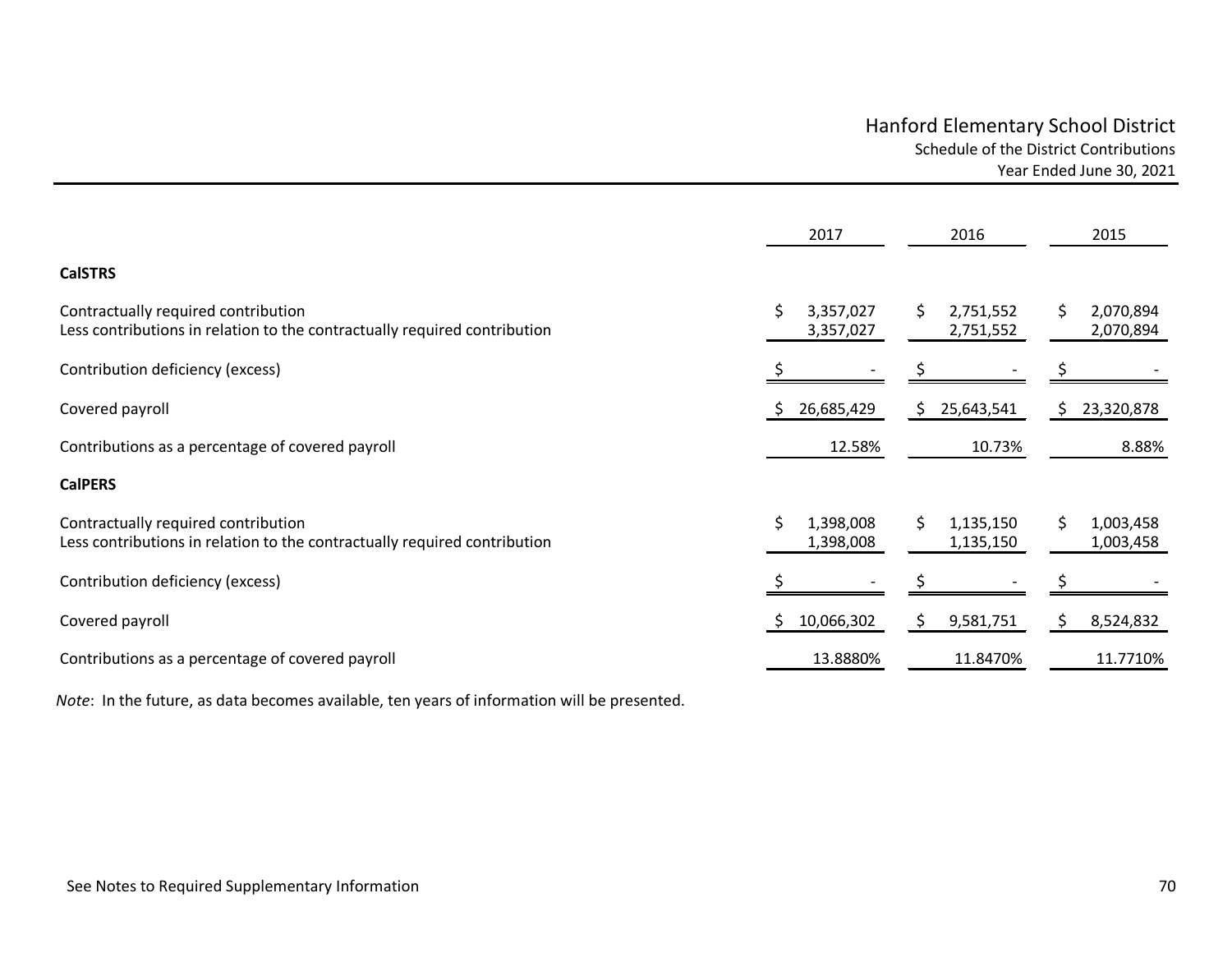## **Note 1 - Purpose of Schedules**

## **Budgetary Comparison Schedule**

The District employs budget control by object codes and by individual appropriation accounts. Budgets are prepared on the modified accrual basis of accounting in accordance with accounting principles generally accepted in the United State of America as prescribed by the Governmental Accounting Standards Board and provisions of the California *Education Code*. The governing board is required to hold a public hearing and adopt an operating budget no later than July 1 of each year. The adopted budget is subject to amendment throughout the year to give consideration to unanticipated revenue and expenditures primarily resulting from events unknown at the time of budget adoption with the legal restriction that expenditures cannot exceed appropriations by major object account.

The amounts reported as the original budgeted amounts in the budgetary statements reflect the amounts when the original appropriations were adopted. The amounts reported as the final budgeted amounts in the budgetary statements reflect the amounts after all budget amendments have been accounted for.

This schedule presents information for the original and final budgets and actual results of operations, as well as the variances from the final budget to actual results of operations.

## **Schedule of Changes in the District's Total OPEB Liability and Related Ratios**

This schedule presents information on the District's changes in the total OPEB liability, including beginning and ending balances, the plan's fiduciary net position, and the total OPEB liability. In the future, as data becomes available, ten years of information will be presented.

- *Changes in Benefit Terms* **-** There were no changes in the benefit terms since the previous valuation.
- *Changes of Assumptions* **-** The discount rate changed from 3.13 percent to 2.45 percent since the previous valuation.

## **Schedule of the District's Proportionate Share of the Net OPEB Liability - MPP Program**

This schedule presents information on the District's proportionate share of the net OPEB Liability - MPP Program and the plans' fiduciary net position. In the future, as data becomes available, ten years of information will be presented.

- *Changes in Benefit Terms* **-** There were no changes in the benefit terms since the previous valuation.
- *Changes of Assumptions* **-** The plan rate of investment return assumption was changed from 3.50 percent to 2.21 percent since the previous valuation.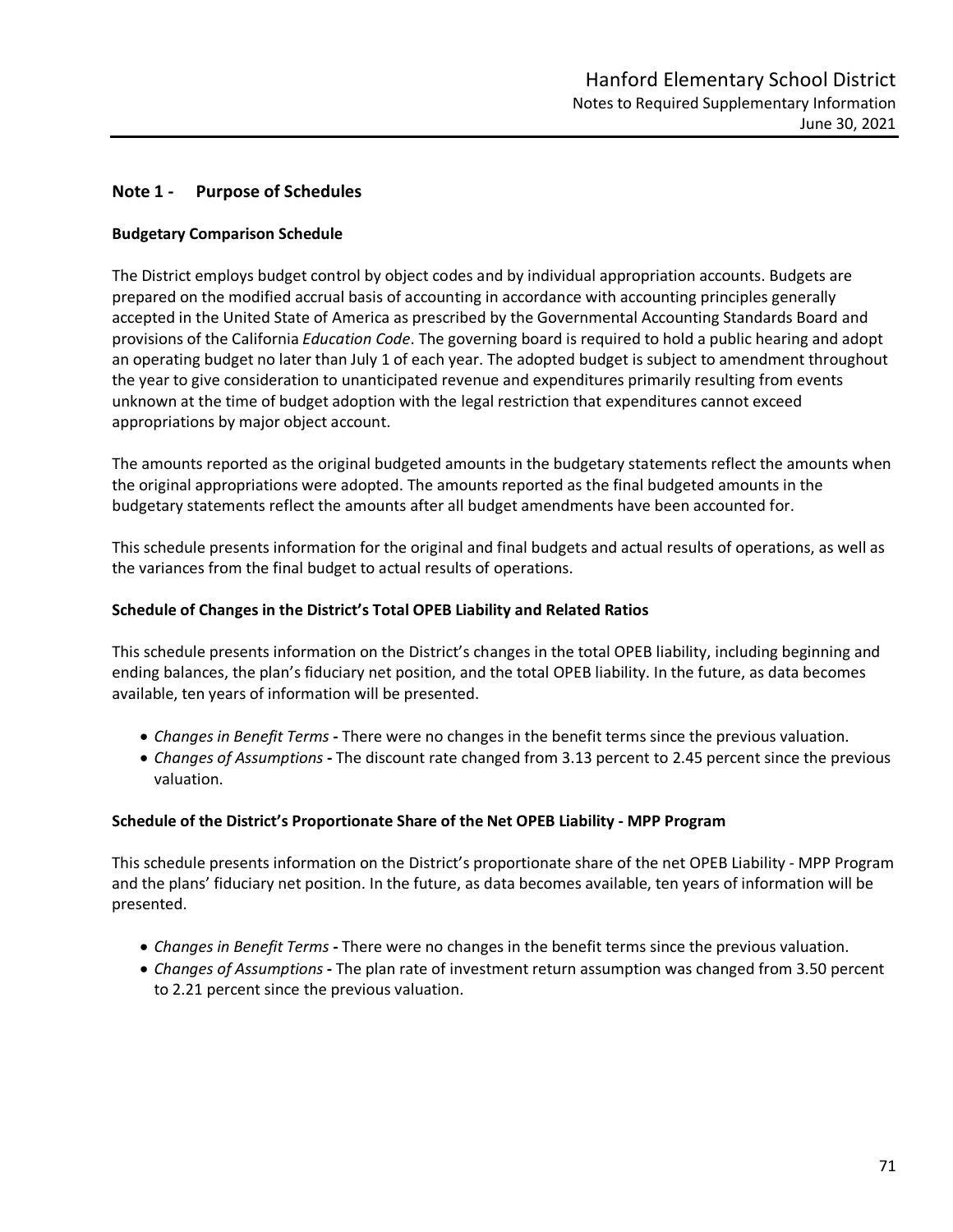## **Schedule of the District's Proportionate Share of the Net Pension Liability**

This schedule presents information on the District's proportionate share of the net pension liability (NPL), the plans' fiduciary net position and, when applicable, the State's proportionate share of the NPL associated with the District. In the future, as data becomes available, ten years of information will be presented.

- *Changes in Benefit Terms* **-** There were no changes in benefit terms since the previous valuations for both CalSTRS and CalPERS.
- *Changes of Assumptions* **-** There were no changes in economic assumptions for either the CalSTRS or CalPERS plans from the previous valuations.

## **Schedule of District Contributions**

This schedule presents information on the District's required contribution, the amounts actually contributed, and any excess or deficiency related to the required contribution. In the future, as data becomes available, ten years of information will be presented.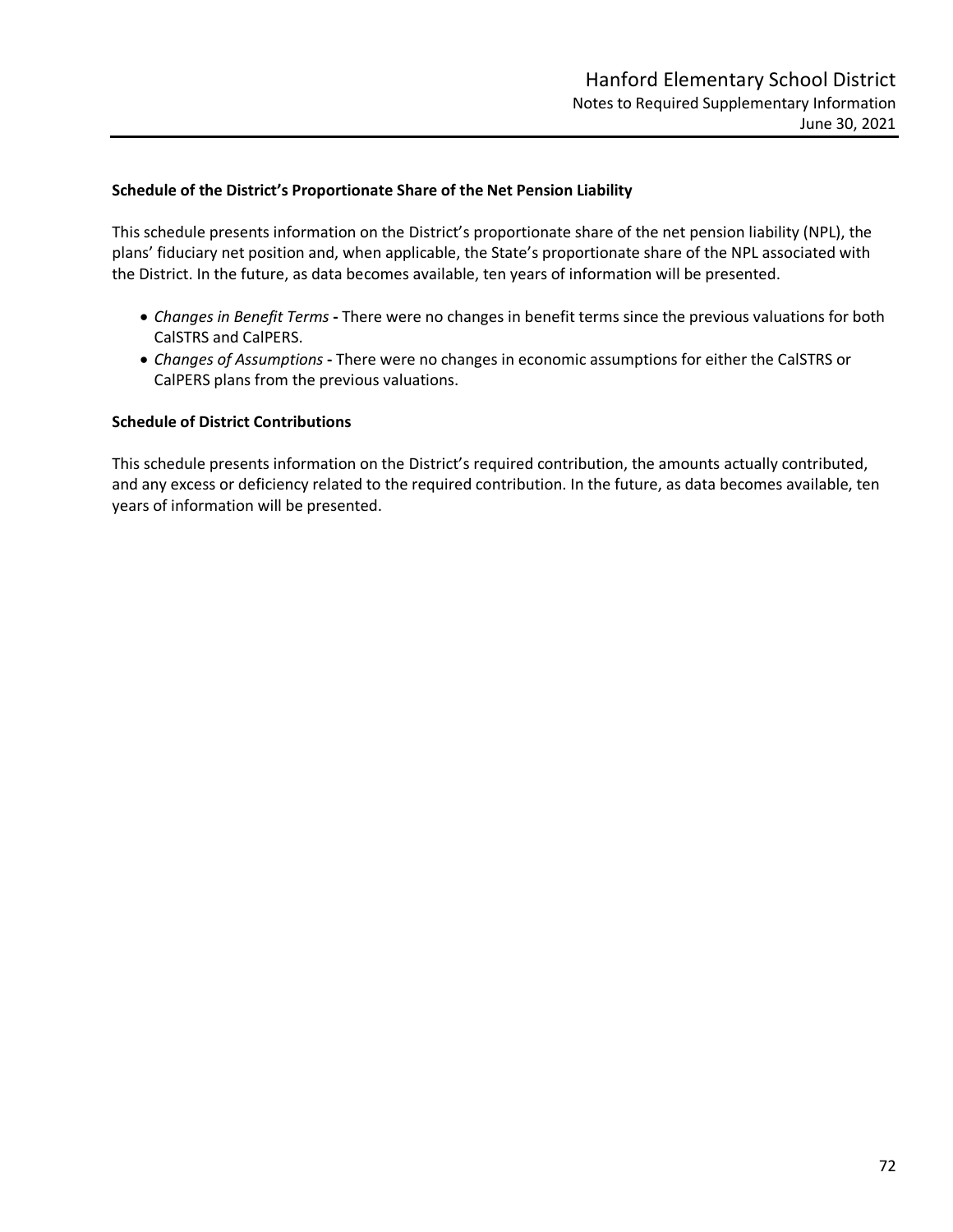⋗

Supplementary Information June 30, 2021 Hanford Elementary School District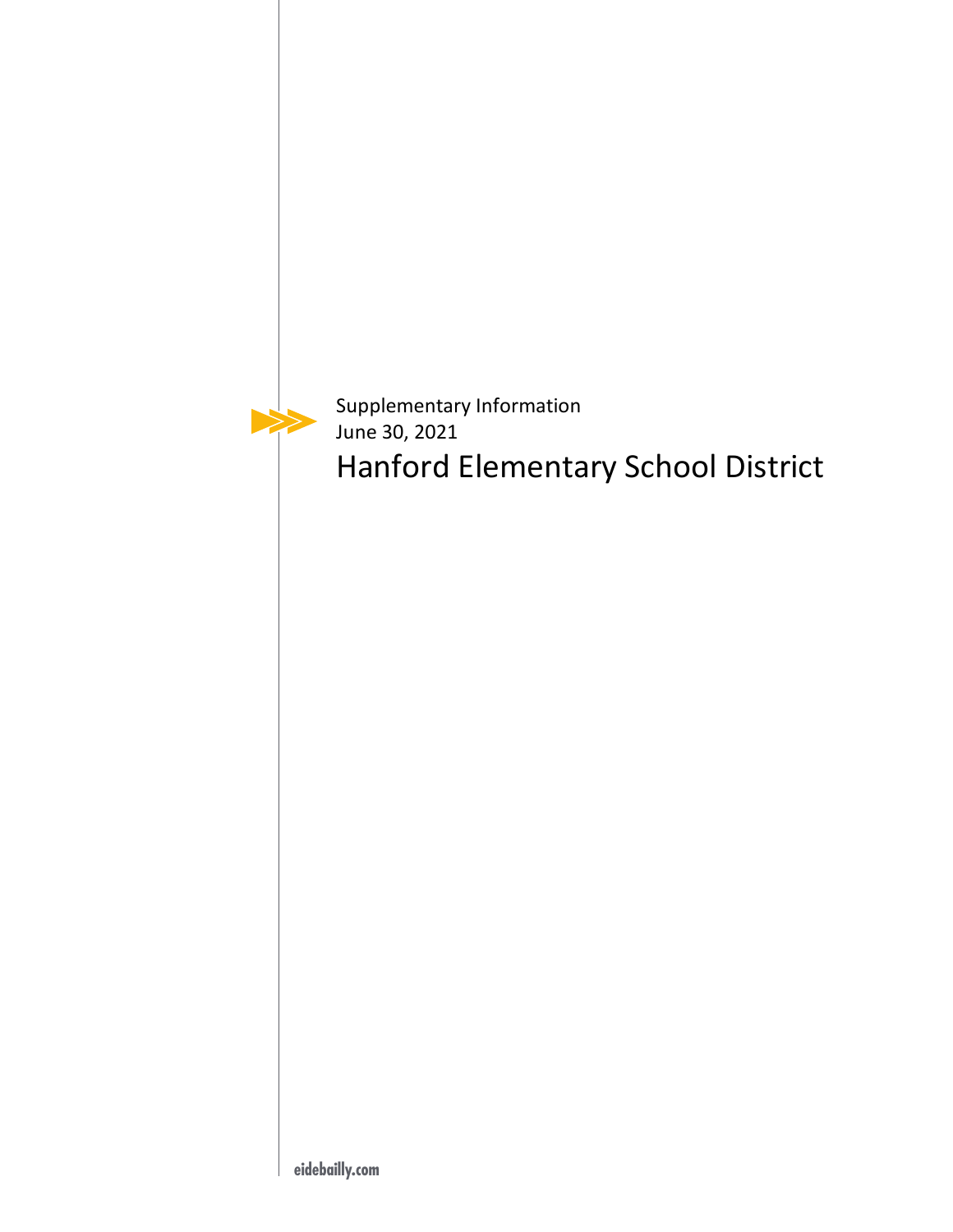| Federal Grantor/Pass-Through                                                                                                                                        | <b>Federal Financial</b><br>Assistance<br>Listing/Federal | Pass-Through<br>Entity<br>Identifying | Federal          |
|---------------------------------------------------------------------------------------------------------------------------------------------------------------------|-----------------------------------------------------------|---------------------------------------|------------------|
| Grantor/Program or Cluster Title                                                                                                                                    | <b>CFDA Number</b>                                        | Number                                | Expenditures     |
| U.S. Department of Education<br>Passed Through California Department of Education (CDE)<br><b>Special Education Cluster</b><br>Special Education Grants to States - |                                                           |                                       |                  |
| <b>Basic Local Assistance</b><br>Special Education Grants to States -<br>(CDE: IDEA Local Assistance, Part B, Sec 611,                                              | 84.027                                                    | 13379                                 | \$<br>223,141    |
| Private School ISP)                                                                                                                                                 | 84.027                                                    | 10115                                 | 799              |
| Special Education Grants to States - Mental Health                                                                                                                  | 84.027                                                    | 15197                                 | 67,094           |
| <b>Total Special Education Cluster</b>                                                                                                                              |                                                           |                                       | 291,034          |
| Title I Grants to Local Educational Agencies<br>Supporting Effective Instruction State Grants -                                                                     | 84.010                                                    | 14329                                 | 1,056,268        |
| <b>Teacher Quality</b>                                                                                                                                              | 84.367                                                    | 14341                                 | 260,967          |
| English Language Acquisition State Grants - LEP                                                                                                                     | 84.365                                                    | 14346                                 | 56,117           |
| Student Support and Academic Enrichment Program<br>COVID-19 - Elementary and Secondary School                                                                       | 84.424                                                    | 15396                                 | 174,444          |
| Emergency Relief (ESSER I) Fund<br>COVID-19 - Elementary and Secondary School                                                                                       | 84.425D                                                   | 15536                                 | 1,833,802        |
| Emergency Relief (ESSER II) Fund<br>COVID-19 - Governor's Emergency Education Relief                                                                                | 84.425D                                                   | 15547                                 | 790,460          |
| (GEER) Fund: Learning Loss Mitigation<br>COVID-19 - Child Nutrition, CARES Act Supplemental                                                                         | 84.425C                                                   | 15517                                 | 4,097            |
| <b>Meal Reimbursement</b>                                                                                                                                           | 84.425                                                    | 15535                                 | 211,322          |
| Subtotal (84.425)                                                                                                                                                   |                                                           |                                       | 2,839,681        |
| Total U.S. Department of Education                                                                                                                                  |                                                           |                                       | 4,678,511        |
| U.S. Department of Agriculture<br>Passed Through California Department of Education<br>COVID-19 - Coronavirus Relief Fund (CRF):<br>Learning Loss Mitigation        | 21.019                                                    | 25516                                 | 5,342,749        |
| U.S. Department of Agriculture<br>Passed Through California Department of Education<br><b>Child Nutrition Cluster</b>                                               |                                                           |                                       |                  |
| National School Lunch Program<br>National School Lunch Program - Commodity                                                                                          | 10.555                                                    | 13391                                 | 2,682            |
| Supplemental Food                                                                                                                                                   | 10.555                                                    | 13391                                 | 221,292          |
| Subtotal (10.555)                                                                                                                                                   |                                                           |                                       | 223,974          |
| National School Lunch Program - Summer Food<br>Program                                                                                                              | 10.559                                                    | 13004                                 | 2,281,404        |
| <b>Total Child Nutrition Cluster</b>                                                                                                                                |                                                           |                                       | 2,505,378        |
| Total U.S. Department of Agriculture                                                                                                                                |                                                           |                                       | 2,505,378        |
| <b>Total Federal Financial Assistance</b>                                                                                                                           |                                                           |                                       | \$<br>12,526,638 |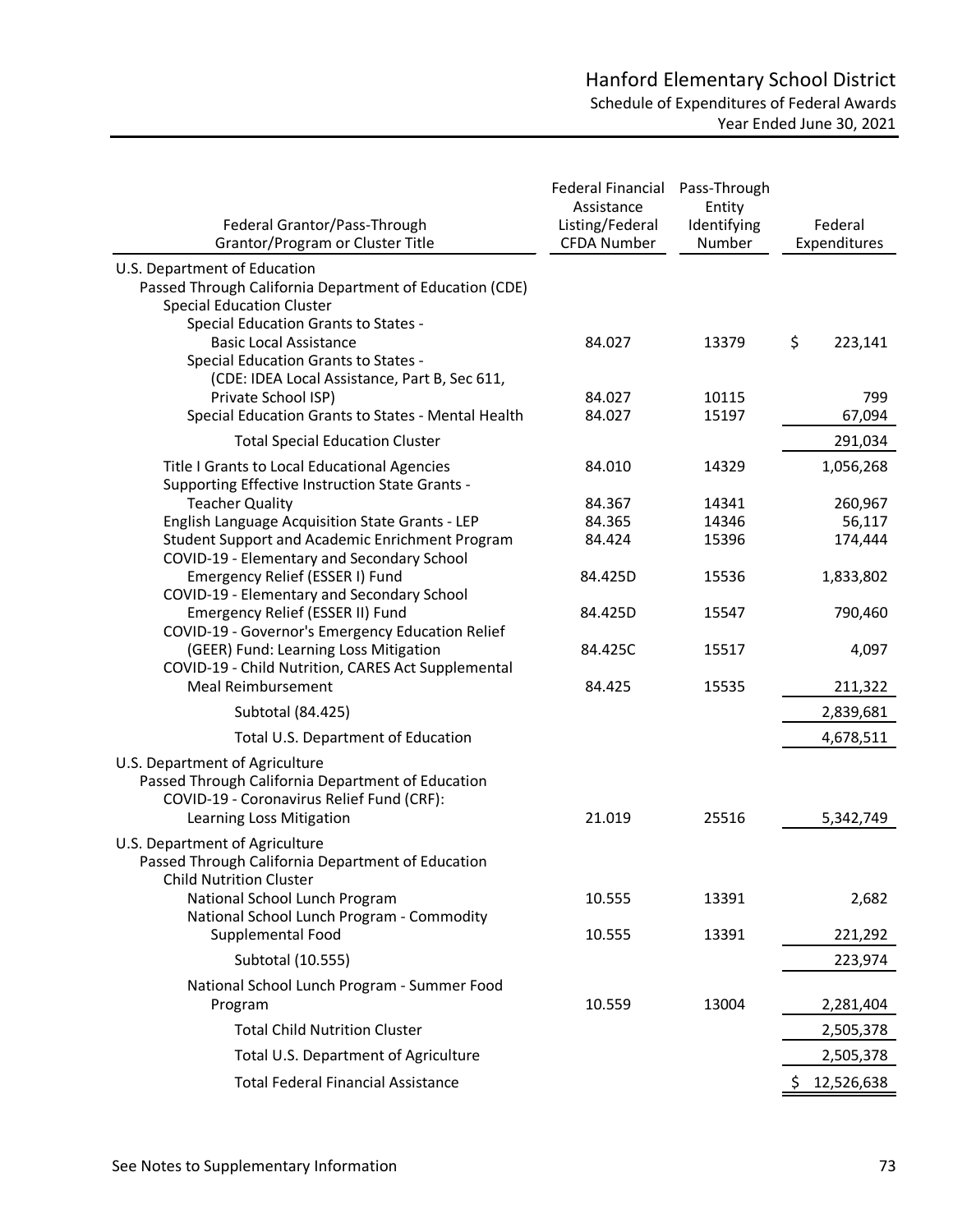## **Organization**

The Hanford Elementary School District was established in August 1891 and consists of an area comprising approximately 12.92 square miles. The District operates eight elementary schools, one K-8 magnet school, two junior high schools, and one community day school. There were no boundary changes during the year.

## **Governing Board**

| Member                 | Office                | <b>Term Expires</b> |
|------------------------|-----------------------|---------------------|
| Robert "Bobby" Garcia  | President             | 2022                |
| <b>Timothy Revious</b> | <b>Vice President</b> | 2024                |
| Lupe Hernandez         | Clerk                 | 2022                |
| Jeff Garner            | Trustee               | 2022                |
| <b>Greg Strickland</b> | Trustee               | 2024                |

## **Administration**

| Joy C. Gabler   | Superintendent                                                                |
|-----------------|-------------------------------------------------------------------------------|
| David Endo      | <b>Chief Business Official</b>                                                |
| Jaime Martinez  | Assistant Superintendent Human Resources                                      |
| Jill Rubalcava  | Assistant Superintendent Curriculum, Instruction and Professional Development |
| Karen McConnell | Assistant Superintendent, Special Services                                    |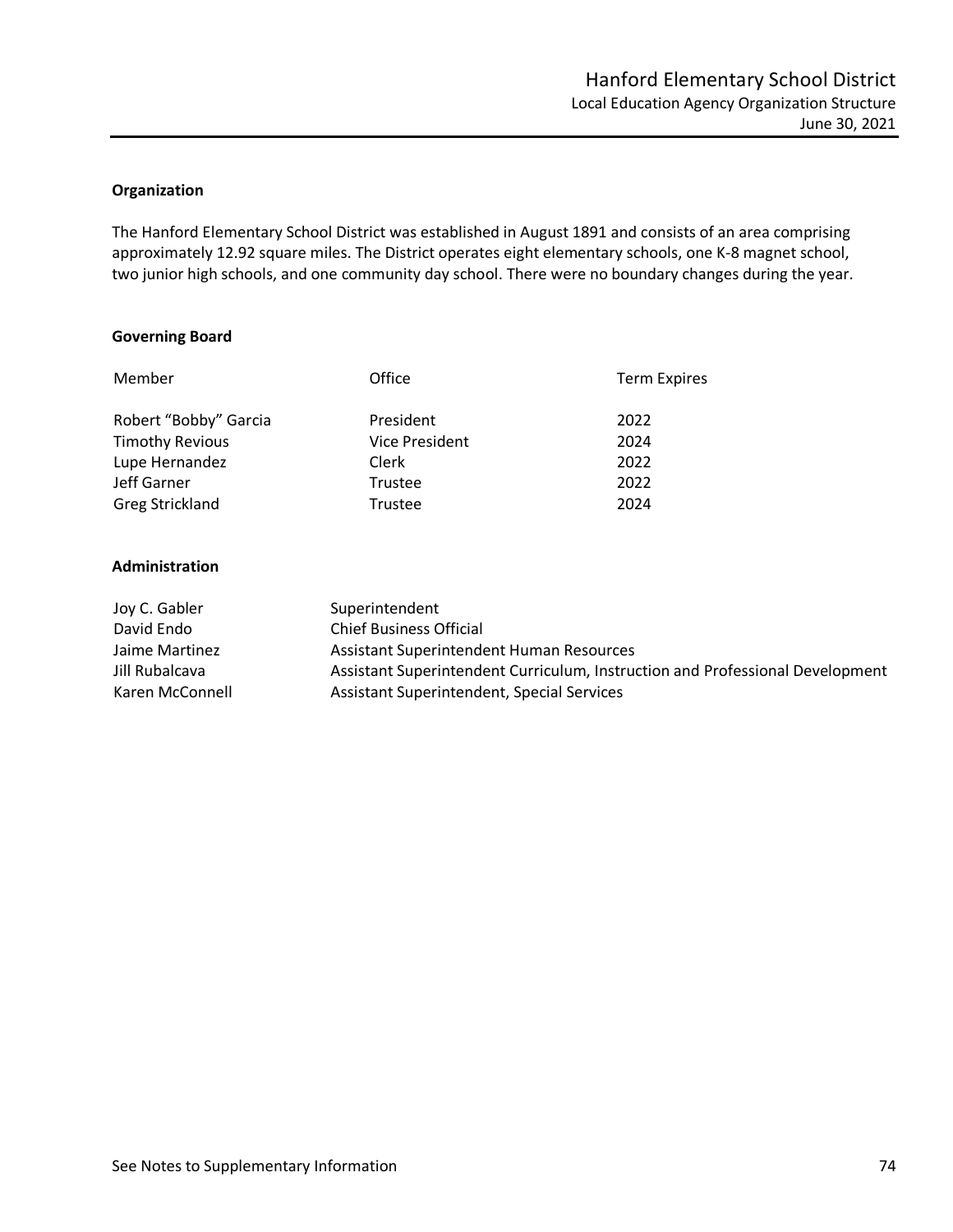|                                |                         | Number of Actual Days  |                              |               |
|--------------------------------|-------------------------|------------------------|------------------------------|---------------|
| Grade Level                    | Traditional<br>Calendar | Multitrack<br>Calendar | <b>Total Days</b><br>Offered | <b>Status</b> |
| Kindergarten<br>Grades $1 - 3$ | 180                     | N/A                    | 180                          | Complied      |
| Grade 1                        | 180                     | N/A                    | 180                          | Complied      |
| Grade 2                        | 180                     | N/A                    | 180                          | Complied      |
| Grade 3                        | 180                     | N/A                    | 180                          | Complied      |
| Grades 4 - 8                   |                         |                        |                              |               |
| Grade 4                        | 180                     | N/A                    | 180                          | Complied      |
| Grade 5                        | 180                     | N/A                    | 180                          | Complied      |
| Grade 6                        | 180                     | N/A                    | 180                          | Complied      |
| Grade 7                        | 180                     | N/A                    | 180                          | Complied      |
| Grade 8                        | 180                     | N/A                    | 180                          | Complied      |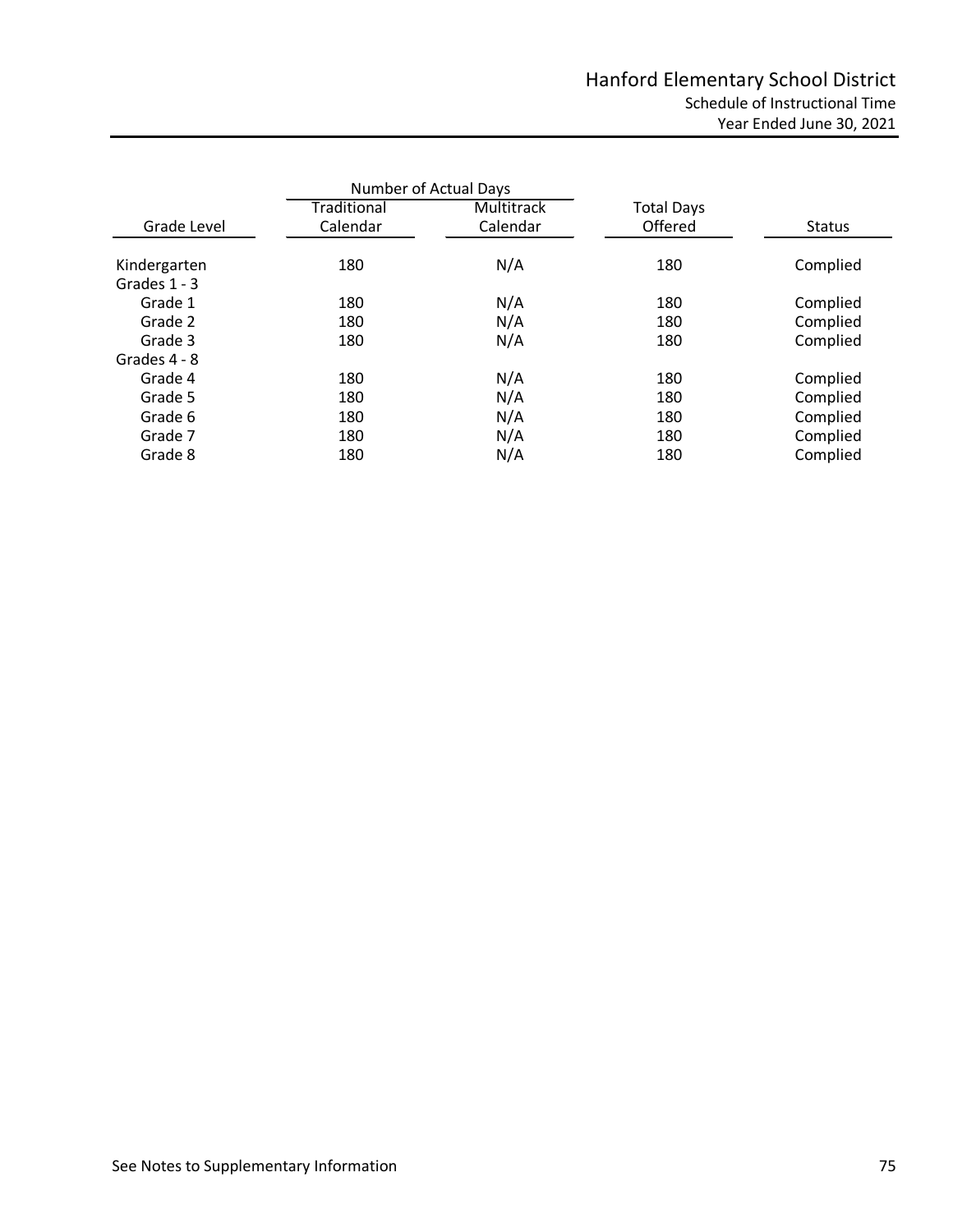There were no adjustments to the Unaudited Actual Financial Report, which required reconciliation to the audited financial statements at June 30, 2021.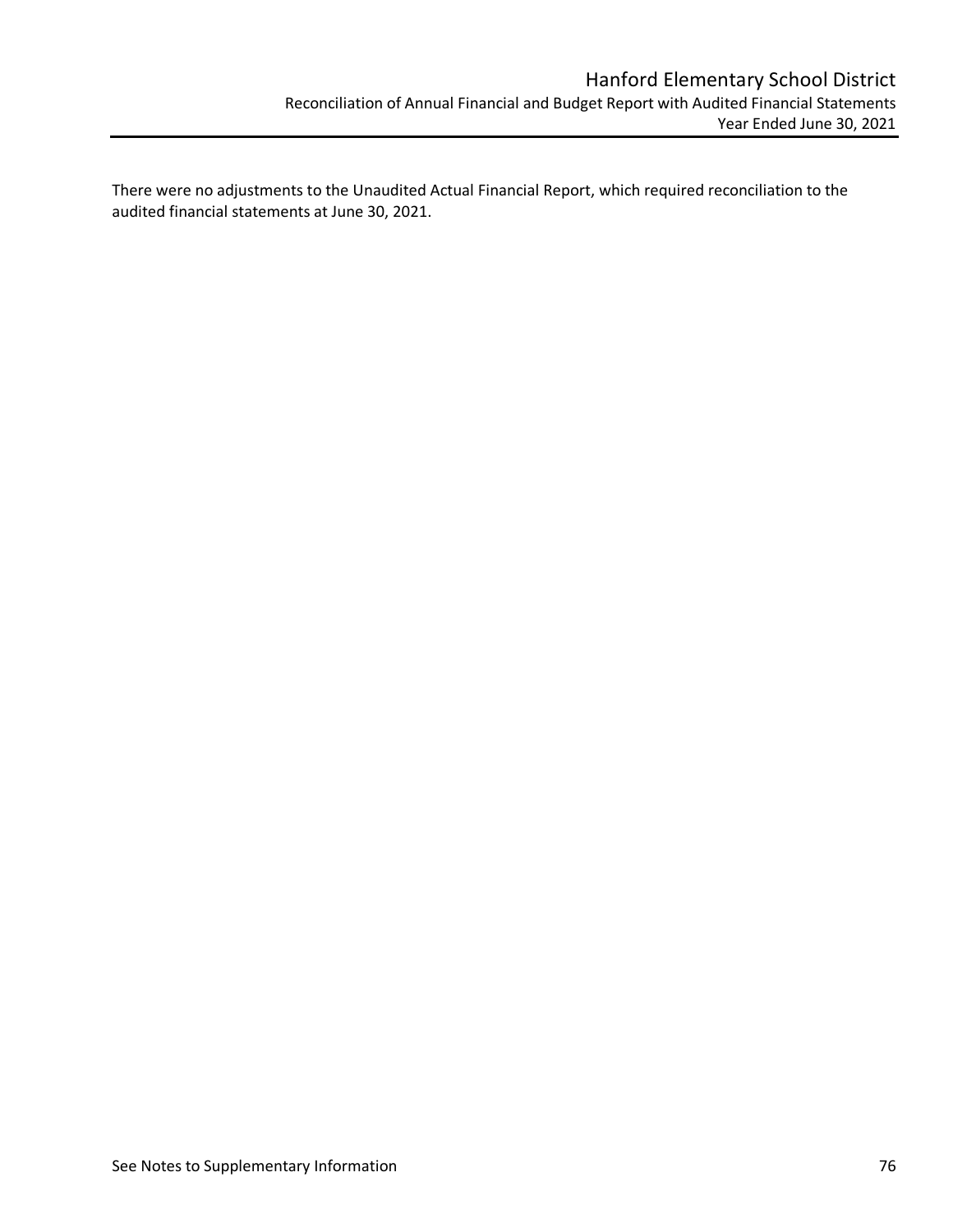|                                                                   | (Budget)<br>$2022^1$  | 2021                    | 2020                    | 2019                    |
|-------------------------------------------------------------------|-----------------------|-------------------------|-------------------------|-------------------------|
| <b>General Fund</b><br>Revenues                                   | \$<br>89,591,819      | 84,329,182<br>Ś.        | Ś.<br>76,281,307        | Ś.<br>71,253,415        |
| Other sources                                                     | 1,854,863             | 618,288                 | 199,179                 | 100,000                 |
| <b>Total Revenues</b><br>and Other Sources                        | 91,446,682            | 84,947,470              | 76,480,486              | 71,353,415              |
| Expenditures<br>Other uses and transfers out                      | 91,365,923<br>285,000 | 76,215,993<br>1,710,735 | 73,620,102<br>1,343,450 | 67,054,895<br>1,988,428 |
| <b>Total Expenditures</b><br>and Other Uses                       | 91,650,923            | 77,926,728              | 74,963,552              | 69,043,323              |
| Increase/(Decrease)<br>in Fund Balance                            | (204, 241)            | 7,020,742               | 1,516,934               | 2,310,092               |
| <b>Ending Fund Balance</b>                                        | 20,979,089            | 21,183,330<br>\$        | 14,162,588<br>Ş.        | \$<br>12,645,654        |
| Available Reserves <sup>2, 3</sup>                                | 18,208,599            | \$<br>16,411,929        | \$<br>12,168,823        | \$<br>10,937,122        |
| Available Reserves as a<br>Percentage of Total Outgo <sup>3</sup> | 19.87%                | 21.06%                  | 16.23%                  | 16.44%                  |
| Long-Term Liabilities                                             | Not Available         | \$120,031,840           | \$103,626,941           | 99,444,368<br>S         |
| Average Daily Attendance at P-2                                   | 5,824                 | 5,741                   | 5,741                   | 5,352                   |

The General Fund balance has increased by \$8,537,676 over the past two years. The fiscal year 2021-2022 budget projects a decrease of \$204,241 (0.96 percent). For a district this size, the State recommends available reserves of at least three percent of total General Fund expenditures, transfers out, and other uses (total outgo).

The District has incurred operating surpluses in each of the past three years but anticipates incurring an operating deficit during the 2021-2022 fiscal year. Total long-term liabilities have increased by \$20,587,472 over the past two years due primarily to the issuance of general obligation bonds and the implementation of GASB Statement No. 75.

Average daily attendance has increased by 389 over the past two years. Additional growth of 83 ADA is anticipated during fiscal year 2021-2022.

 $1$  Budget 2022 is included for analytical purposes only and has not been subjected to audit.

 $2$  Available reserves consist of all undesignated fund balances and all funds designated for economic uncertainty contained within the General Fund.

<sup>3</sup> General Fund amounts do not include activity related to the consolidation of the Pupil Transportation Fund or the Special Reserve Fund for Postemployment Benefits as required by GASB Statement No. 54.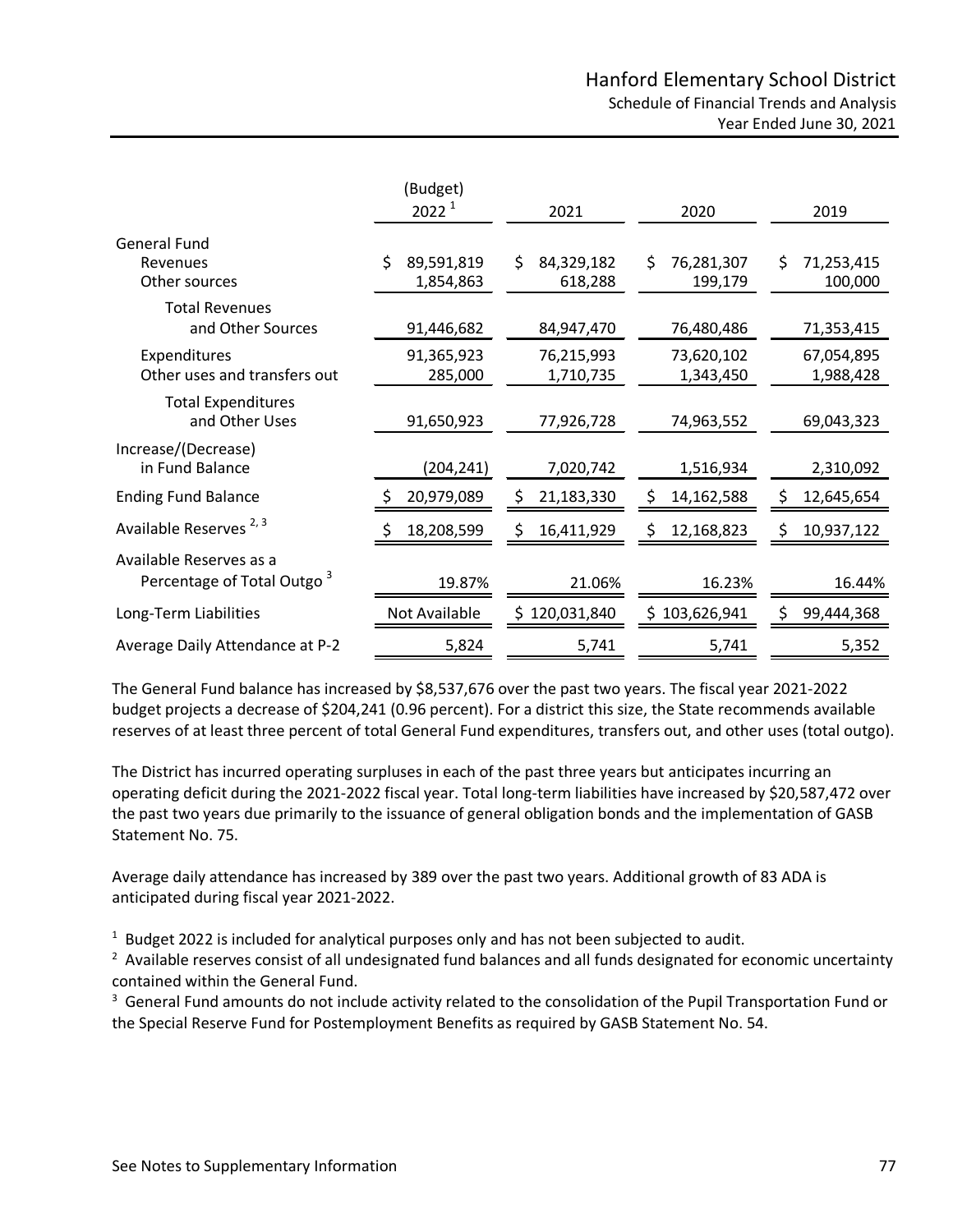# Hanford Elementary School District

Combining Balance Sheet – Non-Major Governmental Funds June 30, 2021

|                                                                             |    | Student<br><b>Activities</b><br>Fund |                     | <b>Charter Schools</b><br>Fund |      | Cafeteria<br>Fund               |    | Deferred<br>Maintenance<br>Fund |                     | Capital<br><b>Facilities</b><br>Fund |      | <b>County School</b><br><b>Facilities</b><br>Fund |      | Special Reserve<br><b>Fund for Capital</b><br><b>Outlay Projects</b> |    | Bond<br>Interest and<br>Redemption<br>Fund |     | Total<br>Non-Major<br>Governmental<br>Funds  |
|-----------------------------------------------------------------------------|----|--------------------------------------|---------------------|--------------------------------|------|---------------------------------|----|---------------------------------|---------------------|--------------------------------------|------|---------------------------------------------------|------|----------------------------------------------------------------------|----|--------------------------------------------|-----|----------------------------------------------|
| Assets<br>Deposits and investments<br>Receivables<br>Stores inventories     | \$ | 29,382                               | \$                  | 1,699                          | Ŝ.   | 1,397,562<br>134,553<br>127,283 | Ŝ. | 101,995                         | S                   | 454,712<br>34,610                    | Ŝ.   | 231,762                                           | Ŝ    | 2,142,271                                                            | Ś. | 2,158,465                                  | -S  | 6,517,848<br>169,163<br>127,283              |
| Total assets                                                                |    | 29,382                               | $\ddot{\mathsf{s}}$ | 1,699                          | - \$ | 1,659,398                       | S. | 101,995                         | S                   | 489,322                              | -Ŝ   | 231,762                                           | -S   | 2,142,271                                                            | Ś. | 2,158,465                                  | -S  | 6,814,294                                    |
| Liabilities and Fund Balances                                               |    |                                      |                     |                                |      |                                 |    |                                 |                     |                                      |      |                                                   |      |                                                                      |    |                                            |     |                                              |
| Liabilities<br>Accounts payable                                             |    | $\sim$                               | $\ddot{\mathsf{s}}$ | 1,697                          | - \$ | $54,916$ \$                     |    |                                 | $\ddot{\mathsf{s}}$ |                                      | $-5$ | 4,350                                             | - \$ |                                                                      | \$ | $\overline{\phantom{a}}$                   | -\$ | 60,963                                       |
| <b>Fund Balances</b><br>Nonspendable<br>Restricted<br>Committed<br>Assigned |    | 29,382                               |                     | 2                              |      | 127,693<br>1,476,789            |    | 101,995                         |                     | 489,322                              |      | 227,412                                           |      | 2,142,271                                                            |    | 2,158,465                                  |     | 127,693<br>4,381,372<br>101,995<br>2,142,271 |
| <b>Total fund balances</b>                                                  |    | 29,382                               |                     | $\overline{2}$                 |      | 1,604,482                       |    | 101,995                         |                     | 489,322                              |      | 227,412                                           |      | 2,142,271                                                            |    | 2,158,465                                  |     | 6,753,331                                    |
| Total liabilities and fund balances                                         | .S | 29,382                               | -S                  | 1,699                          | \$.  | 1,659,398                       |    | 101,995                         |                     | 489,322                              | S    | 231,762                                           | S    | 2,142,271                                                            | S. | 2,158,465                                  |     | 6,814,294                                    |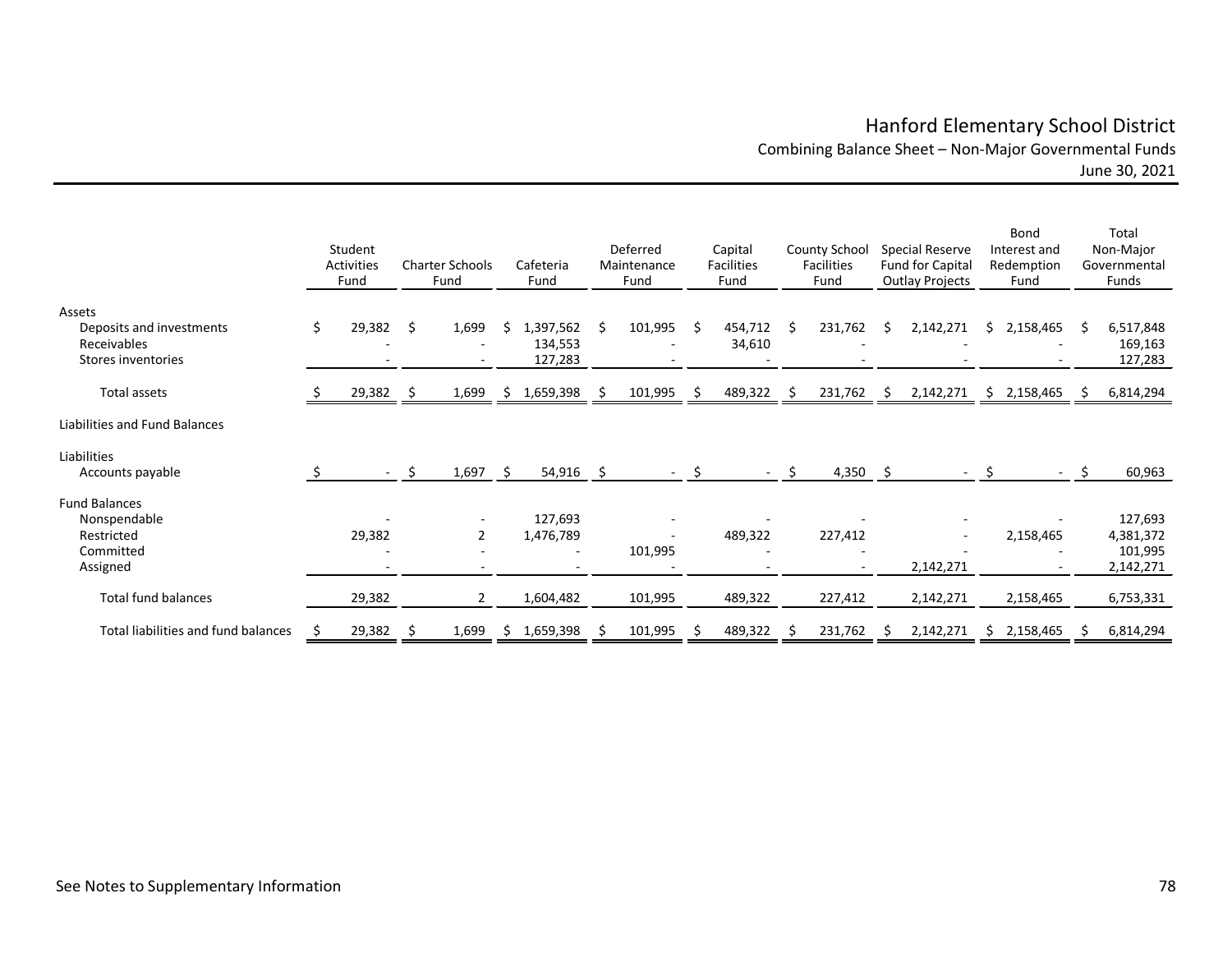# Hanford Elementary School District Combining Statement of Revenues, Expenditures, and Changes in Fund Balances – Non-Major Governmental Funds

Year Ended June 30, 2021

|                                                                                                                                  | Student<br>Activities<br>Fund |    | <b>Charter Schools</b><br>Fund |     | Cafeteria<br>Fund              |    | Deferred<br>Maintenance<br>Fund |     | Capital<br><b>Facilities</b><br>Fund | County School<br>Facilities<br>Fund |                     |    | <b>Special Reserve</b><br>Fund for Capital<br><b>Outlay Projects</b> |    |                      |    |                                              |  | Bond<br>Interest and<br>Redemption<br>Fund |  | Total<br>Non-Major<br>Governmental<br><b>Funds</b> |
|----------------------------------------------------------------------------------------------------------------------------------|-------------------------------|----|--------------------------------|-----|--------------------------------|----|---------------------------------|-----|--------------------------------------|-------------------------------------|---------------------|----|----------------------------------------------------------------------|----|----------------------|----|----------------------------------------------|--|--------------------------------------------|--|----------------------------------------------------|
| Revenues<br>Local Control Funding Formula<br><b>Federal sources</b><br><b>Other State sources</b><br>Other local sources         | \$<br>315                     | Ś. | (1,697)<br>2                   |     | 2,716,701<br>221,637<br>52,908 | Ś. | 300,000<br>2,153                | \$. | 122,004                              | Ś.                                  | 7,624               | Ś. | 12,626                                                               | Ś. | 19,400<br>1,774,040  | .S | 300,000<br>2,716,701<br>239,340<br>1,971,672 |  |                                            |  |                                                    |
| <b>Total revenues</b>                                                                                                            | 315                           |    | (1,695)                        |     | 2,991,246                      |    | 302,153                         |     | 122,004                              |                                     | 7,624               |    | 12,626                                                               |    | 1,793,440            |    | 5,227,713                                    |  |                                            |  |                                                    |
| Expenditures<br>Current<br>Pupil services<br>Food services<br>Administration                                                     |                               |    |                                |     | 2,829,560                      |    |                                 |     |                                      |                                     |                     |    |                                                                      |    |                      |    | 2,829,560                                    |  |                                            |  |                                                    |
| All other administration<br><b>Plant services</b><br>Ancillary services<br>Facility acquisition and construction<br>Debt service | 9,662                         |    |                                |     | 65,000<br>649                  |    | 10,095<br>194,329               |     | 41,500<br>111,360<br>$\blacksquare$  |                                     | 12,073<br>4,234,115 |    |                                                                      |    |                      |    | 106,500<br>134,177<br>9,662<br>4,428,444     |  |                                            |  |                                                    |
| Principal<br>Interest and other                                                                                                  |                               |    |                                |     |                                |    |                                 |     |                                      |                                     |                     |    |                                                                      |    | 1,145,000<br>801,619 |    | 1,145,000<br>801,619                         |  |                                            |  |                                                    |
| Total expenditures                                                                                                               | 9,662                         |    |                                |     | 2,895,209                      |    | 204,424                         |     | 152,860                              |                                     | 4,246,188           |    |                                                                      |    | 1,946,619            |    | 9,454,962                                    |  |                                            |  |                                                    |
| Excess (Deficiency) of Revenues Over<br>Expenditures                                                                             | (9, 347)                      |    | (1,695)                        |     | 96,037                         |    | 97,729                          |     | (30, 856)                            |                                     | (4, 238, 564)       |    | 12,626                                                               |    | (153, 179)           |    | (4, 227, 249)                                |  |                                            |  |                                                    |
| Other Financing Sources (Uses)<br>Transfers in<br>Sources from premium on bond sale<br>Transfers out                             |                               |    |                                |     |                                |    |                                 |     |                                      |                                     | 2,671,558           |    | 1,000,000<br>(52, 500)                                               |    | 450,484              |    | 3,671,558<br>450,484<br>(52, 500)            |  |                                            |  |                                                    |
| <b>Total Financing Sources (Uses)</b>                                                                                            |                               |    |                                |     |                                |    |                                 |     |                                      |                                     | 2,671,558           |    | 947,500                                                              |    | 450,484              |    | 4,069,542                                    |  |                                            |  |                                                    |
| Net Change in Fund Balances                                                                                                      | (9, 347)                      |    | (1,695)                        |     | 96,037                         |    | 97,729                          |     | (30, 856)                            |                                     | (1,567,006)         |    | 960,126                                                              |    | 297,305              |    | (157, 707)                                   |  |                                            |  |                                                    |
| Fund Balance - Beginning, as Restated                                                                                            | 38,729                        |    | 1,697                          |     | 1,508,445                      |    | 4,266                           |     | 520,178                              |                                     | 1,794,418           |    | 1,182,145                                                            |    | 1,861,160            |    | 6,911,038                                    |  |                                            |  |                                                    |
| Fund Balance - Ending                                                                                                            | 29,382                        | \$ | 2                              | -\$ | 1,604,482                      | -S | 101,995                         | -S  | 489,322                              | -\$                                 | 227,412             | -S | 2,142,271                                                            | S. | 2,158,465            | -S | 6,753,331                                    |  |                                            |  |                                                    |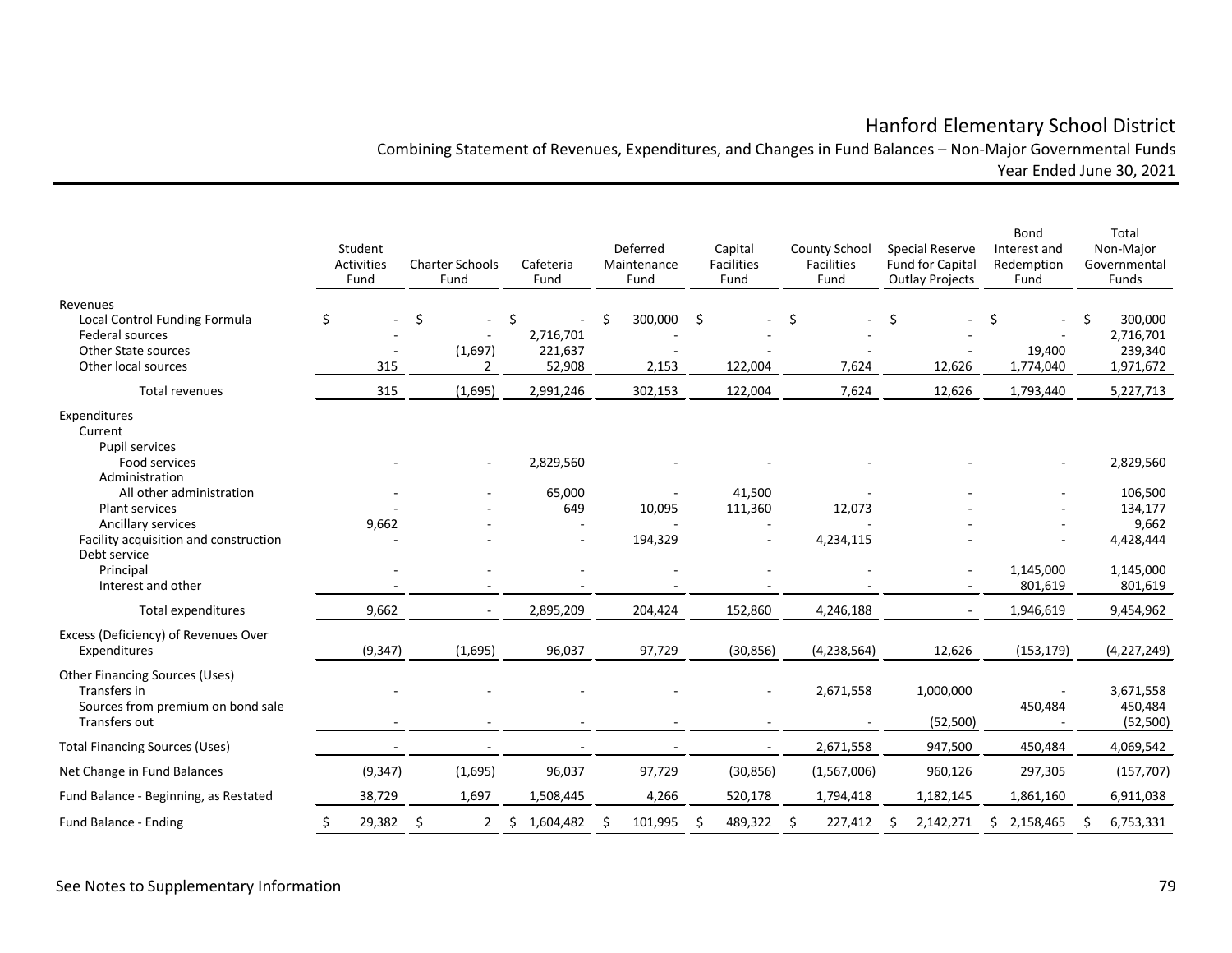## **Note 1 - Purpose of Schedules**

## **Schedule of Expenditures of Federal Awards (SEFA)**

## Basis of Presentation

The accompanying schedule of expenditures of federal awards (the schedule) includes the federal award activity of the Hanford Elementary School District (the District) under programs of the federal government for the year ended June 30, 2021. The information is presented in accordance with the requirements of Title 2 U.S. Code of Federal Regulations Part 200, *Uniform Administrative Requirements, Cost Principles, and Audit Requirements for Federal Awards* (Uniform Guidance). Therefore, some amounts presented in this schedule may differ from amounts presented in, or used in the preparation of, the financial statements.

## Summary of Significant Accounting Policies

Expenditures reported in the schedule are reported on the modified accrual basis of accounting. When applicable, such expenditures are recognized following the cost principles contained in the Uniform Guidance, wherein certain types of expenditures are not allowable or are limited as to reimbursement. No federal financial assistance has been provided to a subrecipient.

## Indirect Cost Rate

The District has not elected to use the ten percent de minimis cost rate.

## Food Donation

Nonmonetary assistance is reported in this schedule at the fair market value of the commodities received and disbursed. At June 30, 2021, the District had spent food commodities totaling \$221,292.

## **Local Education Agency Organization Structure**

This schedule provides information about the District's boundaries and schools operated, members of the governing board, and members of the administration.

## **Schedule of Instructional Time**

This schedule presents information on the number of instructional days offered by the District and whether the District complied with the provisions of *Education Code* Section 43504.

#### **Reconciliation of Annual Financial and Budget Report with Audited Financial Statements**

This schedule provides the information necessary to reconcile the fund balance of all funds reported on the Unaudited Actual Financial Report to the audited financial statements.

#### **Schedule of Financial Trends and Analysis**

This schedule discloses the District's financial trends by displaying past years' data along with current year budget information. These financial trend disclosures are used to evaluate the District's ability to continue as a going concern for a reasonable period of time.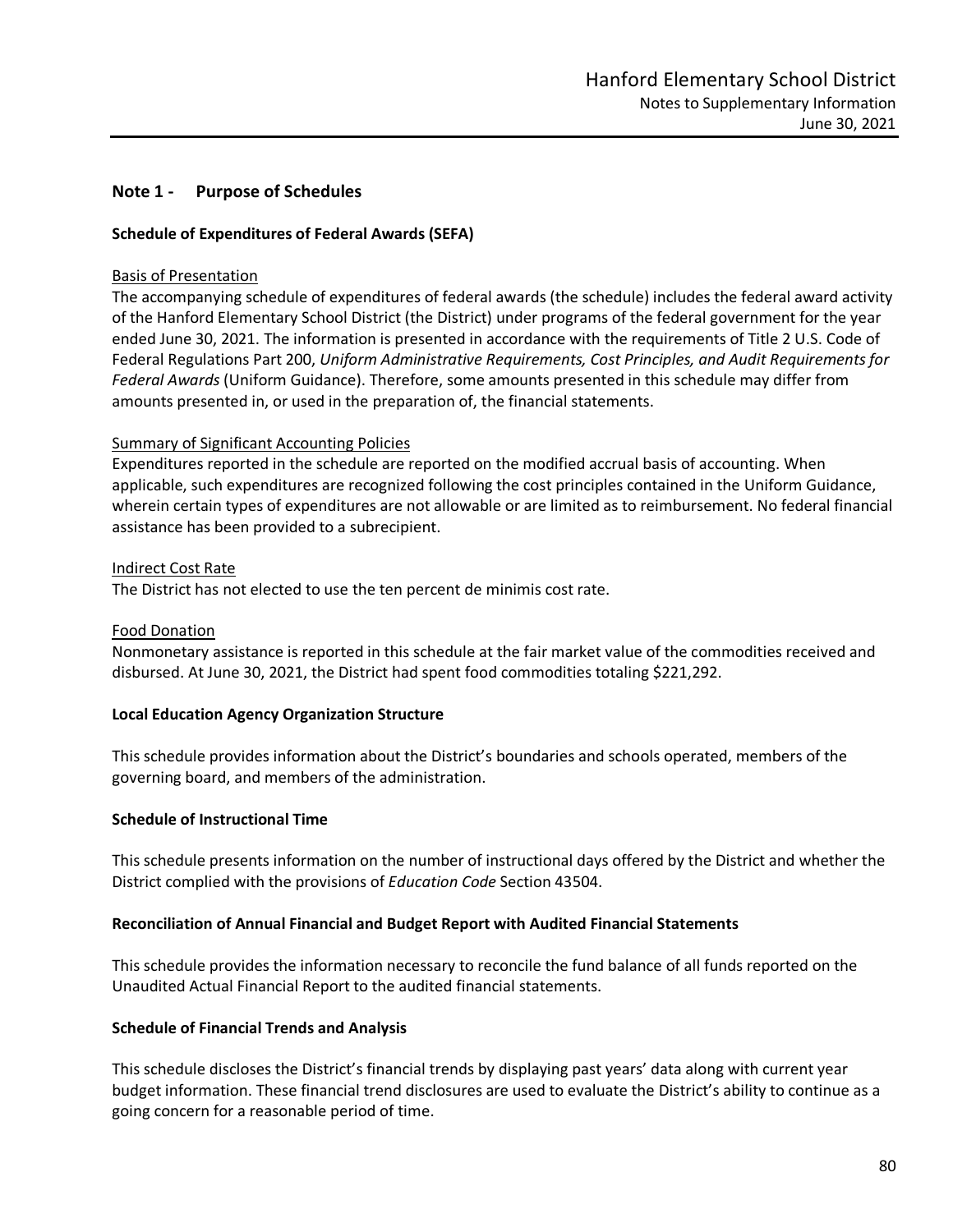## **Non-Major Governmental Funds - Combining Balance Sheet and Combining Statement of Revenues, Expenditures, and Changes in Fund Balances**

The Non-Major Governmental Funds Combining Balance Sheet and Combining Statement of Revenues, Expenditures, and Changes in Fund Balances is included to provide information regarding the individual funds that have been included in the Non-Major Governmental Funds column on the Governmental Funds Balance Sheet and Statement of Revenues, Expenditures, and Changes in Fund Balances.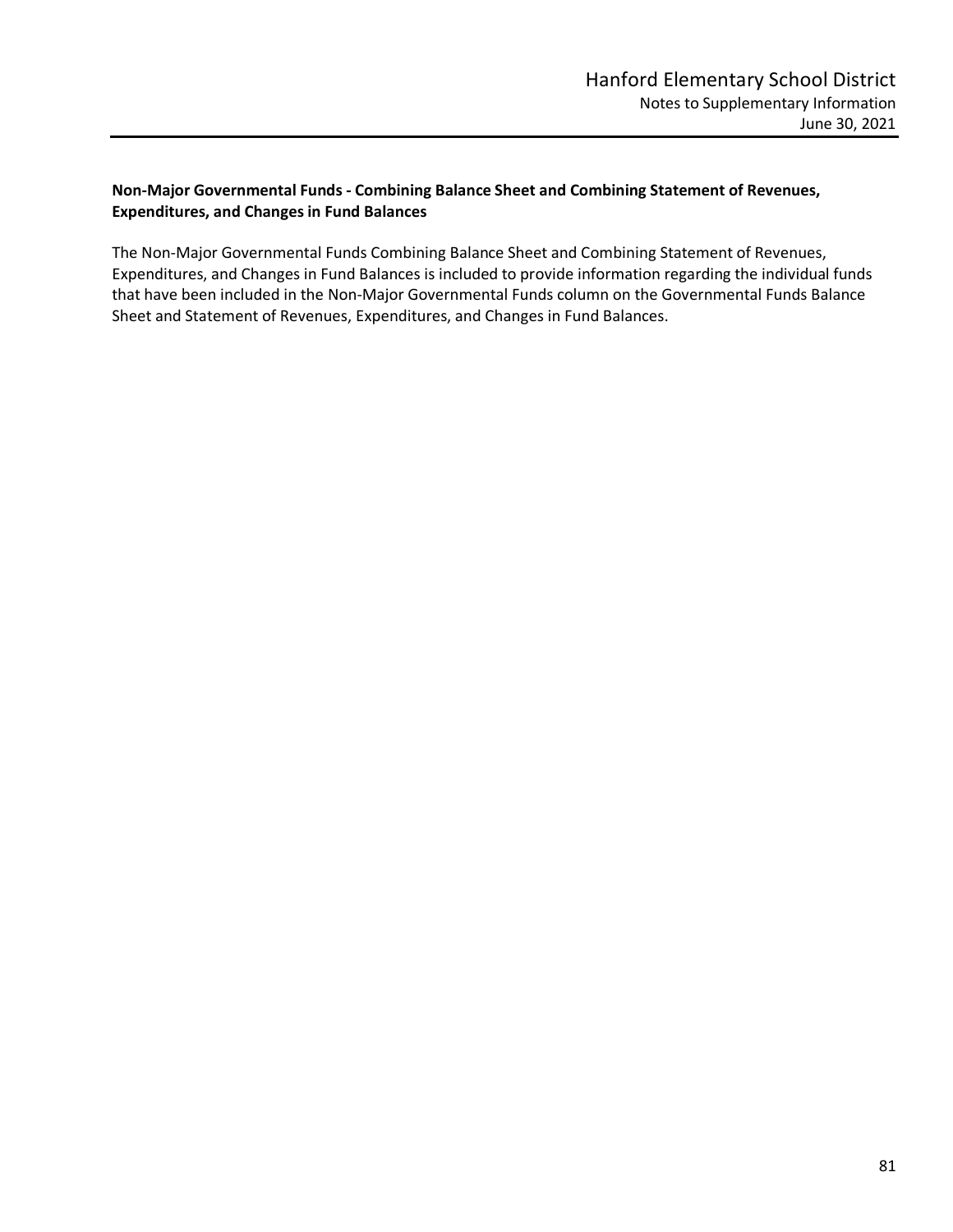

Independent Auditor's Reports June 30, 2021 Hanford Elementary School District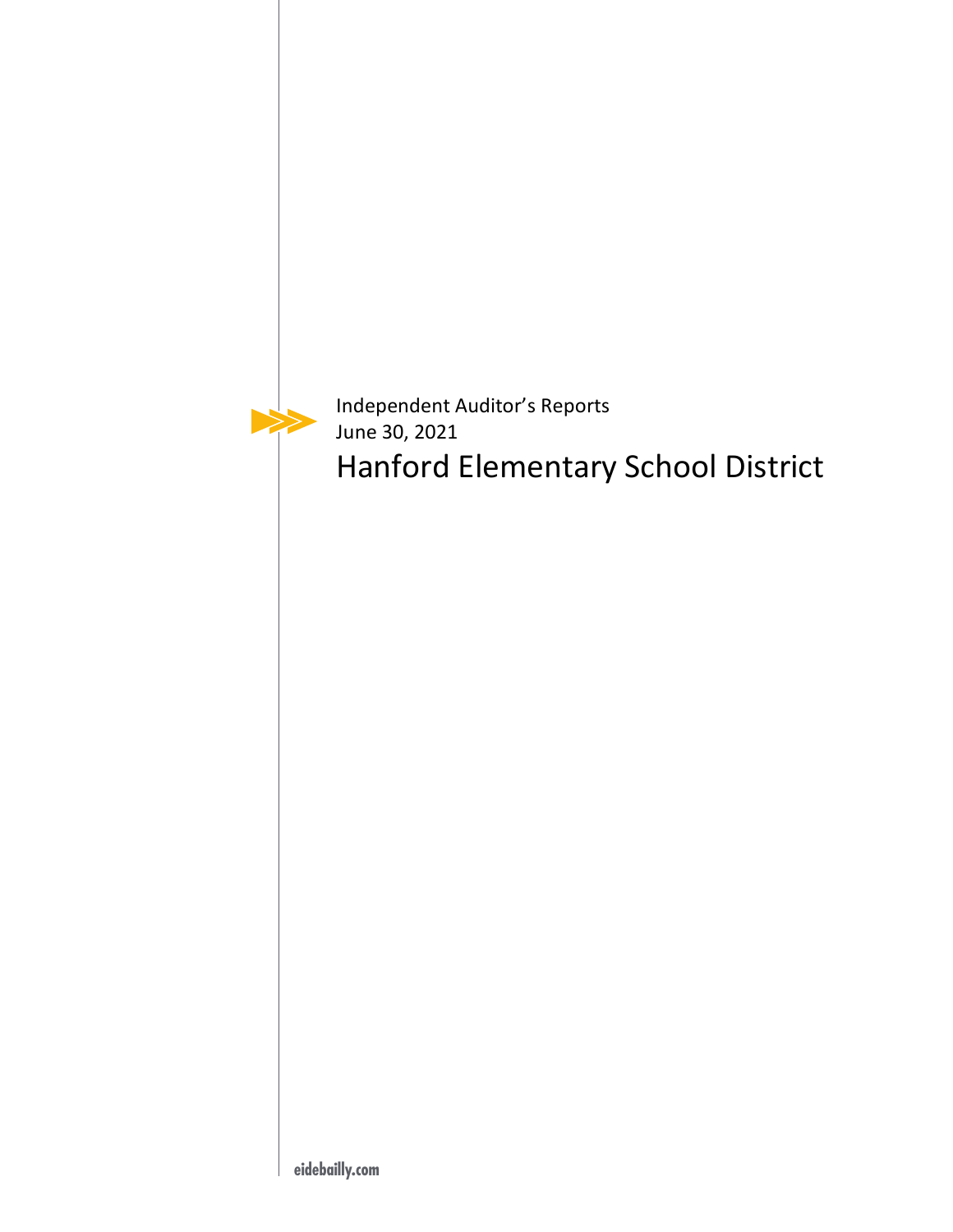

**CPAs & BUSINESS ADVISORS** 

## **Independent Auditor's Report on Internal Control over Financial Reporting and on Compliance and Other Matters Based on an Audit of Financial Statements Performed in Accordance with** *Government Auditing Standards*

To the Governing Board Hanford Elementary School District Hanford, California

We have audited, in accordance with auditing standards generally accepted in the United States of America and the standards applicable to financial audits contained in *Government Auditing Standards*, issued by the Comptroller General of the United States, the financial statements of the governmental activities, each major fund, and the aggregate remaining fund information of Hanford Elementary School District, as of and for the year ended June 30, 2021, and the related notes to the financial statements, which collectively comprise Hanford Elementary School District's basic financial statements and have issued our report thereon dated January 28, 2022.

## **Emphasis of Matter – Change in Accounting Principle**

As discussed in Notes 1 and 15 to the financial statements, Hanford Elementary School District has adopted the provisions of GASB Statement No. 84, *Fiduciary Activities*, which has resulted in a restatement of the net position and fund balance as of July 1, 2020. Our opinions are not modified with respect to this matter.

#### **Internal Control over Financial Reporting**

In planning and performing our audit of the financial statements, we considered Hanford Elementary School District's internal control over financial reporting (internal control) as a basis for designing audit procedures that are appropriate in the circumstances for the purpose of expressing our opinions on the financial statements, but not for the purpose of expressing an opinion on the effectiveness of Hanford Elementary School District's internal control. Accordingly, we do not express an opinion on the effectiveness of Hanford Elementary School District's internal control.

A *deficiency in internal control* exists when the design or operation of a control does not allow management or employees, in the normal course of performing their assigned functions, to prevent, or detect and correct, misstatements on a timely basis. A *material weakness* is a deficiency, or a combination of deficiencies, in internal control, such that there is a reasonable possibility that a material misstatement of the entity's financial statements will not be prevented or detected and corrected on a timely basis. A *significant deficiency* is a deficiency, or a combination of deficiencies, in internal control that is less severe than a material weakness, yet important enough to merit attention by those charged with governance.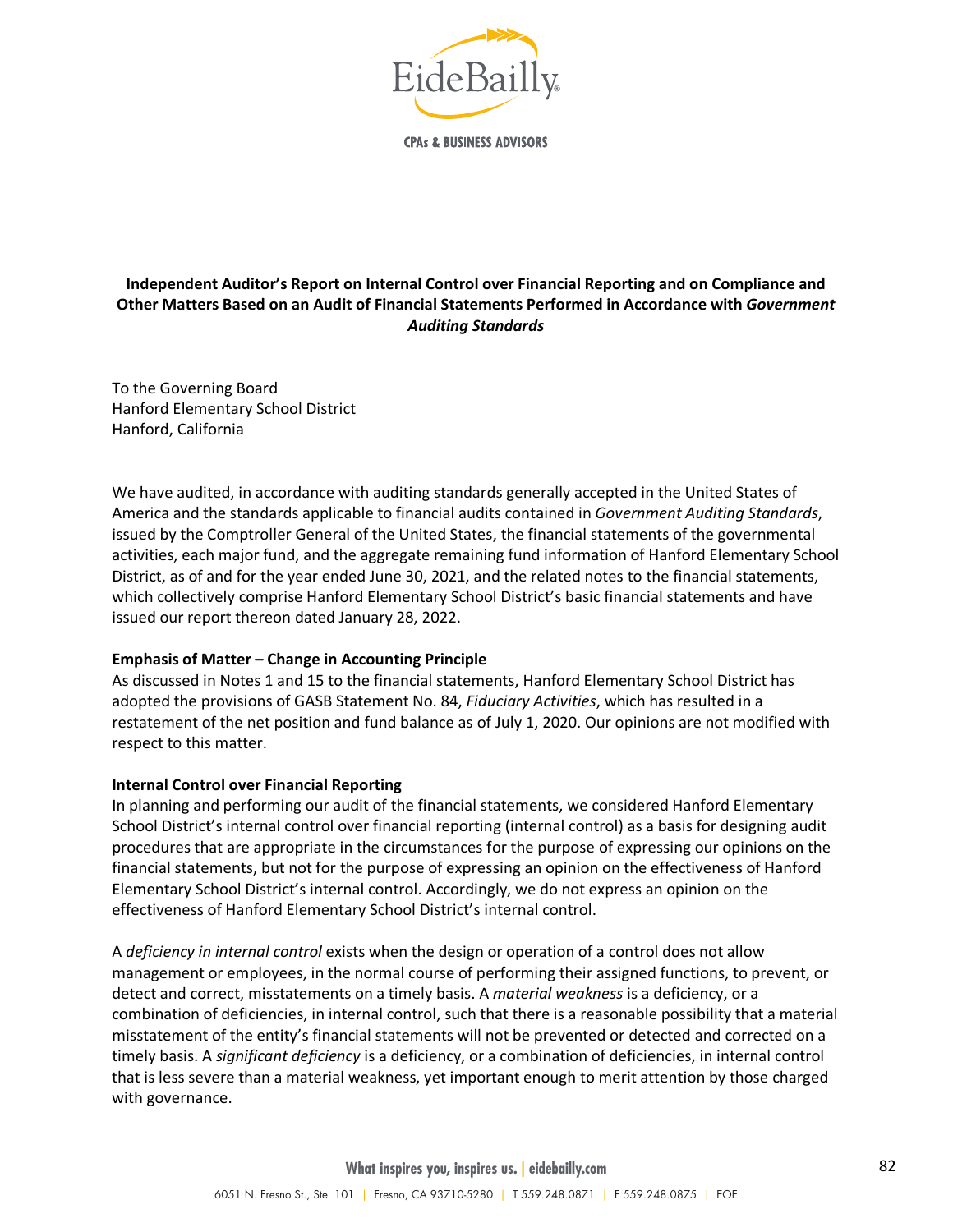Our consideration of internal control was for the limited purpose described in the first paragraph of this section and was not designed to identify all deficiencies in internal control that might be material weaknesses or significant deficiencies. Given these limitations, during our audit we did not identify any deficiencies in internal control that we consider to be material weaknesses. However, material weaknesses may exist that have not been identified.

## **Compliance and Other Matters**

As part of obtaining reasonable assurance about whether Hanford Elementary School District's financial statements are free from material misstatement, we performed tests of its compliance with certain provisions of laws, regulations, contracts, and grant agreements, noncompliance with which could have a direct and material effect on the financial statements. However, providing an opinion on compliance with those provisions was not an objective of our audit, and accordingly, we do not express such an opinion. The results of our tests disclosed no instances of noncompliance or other matters that are required to be reported under *Government Auditing Standards*.

## **Purpose of this Report**

The purpose of this report is solely to describe the scope of our testing of internal control and compliance and the results of that testing, and not to provide an opinion on the effectiveness of the entity's internal control or on compliance. This report is an integral part of an audit performed in accordance with *Government Auditing Standards* in considering the entity's internal control and compliance. Accordingly, this communication is not suitable for any other purpose.

Fede Sailly LLP

Fresno, California January 28, 2022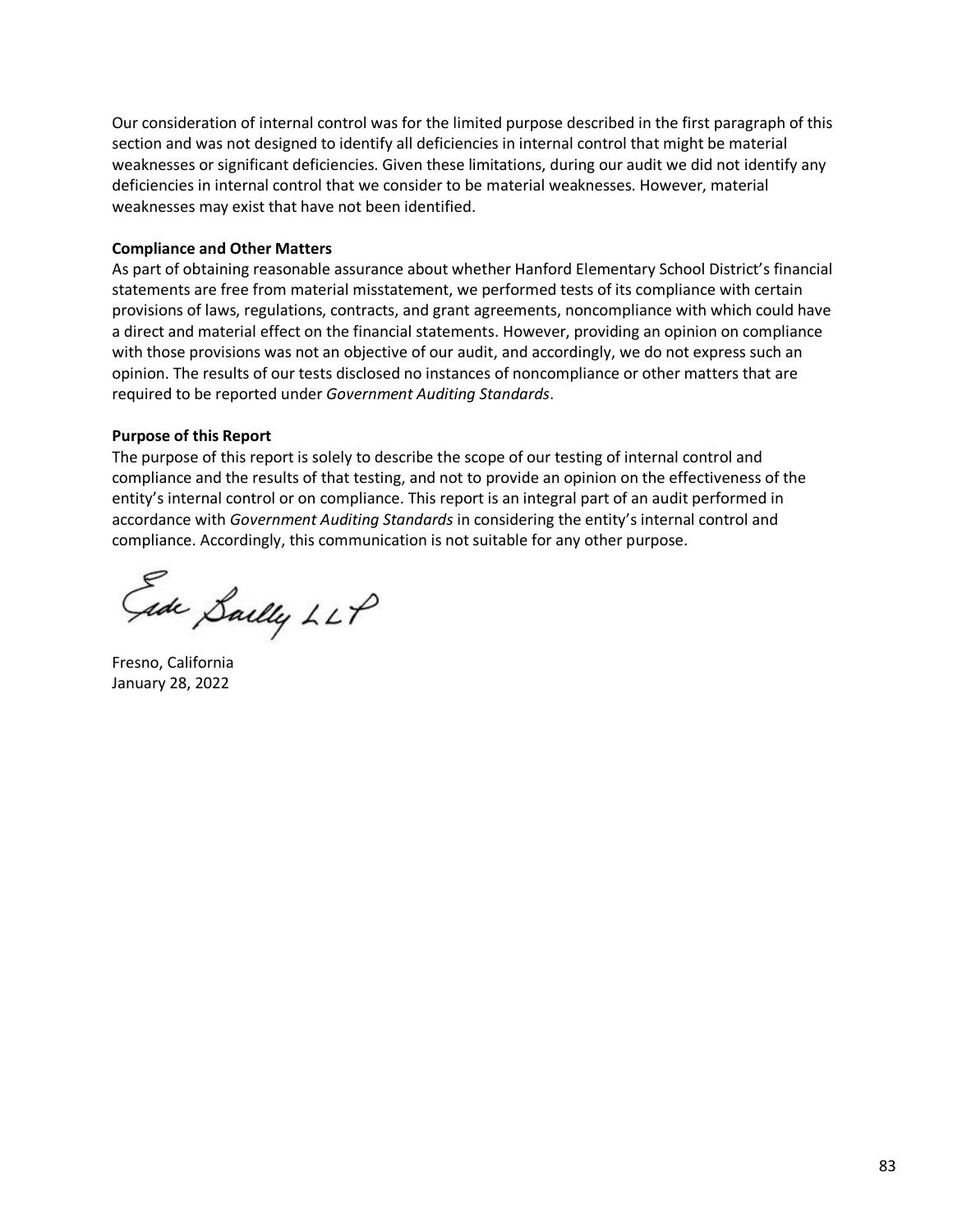

**CPAs & BUSINESS ADVISORS** 

## **Independent Auditor's Report on Compliance for Each Major Federal Program; Report on Internal Control Over Compliance Required by the Uniform Guidance**

To the Governing Board Hanford Elementary School District Hanford, California

## **Report on Compliance for Each Major Federal Program**

We have audited Hanford Elementary School District's compliance with the types of compliance requirements described in the *OMB Compliance Supplement* that could have a direct and material effect on each of Hanford Elementary School District's major federal programs for the year ended June 30, 2021. Hanford Elementary School District's major federal programs are identified in the summary of auditor's results section of the accompanying schedule of findings and questioned costs.

## **Management's Responsibility**

Management is responsible for compliance with federal statutes, regulations, and the terms and conditions of its federal awards applicable to its federal programs.

## **Auditor's Responsibility**

Our responsibility is to express an opinion on compliance for each of Hanford Elementary School District's major federal programs based on our audit of the types of compliance requirements referred to above. We conducted our audit of compliance in accordance with auditing standards generally accepted in the United States of America; the standards applicable to financial audits contained in *Government Auditing Standards*, issued by the Comptroller General of the United States; and the audit requirements of Title 2 U.S. *Code of Federal Regulations* Part 200, *Uniform Administrative Requirements, Cost Principles, and Audit Requirements for Federal Awards* (Uniform Guidance). Those standards and the Uniform Guidance require that we plan and perform the audit to obtain reasonable assurance about whether noncompliance with the types of compliance requirements referred to above that could have a direct and material effect on a major federal program occurred. An audit includes examining, on a test basis, evidence about Hanford Elementary School District's compliance with those requirements and performing such other procedures as we considered necessary in the circumstances.

We believe that our audit provides a reasonable basis for our opinion on compliance for each major federal program. However, our audit does not provide a legal determination of Hanford Elementary School District's compliance.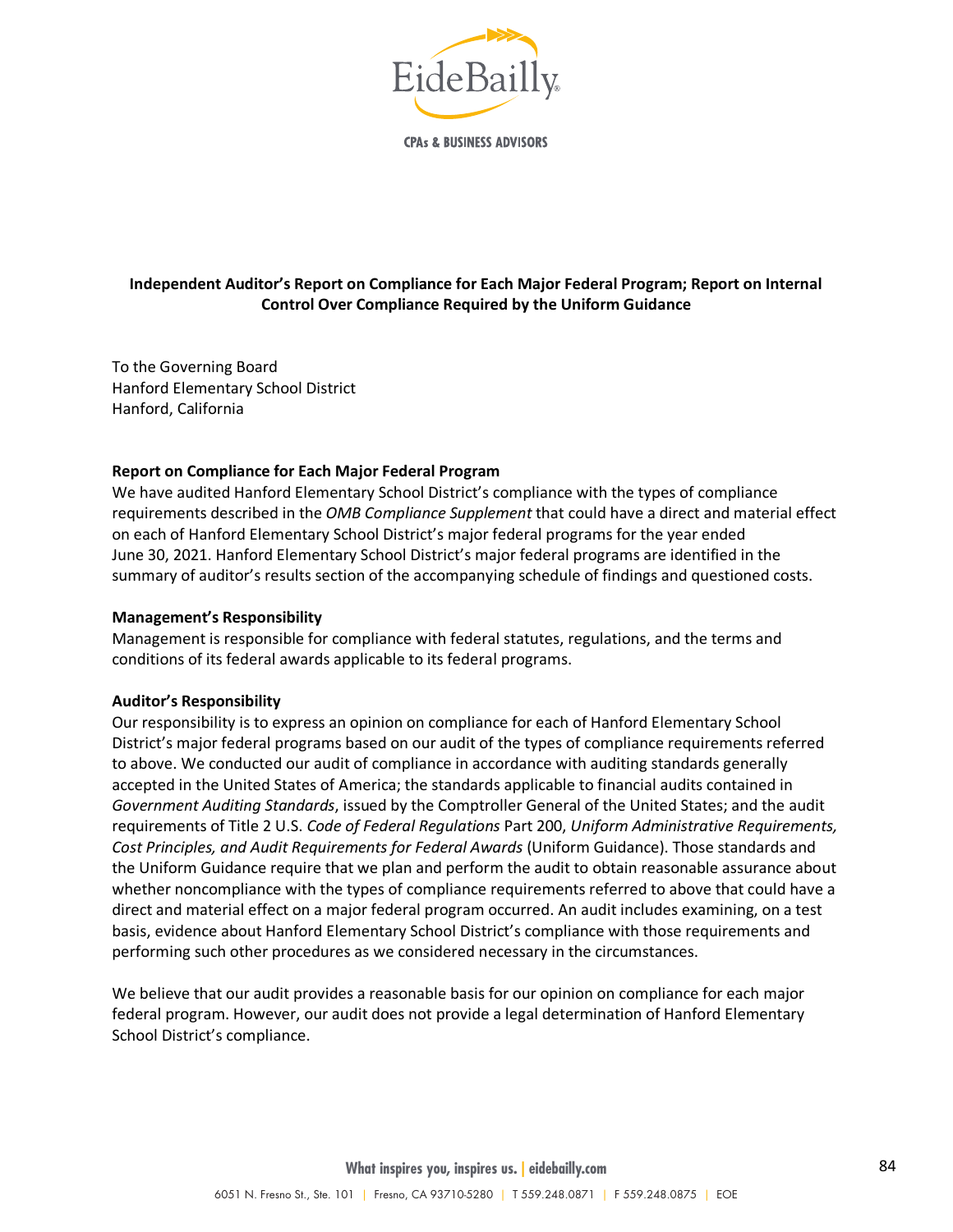## **Opinion on Each Major Federal Program**

In our opinion, Hanford Elementary School District's complied, in all material respects, with the types of compliance requirements referred to above that could have a direct and material effect on each of its major federal programs for the year ended June 30, 2021.

## **Report on Internal Control over Compliance**

Management of Hanford Elementary School District is responsible for establishing and maintaining effective internal control over compliance with the types of compliance requirements referred to above. In planning and performing our audit of compliance, we considered Hanford Elementary School District's internal control over compliance with the types of requirements that could have a direct and material effect on each major federal program to determine the auditing procedures that are appropriate in the circumstances for the purpose of expressing an opinion on compliance for each major federal program and to test and report on internal control over compliance in accordance with the Uniform Guidance, but not for the purpose of expressing an opinion on the effectiveness of internal control over compliance. Accordingly, we do not express an opinion on the effectiveness of the Hanford Elementary School District's internal control over compliance.

*A deficiency in internal control over compliance* exists when the design or operation of a control over compliance does not allow management or employees, in the normal course of performing their assigned functions, to prevent, or detect and correct, noncompliance with a type of compliance requirement of a federal program on a timely basis. *A material weakness in internal control over compliance* is a deficiency, or a combination of deficiencies, in internal control over compliance, such that there is a reasonable possibility that material noncompliance with a type of compliance requirement of a federal program will not be prevented, or detected and corrected, on a timely basis. *A significant deficiency in internal control over compliance* is a deficiency, or a combination of deficiencies, in internal control over compliance with a type of compliance requirement of a federal program that is less severe than a material weakness in internal control over compliance, yet important enough to merit attention by those charged with governance.

Our consideration of internal control over compliance was for the limited purpose described in the first paragraph of this section and was not designed to identify all deficiencies in internal control over compliance that might be material weaknesses or significant deficiencies. We did not identify any deficiencies in internal control over compliance that we consider to be material weaknesses. However, material weaknesses may exist that have not been identified.

The purpose of this report on internal control over compliance is solely to describe the scope of our testing of internal control over compliance and the results of that testing based on the requirements of the Uniform Guidance. Accordingly, this report is not suitable for any other purpose.

Gide Sailly LLP

Fresno, California January 28, 2022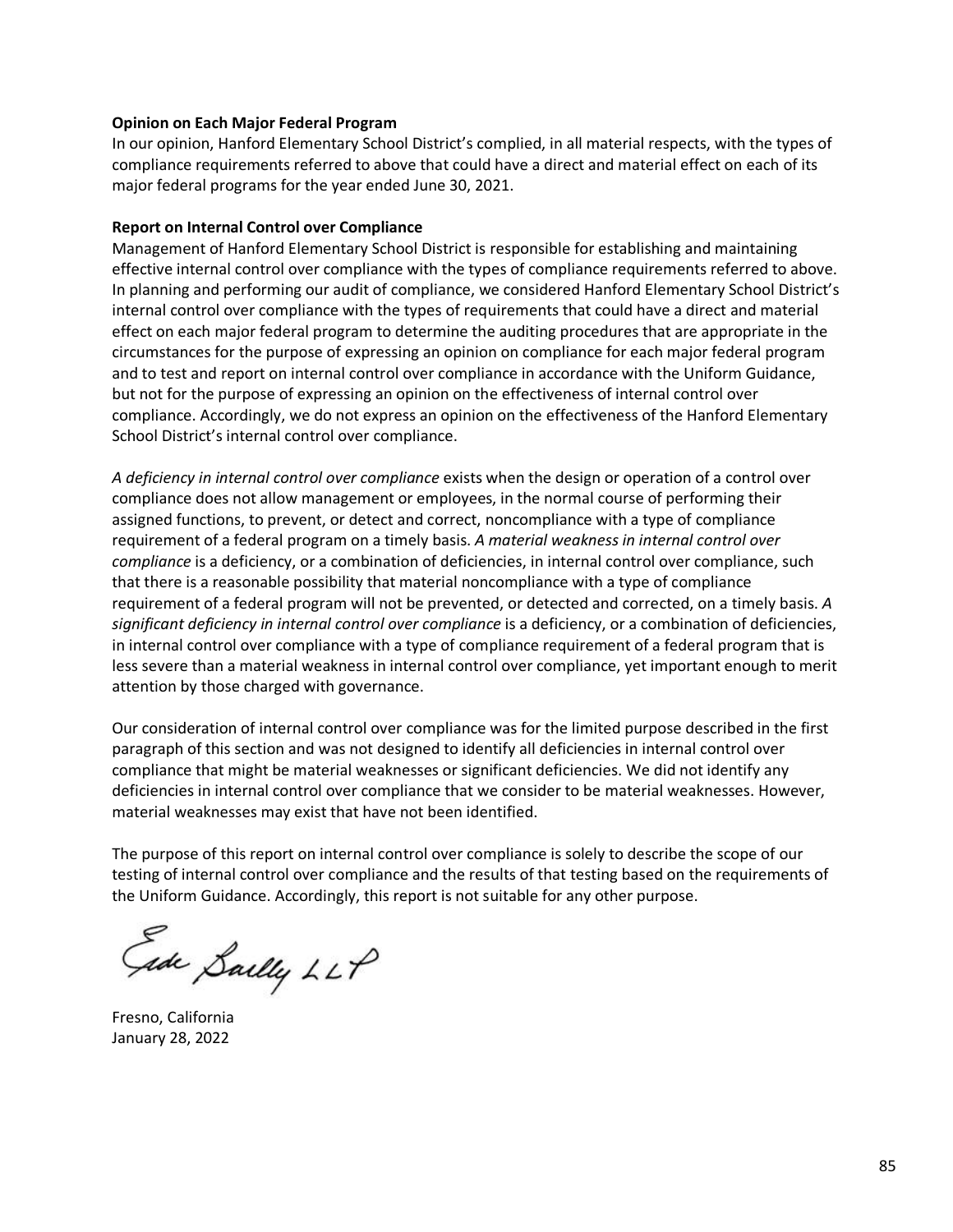

**CPAs & BUSINESS ADVISORS** 

## **Independent Auditor's Report on State Compliance**

To the Governing Board Hanford Elementary School District Hanford, California

#### **Report on State Compliance**

We have audited Hanford Elementary School District's (the District) compliance with the types of compliance requirements described in the *2020-2021 Guide for Annual Audits of K-12 Local Education Agencies and State Compliance Reporting,* applicable to the state laws and regulations listed in the table below for the year ended June 30, 2021.

## *Management's Responsibility*

Management is responsible for compliance with the state laws and regulations as identified in the table below.

#### *Auditor's Responsibility*

Our responsibility is to express an opinion on the District's compliance with state laws and regulations based on our audit of the types of compliance requirements referred to below. We conducted our audit in accordance with auditing standards generally accepted in the United States of America; the standards applicable to financial audits contained in *Government Auditing Standards*, issued by the Comptroller General of the United States; and the audit requirements of the *2020-2021 Guide for Annual Audits of K-12 Local Education Agencies and State Compliance Reporting*. Those standards require that we plan and perform the audit to obtain reasonable assurance about whether noncompliance with the compliance requirements listed below has occurred. An audit includes examining, on a test basis, evidence about the District's compliance with those requirements and performing such other procedures as we considered necessary in the circumstances.

We believe that our audit provides a reasonable basis for our opinion on state compliance. However, our audit does not provide a legal determination of the District's compliance.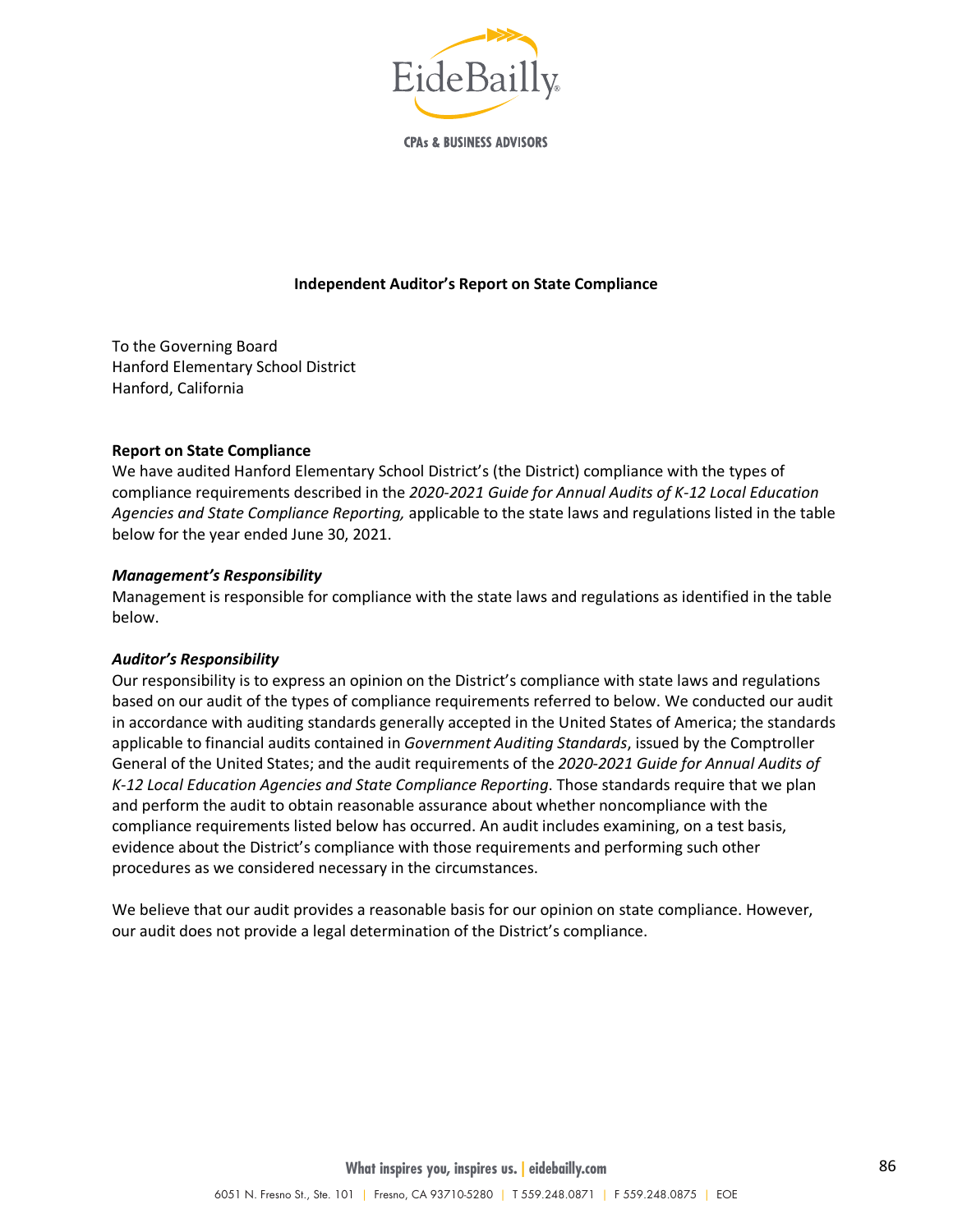#### *Compliance Requirements Tested*

In connection with the audit referred to above, we selected and tested transactions and records to determine the District's compliance with laws and regulations applicable to the following items:

|                                                             | Procedures     |
|-------------------------------------------------------------|----------------|
|                                                             | Performed      |
| LOCAL EDUCATION AGENCIES OTHER THAN CHARTER SCHOOLS         |                |
| Attendance and Distance Learning                            | Yes            |
| <b>Teacher Certification and Misassignments</b>             | <b>Yes</b>     |
| Kindergarten Continuance                                    | <b>Yes</b>     |
| <b>Instructional Time</b>                                   | <b>Yes</b>     |
| <b>Instructional Materials</b>                              | Yes            |
| Ratios of Administrative Employees to Teachers              | Yes            |
| <b>Classroom Teacher Salaries</b>                           | Yes            |
| Early Retirement Incentive                                  | No (see below) |
| <b>Gann Limit Calculation</b>                               | Yes            |
| <b>School Accountability Report Card</b>                    | Yes            |
| K-3 Grade Span Adjustment                                   | Yes            |
| Apprenticeship: Related and Supplemental Instruction        | No (see below) |
| Comprehensive School Safety Plan                            | Yes            |
| <b>District of Choice</b>                                   | No (see below) |
| SCHOOL DISTRICTS, COUNTY OFFICES OF EDUCATION, AND          |                |
| <b>CHARTER SCHOOLS</b>                                      |                |
| California Clean Energy Jobs Act                            | No (see below) |
| Proper Expenditure of Education Protection Account Funds    | Yes            |
| Unduplicated Local Control Funding Formula Pupil Counts     | Yes            |
| Independent Study - Course Based                            | No (see below) |
| <b>CHARTER SCHOOLS</b>                                      |                |
| Attendance                                                  | No (see below) |
| Mode of Instruction                                         | No (see below) |
| Nonclassroom-Based Instruction/Independent Study            | No (see below) |
| Determination of Funding for Nonclassroom-Based Instruction | No (see below) |
| <b>Charter School Facility Grant Program</b>                | No (see below) |
|                                                             |                |

The District did not have any employees retire under the CalSTRS Early Retirement Incentive program; therefore, testing was not required.

We did not perform Apprenticeship: Related and Supplemental Instruction procedures because the program is not offered by the District.

We did not perform District of Choice procedures because the program is not offered by the District.

We did not perform California Clean Energy Jobs Act procedures because the related procedures were performed in a previous year.

The District does not offer an Independent Study - Course Based Program; therefore, we did not perform any procedures related to the Independent Study - Course Based Program.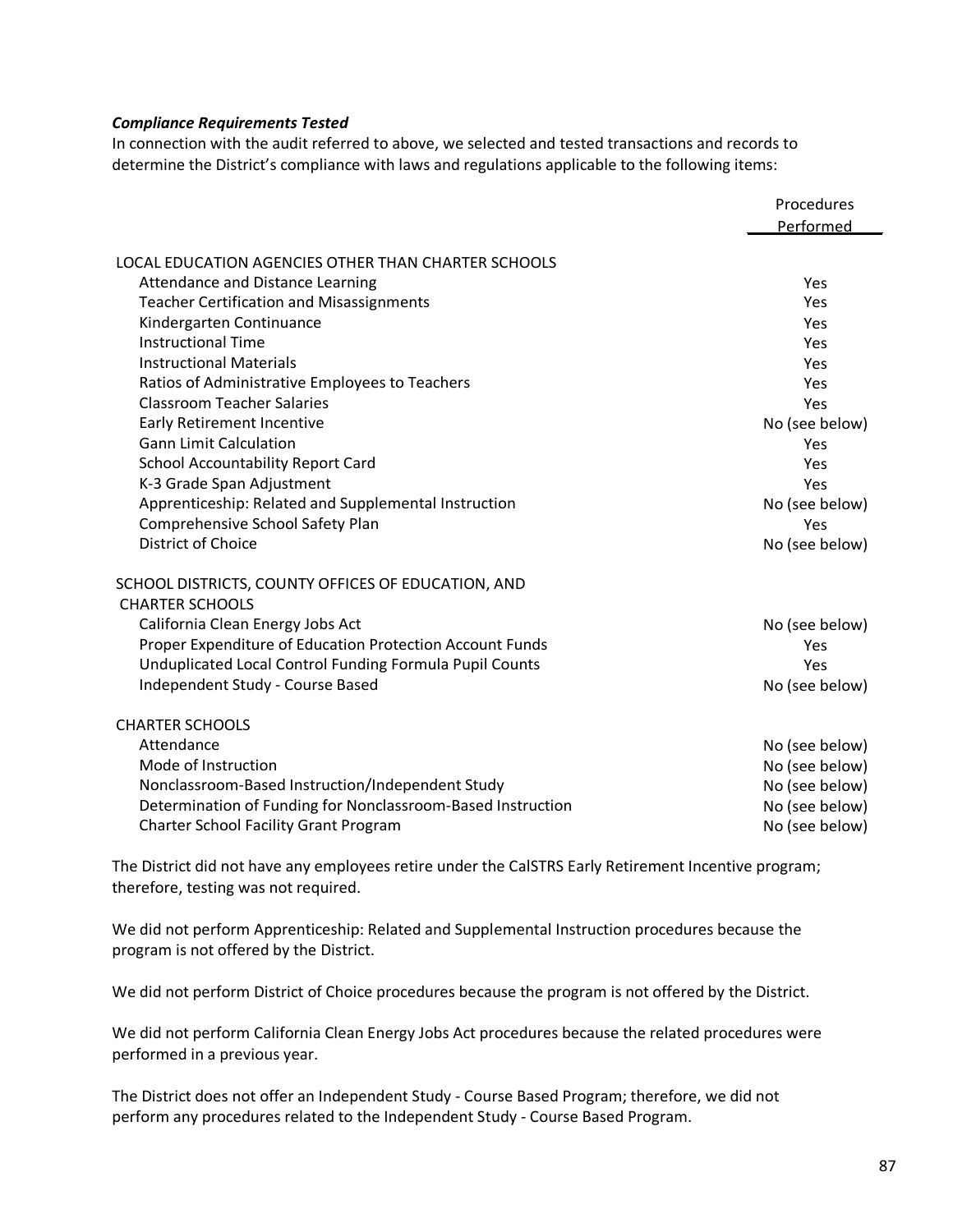The District does not operate any Charter Schools; therefore, we did not perform procedures for Charter School Programs.

## *Unmodified Opinion*

In our opinion, Hanford Elementary School District complied, in all material respects, with the laws and regulations of the state programs referred to above for the year ended June 30, 2021.

The purpose of this report on state compliance is solely to describe the results of our testing based on the requirements of the *2020-2021 Guide for Annual Audits of K-12 Local Education Agencies and State Compliance Reporting*. Accordingly, this report is not suitable for any other purpose.

Eade Sailly LLP

Fresno, California January 28, 2022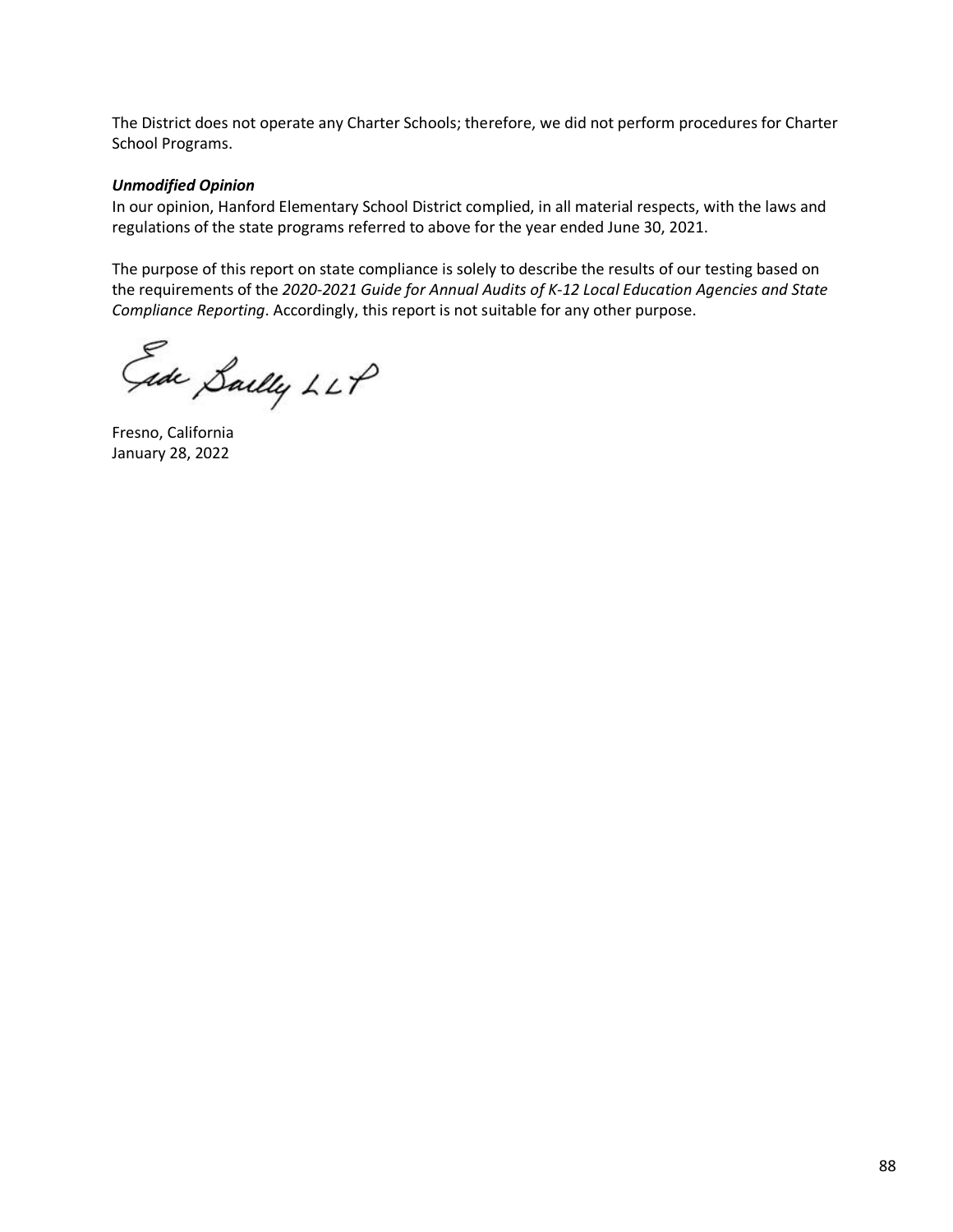

Schedule of Findings and Questioned Costs June 30, 2021 Hanford Elementary School District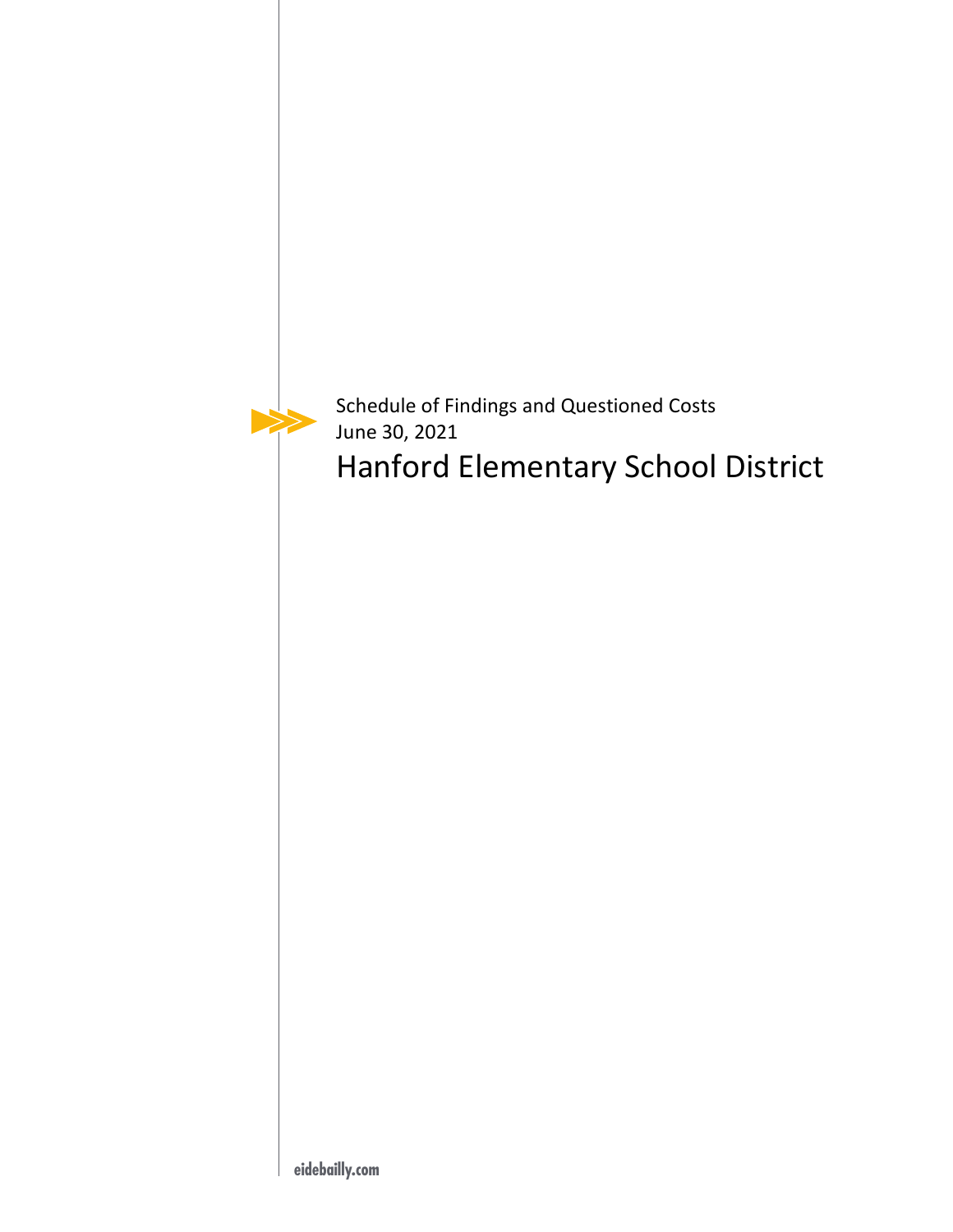# **Financial Statements**

| Type of auditor's report issued                                                                                                                                                                                                                                | Unmodified                             |
|----------------------------------------------------------------------------------------------------------------------------------------------------------------------------------------------------------------------------------------------------------------|----------------------------------------|
| Internal control over financial reporting<br>Material weaknesses identified<br>Significant deficiencies identified not considered<br>to be material weaknesses                                                                                                 | No<br>None Reported                    |
| Noncompliance material to financial statements noted?                                                                                                                                                                                                          | No                                     |
| <b>Federal Awards</b>                                                                                                                                                                                                                                          |                                        |
| Internal control over major program<br>Material weaknesses identified<br>Significant deficiencies identified not considered<br>to be material weaknesses<br>Type of auditor's report issued on compliance                                                      | No<br>None Reported                    |
| for major programs                                                                                                                                                                                                                                             | Unmodified                             |
| Any audit findings disclosed that are required to be reported<br>in accordance with Uniform Guidance 2 CFR 200.516(a)                                                                                                                                          | No                                     |
| <b>Identification of major programs</b>                                                                                                                                                                                                                        | <b>Federal Financial Assistance</b>    |
| Name of Federal Program or Cluster                                                                                                                                                                                                                             | Listing/Federal CFDA Number            |
| COVID-19 - Elementary and Secondary School Emergency Relief<br>(ESSER I) Fund<br>COVID-19 - Elementary and Secondary School Emergency Relief                                                                                                                   | 84.425D                                |
| (ESSER II) Fund<br>COVID-19 - Governor's Emergency Education Relief (GEER) Fund:<br>Learning Loss Mitigation<br>COVID-19 - Child Nutrition, CARES Act Supplemental Meal<br>Reimbursement<br>COVID-19 - Coronavirus Relief Fund (CRF): Learning Loss Mitigation | 84.425D<br>84.425C<br>84.425<br>21.019 |
| Dollar threshold used to distinguish between type A<br>and type B programs                                                                                                                                                                                     | \$750,000                              |
| Auditee qualified as low-risk auditee?                                                                                                                                                                                                                         | Yes                                    |
| <b>State Compliance</b>                                                                                                                                                                                                                                        |                                        |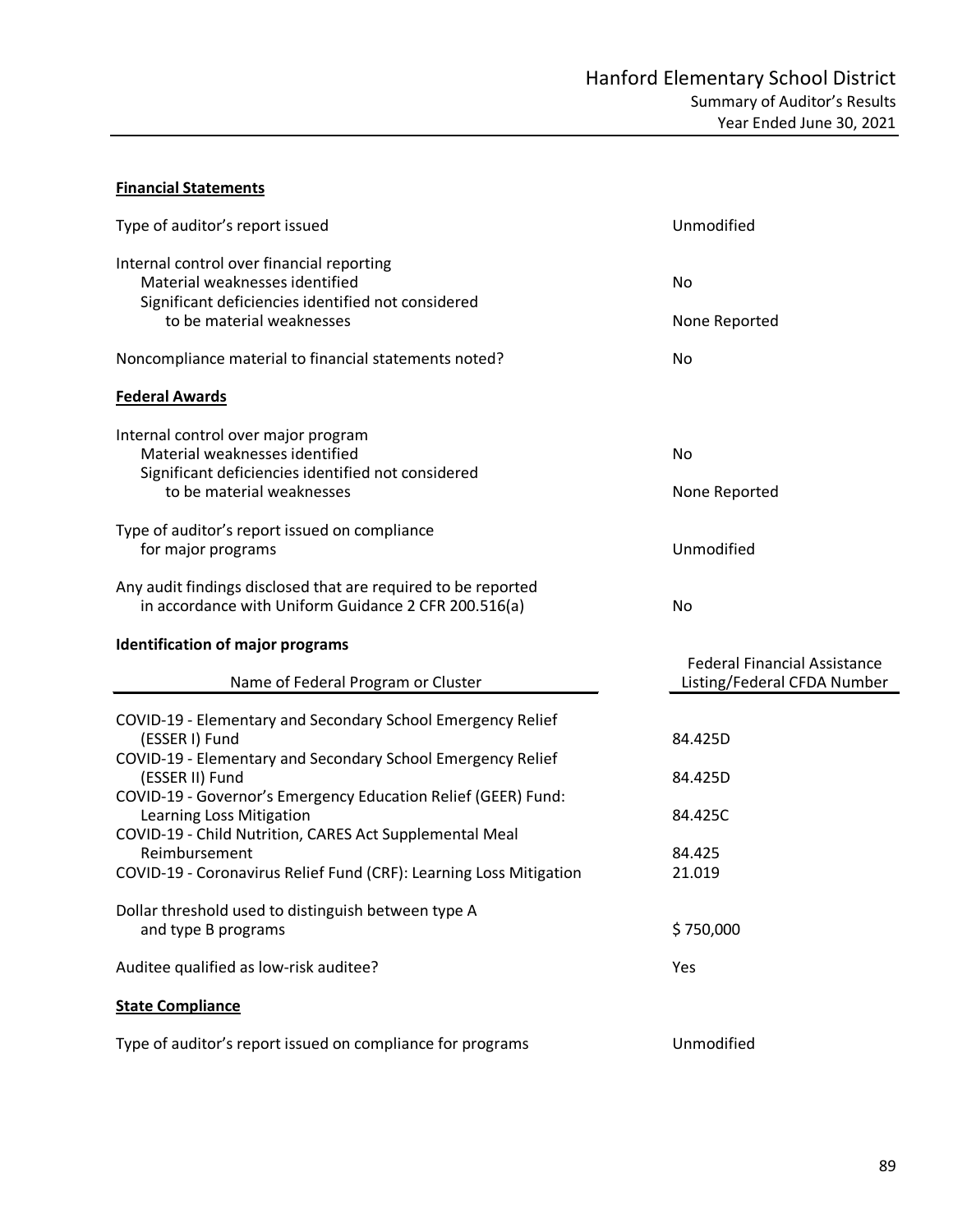None reported.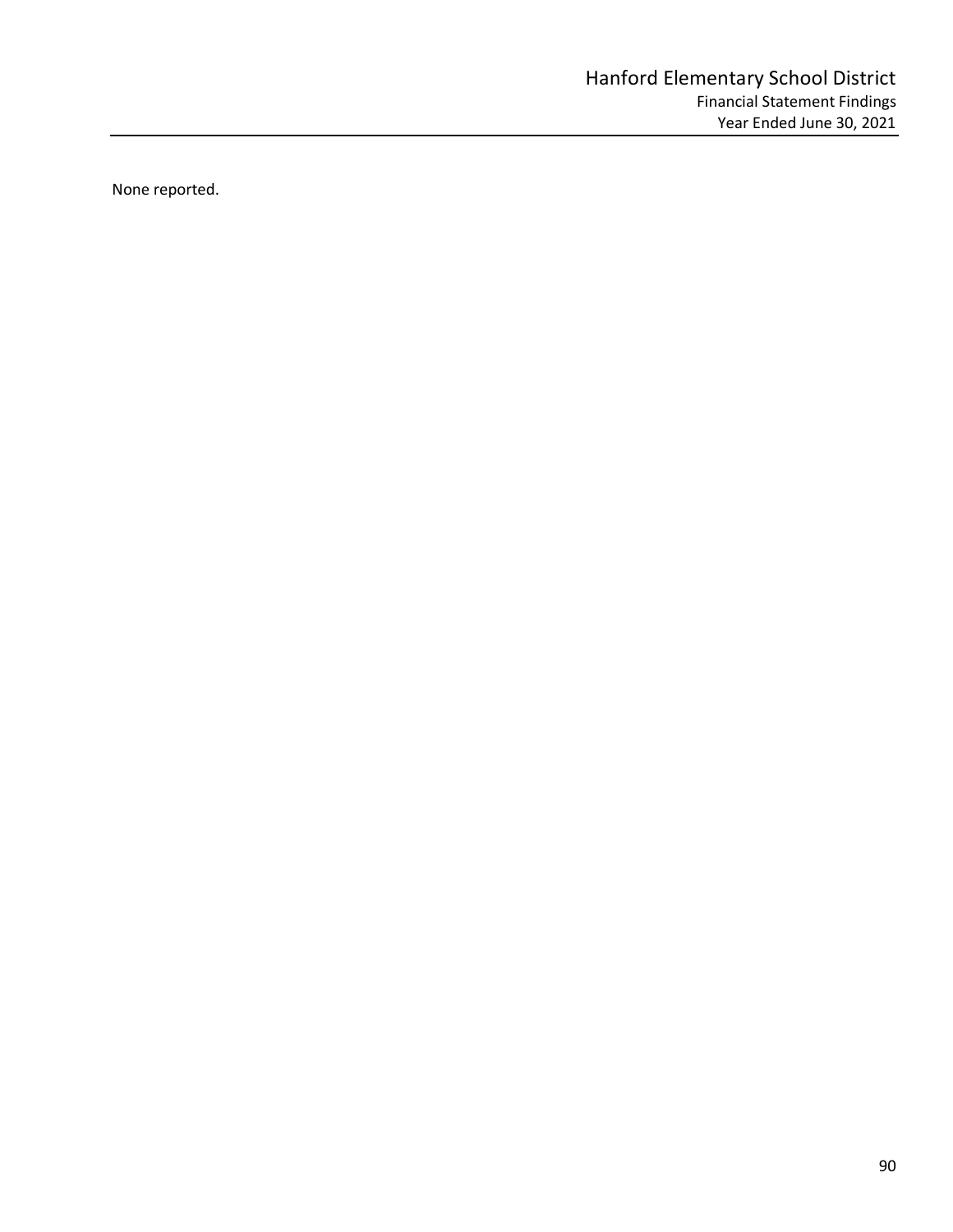None reported.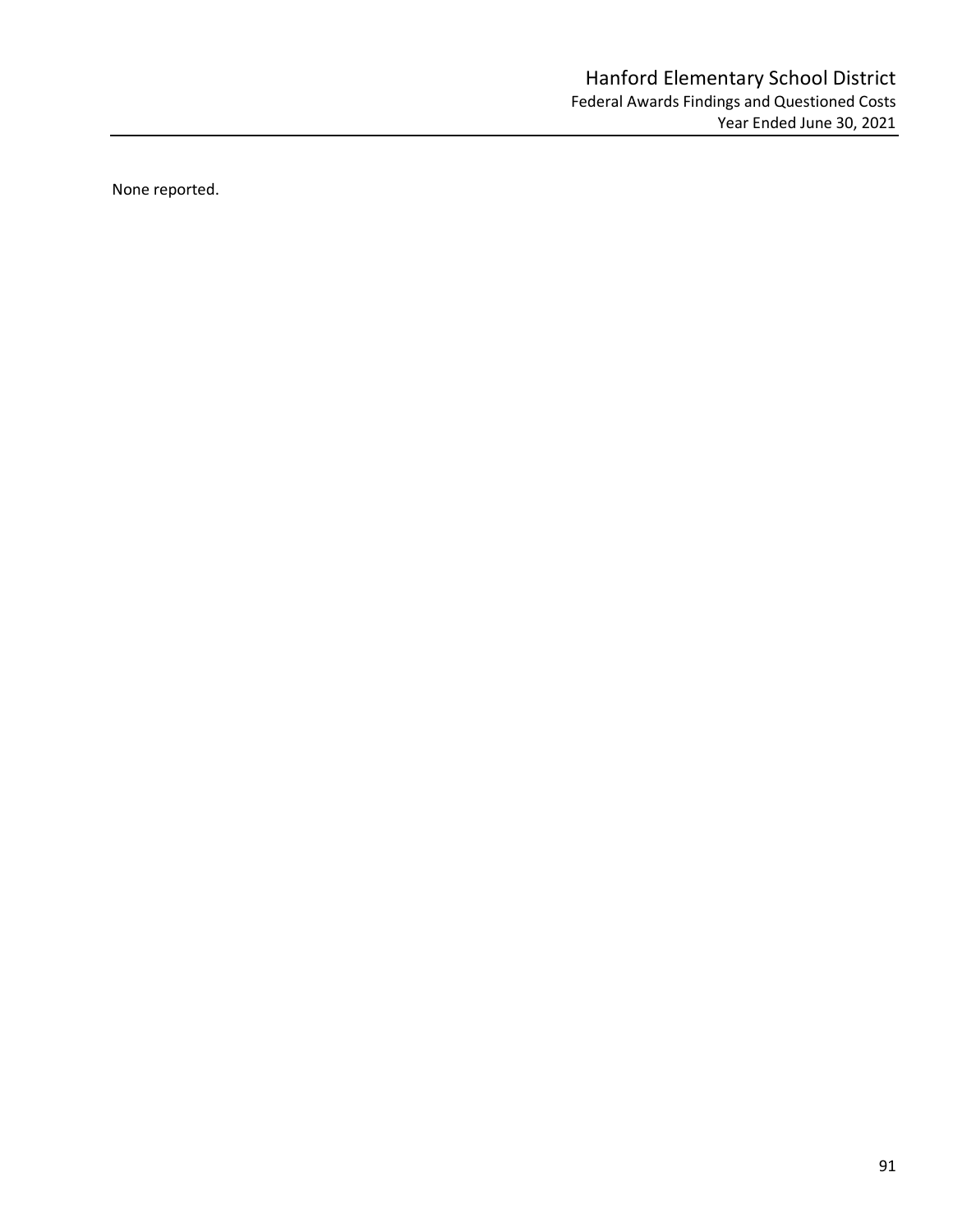None reported.